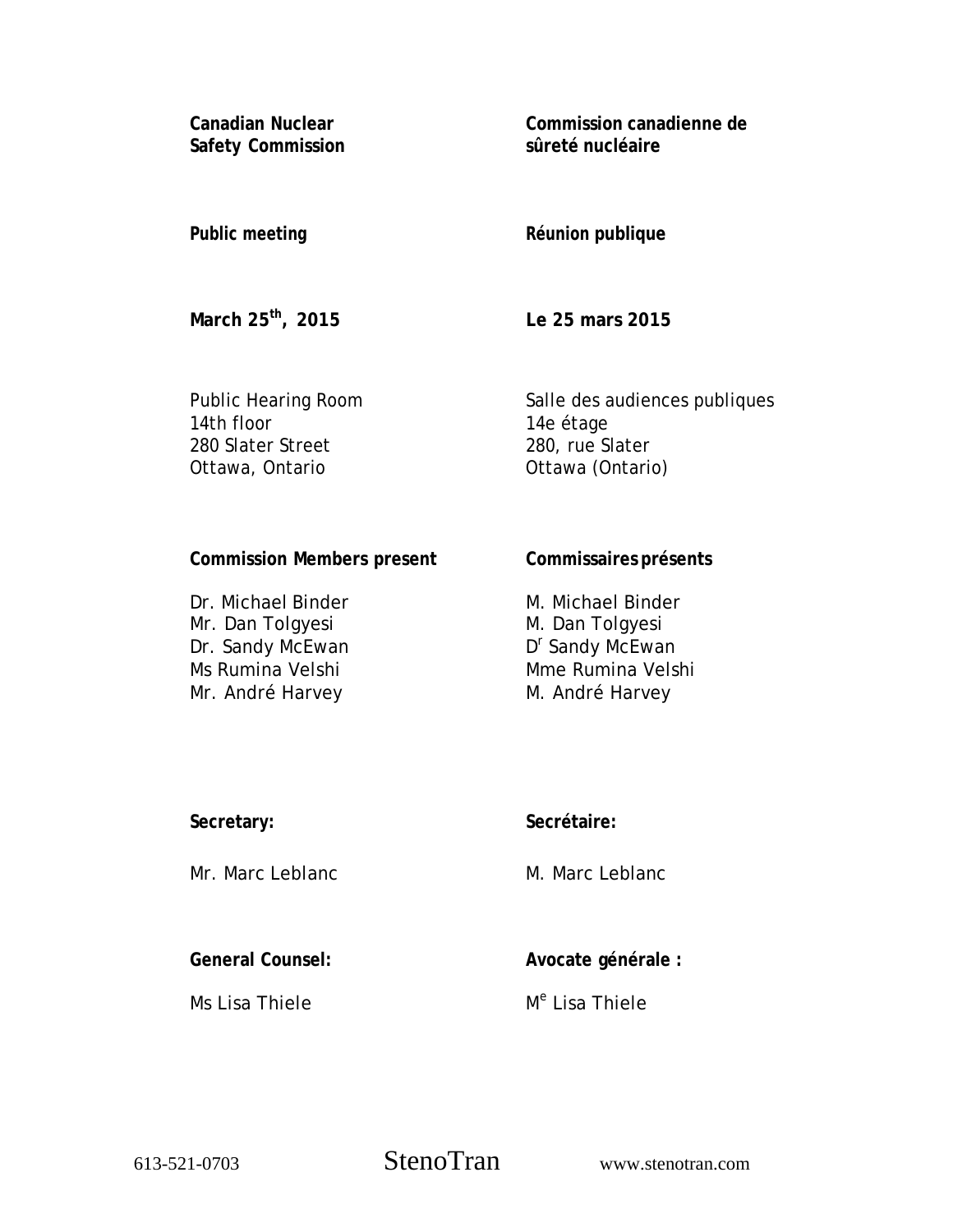# **TABLE OF CONTENTS**

|                                                                                   | <b>PAGE</b> |
|-----------------------------------------------------------------------------------|-------------|
| $CMD$ 15-M6<br>Opening Remarks                                                    | 1           |
| CMD 15-M7.A<br>Adoption of Agenda                                                 | 5           |
| $CMD 15-M8$<br>Approval of Minutes of Commission Meeting<br>held February 4, 2015 | 5           |
| $CMD$ 15-M9<br>Status Report on Power Reactors                                    | 6           |
| CMD 15-M12/15-M12.A<br>Oral presentation by CNSC staff                            | 90          |
| CMD 15-M12.1<br>Oral presentation by Dr. V.G. Snell                               | 100         |
| CMD 15-M15<br>Oral Presentation by CNSC Staff                                     | 158         |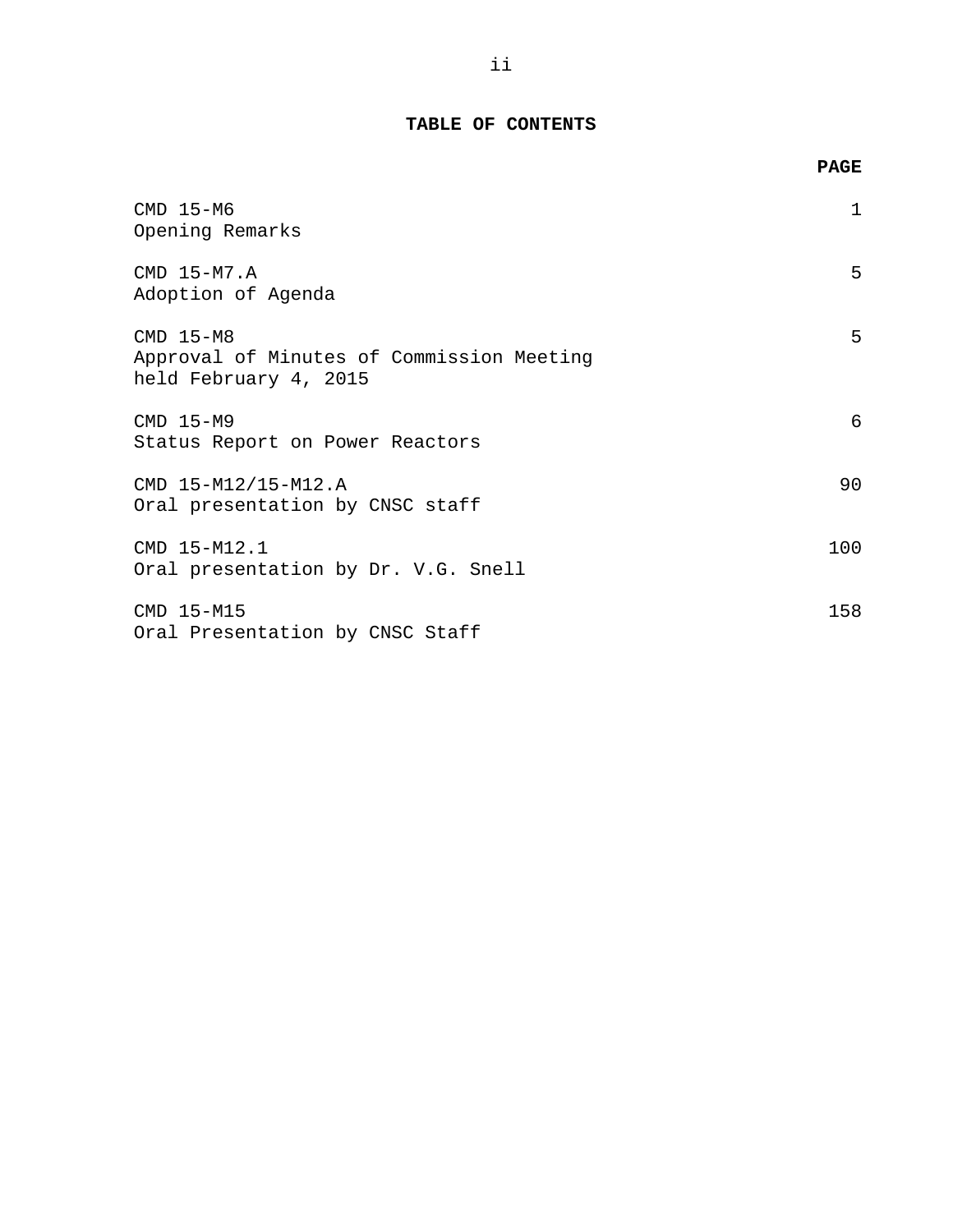<span id="page-2-0"></span>--- Upon commencing on Wednesday, March 25, 2015 at 2:03 p.m. / La réunion débute le mercredi 25 mars 2015 à 14 h 03

#### **Opening Remarks**

**M. LEBLANC :** Bon après-midi, Mesdames et Messieurs. Bienvenue à cette réunion publique de la Commission canadienne de sûreté nucléaire.

We have simultaneous translation. Please keep the pace of your speech relatively slow so that the translators have a chance to keep up.

Des appareils de traduction sont disponibles à la réception. La version française est au poste 2 and the English version is on channel 1.

We would ask that you please identify yourself before speaking so that the transcripts are as complete and clear as possible.

La transcription sera disponible sur le site Web de la Commission dès la semaine prochaine.

I would also like to note that this proceeding is being video webcast live and that archives will be available on our website for a three-month period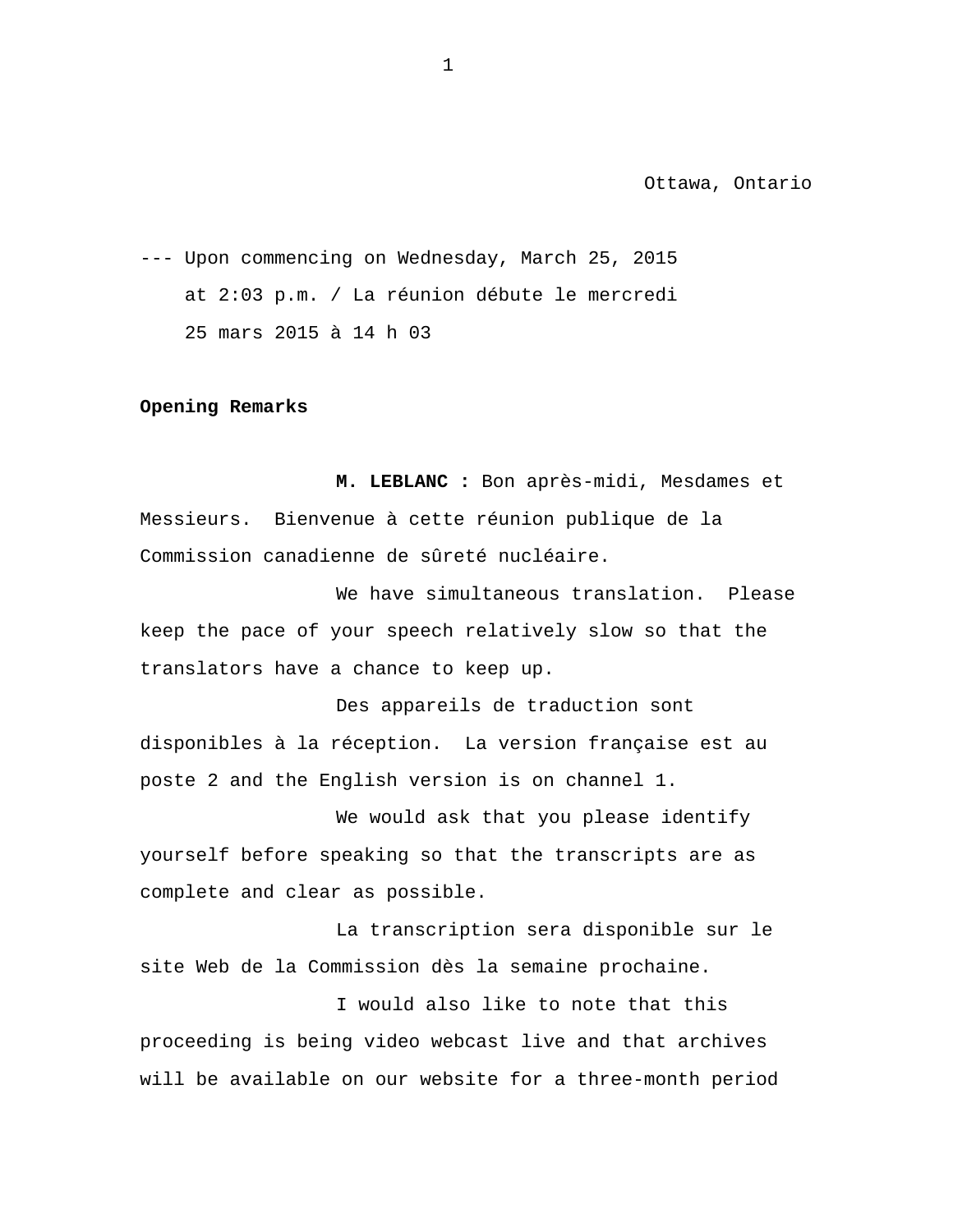after the closure of the proceedings.

Please silence your cell phones and other electronic devices.

Monsieur Binder, président et premier dirigeant de la CCSN, va présider la réunion publique d'aujourd'hui.

President Binder.

**LE PRÉSIDENT :** Merci, Marc.

Good afternoon and welcome to the meeting of the Canadian Nuclear Safety Commission.

Mon nom est Michael Binder. Je suis le président de la Commission canadienne de sûreté nucléaire, et je vous souhaite la bienvenue.

Welcome to all of you who are joining us via webcast.

I would like to start by introducing the Members of the Commission that are with us here today.

On my right is Monsieur Dan Tolgyesi.

On my left are Dr. Sandy McEwan, Ms Rumina Velshi and Monsieur André Harvey.

We already heard from our Secretary Marc Leblanc.

We also have Ms Lisa Thiele, Senior General Counsel to the Commission.

**MR. LEBLANC:** The *Nuclear Safety and*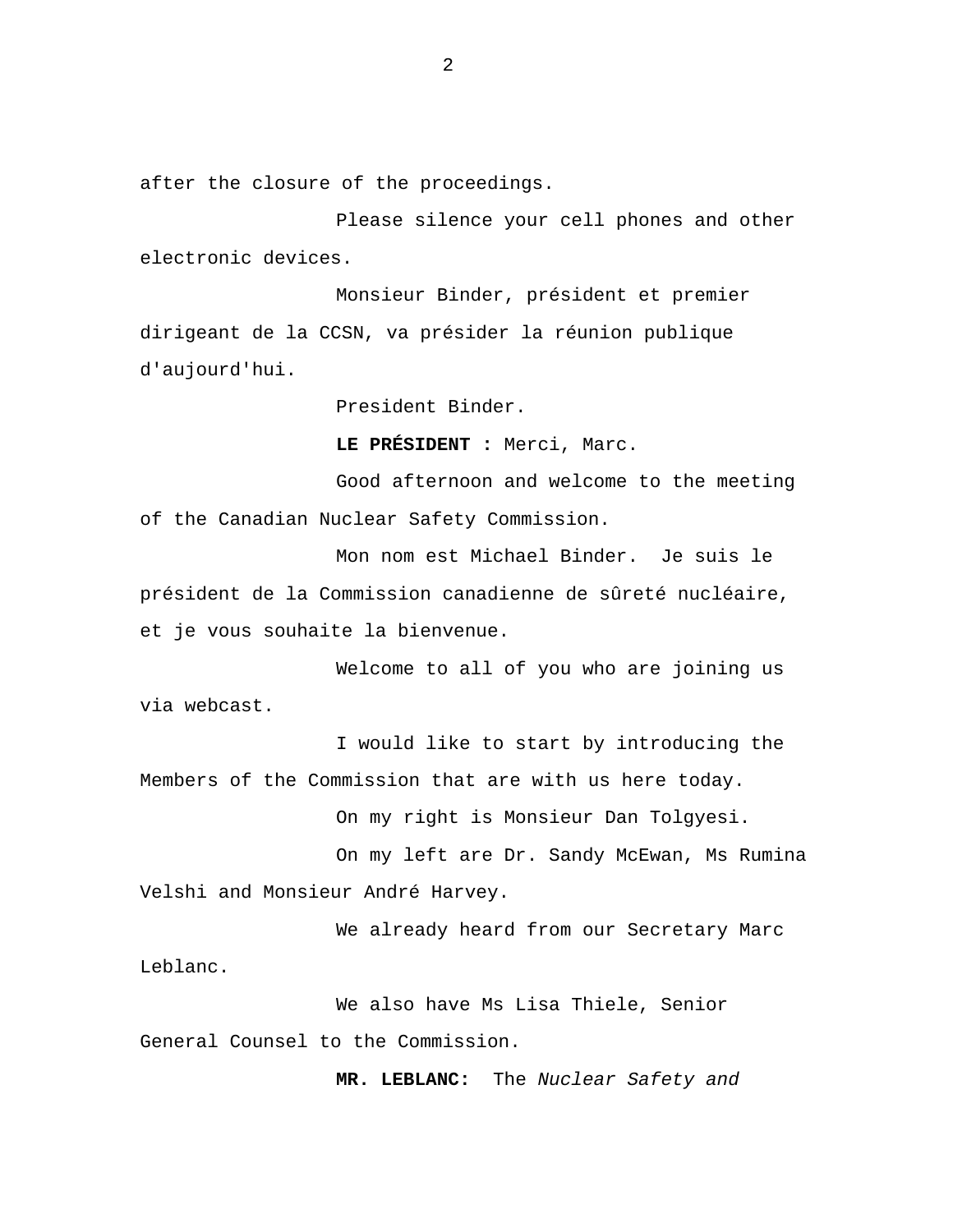*Control Act* authorizes the Commission to hold meetings for the conduct of its business.

Please refer to the updated agenda published on March 19, 2015 for the complete list of items to be presented today.

In addition to the written documents reviewed by the Commission for this meeting, CNSC staff and members of the industry will have an opportunity to make presentations and Commission Members will be afforded an opportunity to ask questions on the items before us.

We have a new process where we're trying to close items that are on the action list coming up from previous proceedings so it is clear that items have been closed and I would like to take this opportunity to close four items that were opened in the context of earlier Commission proceedings.

The first one is an action that was requested back in August 2014 following a presentation by staff entitled "Cradle to Grave: Fuel Management in Canada." The request was that the presentation be slightly amended and published on our website and that was done recently.

The second item was with respect to Historic Contaminated Land Exemptions. This was an item that was discussed in the May 2014 Commission meeting. The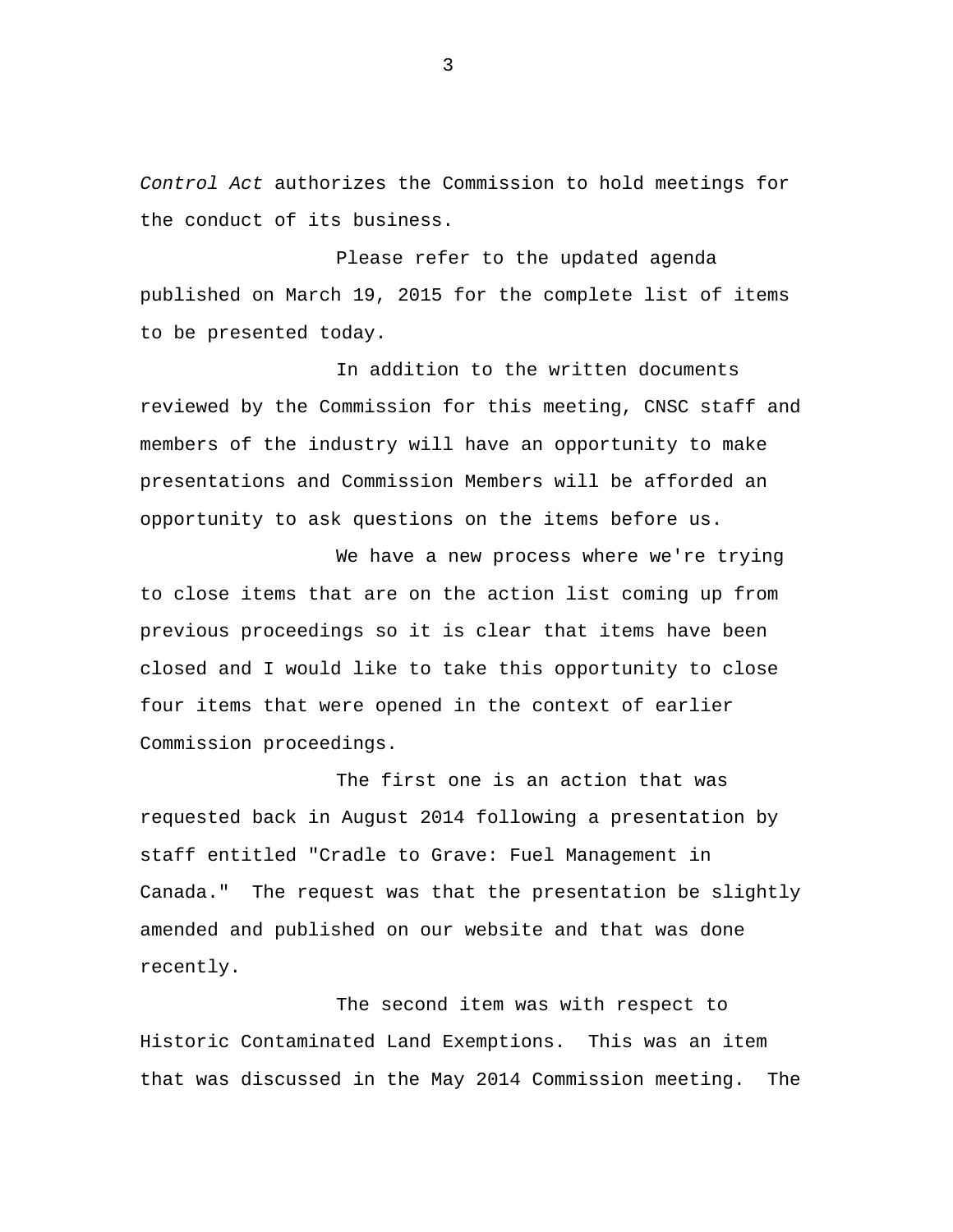file is closed as the CNSC staff sent the formal notification required by the Members to property owners that sites are no longer under CNSC regulatory control as they have been determined to be safe. A memo dated March 3, 2015 was sent to the Commission Members in that regard.

The third item was with respect to an update on the incident involving four UF6 cylinders at the Port of Halifax that was last discussed at the August 2014 Commission meeting. The file is closed as the root cause confirmed the incident was due to a faulty crane, as had been indicated during the Commission proceeding.

The fourth item is with respect to the Chernobyl health data. That information was published in the form of a fact sheet that was prepared by CNSC staff and it was published on our CNSC website in February 2015. This was a follow-up item arising from the June 2014 presentation by CNSC staff on the Study of Consequences of a Hypothetical Severe Nuclear Accident item which will be further discussed also tomorrow as part of these Commission proceedings.

Mr. President.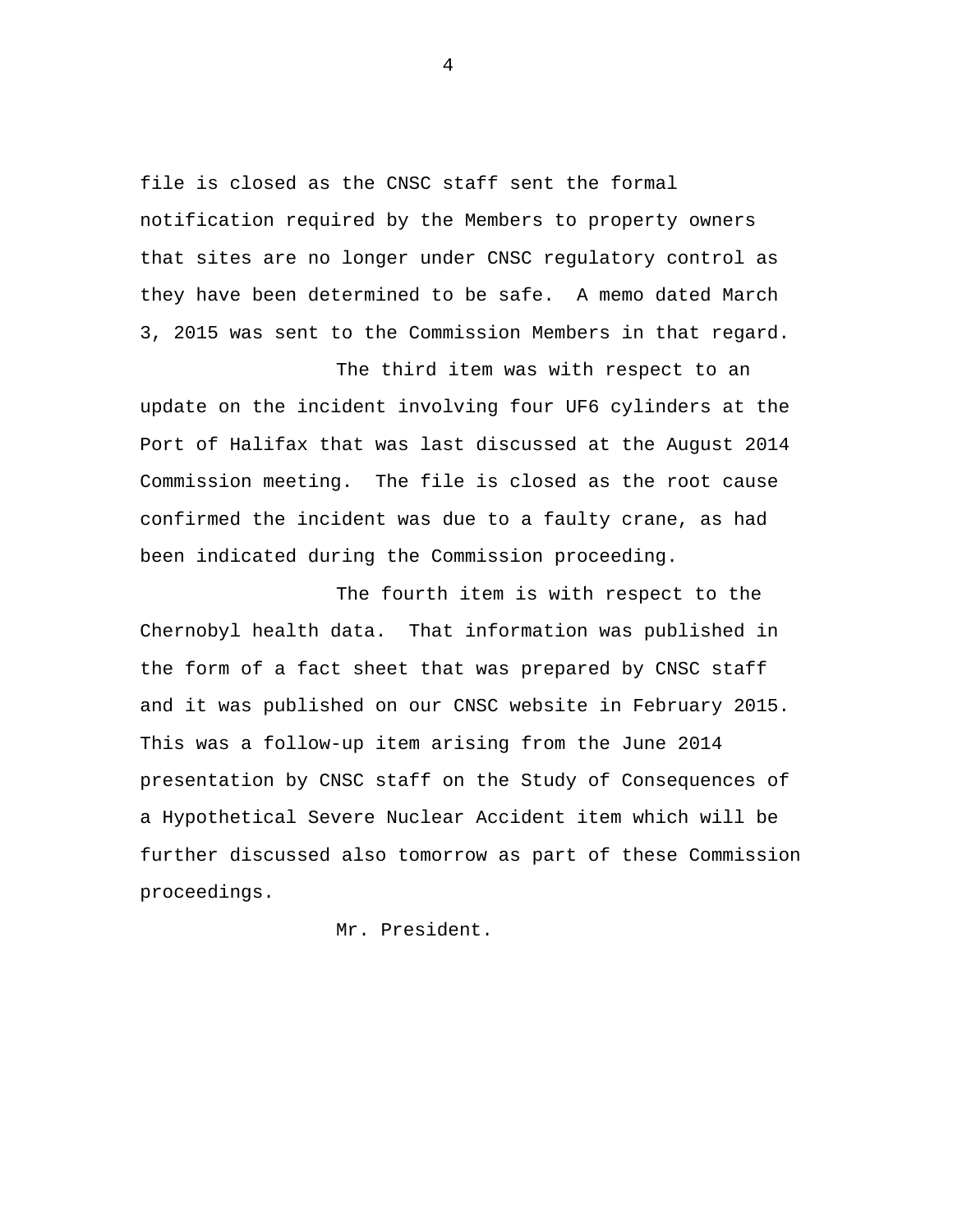<span id="page-6-0"></span>**CMD 15-M7.A** 

**Adoption of Agenda** 

**THE PRESIDENT:** Thank you, Marc.

With this information, I would like to call for the adoption of the agenda by the Commission Members, as outlined in CMD 15-M7.A.

Do we have concurrence?

For the record, the agenda is adopted.

**CMD 15-M8** 

**Approval of Minutes of Commission Meeting held February 4, 2015** 

**THE PRESIDENT:** I would like to call now for the approval of the Minutes of the Commission Meeting held on February the 4th, 2015. The Minutes are outlined in Commission Member Document CMD 15-M8.

> Any comments, additions, deletions? Okay. So we have concurrence? So for the record, the Minutes are

approved.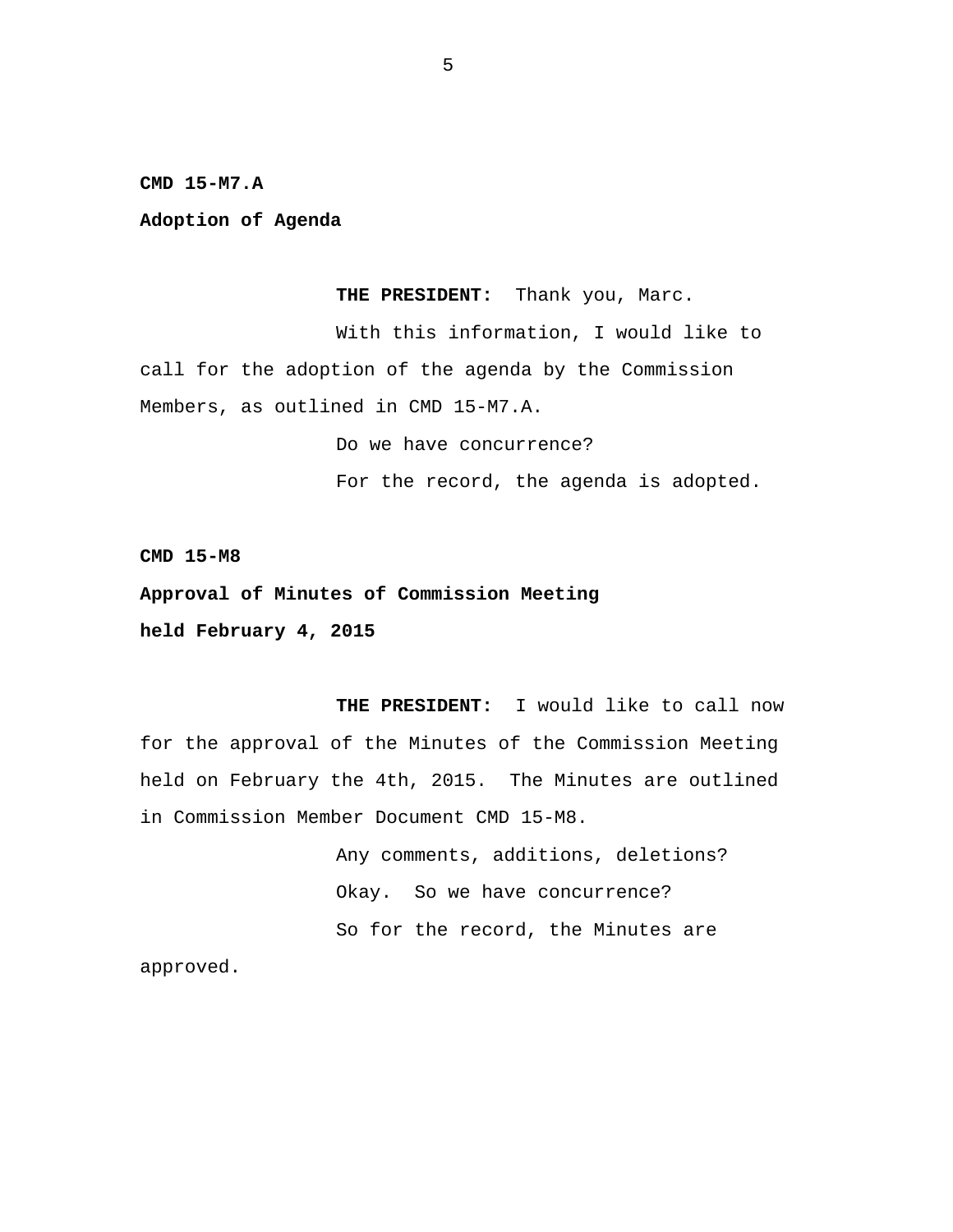#### <span id="page-7-0"></span>**CMD 15-M9**

**Status Report on Power Reactors** 

**THE PRESIDENT:** The first item on the agenda for today is the Status Report on Power Reactors, which is under CMD 15-M9.

I understand that Mr. Jason Nouwens from NB Power and Mr. Robin Maley from OPG are here with us today.

And I see somebody from Bruce Power who is not on my record here. I don't know if it's by design.

So, I understand that, Mr. Howden, you will start with a presentation. Please proceed.

**MR. HOWDEN:** Thank you.

Good afternoon, Mr. President and Members of the Commission.

For the record, my name is Barclay Howden.

I would like to update the Commission on developments pertaining to CMD 15-M9 that have occurred since this CMD was submitted on March 23, 2015.

There is an update to Section 1.6, which is Point Lepreau.

On March 24, 2015, the fuelling machine was repaired and it is now undergoing further maintenance prior to the unit returning to service.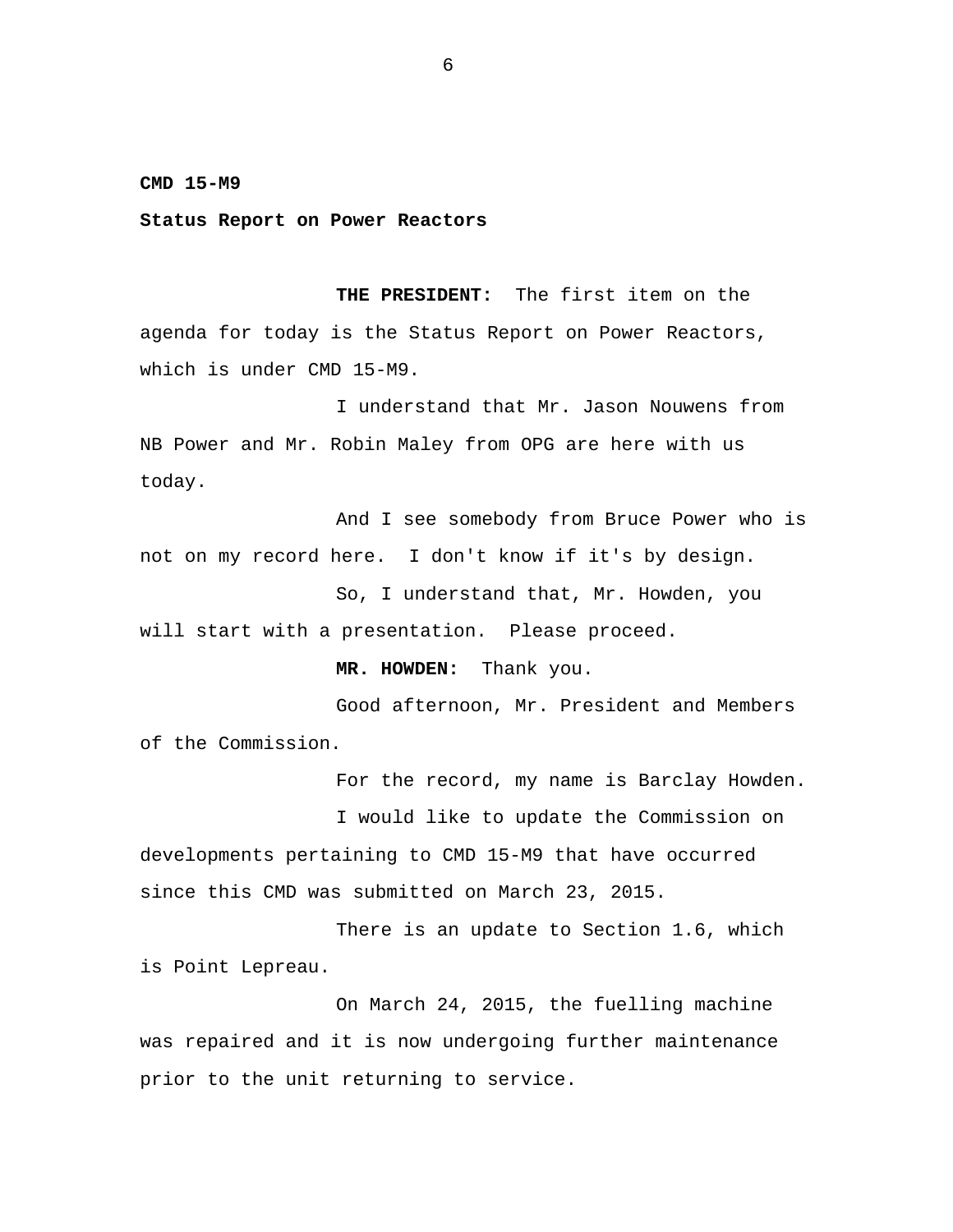Please note that CMD 15-M9 also contains a new section called 1.7, titled "All Power Reactors," and that section is used to address the suspect material to manufacture valves.

So an update is between February 26 and March 13, 2015 Nuclear Power Plant licensees received letters from their supplier indicating that material properties of certain supplied valves may not meet required specifications. Since then, these valves are considered 'suspect' items and, as a result, reportable under REGDOC 3.1.1, which is Reporting Requirements for Nuclear Power Plants. This was formerly called S-99.

CNSC staff is providing this preliminary information to the Commission of this development and will update the Commission as further information is provided by the licensees. We are expecting detailed reports within 60 days as per REGDOC 3.1.1.

CNSC staff stresses that, as of today, all licensees' engineering assessments have shown no immediate safety concerns. The licensees are all present and can provide more details on what they have done so far and what further steps will be taken.

This concludes the Status Report on Power Reactors. CNSC staff are now available to answer any questions the Commission Members may have.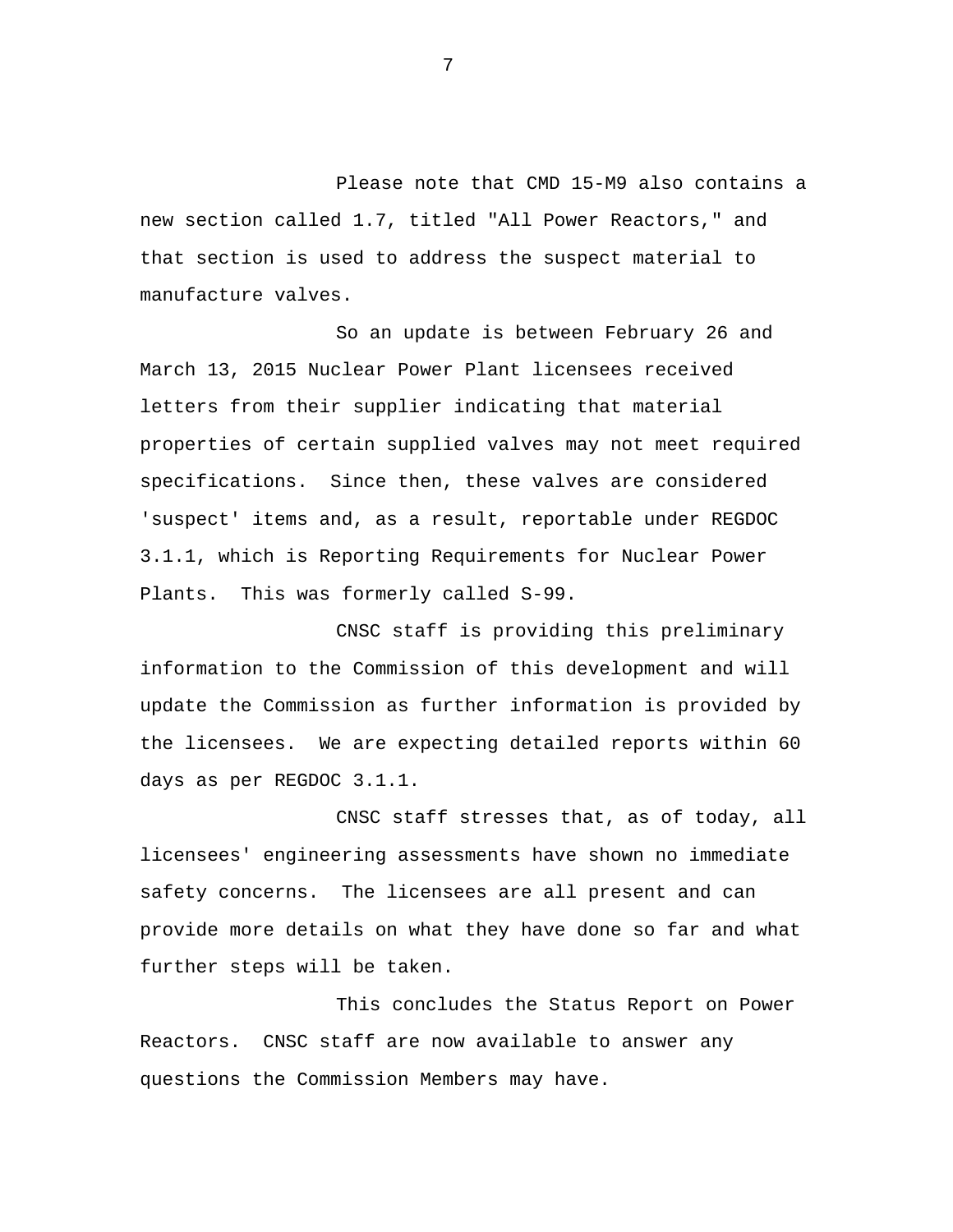#### **THE PRESIDENT:** Thank you.

I should have checked to see that -- we have two people online, Mr. Mullin from New Brunswick and Mr. Gilbert from OPG. Can you hear us?

**MR. GILBERT:** Ken Gilbert for the record. I can hear you.

**MR. MULLIN:** Derek Mullin for the record. I can also hear you.

**THE PRESIDENT:** Okay.

And Mr. Granville?

**MR. GRANVILLE:** Yes. Sean Granville for the record and I can hear you clearly.

**THE PRESIDENT:** Okay, great! Thanks.

So let's jump right into questions and let me start with Ms Velshi.

**MEMBER VELSHI:** Thank you, Mr. President.

I'll start off with the valve issue and maybe I'll start off with staff and then we can turn it over to the licensees.

So these valves were received as of 2001 and -- correct me -- with the update you've just given, the issue was identified when the supplier notified the operators that these were faulty valves?

**MR. HOWDEN:** Barclay Howden speaking. That is correct.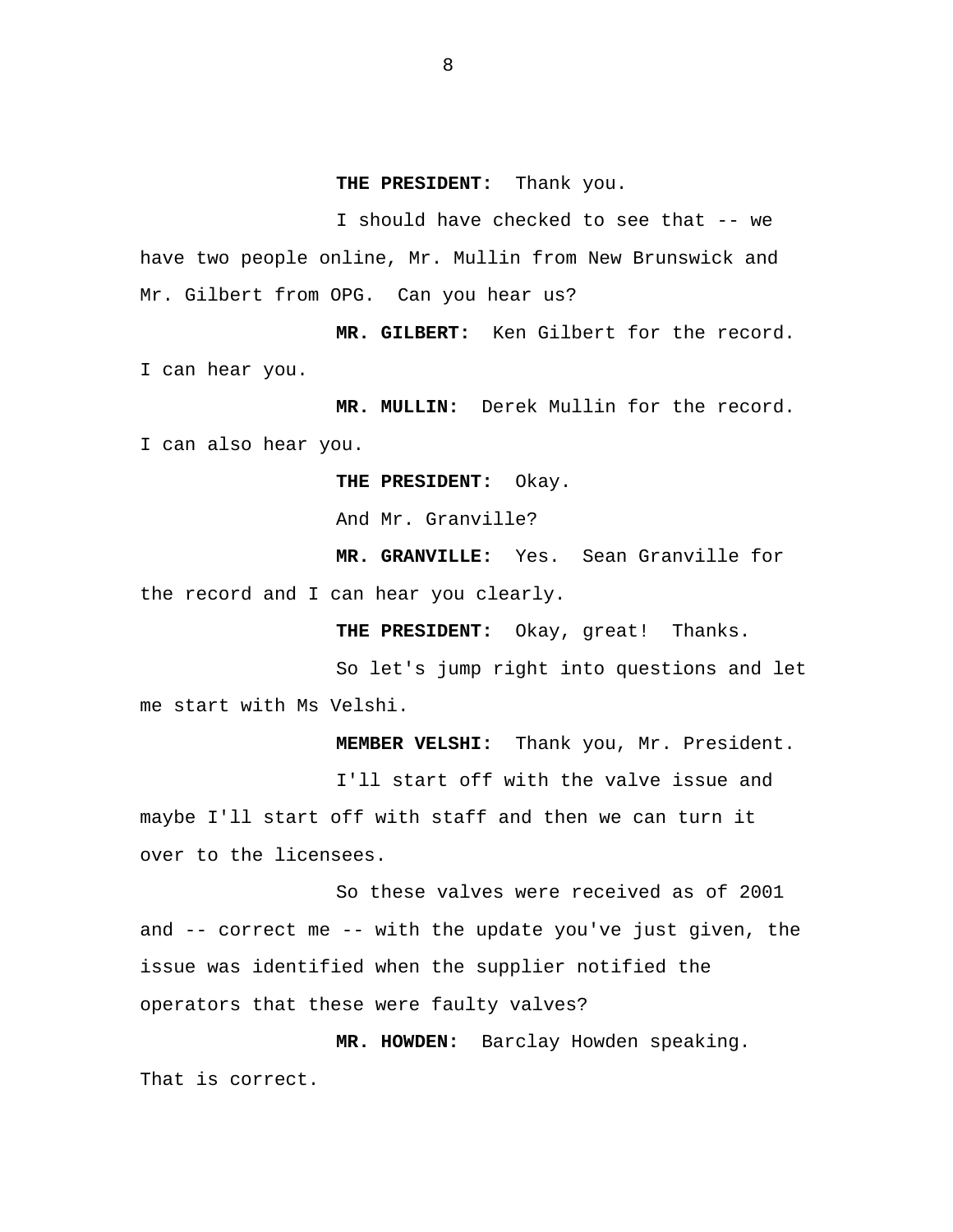**MEMBER VELSHI:** So if you can give some indication of, you know, how many valves we're talking about that may have been stored and how do we have reassurance that we don't have a safety issue at the moment?

**MR. HOWDEN:** So I can give you some high-level numbers in terms of numbers of valves and the licensees can provide more precision.

These numbers include valves that are also in storage that have not been installed but have been quarantined. So right now, at Pickering, the number is around 390 valves; Darlington, 67; Bruce, 279; Point Lepreau, 12; and 3 at Gentilly-2. So those are the numbers.

**THE PRESIDENT:** Are these total, including the inventory or those are --

**MR. HOWDEN:** It includes the inventory. The licensees can provide the details on which ones are installed and which ones are in inventory.

So our expectation when something like this occurs is that they immediately look at the nuclear safety right away and so they have processes to satisfy that these are in place. These are called like Technical Operability Evaluations or some of them do things they call Engineering Assessments.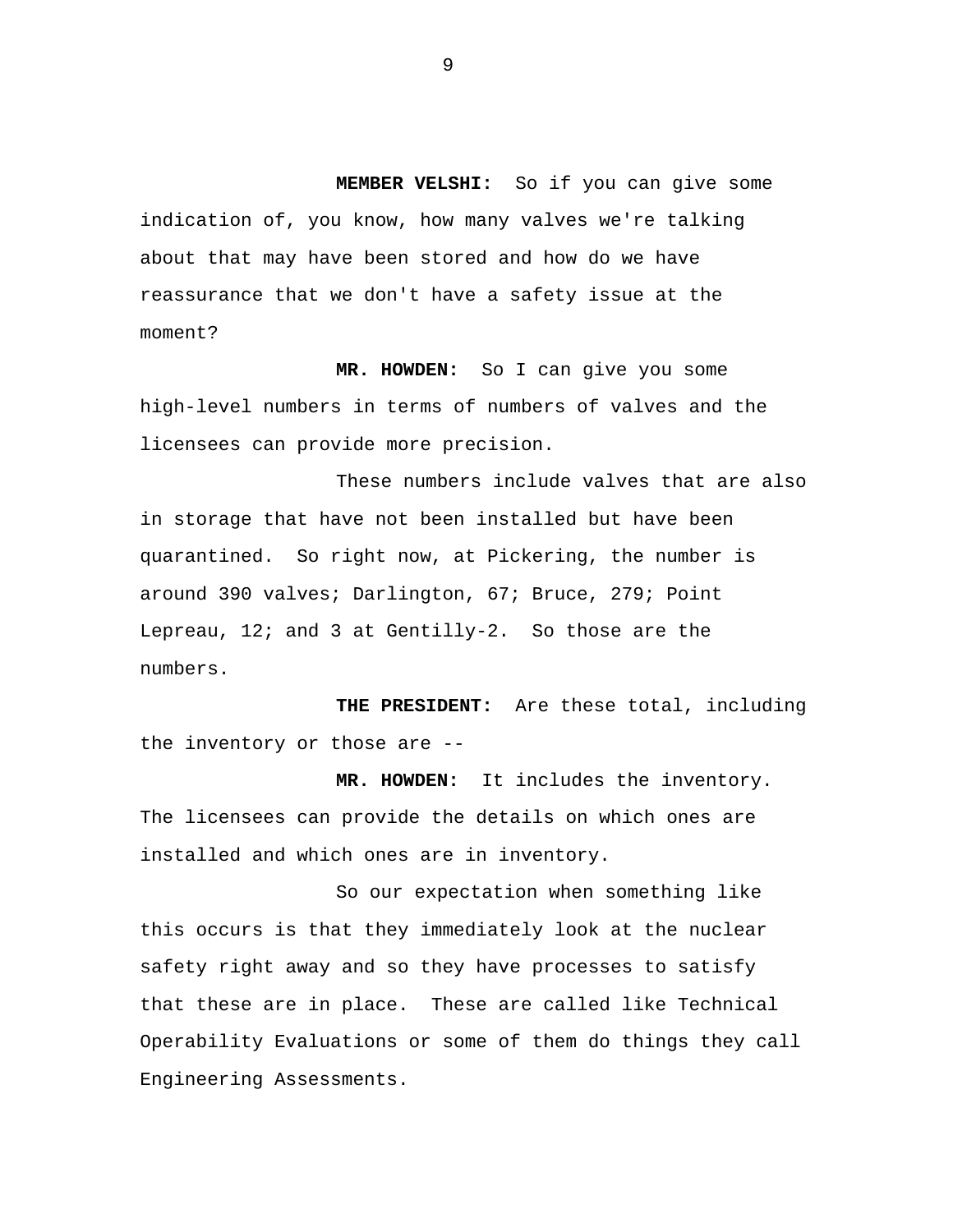So they've done that on all the installed valves and come to the conclusion that these valves as installed are safe for continued operation.

As I said, further detail will come but we do know that they have done a review of their OPEX and maintenance histories and, to our knowledge today -- I stand to be corrected, they may have more information -- is that the history has shown no deficiencies or corrective work orders with any of these valves at this point in time.

So from our perspective, the regulatory oversight is that we require licensees to have approved management systems in place, which includes procurement processes and the oversight that they do with those, which would include their interactions and oversight of vendors and quality of products that they receive. We review these on a regular basis as part of our Compliance Program.

We have recently introduced through 3.1.1, under the reporting requirements, a reporting for counterfeit, fraudulent, suspect items, which is called CFSI. I think you're familiar with that and with the rollout of REGDOC 3.1.1. So this situation is the first time that we've received this under the new reporting of 3.1.1.

Prior to that, any reporting like that was done through just their generic reporting and our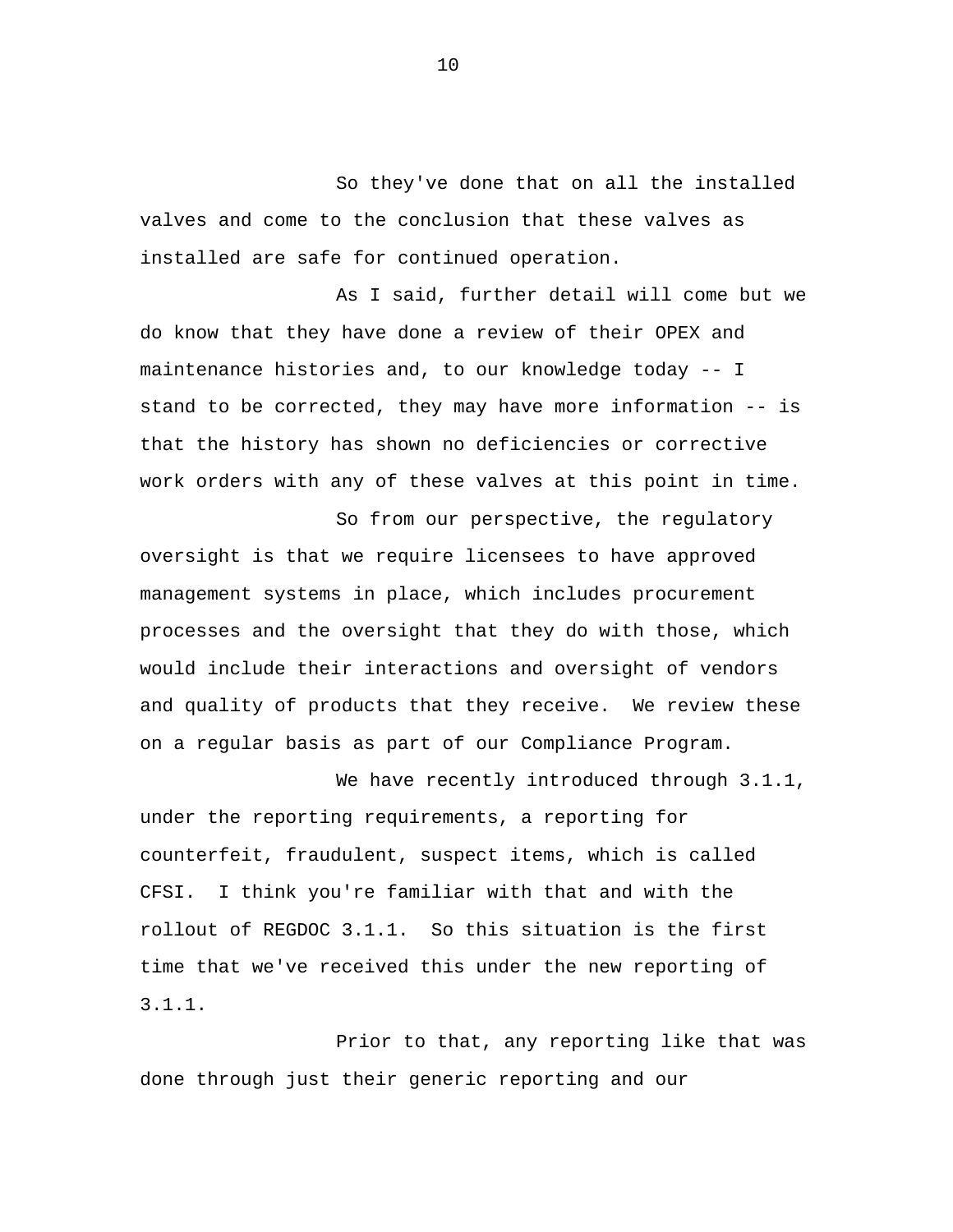understanding is that we may have had some limited cases in the past but not something as widespread as this.

From our perspective, we do do reviews of their programs and inspections, and we have recently looked at some of the supply management processes lately. In terms of the details, I would ask the licensees to provide that because part of what we want to learn is what perhaps didn't work and what kind of lessons learned come from that.

The things that did work is that the OPEX system did pick this up. There was sharing within the industry because not everyone got their letters at the same time but the industry fanned it out so that their industry members were all aware of the issue, which I think was a very good movement. They recognized that it could be widespread and they moved very quickly to do their evaluations but I would like to propose that maybe they provide you with some more details.

**MEMBER VELSHI:** Yes, I would certainly like to hear from the licensees, but before we move to them, is this just a Canadian problem or is this a wider one than that?

**MR. HOWDEN:** To our knowledge, it's a wider one. This is an international supplier. Yes.

**MEMBER VELSHI:** Thank you.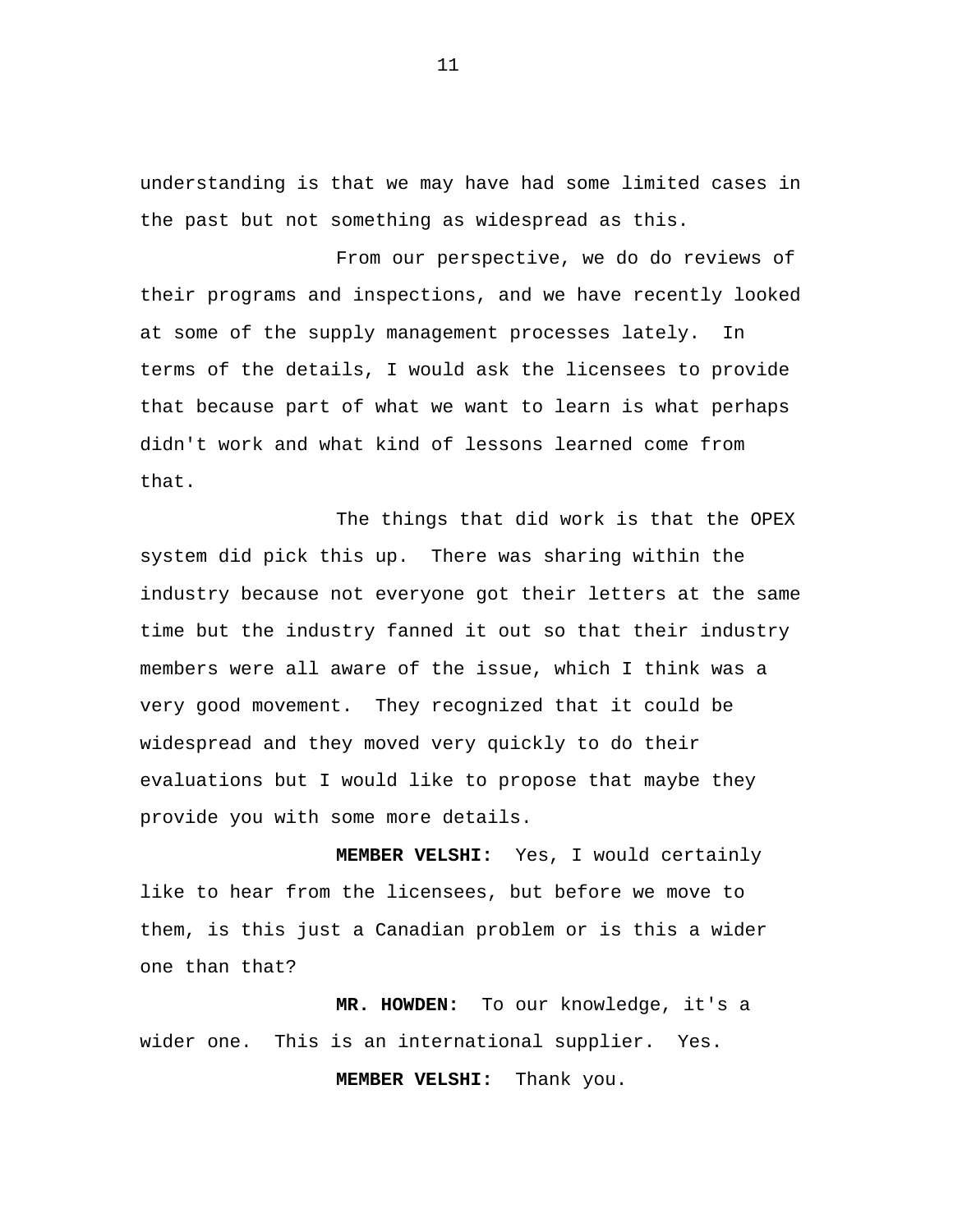So, licensees?

**MR. SAUNDERS:** Yes. So perhaps I'll start. Frank Saunders for the record.

Just a little background first, I think, to kind of put it in perspective for you.

So this is really an extent of condition coming out of the Korean issue that occurred a couple of years ago. So Korea Hydro & Nuclear Power has been looking through a variety of suppliers and testing their supply system as a result of that.

They found a manufacturer in the U.K. and this particular company, their job was to test the product coming out of the steel mills -- so this is the base product that goes into making the valves -- and provide the certificates to prove that the material they're receiving meets the ASME requirements.

And they found in their audit that they were in fact in some cases falsifying these records. They were changing them not in any majority way but making small changes to allow them to pass the test and go forward. Luckily, both the original specs and the altered ones were available. So we have the original mill certificates to work from and so that allows us to do the safety analysis.

So that material got used in valves made by Thompson Valves. And Thompson was part of the Newman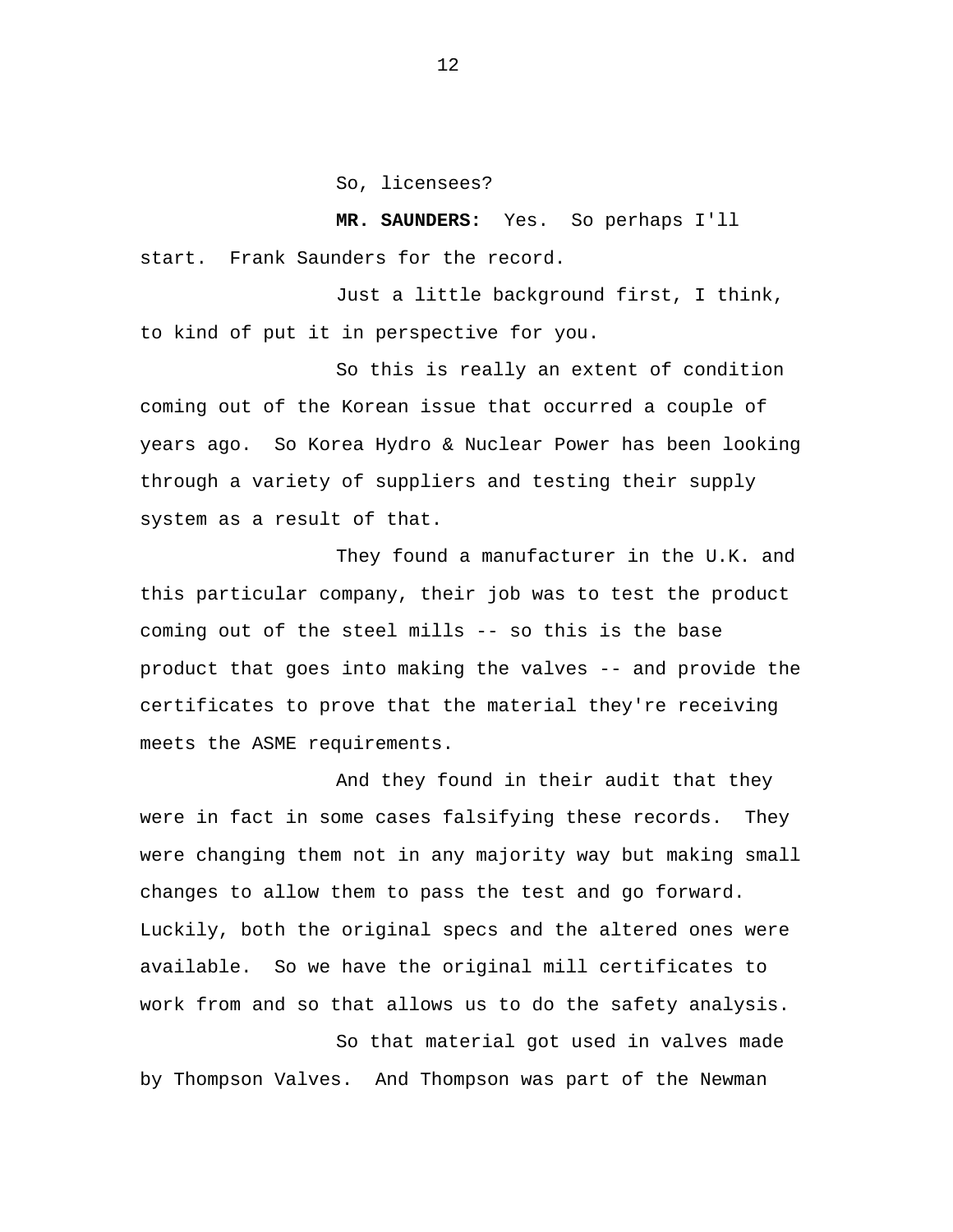Hattersley group at the time, so these are large suppliers of Class 1 -- these are all Class 1 components we're talking about here with, you know, significant sort of ASME constraints.

So they notified us fairly quickly and started notifying the industry. We went down to see them the next day. We had a look at the original specs and the analysis they did around those specs and did our own analysis and we were satisfied the safety case is met.

We still need to provide a submission to the TSSA to demonstrate that the valves installed actually still meet the requirements despite the misspecification. So the strength here I think is that the original certificates are available. So we do know what's actually in the valves. The other issue is these are all small valves, sort of 2 inches and less, so relatively small.

So the safety case is now we've had a review on it. We are doing our own extent of condition. So most of the valves were bought through Newman Hattersley but it affected Thompson's valves, so we're going back to check all our work orders with Thompson Valves to see if there's any of those that might be an issue.

And we also have some work orders with the other company, the Hi-Tech, so we're going back to look at those as well. We don't know that there's any problem with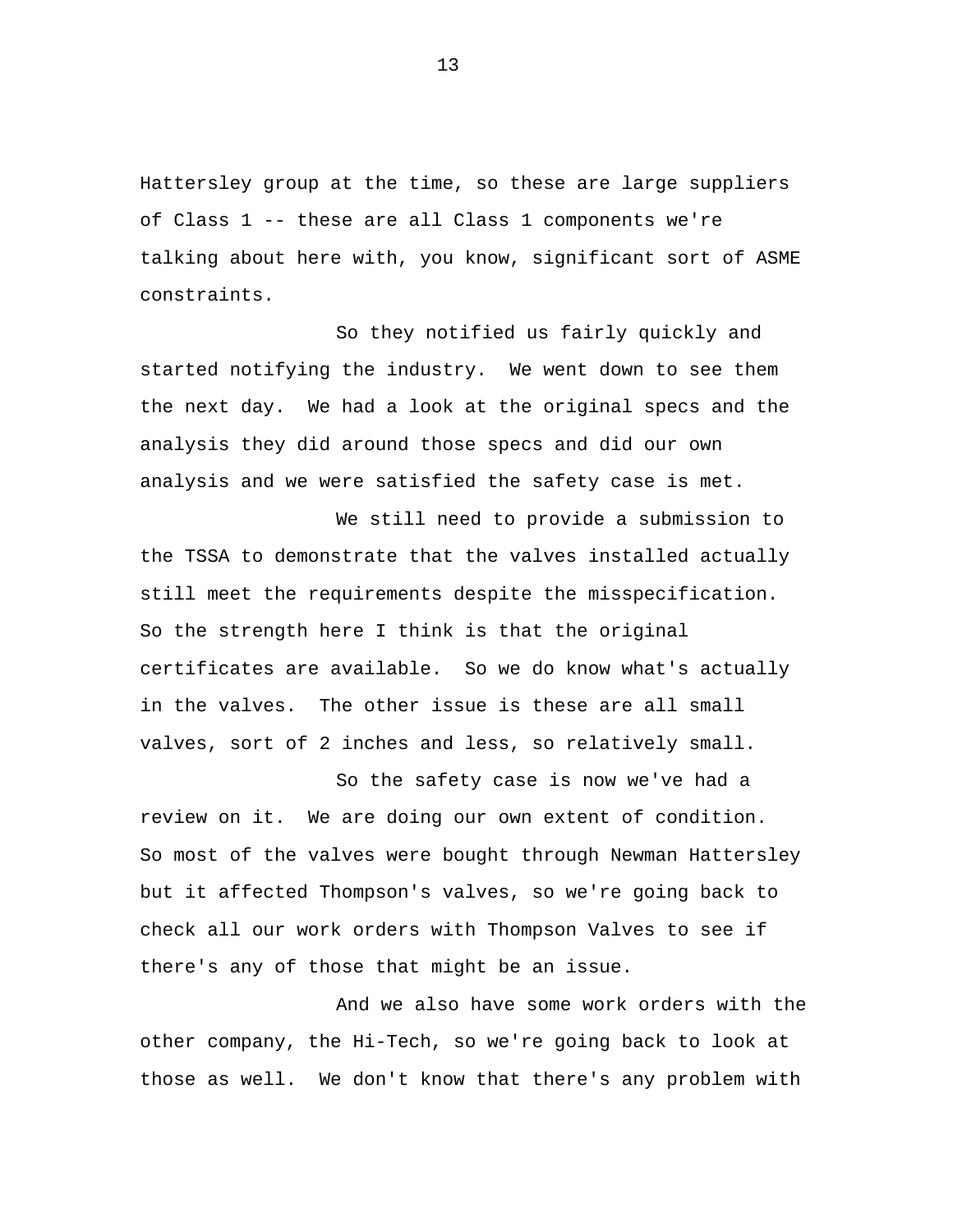them but we're going to verify whether any of that material is suspect or of concern as well.

So that's the stage we're at. We're satisfied we've verified where all the valves are now. We know where they are in the station, we know where they are in storage. The ones in storage are quarantined. The safety case has been made for the ones in the plant and we will follow that up with the proper pressure boundary documentation through TSSA.

So that's the basic background. So it's really kind of an example of the system working the way it's supposed to work. If you discover a problem, the notifications go out and people react to it and quite quickly. So we got -- like we met with them the day after we got notified. So they were very fast to provide the detail to us that we needed.

**MEMBER VELSHI:** A couple of questions more of clarification.

So the issue was with the steel supplier as opposed to the valve manufacturer. And so, has that steel been used for other components? Like have you had the same supplier that other manufacturers may have used?

**MR. SAUNDERS:** Yeah. The reason that we're going back to look at the POs on that particular supplier is to see if it's been used for other things,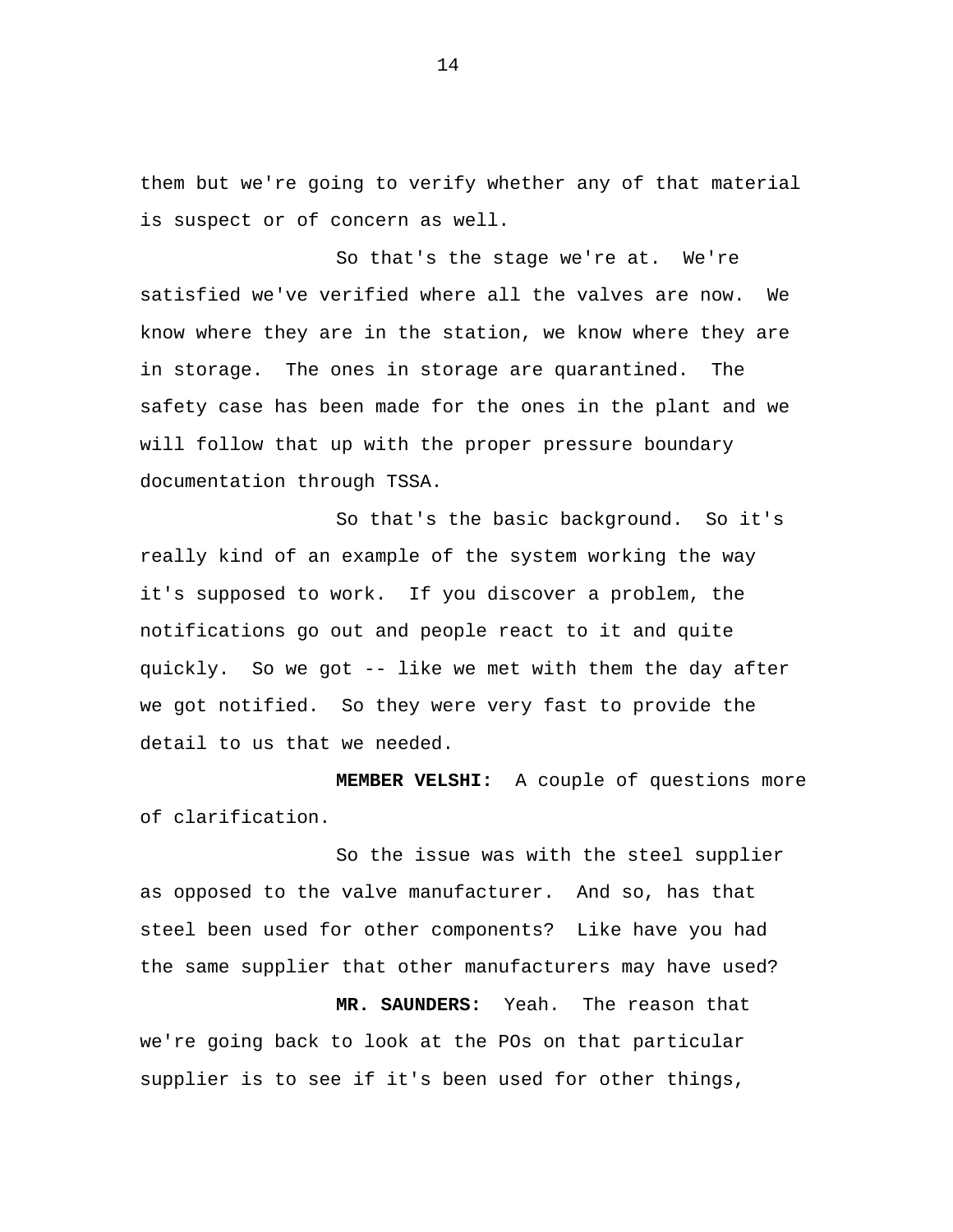right? And we have a number of POs and I expect all companies will have that bought material directly from that initial supplier. So we now have to chase those and see whether there was any issue there.

We may have bought material for completely non-quality issues. So, you know, it takes a little while to search through now and see if there's anything broader than these valve issues and we won't know until we look.

But, by and large, all the materials that are used in sort of significant QA requirements are already identified but we're just looking beyond that to say, well, did we buy anything else from this company, is there any reason to suspect it was a problem or not. And so, we will look at all of that.

**MEMBER VELSHI:** And who is the steel supplier or where from?

**MR. SAUNDERS:** It's from the U.K. and it's called Hi-Tech Specialty Metals. I think I'm safe to say that and I won't get sued but that's the information that I have, is that it's from them.

And we understand that there are several forms of legal actions being taken here. It's obviously not in our jurisdiction but it is being dealt with in the U.K. And of course they've been removed from all the supplier lists so that we won't be getting more material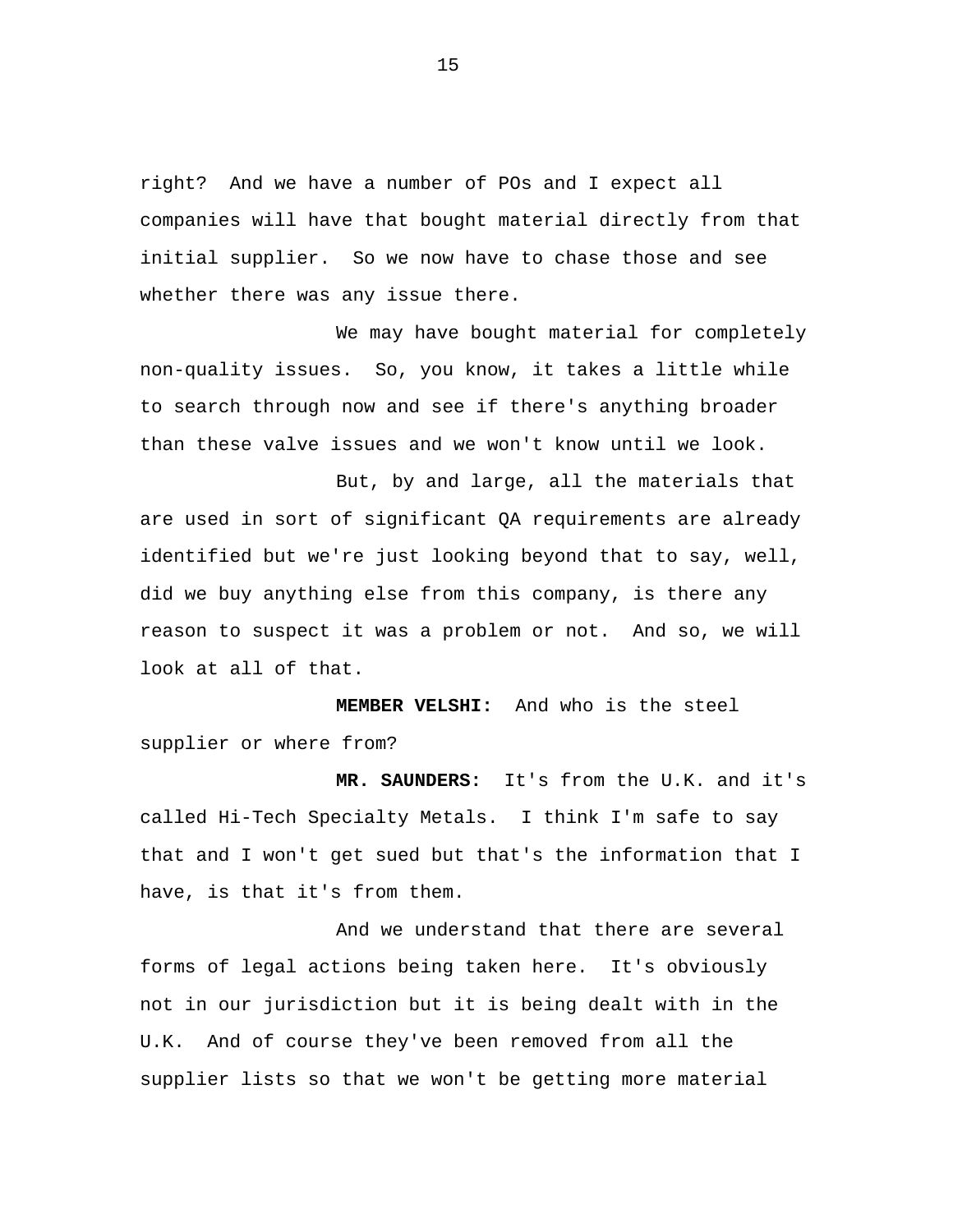from there.

**MEMBER VELSHI:** And we heard this was a global issue. So how are you sharing learnings brought forward with others?

**MR. SAUNDERS:** Yeah, it is a global issue. Frank Saunders again for the record. We have shared it through the OPEX, through WANO and INPO, and there's lots of evidence that other companies are getting it because they're getting the OPEX before they get the letter. So it takes a while for the company to go through all its -- you know, all the people they've supplied and get the letters out to them. So a number of companies are actually calling them up before they actually get their letter, saying what's it look like and getting the data firsthand.

So the OPEX is working and I think the extent of condition, you know, is pretty -- it's evident that the extent of condition from the Korean issue is having its effect and people are starting to understand, you know, how to look at the supply chain and where some of the weaknesses might be.

So this is really all about, again, industry looking to see how we can make sure we try and prevent some of these issues in a supply chain that's very large, right? So we'll have a relook at our methods and look at whether there's more we can do to actually find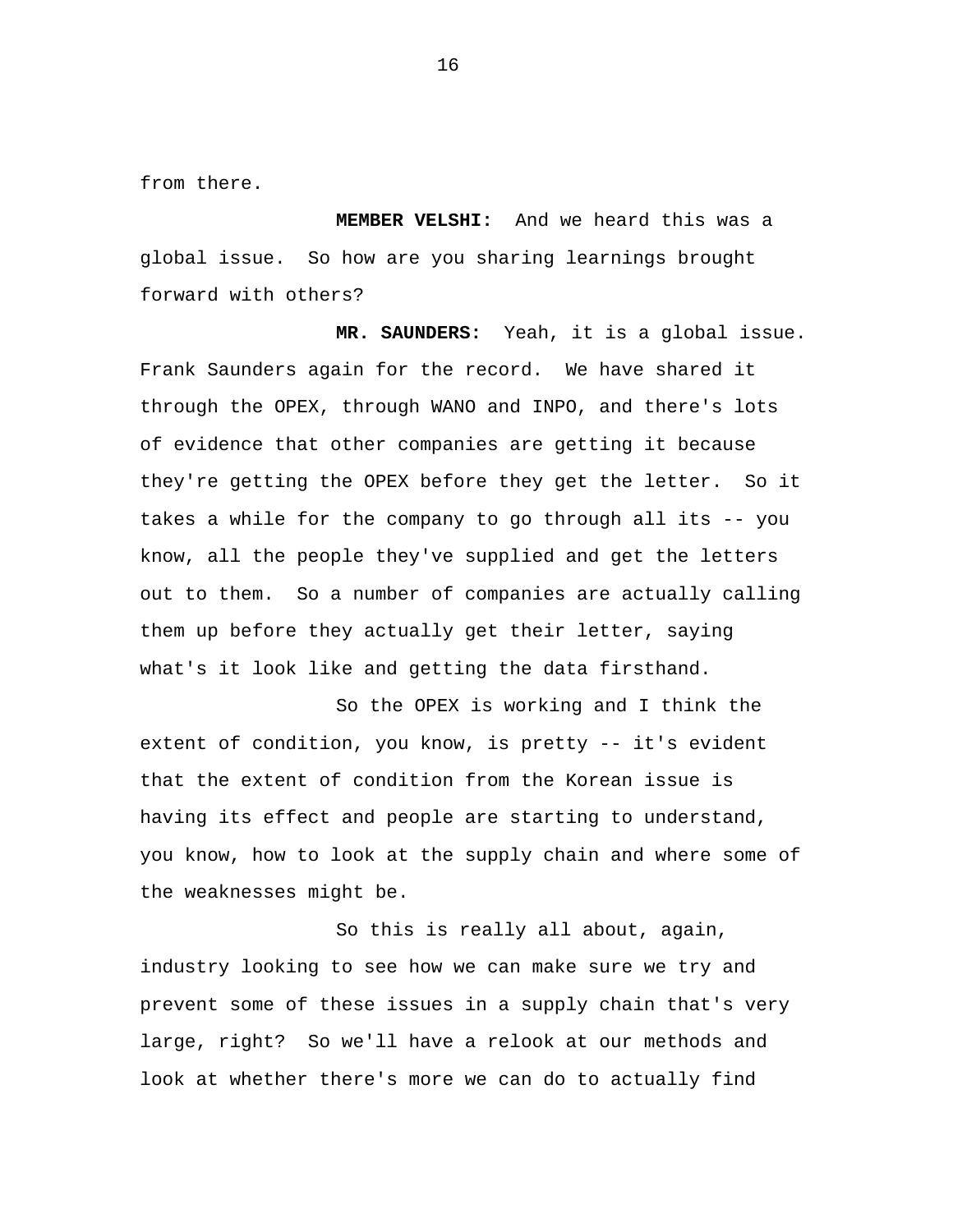these things quicker.

**MEMBER VELSHI:** And just to confirm, you said with the assessment you've done so far you don't believe there will be a need to replace any of these valves that have been installed. And those that are still in your inventory, would you discard them or still continue using them?

**MR. SAUNDERS:** We need to look at each one and we haven't worried too much about the inventory ones yet, we've just quarantined them. So we'll go look at them. In many cases they were simple things. Like, you know, your metal stress value might be 59 when it should have been 60, so it got altered to 61, right? And when you look at that from a safety point of view, it's not significant and so you could approve that use, depending, you know, on what the use is of course.

So in most cases, we don't believe we'll have to replace these valves, but certainly, the ones we looked at, we don't think we need to replace. The TSSA will have their view on that when we submit them the material but in our engineering review there's none of them that will require replacement. Most of it has been in use now for 10 years. So if there was an issue, we would have been aware of it anyway.

So our assessment says no significant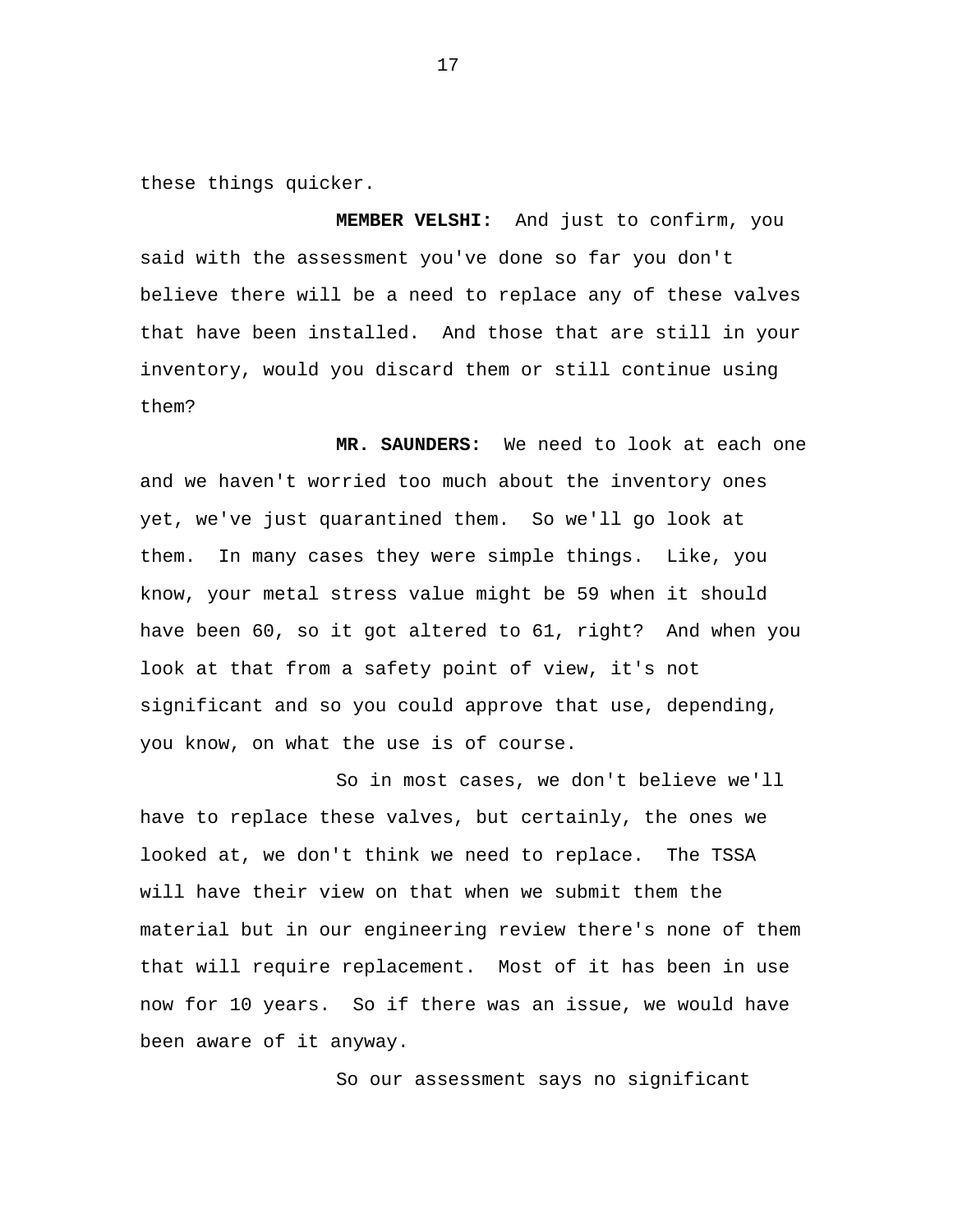issue and we will turn our attention next to the ones in storage and start looking at whether we should. It's not quite as simple as it sounds because many of these things are two- or three-year lead time items. The Class 1 components are very slow to get.

**THE PRESIDENT:** But I guess my question is more of a generic one. You know, this started, if I understand the note here, in 2001. So we are talking about 14 years it's going undetected. So how do we know what we don't know? You know, it's one of those known/unknowns. And you saw what happened in Korea also, they discovered after it was running for a long time.

So you are relying on somebody else's quality assessment, right, quality assurance, or I thought you were doing your own and you would do a big sample. If there is a significant number involved you would do your own kind of quality assurance on such orders.

**MR. SAUNDERS:** Yes. We certainly have our own audit programs. But if you look at all of the sub-suppliers to all the material there is an awful lot of them and so trying to touch every one of them is a problem. So we tend to focus on the quality programs and make sure they are good. If, however, you have someone who is deliberately fabricating material and, you know, it doesn't matter how good your quality program is if people are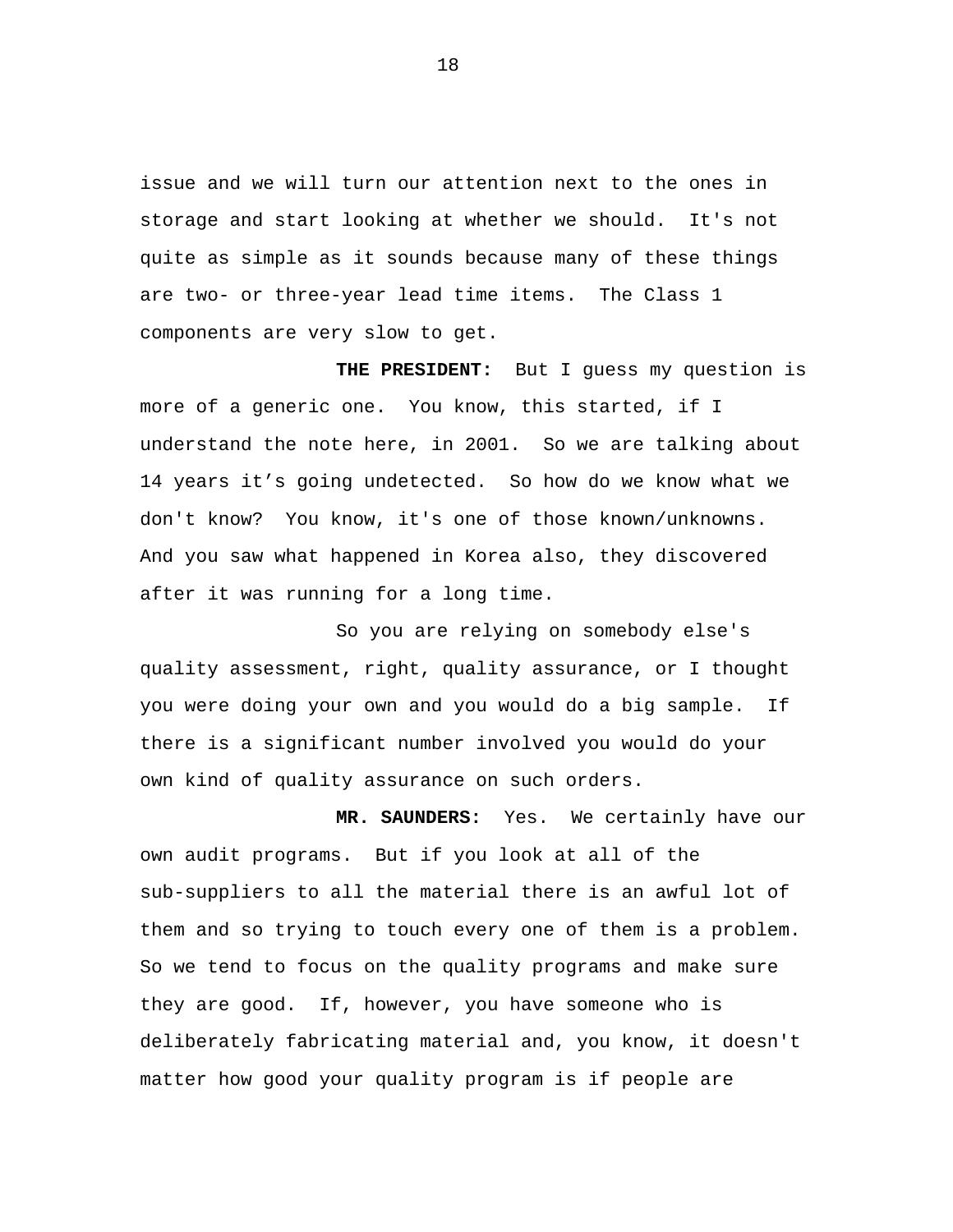actually going to fabricate it.

So one of the questions coming out of Korea was how could we do a better job in this regard and cover more base as an industry, right? As an individual company it's going to be very difficult to do that. But as an industry, can we find a better way of kind of getting back to some of the initial specs and at least doing some spot checks so that we can satisfy that?

So we are working on that issue and we are trying to come up with a methodology to try to find the right answer, the right balance. I can't say we have the entire answer now. By and large, if you look at the system the way it's operated over the last 34 years it has been very successful.

But, like you say, an individual who is willing to forge or change things, you know, the system relies on the integrity of the people in it. And you pay a steep price if you are found not to be, you know, up to that level because you are off the supplier list and you don't get to do business anymore and you may even go to prison for falsifying records. So you pay a steep price and that's part of what we count on for people to be ethical in their approach.

But, I think, based on the Korean event we had already kind of considered that we needed to look a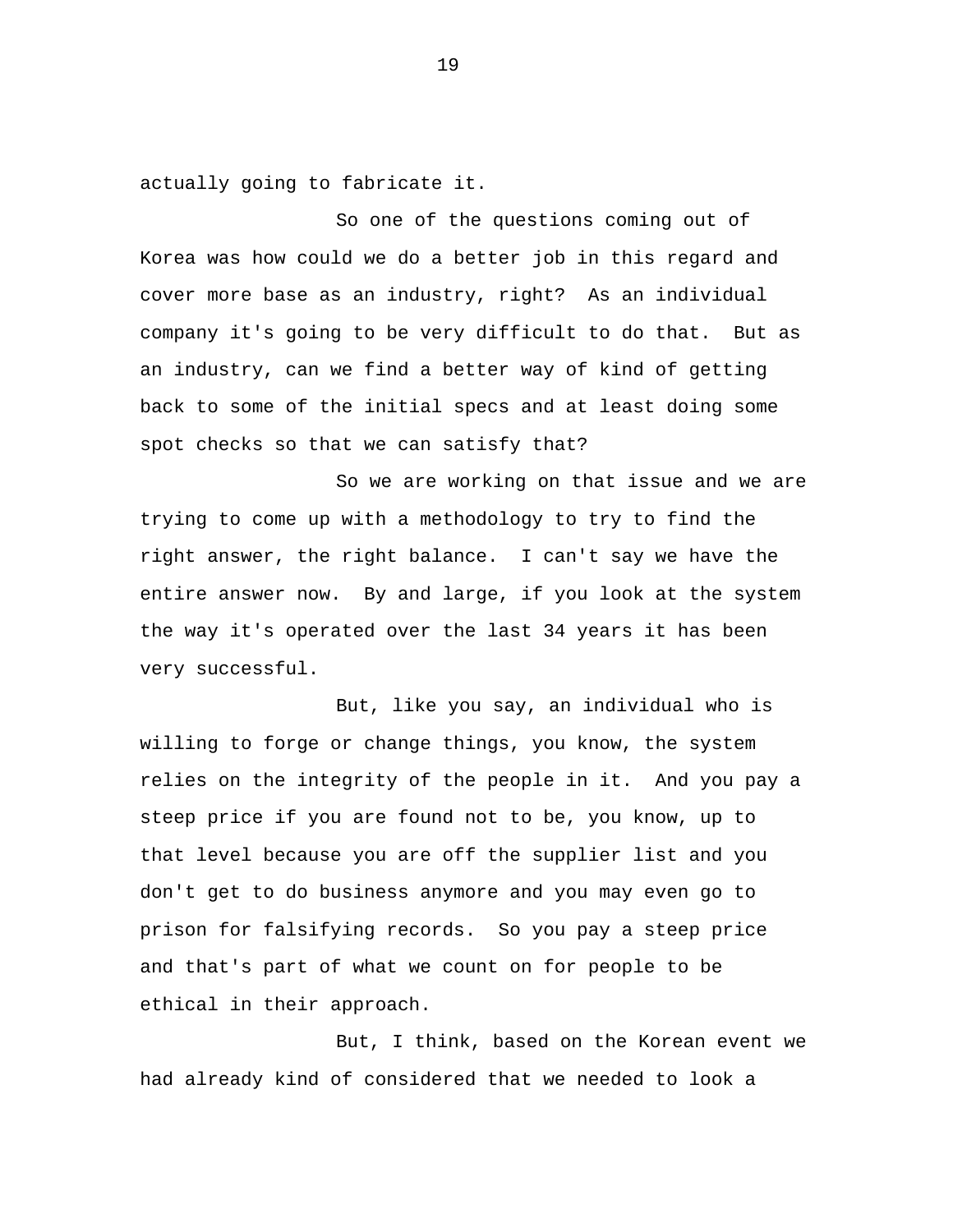little further and this is just a little more evidence that there is a need for something slightly different here to allow us to get at some of these things. We don't have exactly the plan yet.

**THE PRESIDENT:** Well, I thought the battle cry of the industry is trust, but verify, right. So particularly when you purchase things of not a one-off, but a significant number. So I thought the industry should find a way of doing some verification on large procurements.

**MR. SAUNDERS:** Yes. Frank Saunders, again, for the record.

So in some ways it actually kind of works the other way around. The once-off stuff we look at a lot closer because we don't have a track record on it and we don't necessarily know the status. So if you are building a large calandria or a component like that we would actually be in the factory a fair amount checking out what's going because we don't have a track record.

On things like 2-inch valves that we buy all the time we have a very good track record. We do test them in situ, right, so when a valve comes in its pressure tested and all those sorts of things so, you know, when we put it in a system it's not that it's untested, but in this case the material spec is not quite what it was claimed to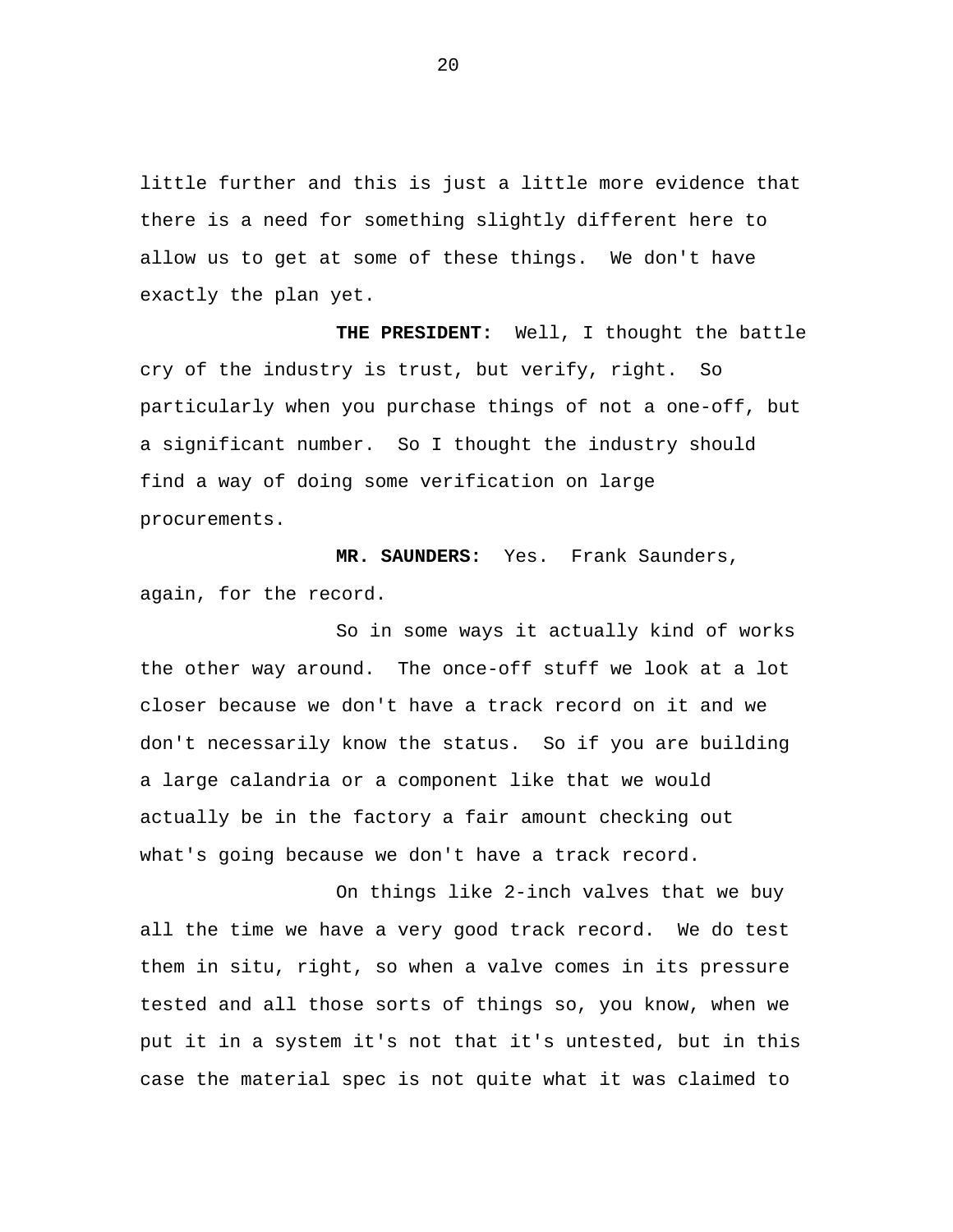be. So there is a level of check that always exists there. To some degree we rely on the QA programs and those tests that we do when we put it in and the size and risk of the component to make a judgment about how far back in the supply chain we go.

So it's really kind of backwards to what you described. The big and unusual stuff we check quite closely, the stuff that we buy more frequently we rely on the supply chain to do and on the track record that exists and along with our own in situ testing when we put the thing in place.

**THE PRESIDENT:** Monsieur Harvey...? **MEMBER HARVEY:** What could be the impact supposing that one of those valves would break, would leak? What would be the impact? Would there be any risks for the workers and the public?

**MR. SAUNDERS:** Yes. You have to look at each individual system, but by and large what we would have here is a leak, right, and leaks do occur. Now, it's not something desirable by any stretch of the imagination but not catastrophic either, and especially on smaller valves. So the risk is mostly it would force us to shut down and fix an issue that we weren't prepared to shut down and fix and so it would cost money for the most part.

**MEMBER HARVEY:** What guarantee do we have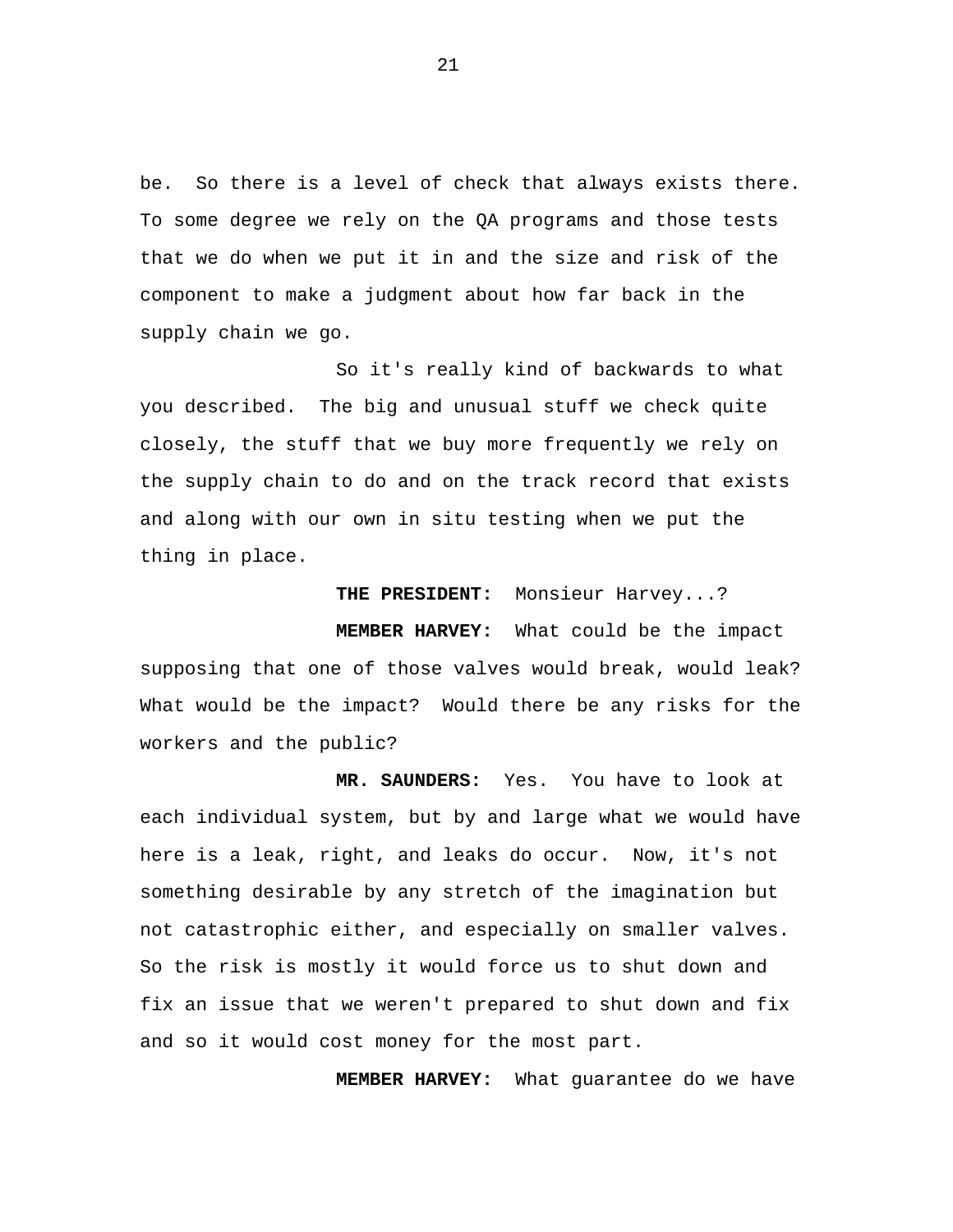that -- there are so many parts, so many pieces of equipment in a nuclear reactor that the same problem could be latent, that could be there but we don't know.

Are you going to increase the -- the first question is, are you going to increase your awareness of the -- to avoid some problems like this on other pieces of equipment?

**MR. SAUNDERS:** Yes. I mean that's the part we are looking at, is can we do more from a supply-chain point of view to predetermine these things?

Like I say, there are many layers to the QA and to the safety so we never just rely on one thing. We always test and inspect once we have the product as well. Especially things that are used for pressure boundary, there is a whole protocol about testing them before we put them in and so forth, right. So we never rely on one barrier for safety. So we feel pretty confident in general that the materials meet the basic requirements.

However, you know, it doesn't really - you really need to meet the ASME Code to be sure and you don't want to be dispositioning things that are slightly off. You really want to buy it as the spec has stated. So we want to go back and look at how we best approach that from an industry point of view. I can't say that we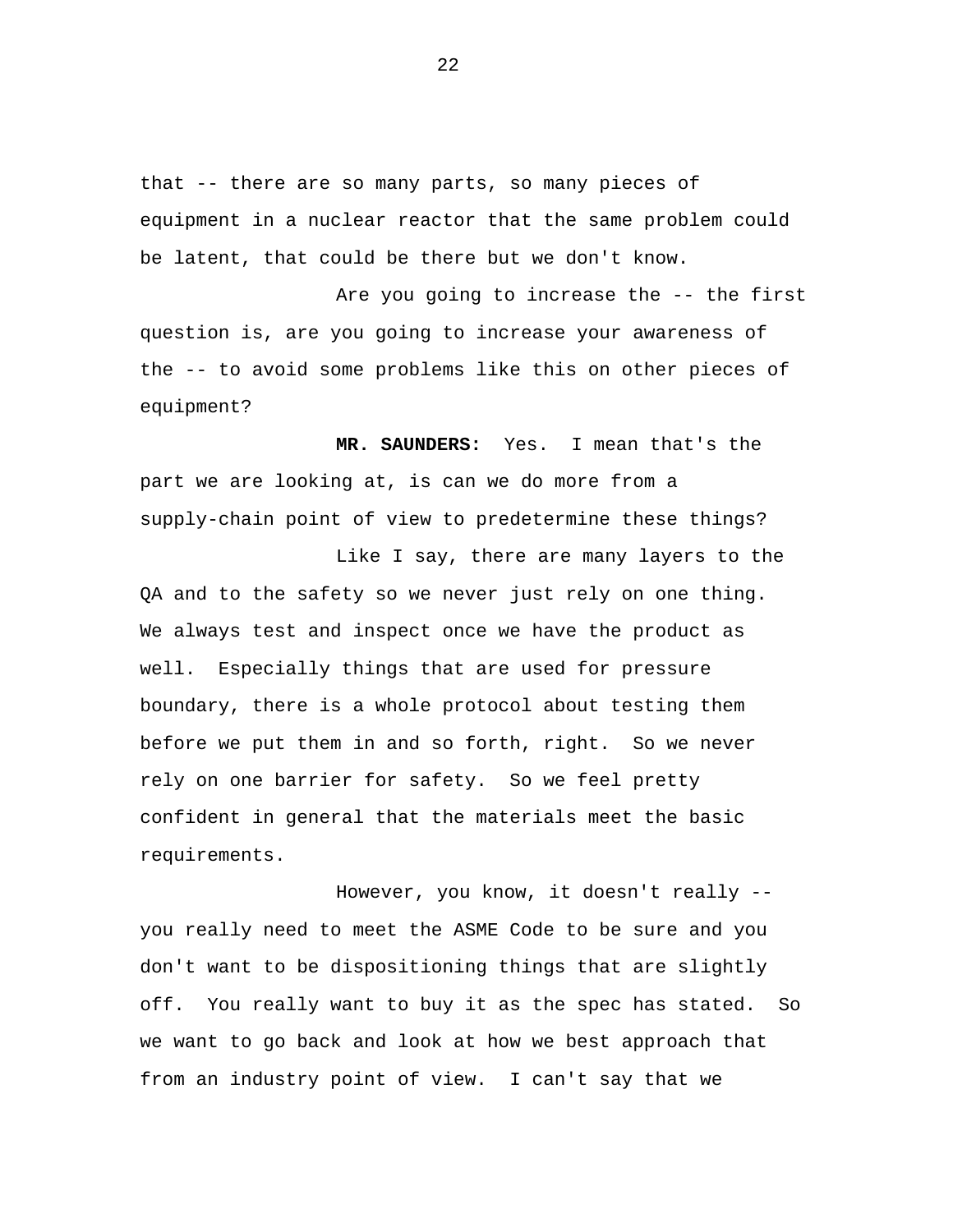actually have the right answer now.

My speculation would be that we would, at least on a risk-based approach, start doing some, you know, plant inspection at some of the source materials and just asking to see the actual certificate so we can satisfy ourselves that they look legit and it's there. But there is a fair amount of discussion to go there so I don't want to promise something for the industry that we haven't actually quite agreed on yet. But that's where we are looking.

**MEMBER HARVEY:** Is it the first time that such problems occurred? I mean are you aware of the same type of problems in the past, in the past -- past failures?

### **MR. HOWDEN:** Barclay Howden.

I don't have all the details at my

fingertips, but I am aware that the procurement programs of some of the licensees have caught some of these things before they have actually got it into the plant, which is, you know, the best scenario if you are getting that type of material. So we do know it has occurred. I don't have the details.

I would just like to comment a little bit on the impacts, Monsieur Harvey.

As Bruce Power said, you know, it depends on the usage and we are reliant on, when the plants are put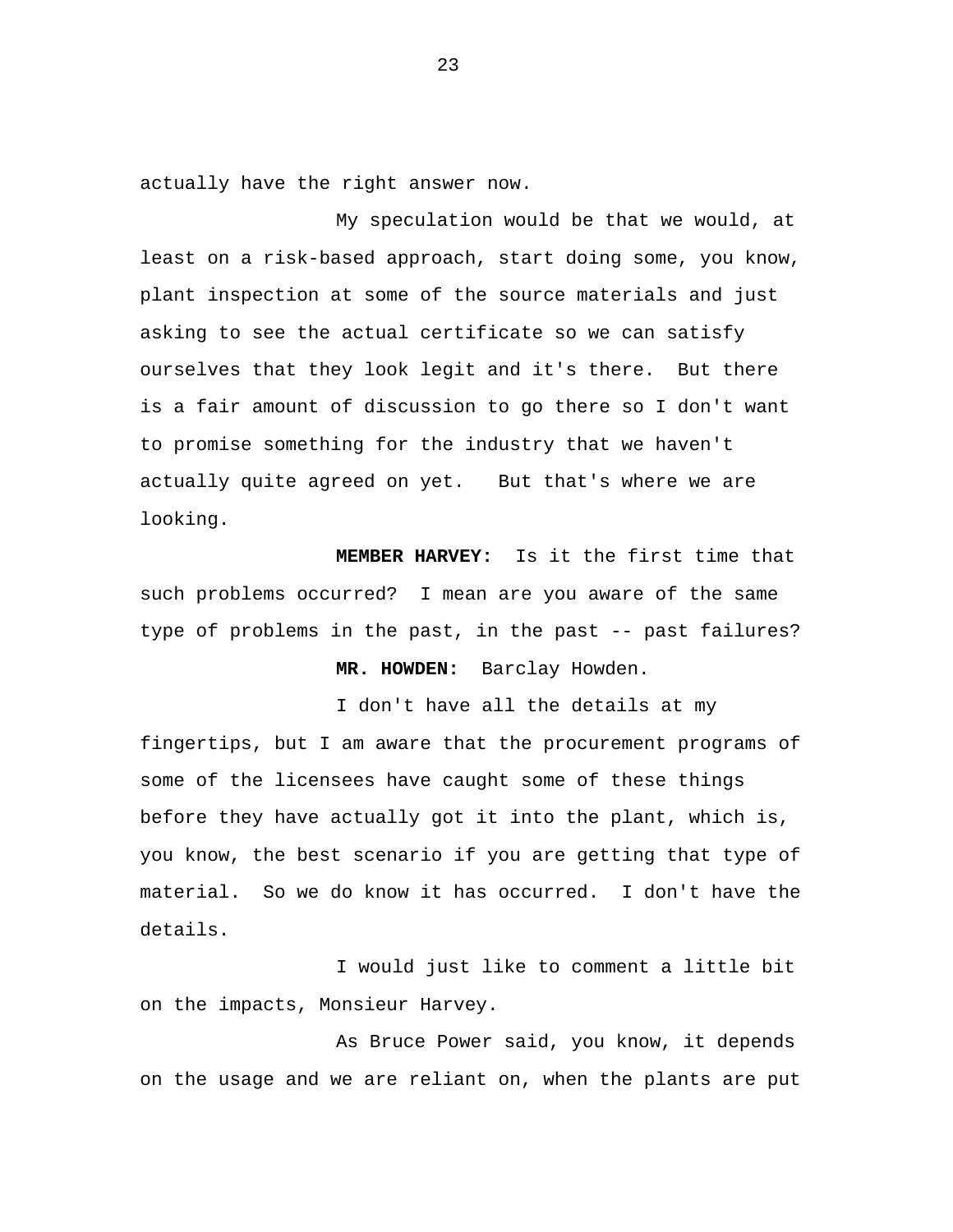together, strong principles of design and the defence-in-depth principle, so that a single failure doesn't propagate into a major failure. So, you know, we are looking at multiple redundant diverse systems to be put in place. Although upfront these Class 1 valves and Class 2 valves, they all are supposed to have traceability so that you can actually go back. And in this case, because something has come back they have actually been able to trace back.

I think the response from the industry with our oversight will be are there lessons learned here that they need to do something different within the procurement to try to have these off before they get into the plant. So I think there are lessons learned and we will be monitoring that and reporting back to you folks.

**MEMBER HARVEY:** Over the total how many of those valves are installed and how many are in store?

**MR. SAUNDERS:** You are talking industry-wise or --

**MEMBER HARVEY:** Well, yes, just an idea.

**MR. SAUNDERS:** In our case, I mean at our basic look at the Newman Hattersley there are about 200-227 but, as I say, we want to look broader to both Thompson Valves and to the Hi-Tec valves, so I can't tell you for sure that that is the final number. That is the number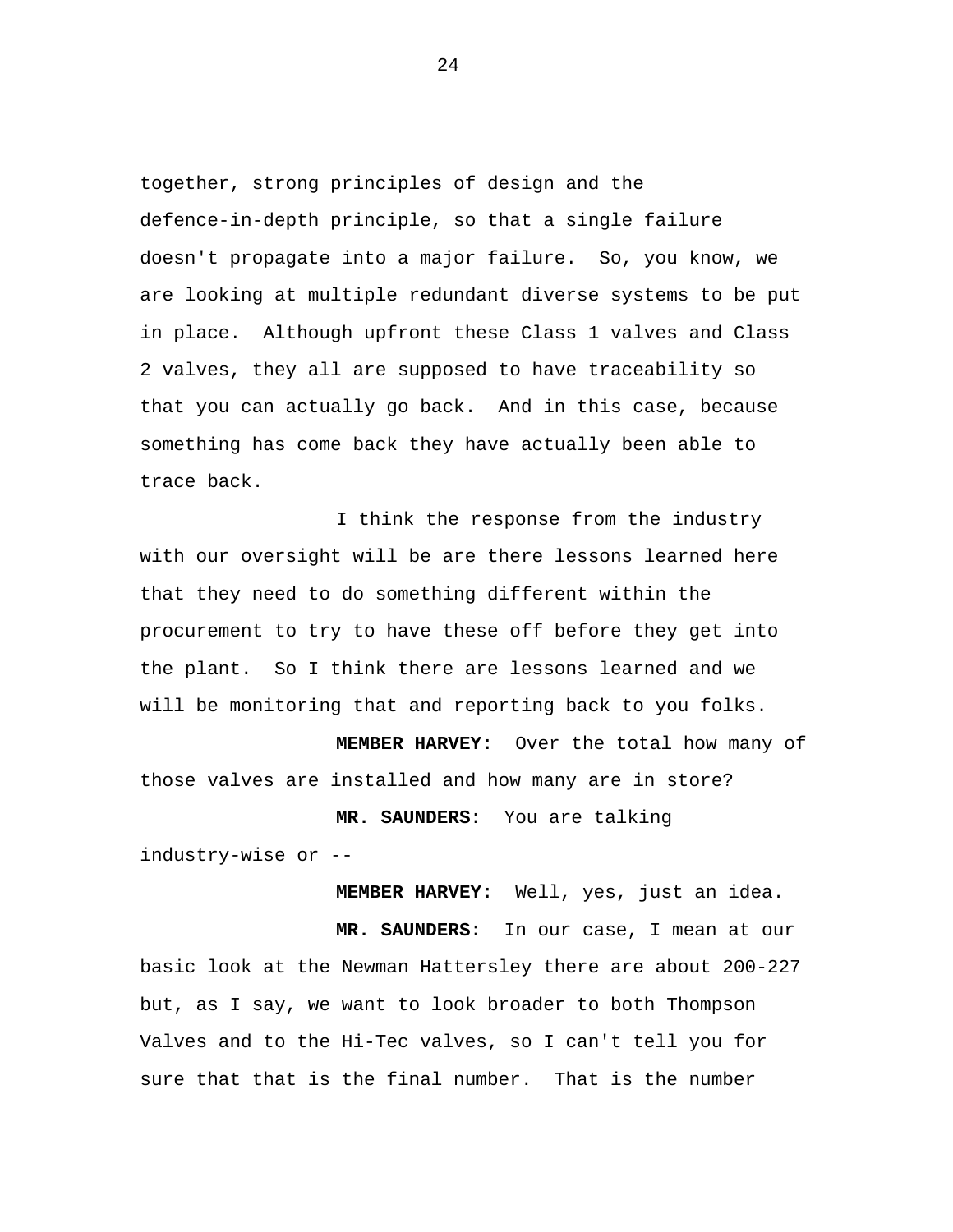that we have looked at, at this point in time, and reviewed. The other lists may have nothing in them or we may find more valves. We are just not sure yet.

**THE PRESIDENT:** Thank you.

Go ahead.

**MR. MANLEY:** Robin Manley, for the record.

I was just going to respond to the question about the number of valves. Like with Bruce Power we are continuing to evaluate the full extent of condition and, as has already been stated, the valves that are not yet installed but are in our warehouse are all quarantined. It is on the order of several hundred valves for each of Pickering and Darlington.

> **THE PRESIDENT:** Okay. Thank you. Mr. Tolqyesi...?

**MEMBER TOLGYESI:** If I understand well you have several suppliers. But is it the same steelmaker we supply for these suppliers and manufacturers, this deal?

**MR. SAUNDERS:** In this case it was a supplier for Thompson Valves in the U.S. They weren't so much a supplier as a tester, right, so they get the steel product from the steel mill. They test it to prove it meets a spec and then they give the certification to Thompson Valves to say that you can go ahead and use this material to make your valve. So they are an intermediate.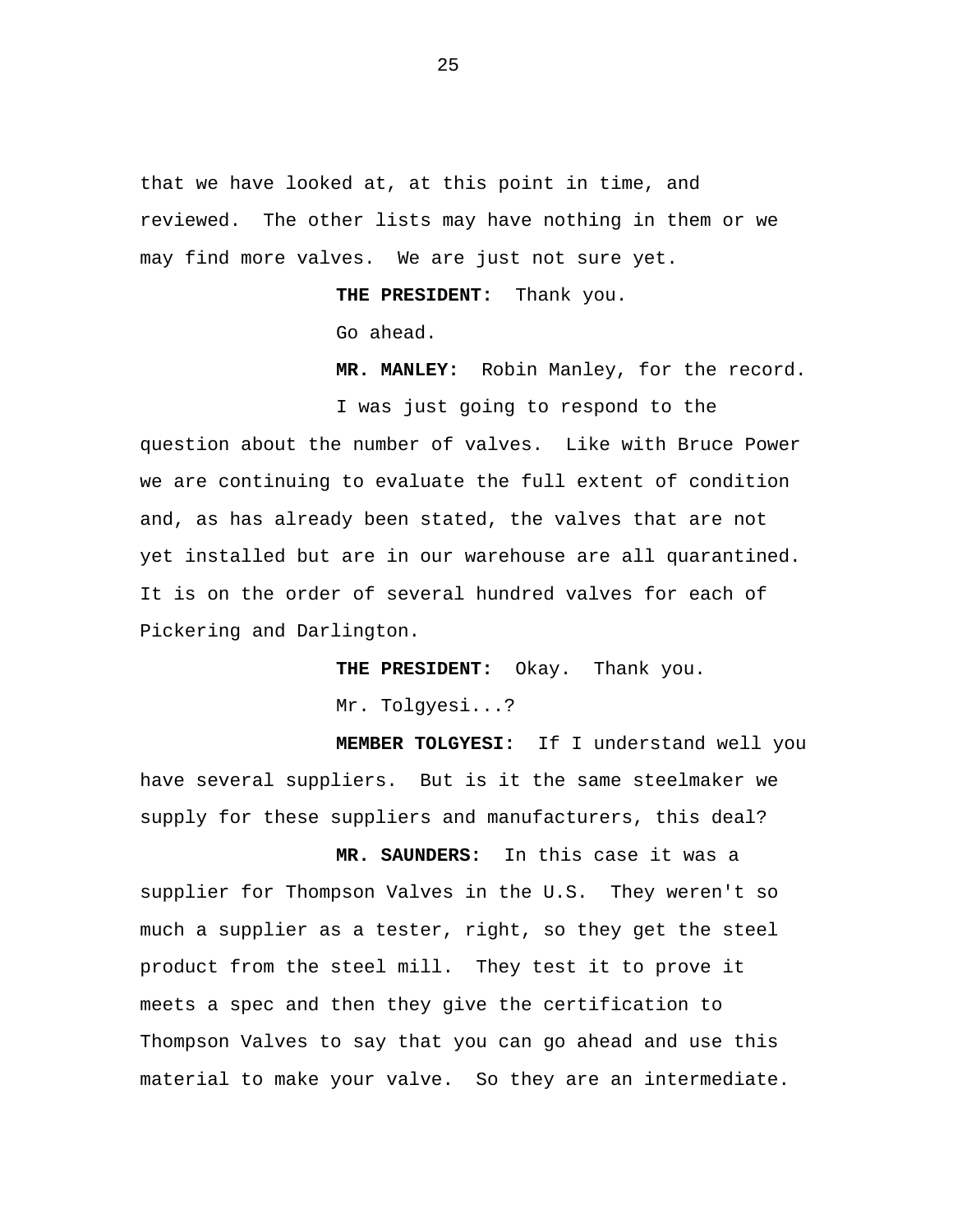They specialize in testing.

record.

So in this case, this is between Thompson valves and Newman Hattersley. This is the extent on that.

We do buy some other materials from places like Hi-Tech, but not necessarily as valves, right, and different forms. And so we want to go and just make sure that all the material we bought was either -- was in the right specification. So we are looking at that as well.

So in this case it's the one -- it really wasn't the vendor for the metal. It was the testing company in the middle because if the metal doesn't meet it, then it just goes on for a different purpose. It just can't be used for that purpose.

**MEMBER TOLGYESI:** You were saying in response to a question of safety that because it's a small valve, a 2-inch valve, it's not really a risk because the main cause what will happen is its leaking and you have lots of leaks. So if you have lots of leaks; one more or one less, how you could relate that to the quality of steel because, you know, there are different reasons for leaking?

**MR. SAUNDERS:** Frank Saunders, for the

I hope I didn't say I have lots of leaks because that's not true. We do have valves that leak. I mean the extent from a safety point of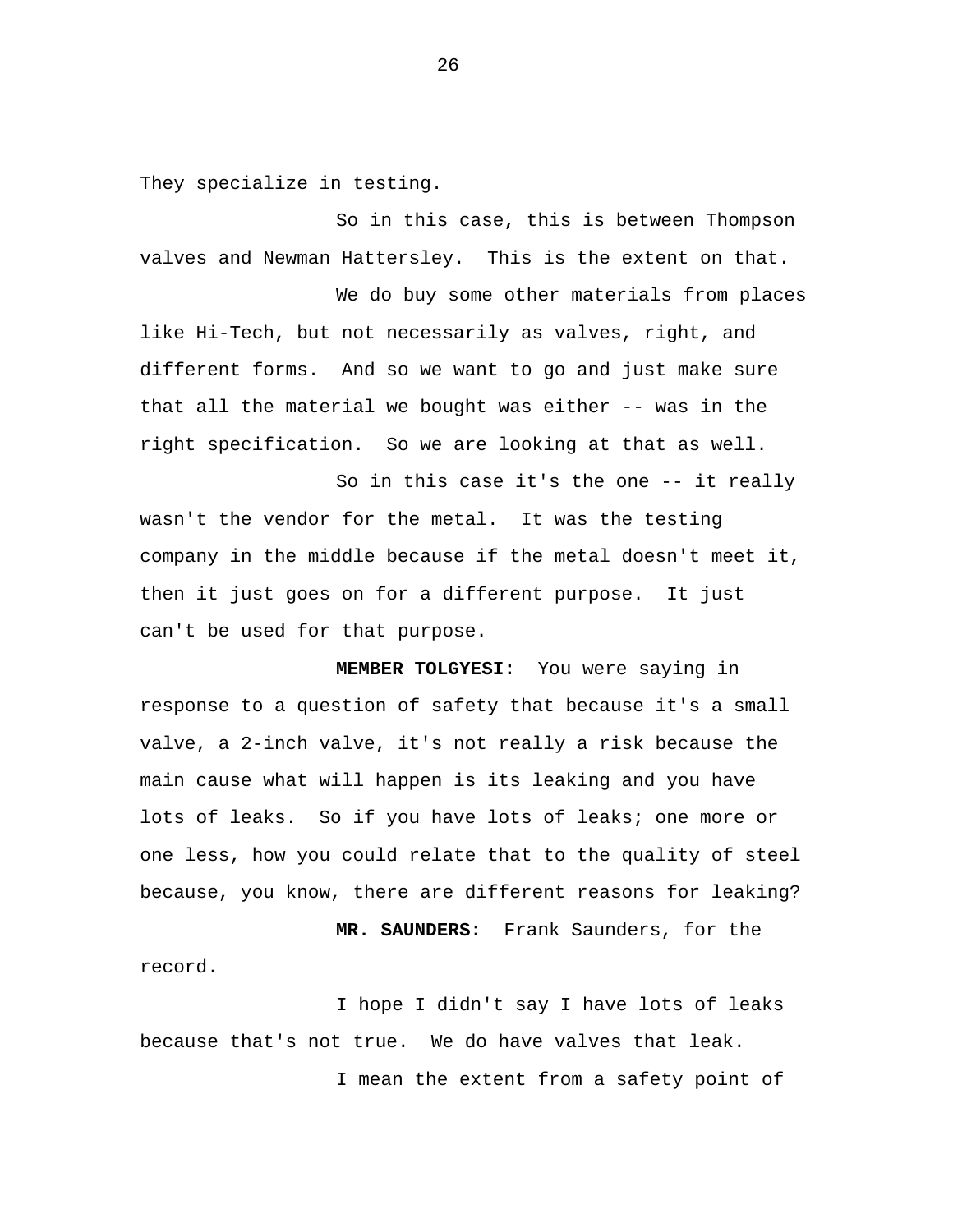view is a 2-inch valve can only create a 2-inch hole, right, so there is a limit to how much it can leak and so in the worst case in safety analysis that your biggest leak you can get, whereas if you have a 24-inch valve you can get quite a different answer.

The other side, of course, is what we do is look at the material properties in terms of the valves strength and for a minor variation the material properties that actually -- you know, it doesn't really affect the valve strength significantly.

You do look at each application and just make sure that there is nothing special about the application that would be a problem. So the engineering analysis is how you are sure the valve is fit for purpose, which is exactly what you do with ASME. ASME, when they created the specs, did the engineering analysis and all we do is look at the analysis and revise it and see if the answers are acceptable and in this case the answers are acceptable and we believe that the TSSA will agree, but we will make that case to them and then they will see.

**MEMBER TOLGYESI:** My question will be regarding this Pickering extreme cold weather. It's funny because it's extreme cold weather. Sometimes it's colder and when I was looking at this -- I will start in the way I prepared my questions.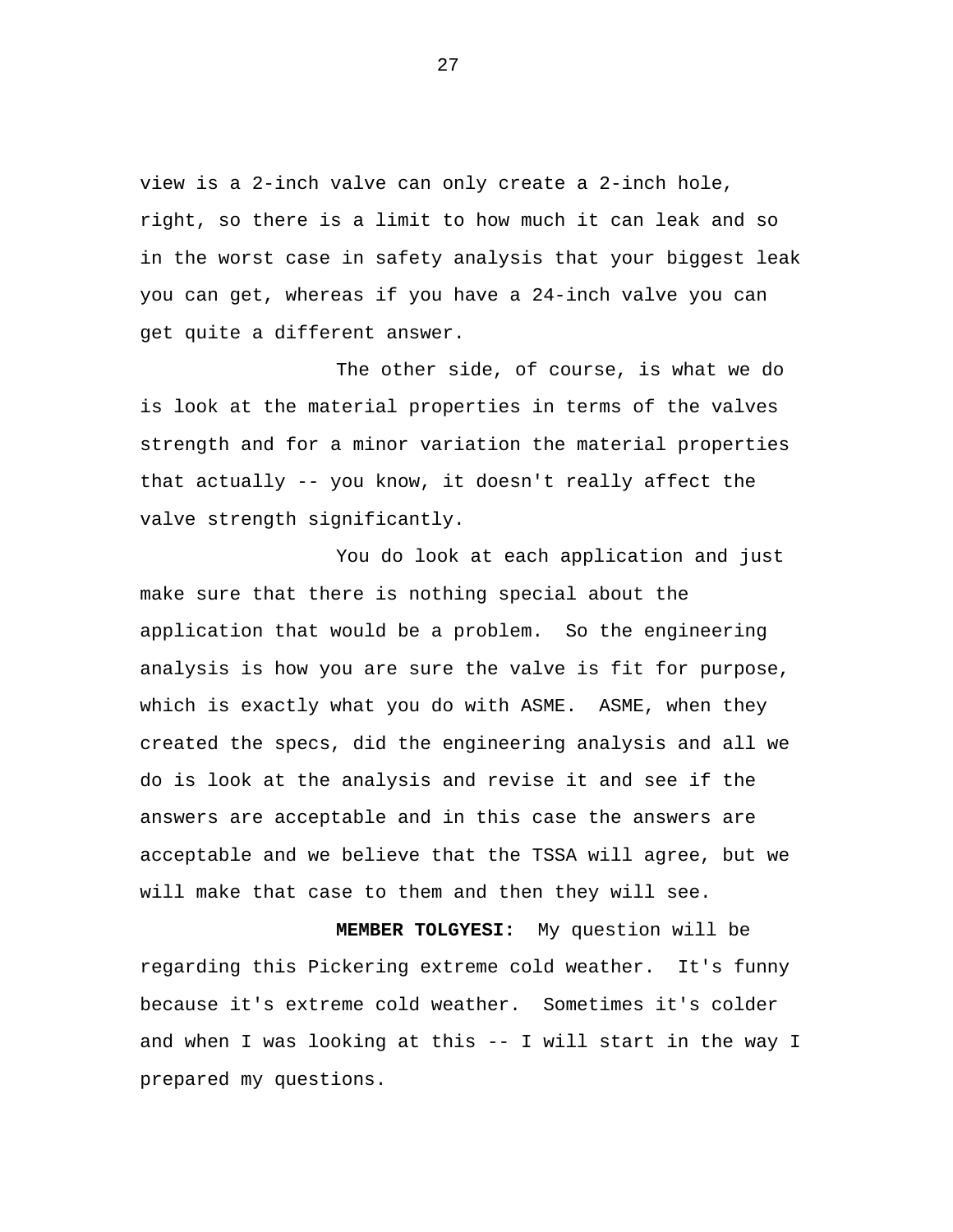You were talking about these standby generators. Standby generators are emergency generators; no, or they are different?

**MR. MANLEY:** Robin Manley, for the record. I am prepared to speak to this, however we do have Ken Gilbert on the line who is our Director of Ops and Maintenance and he may wish to respond directly.

**MR. GILBERT:** Thank you, Robin. Ken Gilbert, for the record.

Yes, they are standby generators which would be used for emergency power if offsite power was lost.

**MEMBER TOLGYESI:** Okay. So if offsite power is off the standby generator automatically should start up?

**MR. GILBERT:** That is correct. Ken Gilbert, for the record.

Loss of offsite power, they do automatically start.

**MEMBER TOLGYESI:** Now, you were saying that the indication was irrational due to low exhaust temperature. Exhaust temperature of what?

**MR. GILBERT:** Ken Gilbert, for the record. So we measure exhaust temperature for when the unit is running. We would be able to tell you a couple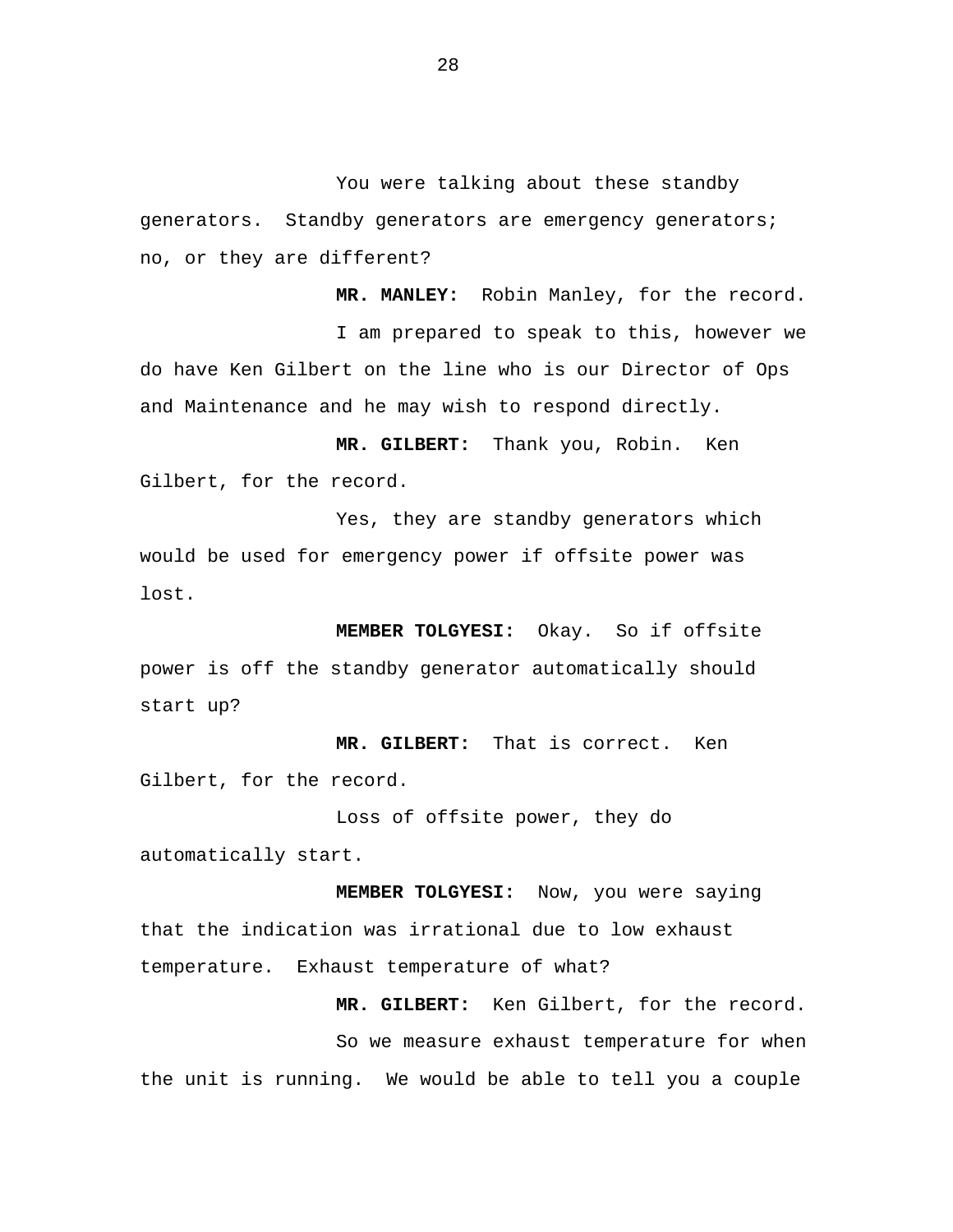of things about it. You know fairly low exhaust temperature is used as a parameter to say that the machine has not lit and is not burning, so it would be an indication that the unit has failed to start. The temperatures were so low that this indication was off scale low and that is why it went irrational. It was beyond the scope or the scale of the instrumentation as designed.

**MEMBER TOLGYESI:** So when you are talking about exhaust temperature, it is the exhaust temperature of the generators?

**MR. GILBERT:** It is the exhaust temperature of the motor or the engine that runs to drive the generator. If I could add to that, in this case we did test all the standby generators that indicated the "not ready to start" light on that shift with that alarm in and they did all successfully run.

**MEMBER TOLGYESI:** Where are these transmitters located in relation to emergency coolant injection tank?

**MR. GILBERT:** So Ken Gilbert, for the record.

They are on a north-south axis. They are sort of -- they are in alignment but they are remote from each other. The standby generators on Pickering 1 to 4 side would be several hundred metres away and on Pickering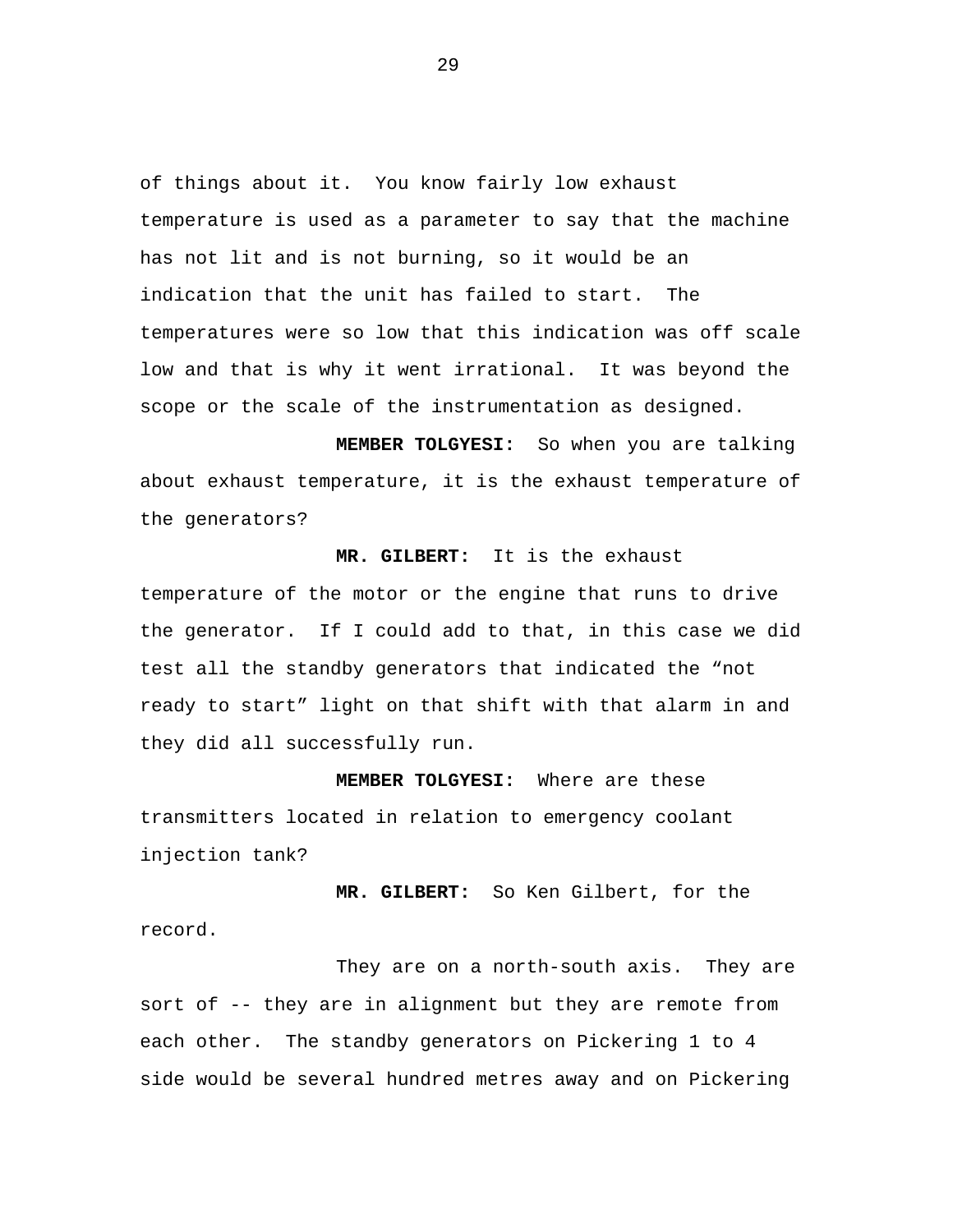5 to 8 maybe 50 metres away from the tank.

**MR. MANLEY:** Excuse me. It's Robin Manley, for the record.

Was the question relating to the high-pressure emergency coolant injection?

**MEMBER TOLGYESI:** But you are saying that two out of four levels transmitters and emergency coolant injection gave off scale indication. That means these transmitters did not detect the right level of a coolant and that is what caused the problem.

**MR. GILBERT:** So it's Ken Gilbert, for the record, if I may.

So in this particular case those transmitters are used to indicate tank level and they are used for logic which would indicate that the tank, if you were injecting coolant, had drained down and you were at a low tank level and your inventory of injectable fluid was exhausted. At that point the logic would switch from high-pressure injection to a casualty unit to recovery injection where we recirc water from inside the unit back to the heat transport. So this logic would take place 20 minutes into an event at the earliest and, you know, up to several hours then, depending on the size of the leak.

So in this case we had two of four indicators that were reading high-pressure. We did have a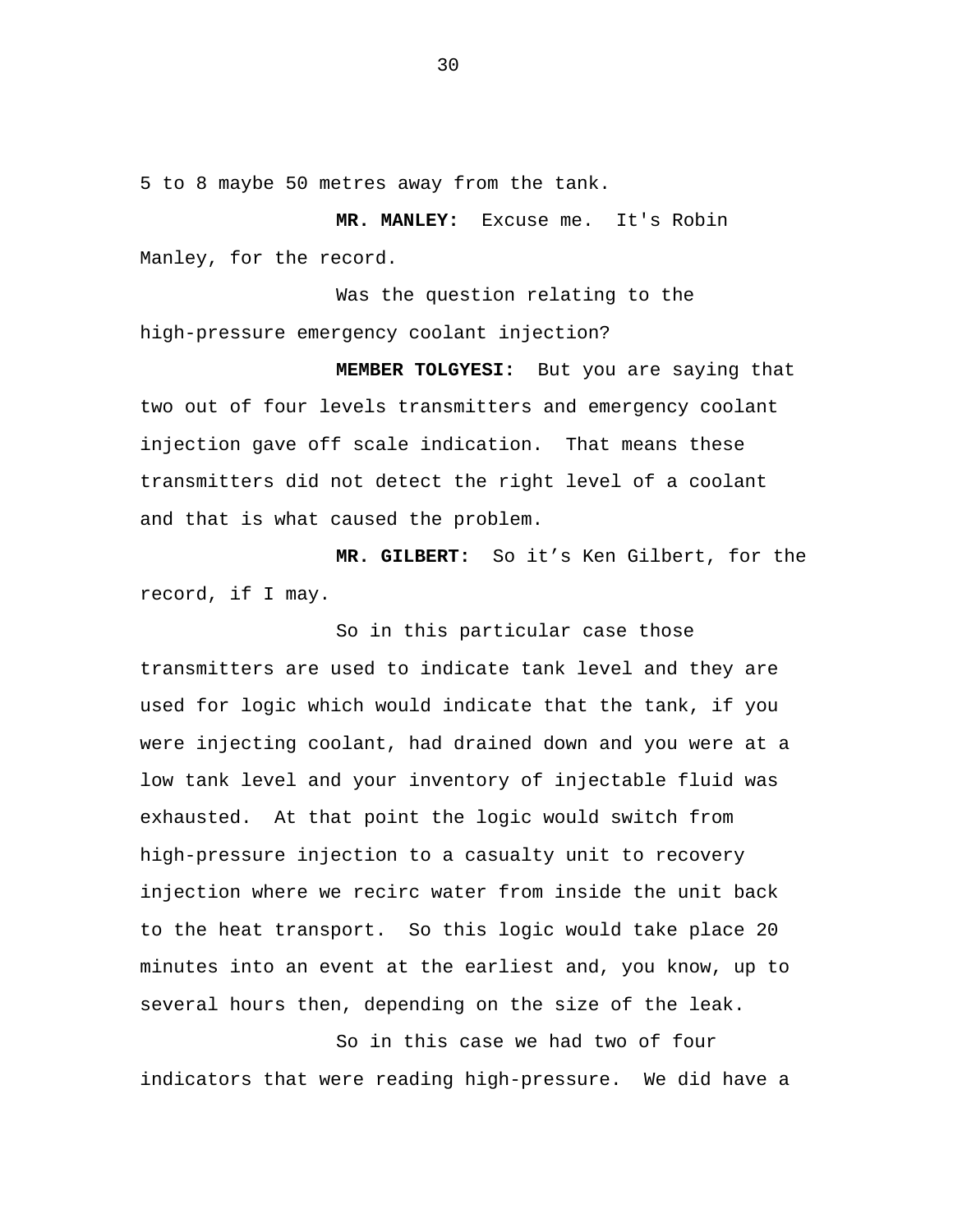manual staff available to note that the level had fallen. They had other indication which is levels rising within the building into which you were injecting fluid and they were in a position to manually transition from high-pressure injection to recovery injection and in that way the emergency coolant injection recovery system was impaired but was not unavailable.

**MEMBER TOLGYESI:** Because what you are saying is that it took less than four hours to thaw these transmitters. That means somewhere it was quite frozen and so what is your safety system to make sure that -- because two of four is quite a bit, okay.

**MR. GILBERT:** Ken Gilbert, for the record.

I concur that what we have to prevent those instruments from freezing this insulation on the lines and heat tracing on the lines. We recognize that they should not have frozen. The design is such that they should not have frozen. We understand that either the insulation or that heat tracing is degraded in some fashion and we will make additional repairs.

I would just like to stress that the issue with the two out of four level transmitters on emergency coolant injection and the four out of six standby generators not ready to start, they are independent things that happened on the same day for the same common cause,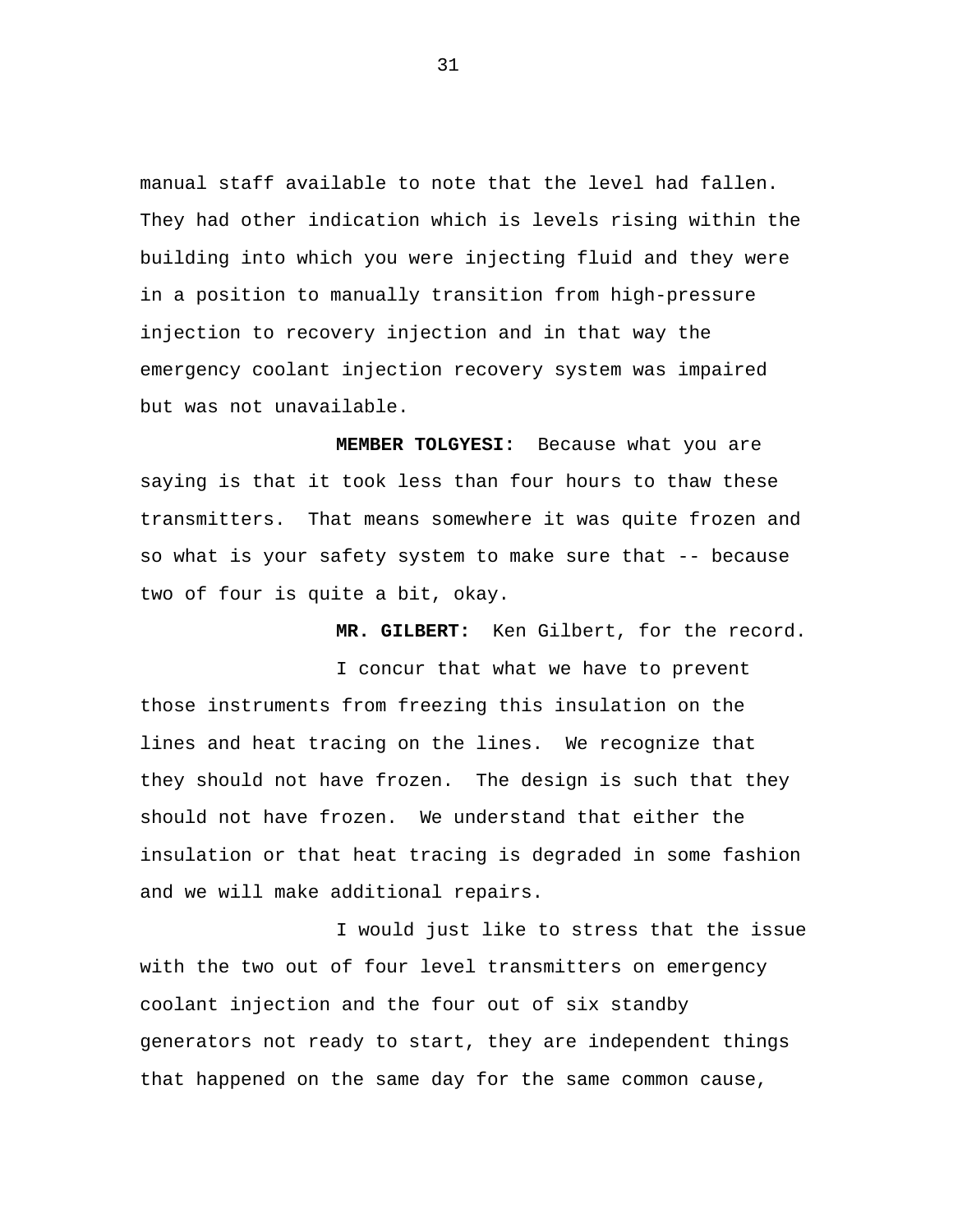which was very low temperature but, you know, they were treated as independent events because they posed different risks to the power plant.

**THE PRESIDENT:** I have to tell you, and again it is language with me here, "extreme cold weather". Post-Fukushima we have been talking about doomsday scenario. This is Canada. What do you mean "cold weather"?

To what temperature did you test this particular system? I hope you went down all the way to -40. And the idea that we qualify our system for cold wind, whatever, how does that happen?

**MR. GILBERT:** Ken Gilbert, for the record.

So the design temperature is -35, so we should not have had freezing in the legs at -27 degrees. We do recognize that we have some degradation of either the insulation or the heat trace which I spoke to. We are responding to that. We have taken other provisions for the period of this winter until we can get complete repairs done to ensure that we don't have a repeat event of this if temperatures were to drop to similar temperatures again this winter.

**THE PRESIDENT:** Staff, do you agree that -35 is sufficient? I have known -- right here in Ottawa I think it was colder than -35.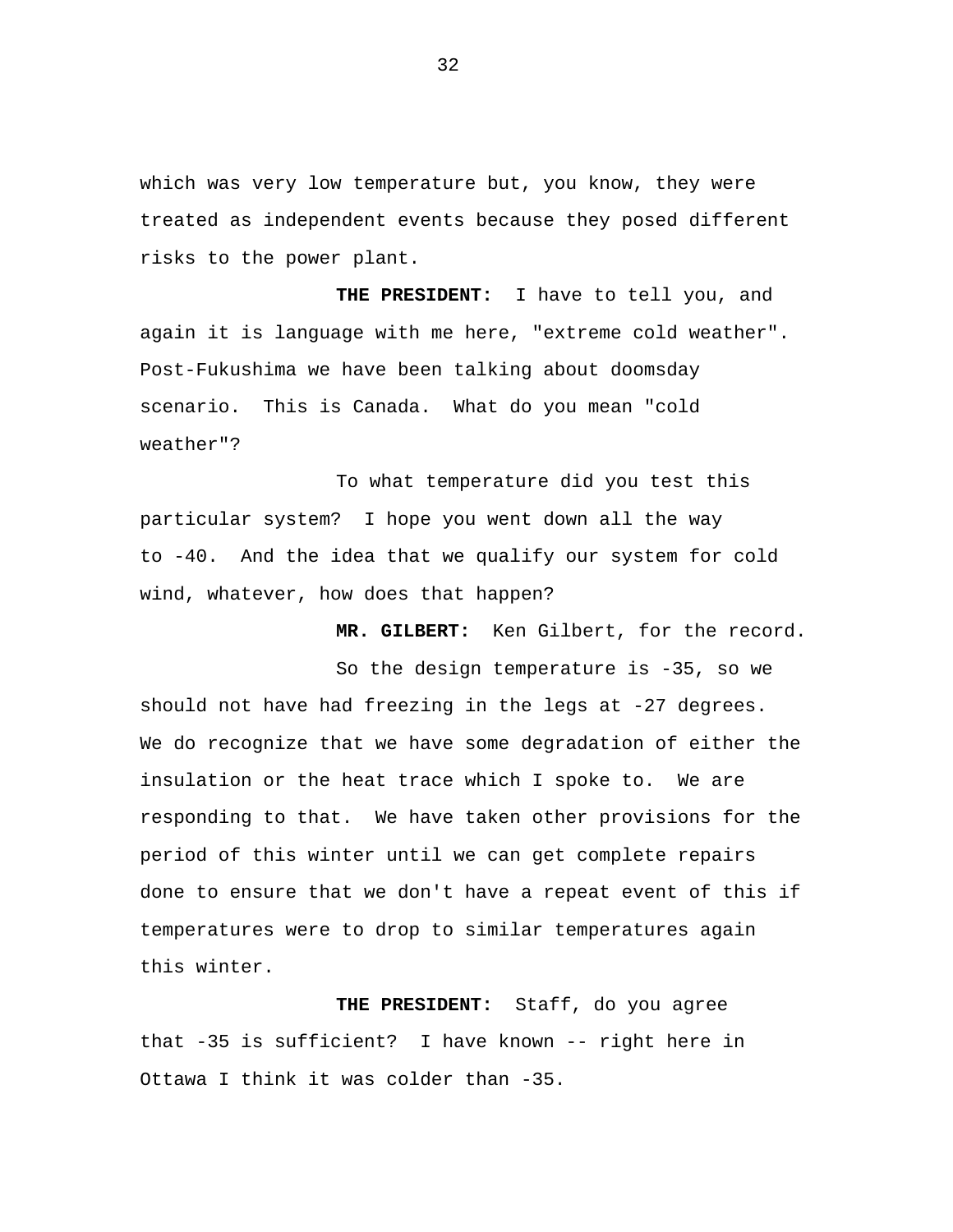**MR. HOWDEN:** Barclay Howden. I can't comment on what the original design specs were.

**THE PRESIDENT:** No, but I mean I thought that we, CNSC, would have some say in the design, in the acceptability of the design for a doomsday scenario, which I keep yammering about.

**MR. HOWDEN:** I think we would have. I think in this case it's more the case of -- I don't think necessarily the design criteria. It sounds like it's actually more of a degradation of the mitigation measures that were put in place. So the insulation and the heat tracing weren't working at a temperature that was actually above that.

So it may mean we have to revisit this from that standpoint. They would have down in the Pickering area records of weather over the past X number of years, because we do know that OPG used that information for the Darlington new build.

**THE PRESIDENT:** No, but what really concerns me is after all the talk that we have gone through in the last three years about beyond design and external things, climate change, weather and all that stuff, to come across with a statement that says "cold extreme weather is making our mitigation emergency plan unavailable" is really unacceptable.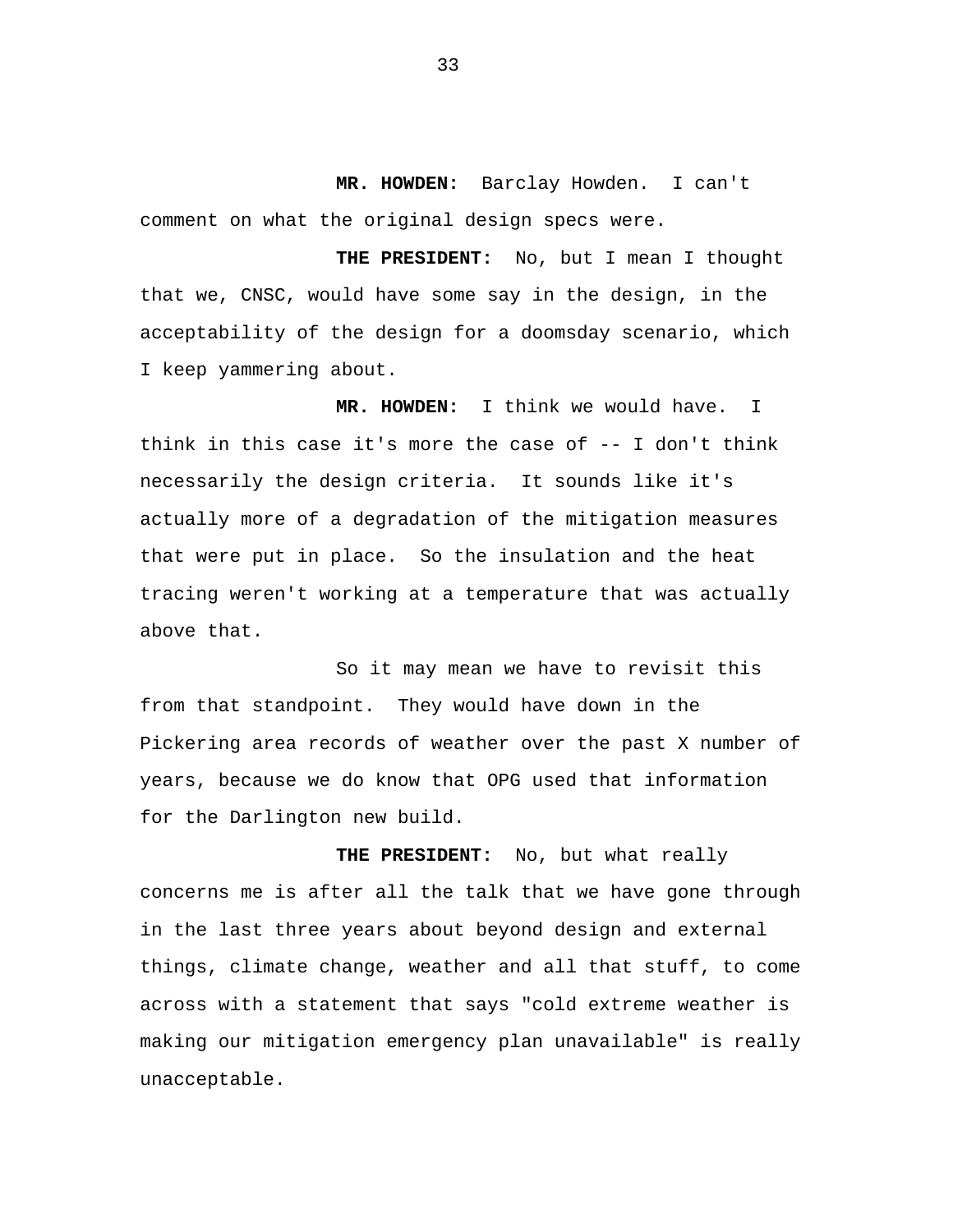**MR. GILBERT:** So it's Ken Gilbert, for the record.

I would like to stress that this equipment was not unavailable. Its availability was reduced. It was impaired but it was available and would have been able to function to mitigate an accident if an accident had taken place in the period of time when we saw the transmitters frozen because we had manual override of it and we had staff with independent monitoring capability.

As well, for the standby generators we did have an alarm in which sent staff out to investigate, you know, to search for potential problems, but those machines were available and were tested and did start. Now, it is important to note that we want to draw lines in the sand for operating staff that has them respond before things do become unavailable and we declare actions and levels of impairment and we respond promptly based on what's inside the operating procedures and there is a substantial distance between the limits of operation and the limits of safety.

**THE PRESIDENT:** So are you going to report? Are you going to do a root cause and a proposed fix to this particular problem? And by when would such a report be available?

**MR. GILBERT:** We're doing an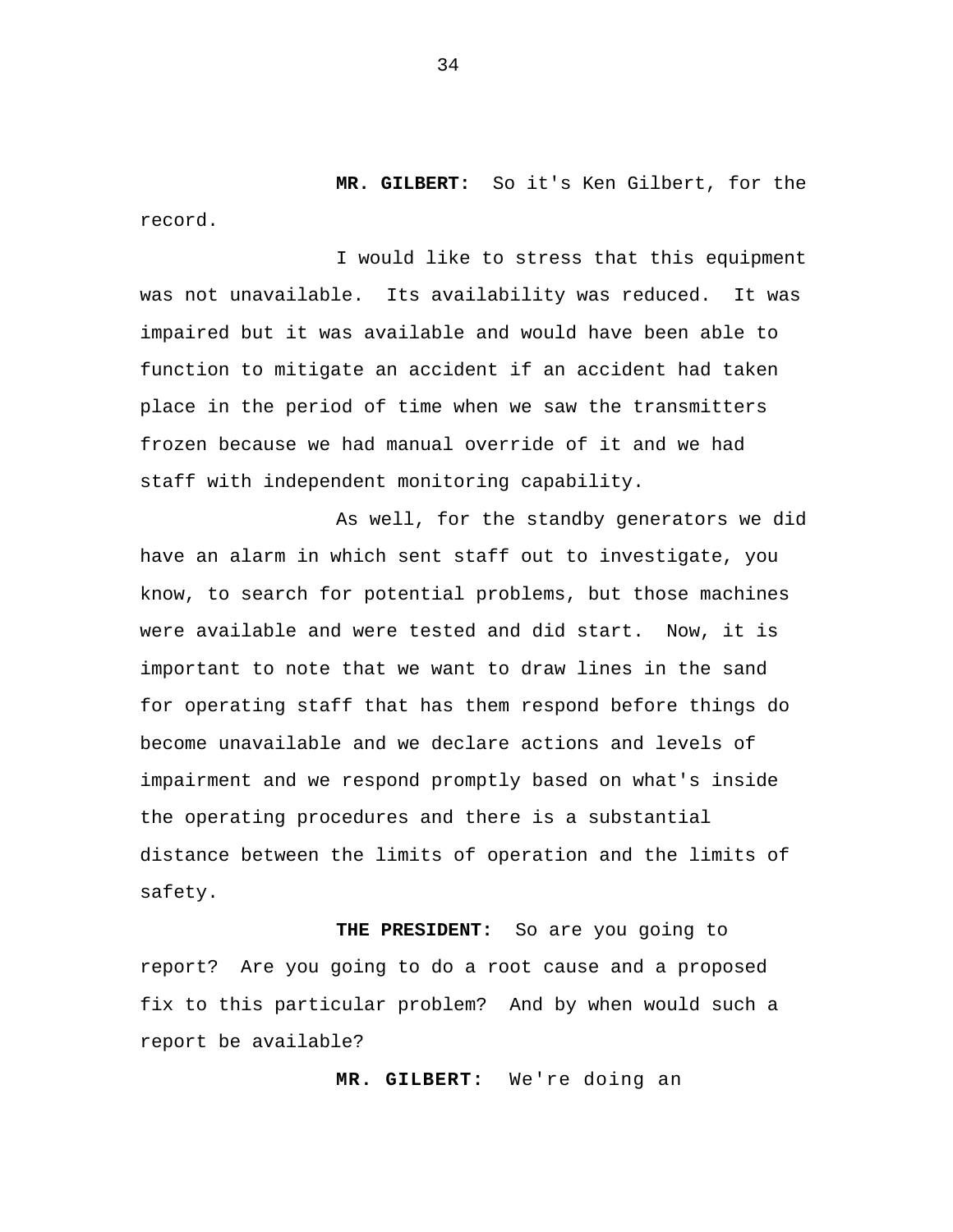evaluation in -- you know, the language that we use is it is a Charlie 2 investigation, which is a high level documented investigation to what the gaps were that caused both these responses this winter. And that's in our corrective action program.

 We will take steps to improve the insulation and the heat trace. And you know, part of our winterization program is to actively make repairs across the plant to potential degradations of insulation and heat trace as well as situations that help us manage lake ice or, you know, extreme snow conditions.

So the answer is yes, we do have it captured in our corrective action program. We will make repairs.

**THE PRESIDENT:** Thank you.

Dr. McEwan?

**MEMBER McEWAN:** Thank you, Mr.

President.

I think that my questions have been answered with this last conversation, but if I could make a plea. The two bullets that describe these two events, certainly to a non-engineer, are incomprehensible.

They're too brief. There's certainly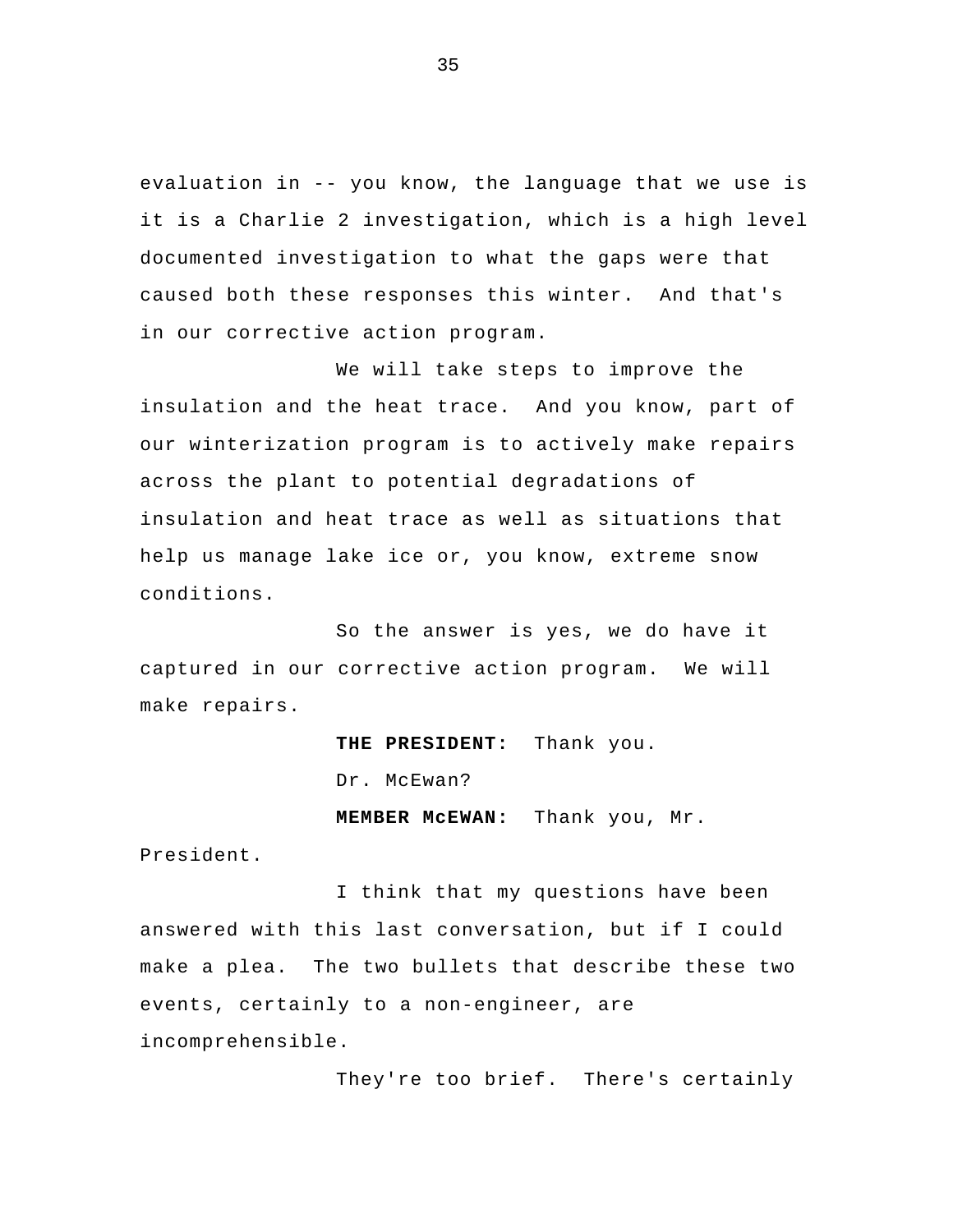no real sense of flow of what happened as was described over the last 10-minute conversation.

It would be really helpful to have, in this document, a much fuller description, a much fuller detail not only of what happened, but also what the implications were and what the following events were.

This was not helpful as it was written.

**MR. HOWDEN:** Thank you for your feedback.

**THE PRESIDENT:** Ms Velshi.

**MEMBER VELSHI:** So my question's on Point Lepreau and the fueling machine problem.

Again following up on Dr. McEwan's comment, the description is so cryptic, it doesn't tell us what the problem is other than there's a problem with the fueling machine, so can you elaborate on what the issue is?

 Are there implications for other stations? Is this a refurbishment issue? Like what does this all mean?

And I know it's got a fair bit of media attention, and perhaps that's why it's here. don't know. I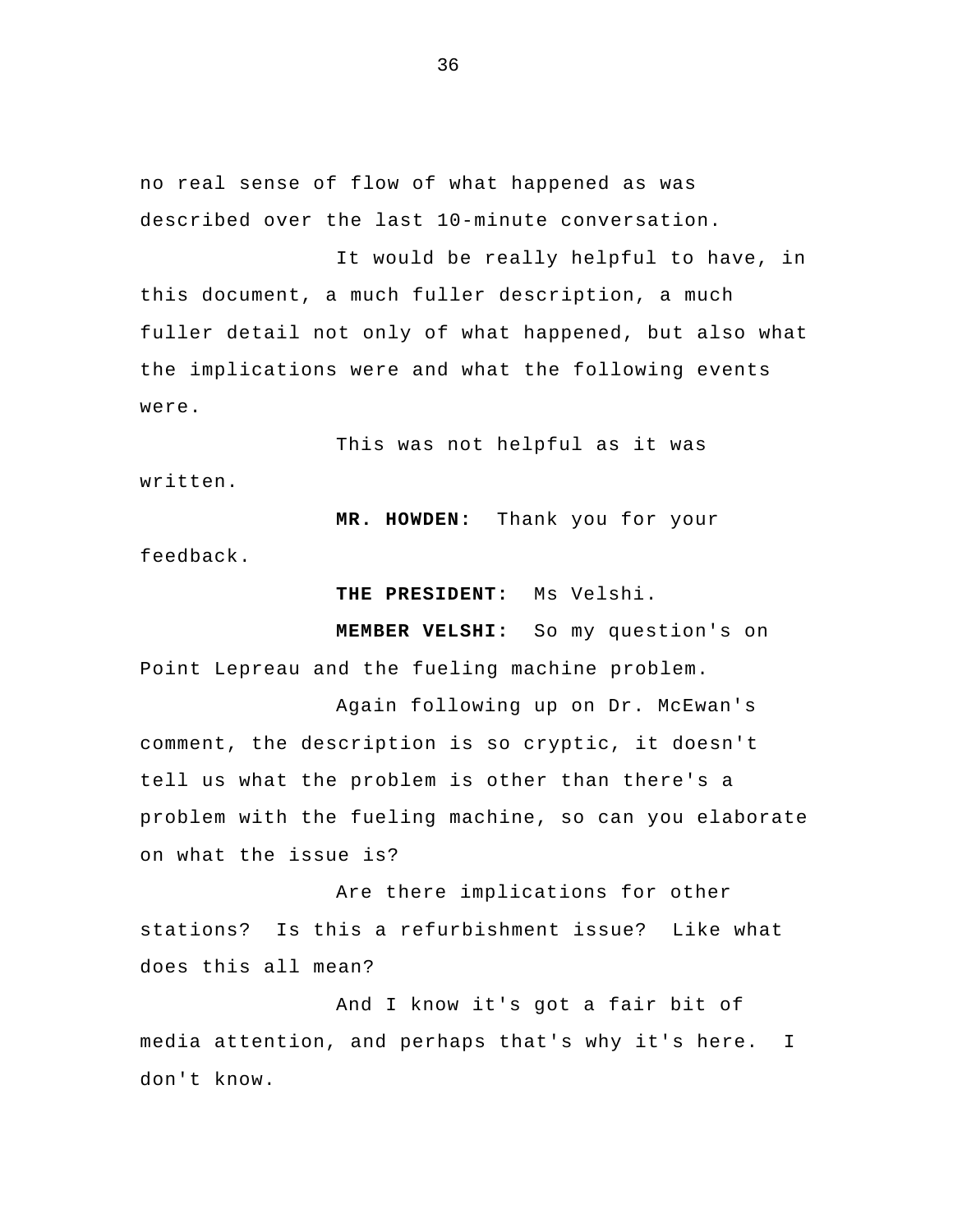**MR. HOWDEN:** That is the main reason it's here. It's operational. However, Point Lepreau is here to provide a bit more information because I think you might actually find it quite informative.

**MR. NOUWENS:** Jason Nouwens, for the record.

 During normal fueling operations, the downstream fueling machine which is receiving the irradiated fuel into the fuel machine experienced an inoperability of the ram which positions the fuel. Where that put us was, when we fueled the eight new fuel bundles into the reactor, we were unable to reposition those and backed the fuel machines away from the core and put the shield plug and closure plugs back in place.

What we did at that time following our operational decision-making process, we evaluated our current plant state, determined that we were in a safe state, evaluated the best path forward. And that evaluation process led us to the decision to shut down.

 Following shutdown at a lower pressure, we were able to return the ram to an operable state, position the fuel the way it was before we fueled, reinstalled the closure plugs and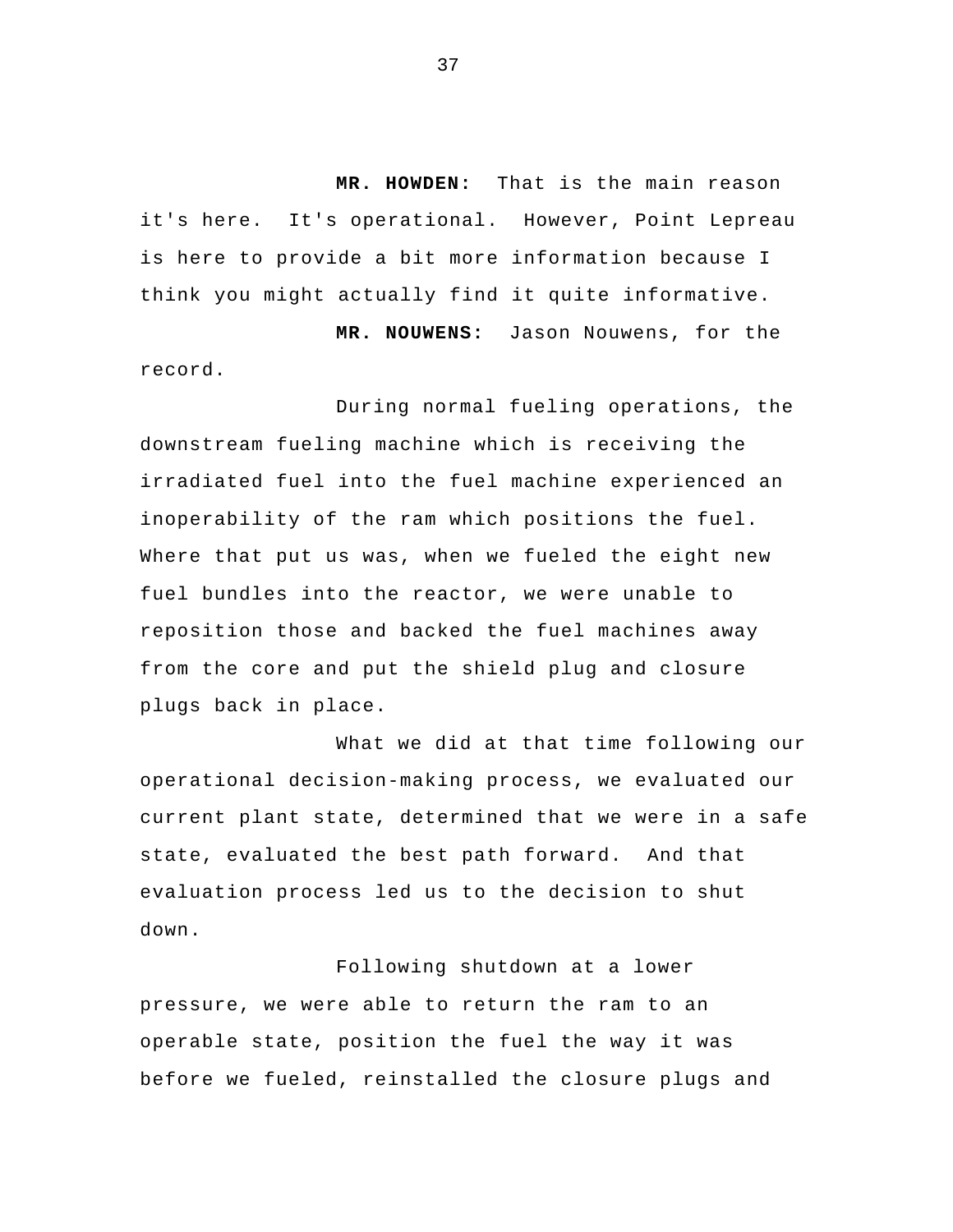backed the fuel machine away.

**MEMBER VELSHI:** But the kind of problem you had is not something unexpected. I mean, this happens.

**MR. NOUWENS:** That's correct. This is -- it is a known problem. It's a maintenance issue with the B-ram, which we do do preventive maintenance to try to prevent. It is not an unexpected issue.

**MEMBER VELSHI:** Thank you.

**THE PRESIDENT:** Can I piggyback on

this?

I recall practically every site had problem -- every nuclear power plant had problem at one time or other through the fueling machine.

Is that a common kind of an industry we can -- that one can learn from another? That's my first question.

 The second, could that have been anticipated and fixed during the lengthy refurbishment process you guys have gone under?

**MR. NOUWENS:** Jason Nouwens, for the record.

This is -- it is a known industry issue with these rams. There is a proposed design modification that would possibly prevent this in the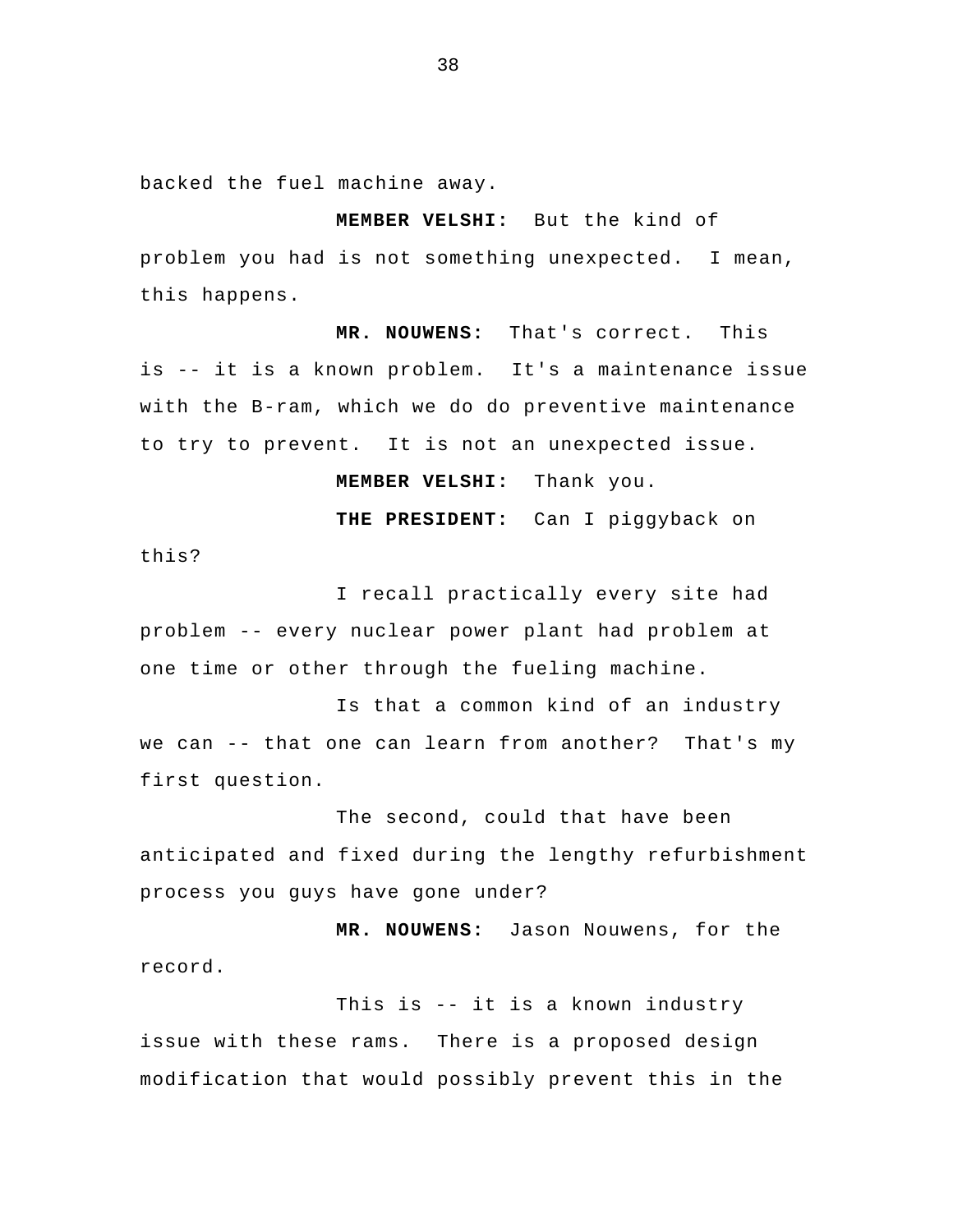future. However, the position of the industry has been to do preventive maintenance at a certain number of cycles, and it would not have been possible to address interim refurbishment as doing the number of fueling machine cycles during normal operation to preventive maintenance is required on an ongoing basis.

**THE PRESIDENT:** So you couldn't have anticipated during the -- you know, during the refurbishment try to, I don't know, design changes, et cetera, based on some other experience from other nuclear power plants.

**MR. NOUWENS:** Jason Nouwens, for the record.

There is currently plans in place to look at a future modification, but that was not part of the original refurbishment assessment. At that time, we were using a preventive maintenance strategy to address the issue.

> **THE PRESIDENT:** Okay. Thank you. Anybody else? No? Okay. Thank you. Thank you very

The next item on the agenda is the event initial report concerning an unplanned release

much.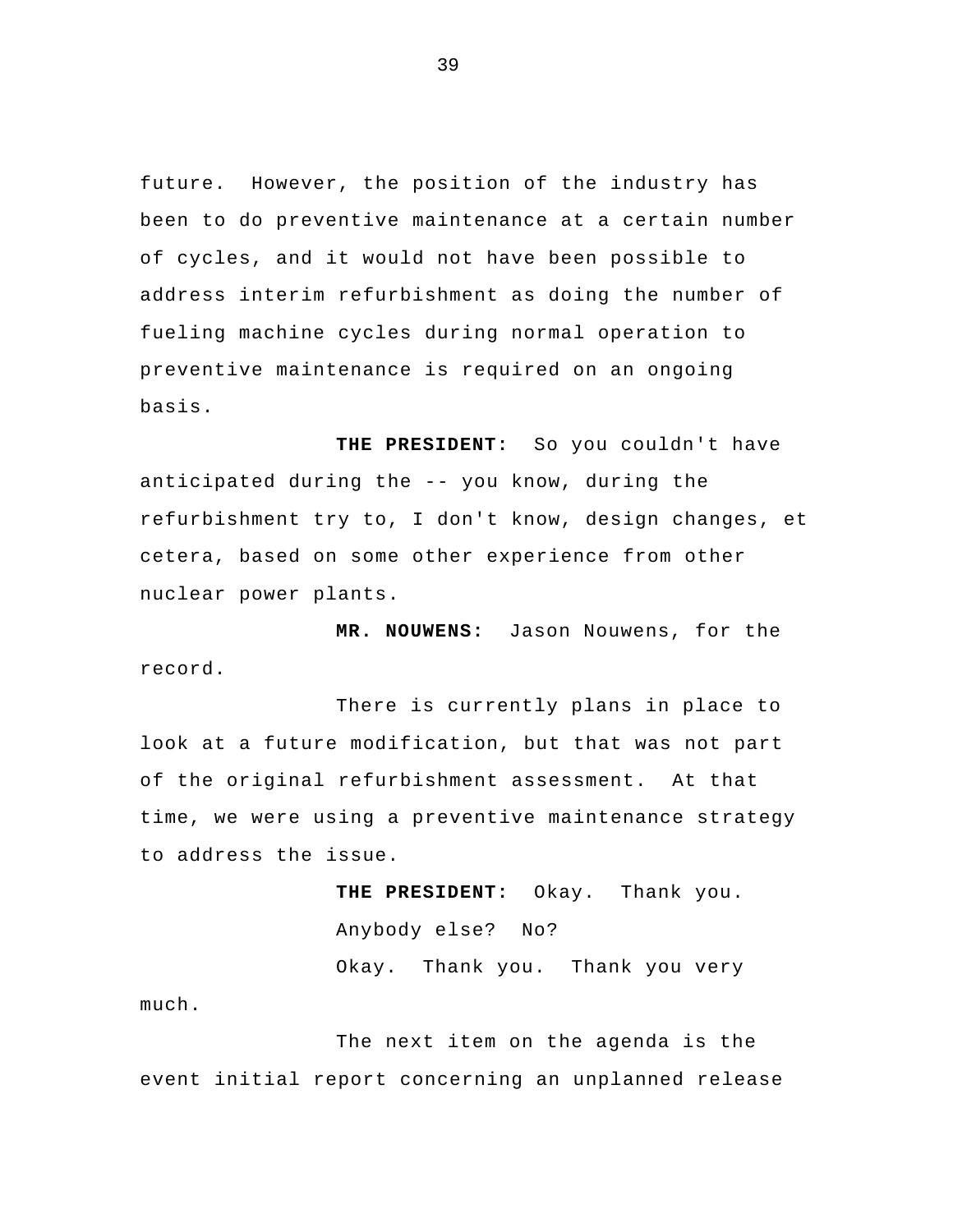of uranium dust in the work environment at Cameco Corporation Key Lake mill as outlined in CMD 15-M16.

And we have representatives from Cameco Corporation in attendance here, but first we're going to hear from CNSC staff. I understand that Dr. Newland will make a presentation here?

I'll give you some time to set up.

I understand that there's some people from Saskatoon joining us via video conference? Can we test the system?

**MR. LANGDON:** Mark Langdon, for the record.

I can hear you.

**THE PRESIDENT:** Great.

**MR. GATES:** And Tom Gates, for the

record.

Regulation.

**THE PRESIDENT:** Thank you.

Go ahead.

**MR. NEWLAND:** Good afternoon, Mr. President, members of the Commission. My name is Dave Newland, and I am the Acting Director-General of the Directorate of Nuclear Cycle and Facilities

I have with me today Mr. Jean LeClair, who is the Director of the Uranium Mine and Mills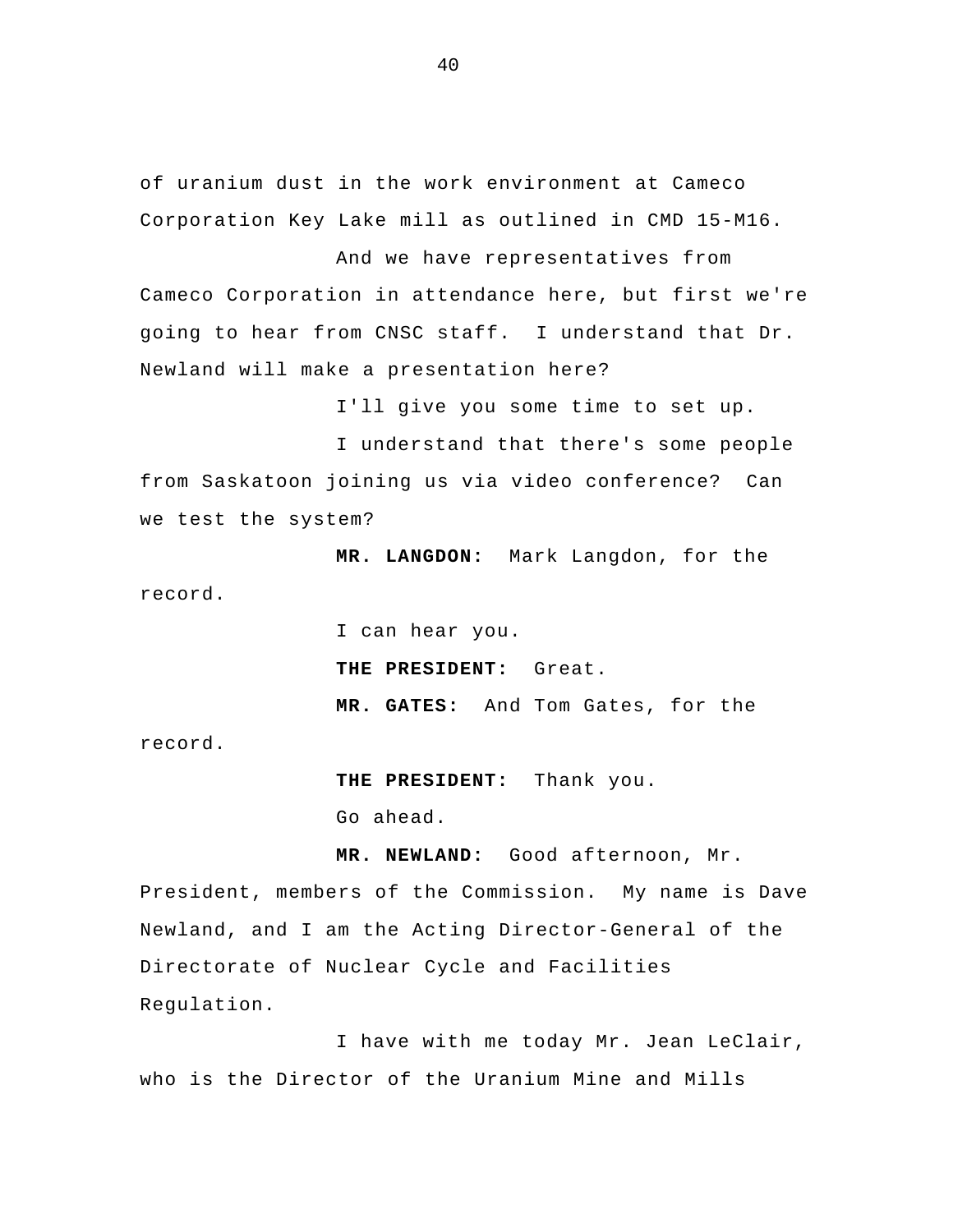Division, the division that leads regulatory oversight of all the operating mines and mills in Canada.

We are here today to present an Event Initial Report for an event that occurred at the Key Lake mill on February the  $16^{th}$ , 2015. The EIR is described in CMD 15-M16.

I think it best that Cameco presents first to describe the event and the actions that it has taken and then we follow up with a summary of the actions that CNSC staff have taken to date and those planned for the future.

Thank you.

**THE PRESIDENT:** Okay. Go ahead.

**MR. MOONEY:** Good afternoon, President Binder and members of the Commission. For the record, I am Liam Mooney, Cameco's Vice-President of Safety, Health, Environment, Quality and Regulatory Relations.

With me today is Dr. Brett Moldovan, the Acting General Manager of Cameco's Key Lake operation.

I should note that Dr. Moldovan, while new to the role of General Manager at Key Lake, was mill manager for the previous three and a half years and has worked for more than 20 years at Cameco.

Also with us today is Kevin Himbeault,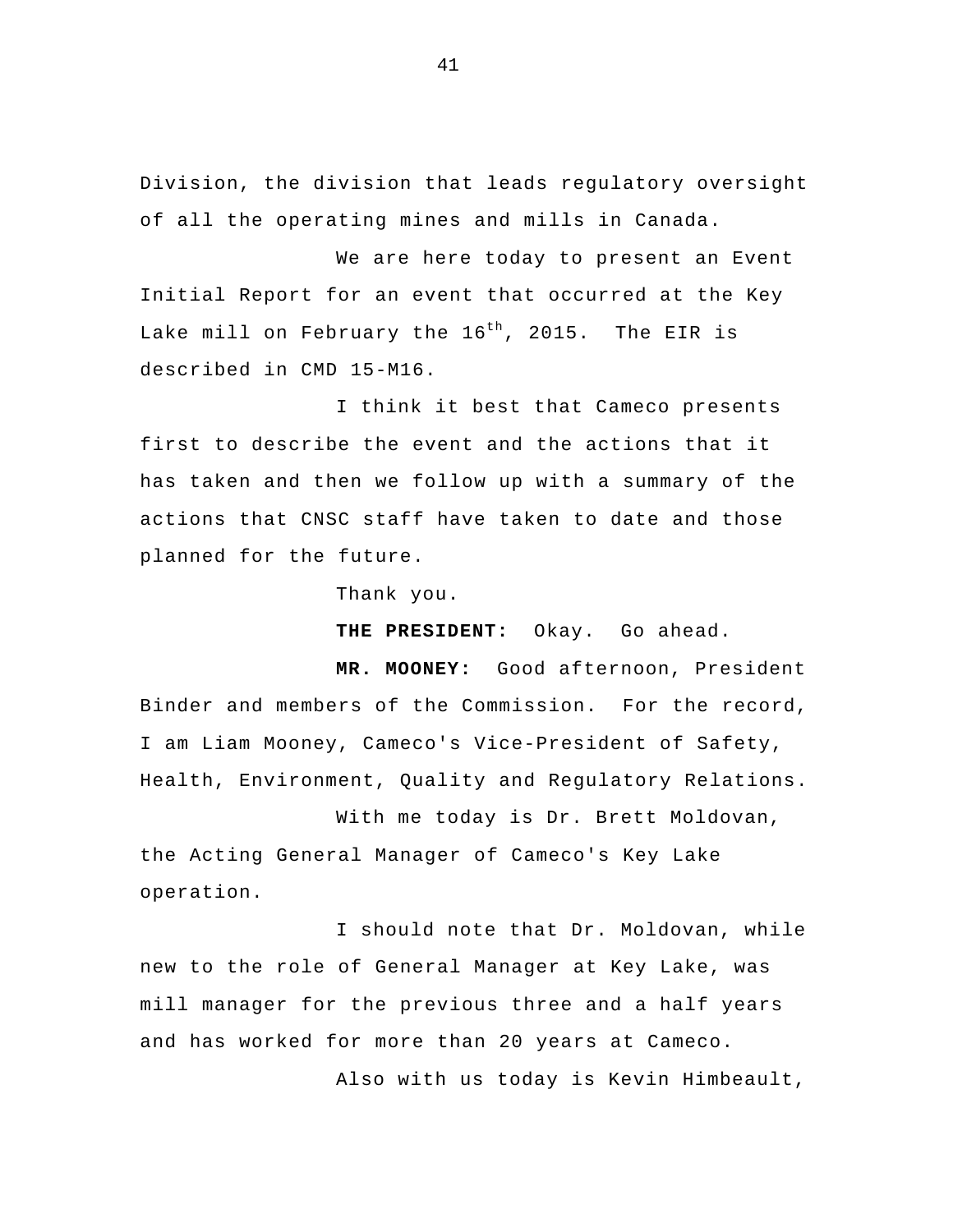Manager of SHEQ, Regulatory Affairs and Risk Management at Key Lake, and Kevin Nagy, Director of SHEQ, Compliance and Licensing for Cameco.

We are here today to discuss an event that occurred at the Key Lake mill involving the release of a small amount of calcine uranium into an area of the yellow cake building.

At the outset, I will speak briefly about our health and safety programs as well as our performance in this regard, and then turn it over to Dr. Moldovan to discuss the event in more detail.

In addition to providing you with further details of the event, we will also outline steps that we have taken to ensure worker health and safety is protected and to prevent a recurrence in the future.

At Cameco, the health and safety of our workers and the public as well as protection of the environment are our highest priorities. Consistent with this, safety and protection of the environment is integral to everything we do at the Key Lake operation.

The result of this focus is reflected by our performance. For example, in 2014, Key Lake reached the significant milestone of three million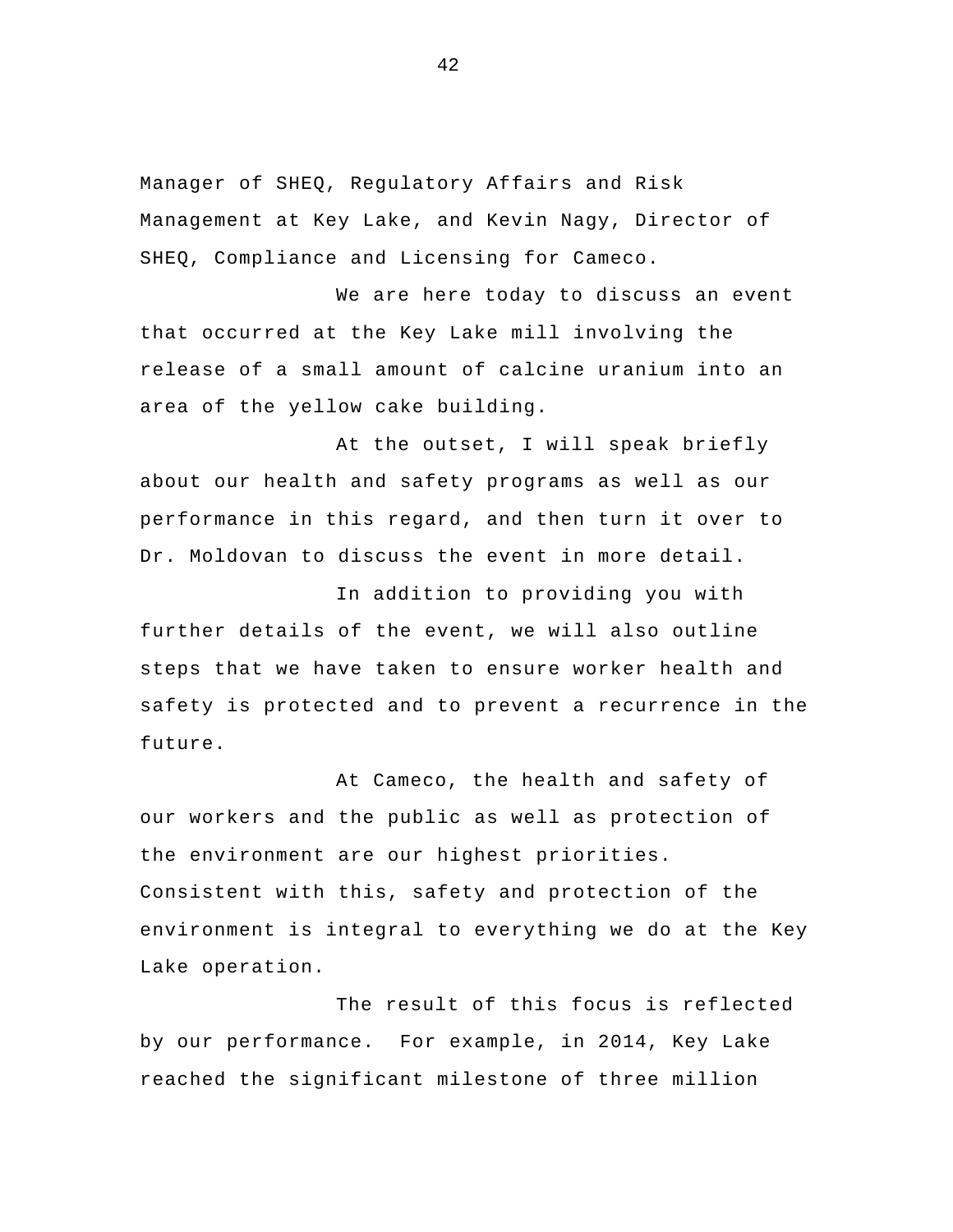hours worked without a lost time injury.

Key Lake also has a mature radiation protection program that is designed to keep radiation doses as low as reasonably achievable, or ALARA, relying on a defence in-depth approach. Consequently, we have enjoyed strong performance in this regard as well.

Prior to the January event, for example, the Key Lake operation achieved 630 consecutive days without exceeding a radiation action level.

In accordance with our training program, Cameco trains nuclear energy workers to identify potential issues and take appropriate action. As we believe this event demonstrates, training has proven effective because a concern was recognized immediately and reported.

 This demonstration of a reporting culture is also an important indicator of the strong safety culture at Key Lake.

The combination of our strong safety culture and our various programs are also components of the broader defence in-depth approach to safety employed at all Cameco operations.

With that, I will now turn the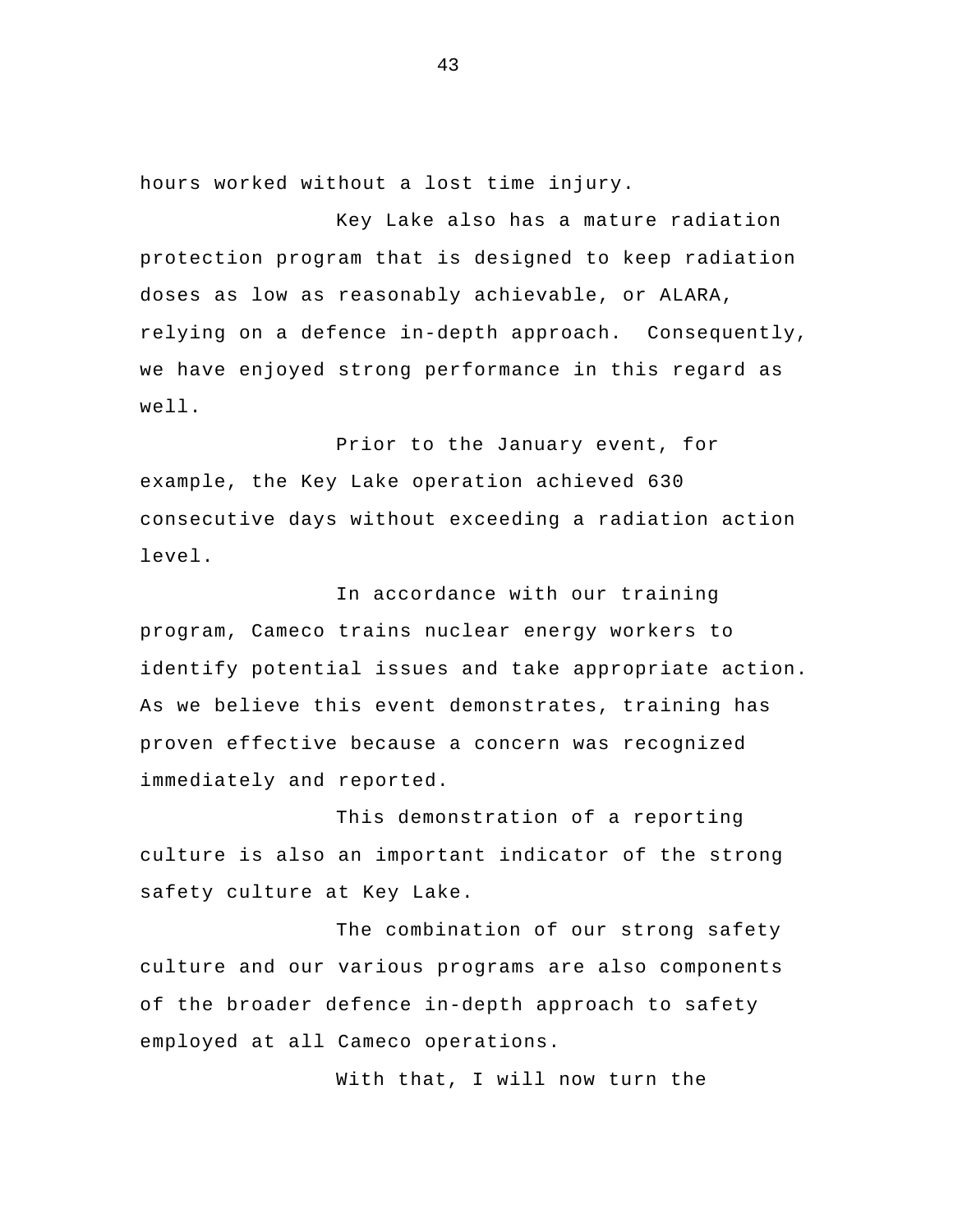presentation over to Dr. Moldovan.

 Good afternoon, everyone. For the record, Brett Moldovan.

First, I would like to describe the operation of the calciner and its exhaust and scrubber system at Key Lake.

**DR. MOLDOVAN:** Thank you, Liam.

The calciner is essentially a vertical furnace through which precipitated yellow cake is further processed to produce a dried uranium powder that is the final product of Key Lake. This is referred to as calcine or more commonly as yellow cake.

 The calciner has a multi-stage scrubbing system. The purpose of the scrubber system is to cool the off gases from the calciner and remove or scrub any of the fine particulate contained in the exhaust gases.

 This exhaust system is designed to capture fine uranium dust particulate that is then recycled back to the yellow cake precipitation process.

If I can draw your attention to the figure, the ducting connecting the calciner to various scrubber components is constructed of stainless steel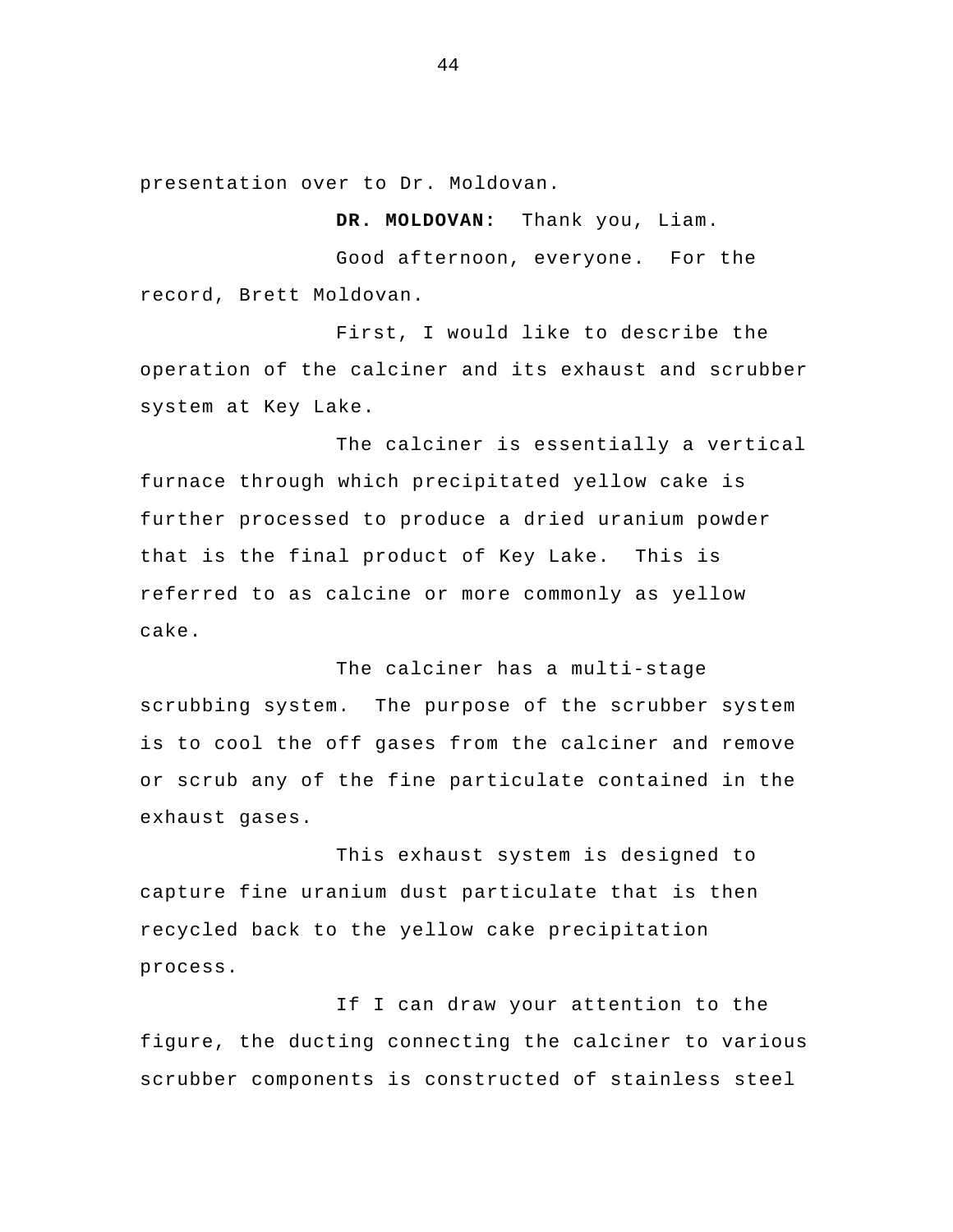with a thickness of about one-eighth of an inch. The main section of ducting that I would like to focus on is between the calciner and the quench tower.

To provide a sense of scale, this ducting has a diameter of 18 inches and is 40 feet in length.

 Bear in mind for some of the later discussion, you can see the extent of the other ducting in this picture that connects other elements of the scrubber system.

In the upcoming slides, we will discuss in greater detail the location where the small amount of calcine was released in the section of the ducting shown on the diagram by the letter X.

With that context, let me provide you a brief summary of this event.

 During the course of installing new piping, workers on the fourth level of the yellow cake building observed what they believed to be calcine material on the floor and on the equipment in their area. These workers left the area and then notified the yellow cake operators, who restricted access.

 The subsequent clean-up collected about two cups of this material.

Cameco's initial investigation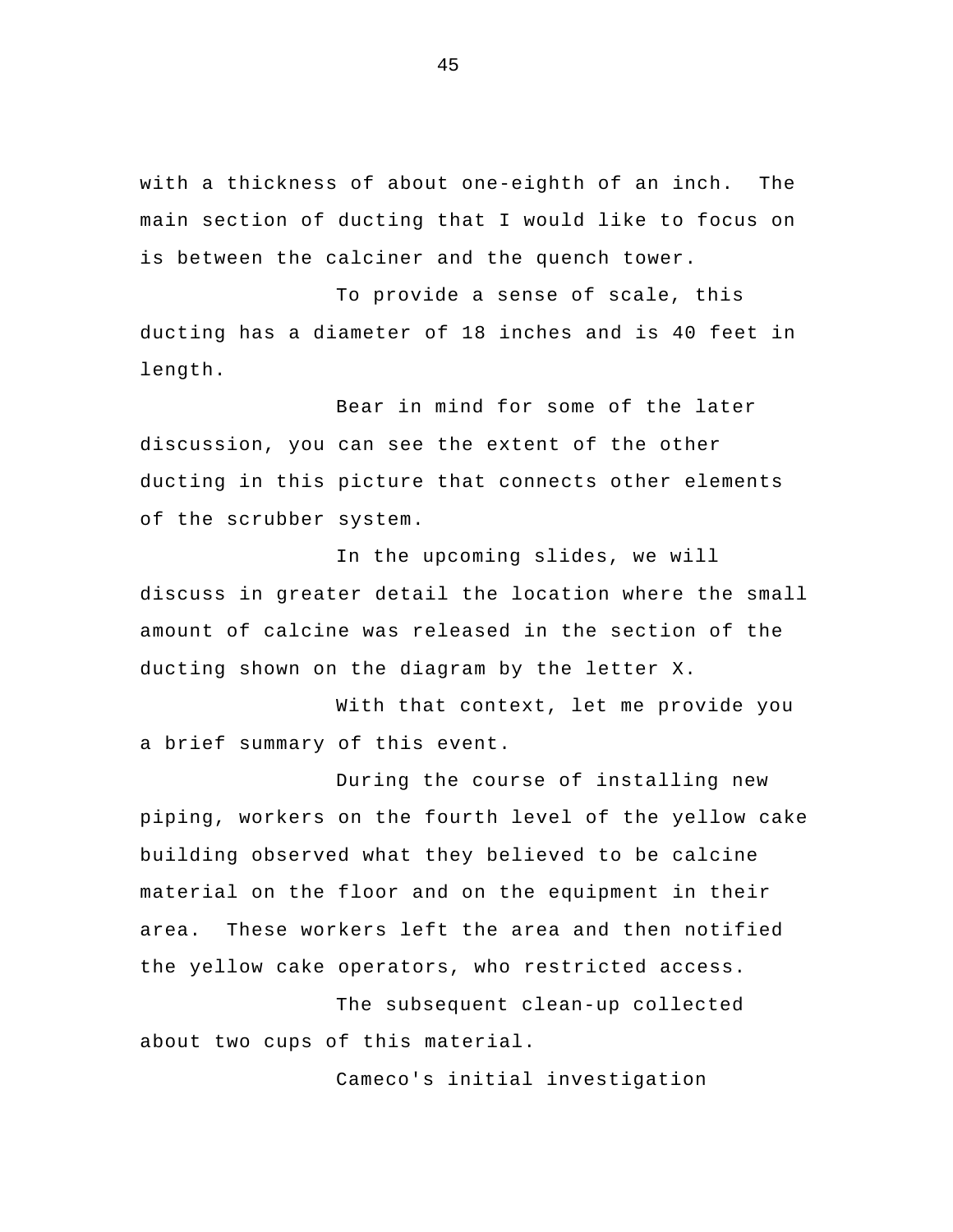confirmed that this release was localized and contained entirely to the fourth level of the yellow cake building. Further, there was no release to the environment.

Please note that the picture on the left is different in this version of the presentation. This picture shows the weld seal separation where the calcine material was released. The insulation and the cladding are removed in this image.

The mill operators as detailed in the previous slide conducted the clean-up after donning personal protective equipment, including passive respirators.

Following the clean-up, Cameco further restricted the area by designating it as a radiation work permit area. As well, the entire yellow cake building was designated as a respirator zone.

 Further investigation identified the source as a separation at a weld seal between two sections of the calciner exhaust ducting on the fourth level of the yellow cake building.

Cameco then voluntarily initiated a safe shutdown of the entire mill at approximately noon on February the 17<sup>th</sup>. We notified CNSC staff of the event as well as the decision to shut down the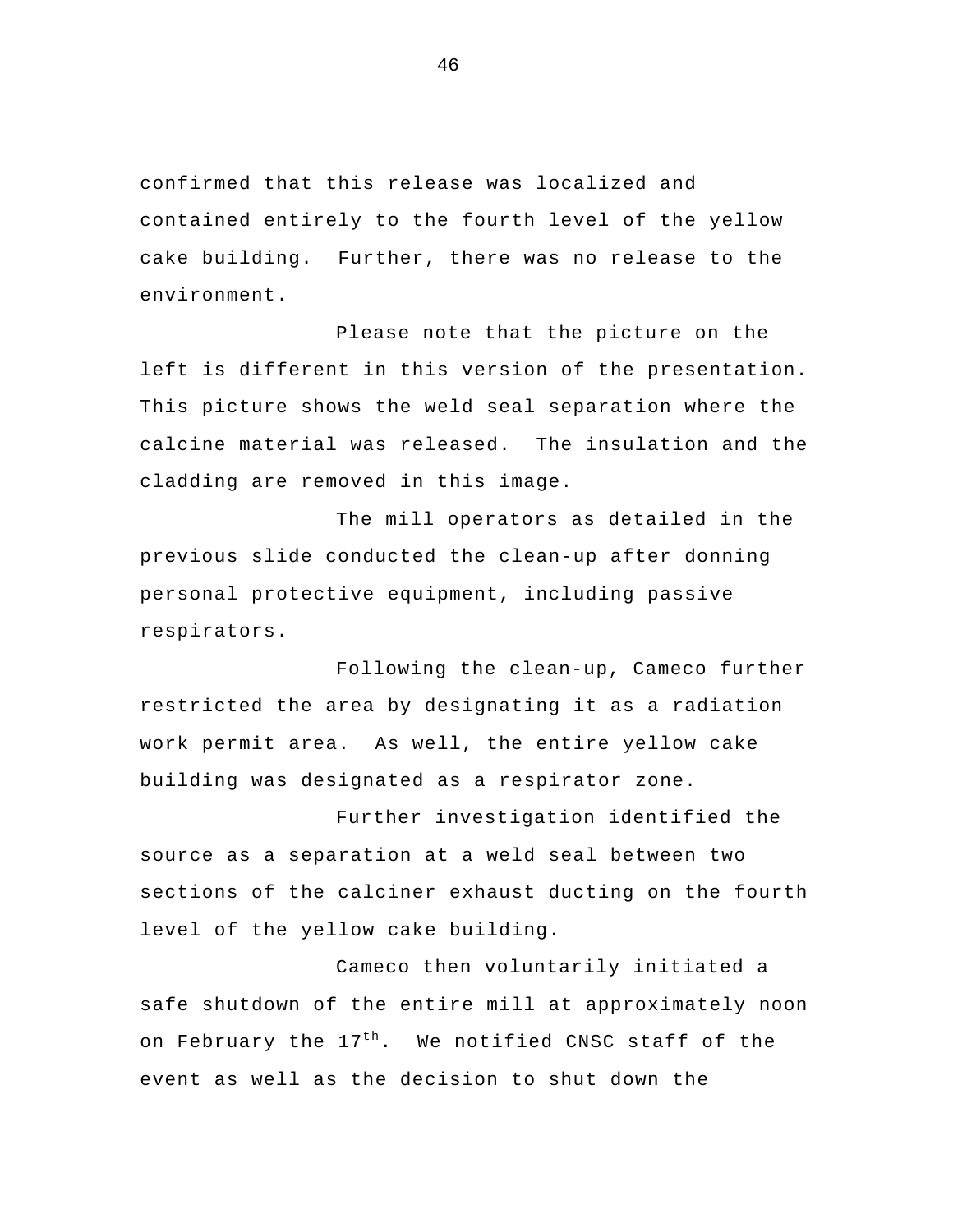operations to conduct further investigation.

Before we proceed any further with a description of the actions we have taken, I believe it is important to talk about the enhanced monitoring of the three workers who first observed and responded to the calcine material.

In accordance with Cameco's corporate standard, we placed these three workers on an enhanced bio assay monitoring program. The results showed that one worker, the individual who was closest to the calcine material, received a dose above the weekly action level of one millisievert.

The dose calculation for this specific event was 1.06 millisieverts. This resulted in a dose of 1.16 millisieverts for the full week of work.

 This remains well below Cameco's internal guideline of 20 millisieverts per annum and the annual regulatory limit of 50 millisieverts. Further, the enhanced monitoring showed the other two workers in the area did not receive a discernible dose.

Cameco discussed results with the employees in question and the notified the CNSC. The next business day, we also posted information related to this event on our web site.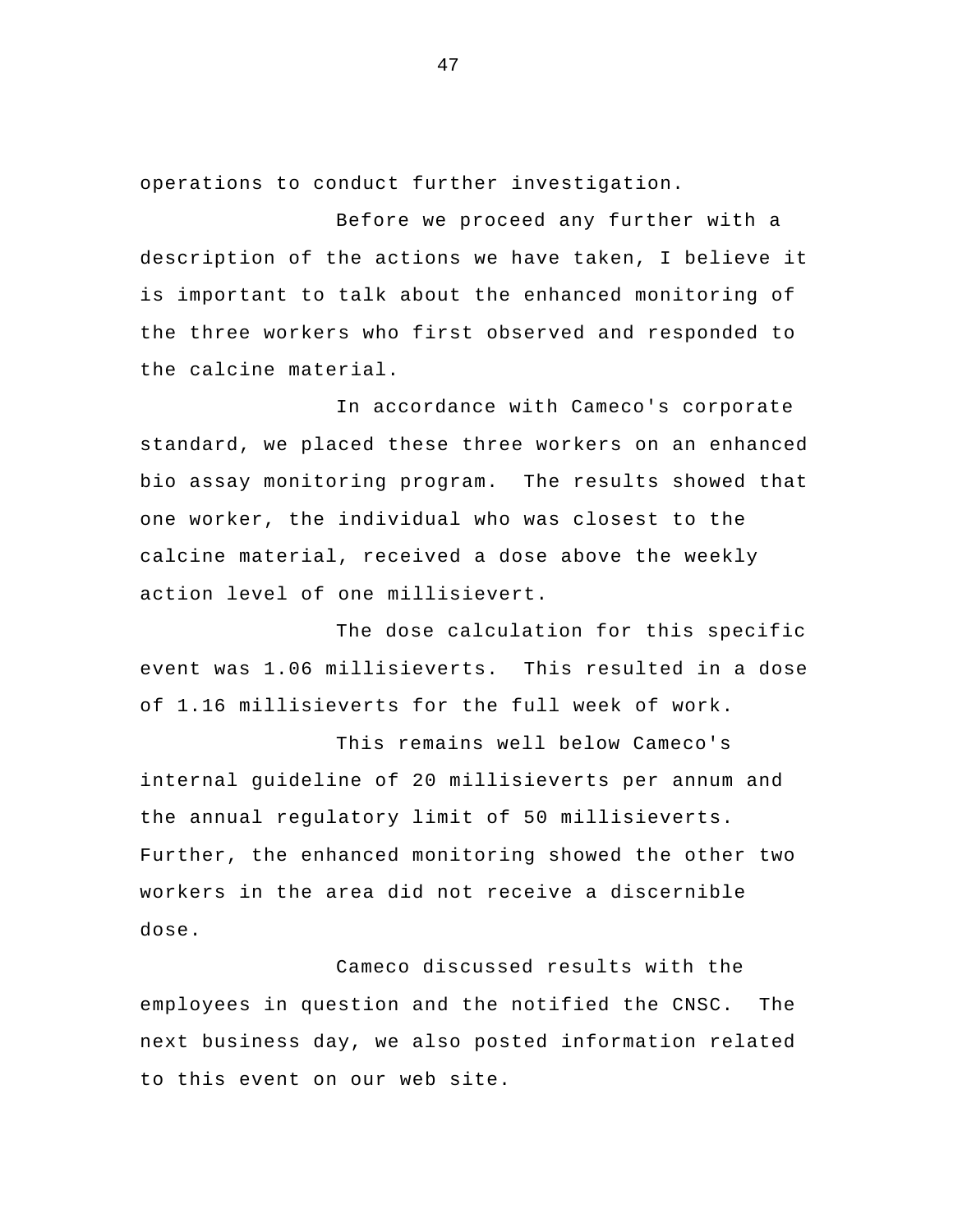During the period in which inspection and repairs were under way, Cameco kept Key Lake employees up to date on this event using regular toolbox meetings. Cameco continued to maintain area controls, including restrictions on access and requiring respiratory protection throughout the yellow cake building to manage the potential radiological risk.

With regard to immediate corrective actions, Cameco removed insulation and cladding on all of the ducting associated with the calcine scrubber and exhaust system in order to conduct detailed inspections and complete repairs.

Insulation and cladding was removed on all sections of duct work shown in the previous diagram, including ducting that contained -- connects other elements of the scrubber system all the way to the exhaust stack.

 Thickness testing of the affected ducting showed there was no change in thickness as compared to original design and installation.

 The assessment conducted by our maintenance engineering department suggests the ducting was likely damaged by load or impact during recent construction activities related to the new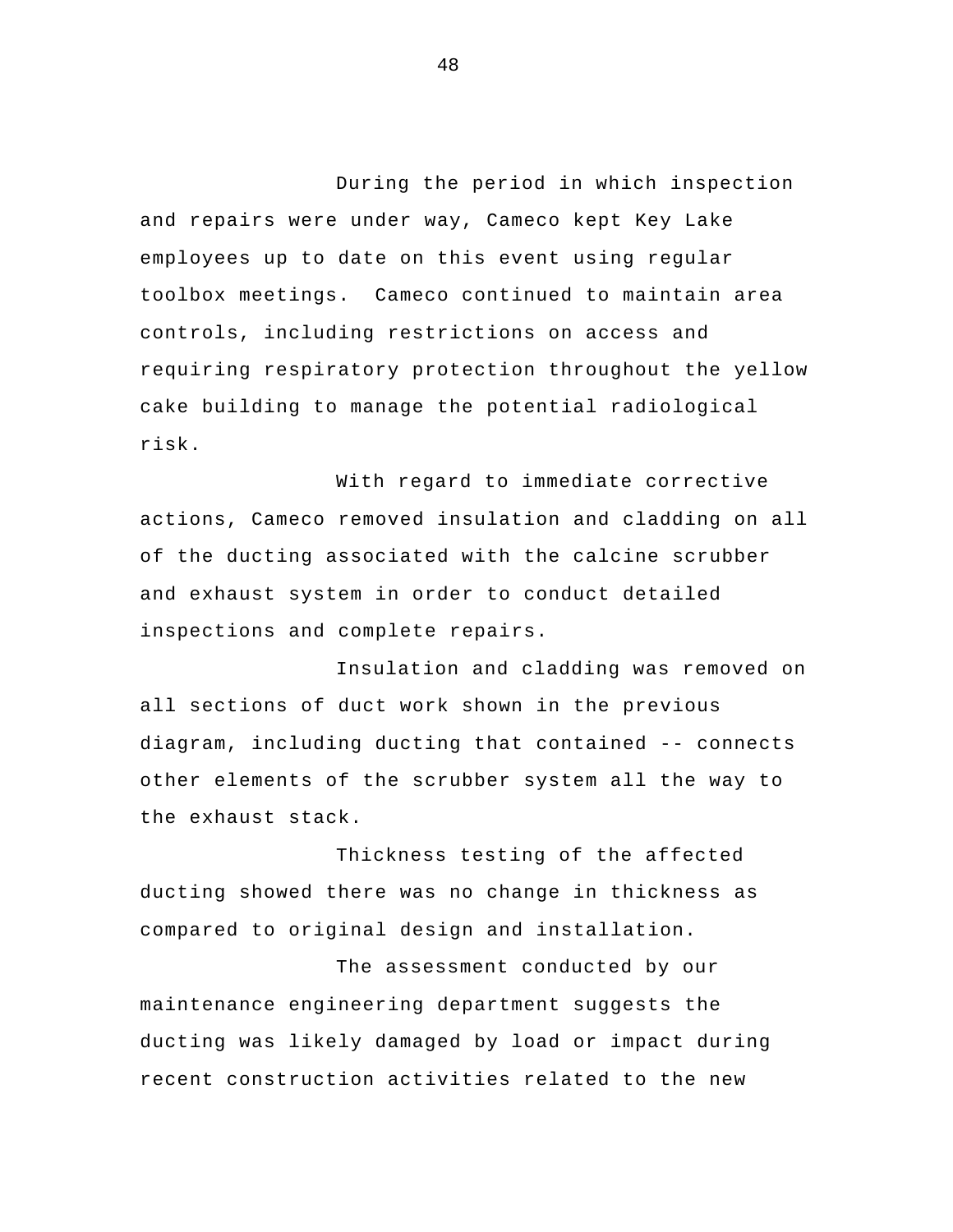calciner system. We believe the initial damage to the ducting at the particular point where the release of calcine occurred caused stress along the length of the ducting and resulted in 11 other weld separations.

Inspections also found weld seals throughout the rest of the scrubber system ducting were in good condition.

 The identified weld seals were repaired and tested using dye penetrant as shown in this photo before the insulation and cladding were restored.

In total, Cameco had the mill shut down for 12 days to conduct the inspections and complete the necessary repairs.

As the work proceeded, Cameco also installed inspection and clean-out ports along strategic sections of the ducting. Further, we installed two additional duct hangers to provide enhanced structural support.

 Through the restart period, Cameco put in place enhanced radiation monitoring for this area. Swipe samples were also taken by the radiation department to confirm the effectiveness of the clean-up.

Additional visual inspections and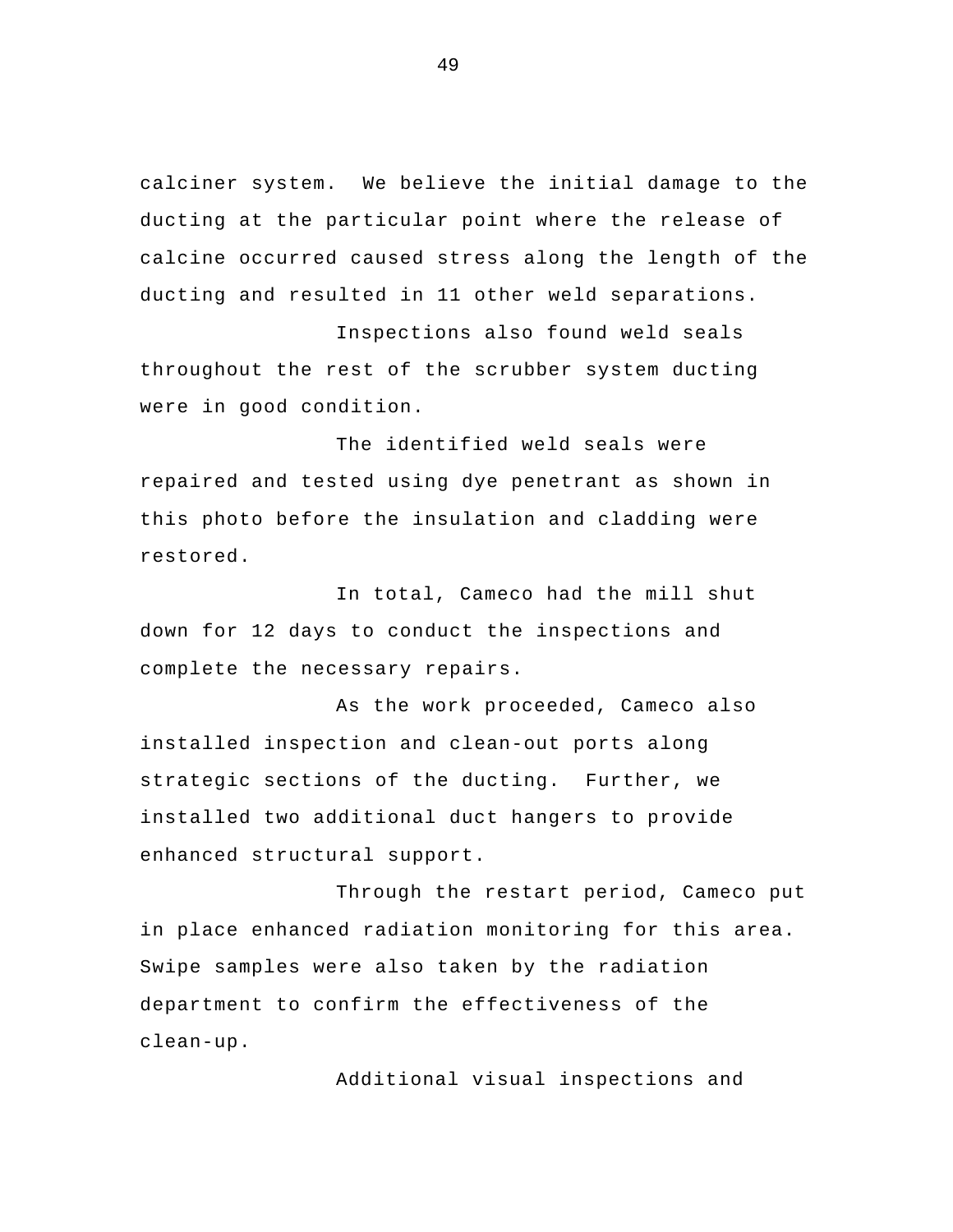radiation monitoring will remain in place until the new calciner is fully operational.

In addition to being provided with Cameco's safe restart plan for the mill, CNSC staff were also able to observe progress of the repair work during their inspection visit.

 Cameco has continued to make significant investments in the Key Lake mill to ensure continued safe, clean and reliable operations. One of the most significant investments under way is the replacement of the existing calciner with the new calcining system.

We expect the existing calciner will continue to operate through the balance of 2015 while the new calciner is being commissioned.

We are confident that the inspections and the subsequent repairs to the calciner exhaust and scrubber system will allow for the continued safe operation of this equipment.

Cameco will also continue to conduct scheduled preventative and predictive maintenance activities on the existing calciner.

As a learning organization, we have implemented a design change to the new calciner and, more specifically, Cameco decided to install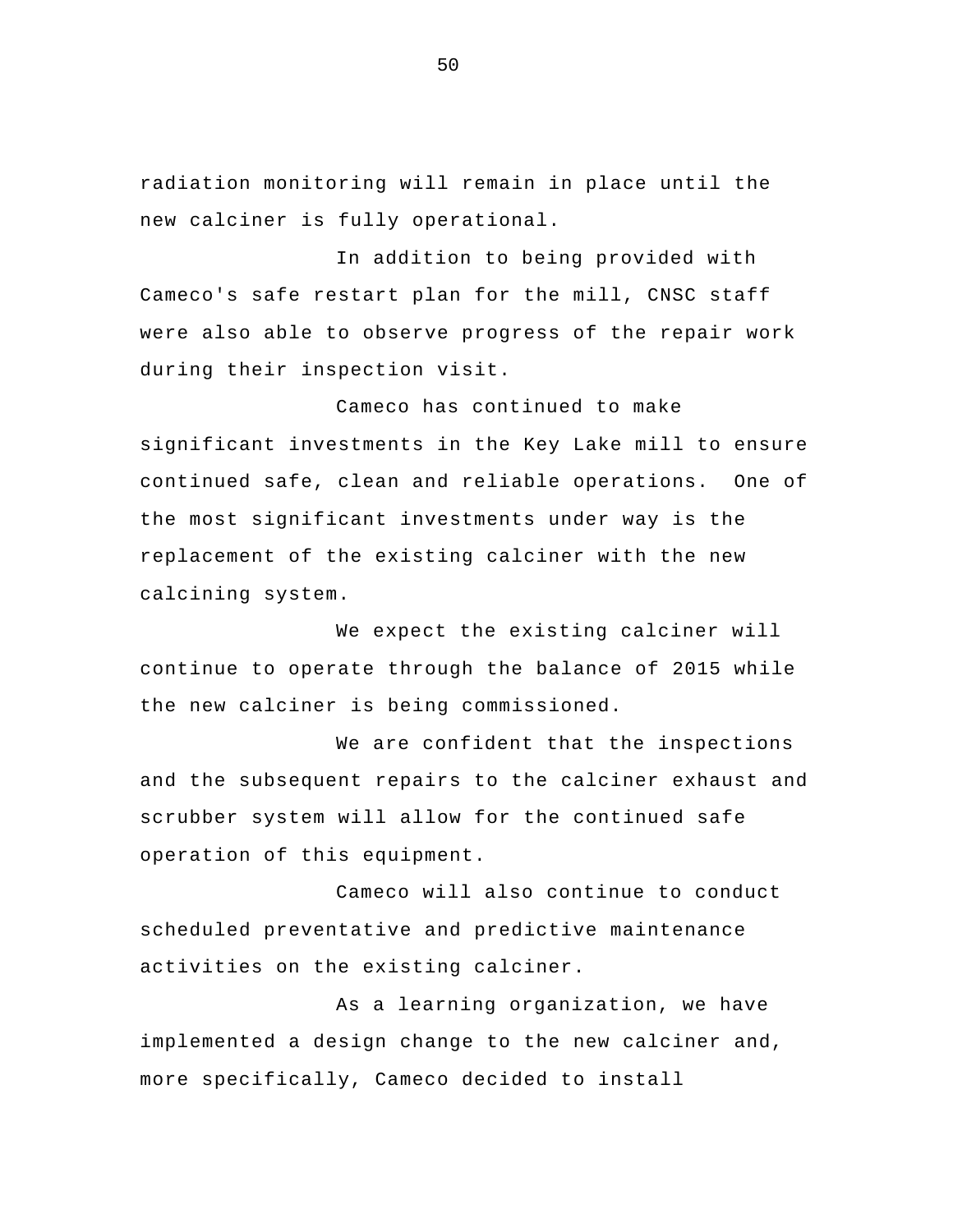inspection and clean-out ports along its exhaust system. This will increase confidence that the integrity of welds can be inspected on a routine basis.

With that, I will turn the presentation back to Liam Mooney.

**MR. MOONEY:** Thank you, Dr. Muldovan.

When Cameco initiated a root cause investigation into this event, we decided that the earlier January event involving the calciner at Key Lake would also be included in that scope. This root cause investigation is well under way, and we expect to have the final report by mid to late April.

 Cameco's corrective action process will ensure that lessons learned will be shared at all of our operations.

With the results of the investigation in hand, Cameco will be in a position to submit our formal response to the request for information sent by CNSC staff on March  $11^{th}$  pursuant to subsection  $12(2)$ of the General Nuclear Safety and Control Regulations.

To summarize, these calciner-related events are of concern for Cameco. We feel that our response to them has been systematic and timely.

Further, our programs, systems and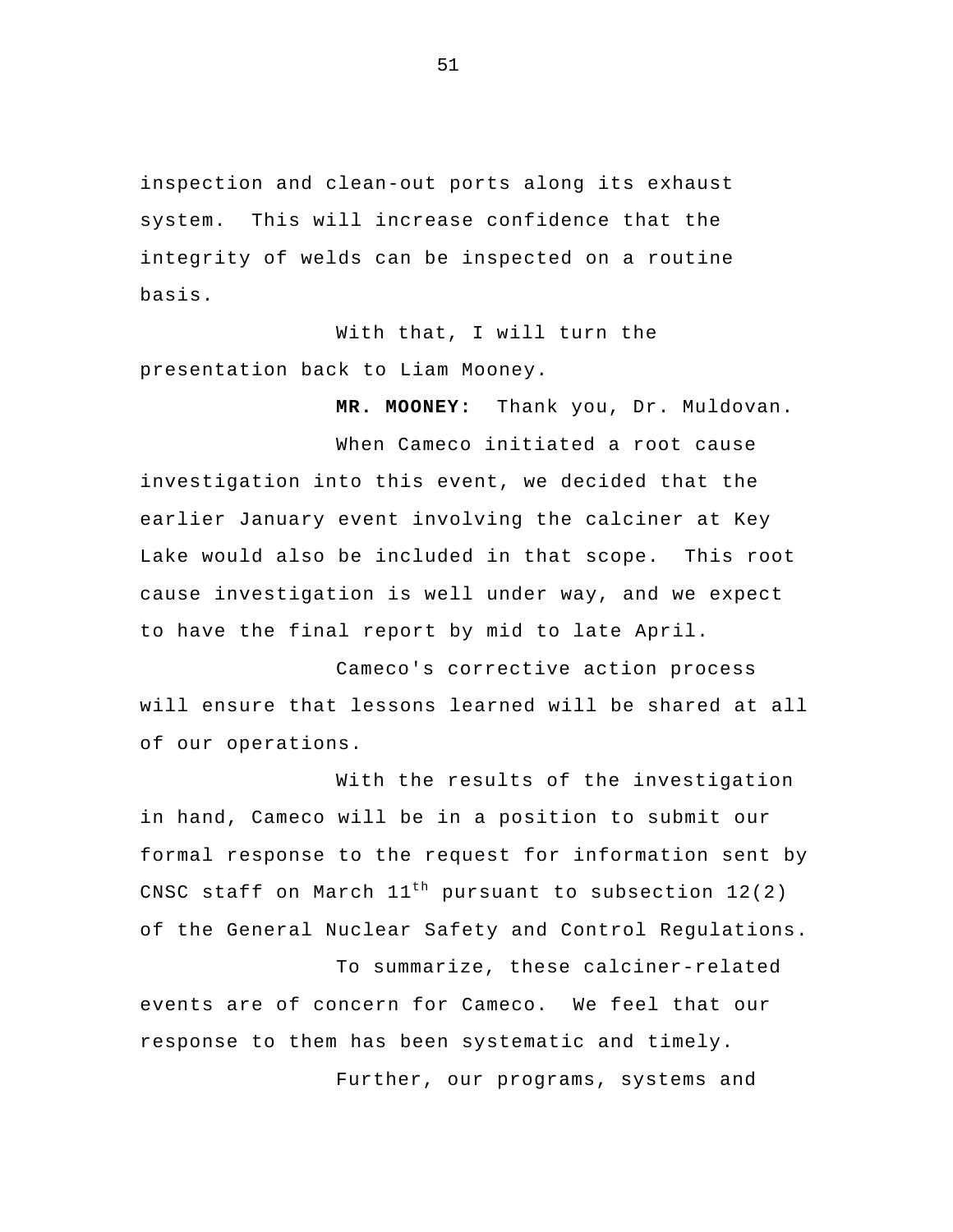training provide defence in depth to prevent these events from occurring and limiting the potential consequences if they do happen. We believe the steps that we have taken will allow us to continue to safely operate our uranium milling facilities while protecting both people and the environment.

 In conclusion, we want to assure the Commission that Cameco's commitment to safe, clean and reliable production means we are fully committed to addressing these recent events.

We would be pleased to answer any questions that you may have.

**THE PRESIDENT:** Thank you.

Staff?

**MR. NEWLAND:** Mr. LeClair will go through the series of actions that we undertook following this event.

**MR. LeCLAIR:** Thank you, David.

 Bonjour, Monsieur le Président, et membres de la Commission. Mon nom est Jean LeClair. Je suis le directeur des Mines et Usines de concentration uranium.

I'll just quickly go over the actions that CNSC staff have taken as a result of this event -- continuation of the original event, actually,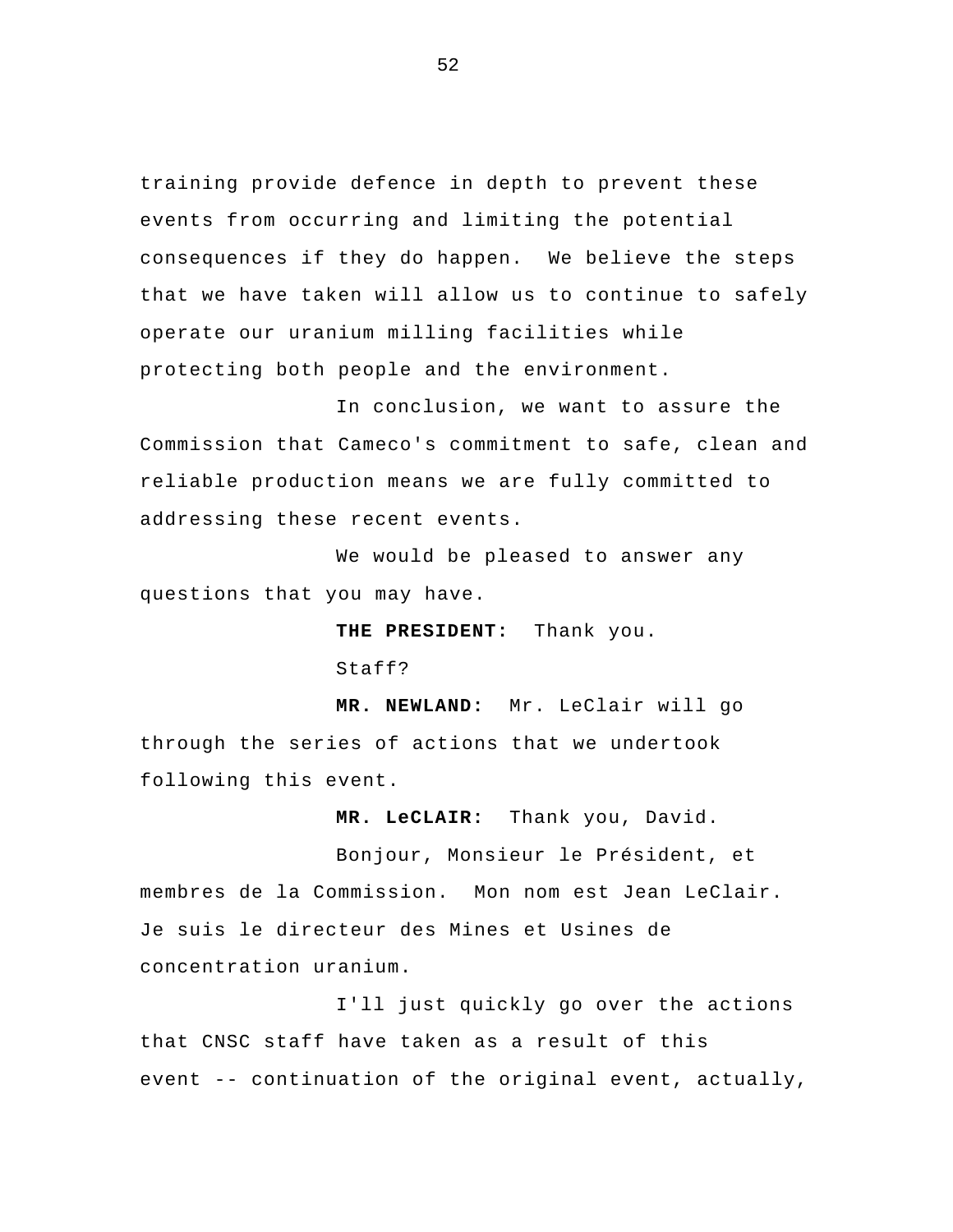that we reported to the Commission at the beginning of February.

As laid out in the Event Initial Report on page 3, after being notified of this second event, we had a teleconference with Cameco, went through the event, had a number of discussions with regards to what actions Cameco had taken.

On February  $23^{rd}$  and  $24^{th}$ , we conducted an inspection. Mr. Mark Langdon and Mr. Tom Gates, who are in Saskatoon by video conference, were actually involved in the inspection that was conducted on February  $23^{rd}$  and  $24^{th}$  where we went and reviewed the event, had discussions with Cameco, reviewed the corrective actions that have been taken, actually went and looked at the welds and the repairs that have been done on the duct, reviewed the start-up plan and the enhanced monitoring program.

And based on this review, we were satisfied that Cameco had taken appropriate actions - immediate actions with regards to addressing the event and allowing for a safe restart of the calciner and the mill.

 Following the January 2015 event, we'd already provided verbal notification to both AREVA's McLean Lake and Cameco's Rabbit Lake operations that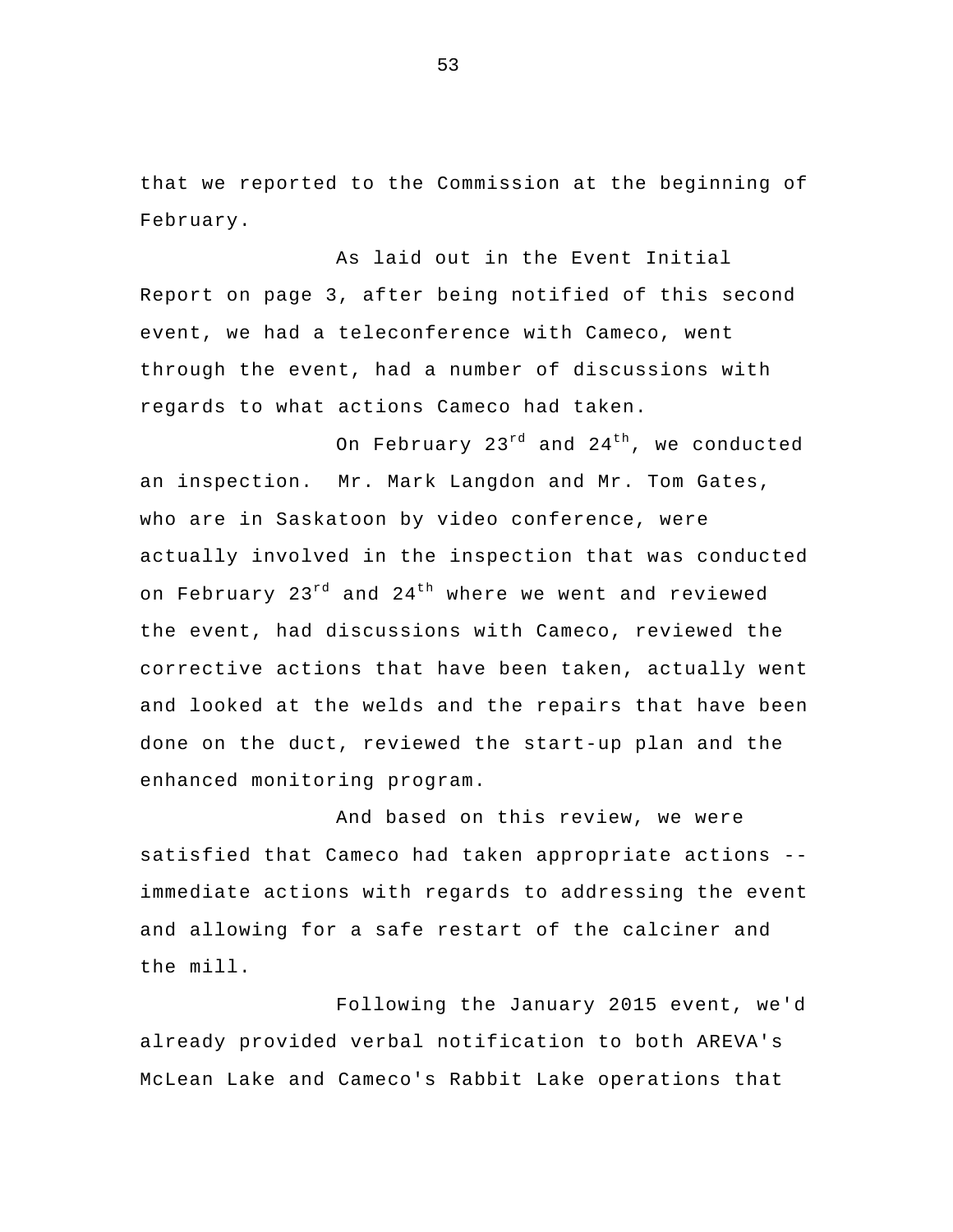both are the other operating uranium mills in Canada with regards to them reviewing the event from January.

As a result of the event that occurred in February, as part of our graduated enforcement, we then issued a 12(2) request requesting that both Cameco and AREVA, for their operating mills, review the design and operational features that help prevent unplanned releases of yellow cake into the work environment, to review the equipment processes and procedures that are used to monitor and identify if there's any weakening of the containment systems that might lead to unplanned releases of yellow cake, to review the radiation monitoring programs to -- and equipment and procedures to identify if there's a way that we can better identify more quickly a release of yellow cake into the work environment and, as a result of these reviews, any corrective actions and implement schedules to address any deficiencies that have been noted.

We continue to monitor the progress of the operations that have now been restarted. We issued the Event Initial Report that you have before you today.

We will be waiting for a final event report in association with this event, in addition,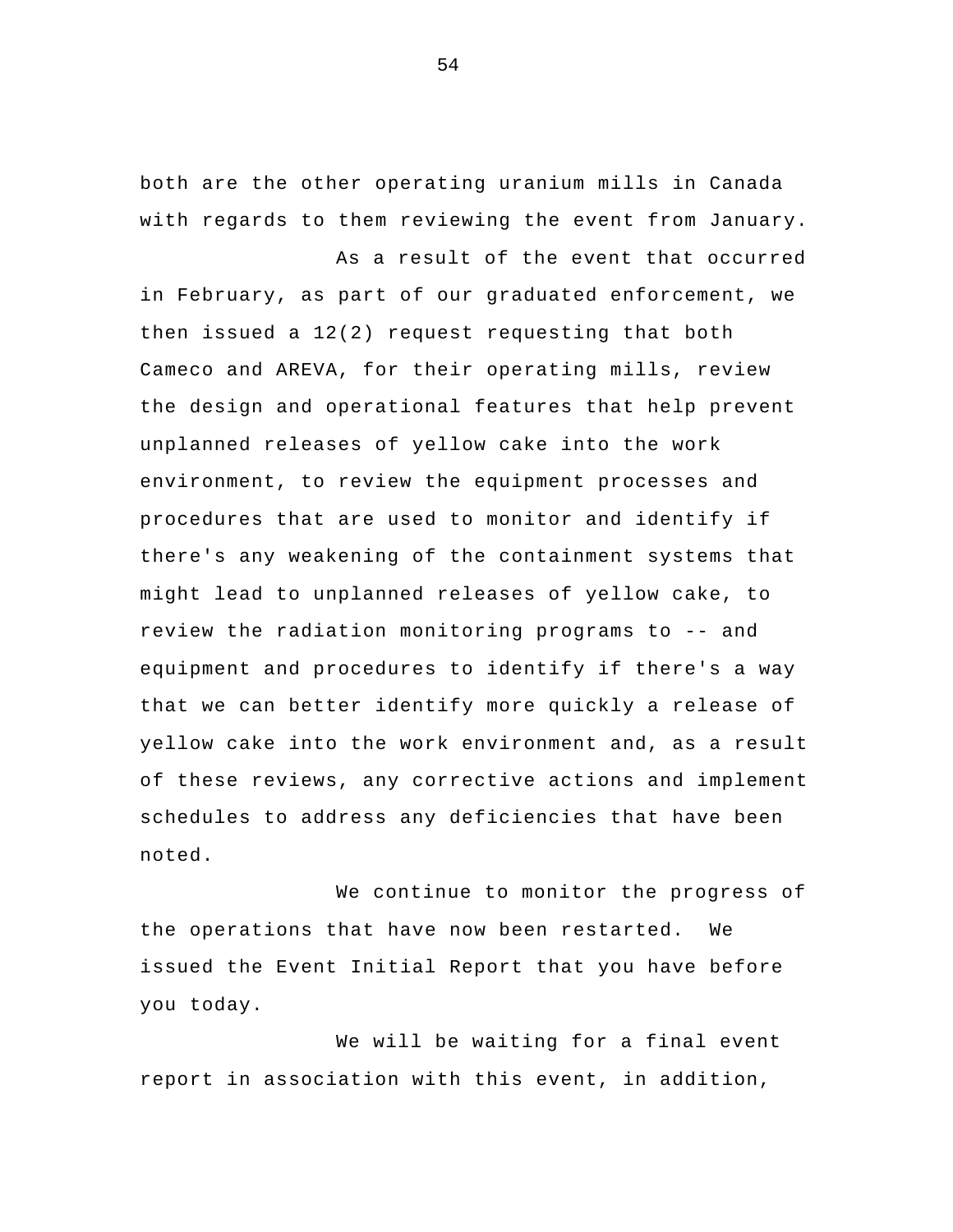the responses to the 12(2) request.

In the Event Initial Report, what we're proposing is to come back to the Commission as part of the uranium mines and mills annual report in the fall and provide a full debrief to the Commission with regards to the outcome of the final investigations and the responses to the 12(2) request.

**MR. NEWLAND:** Thank you, Jean.

That concludes our remarks. Thank

you.

**THE PRESIDENT:** Okay. Thank you.

Let me start the question period with

Dr. McEwan.

**MEMBER McEWAN:** Thank you, Mr.

President.

 Perhaps I can just try and understand again what happened.

So if we go to slide 3 from Cameco, the very helpful diagram. So from the calciner to the quench tower, you said, is about 40 feet.

**DR. MOLDOVAN:** For the record, Brett Moldovan.

Yes, that's correct.

**MEMBER McEWAN:** And in those 40 feet, you found 12 weld breaks.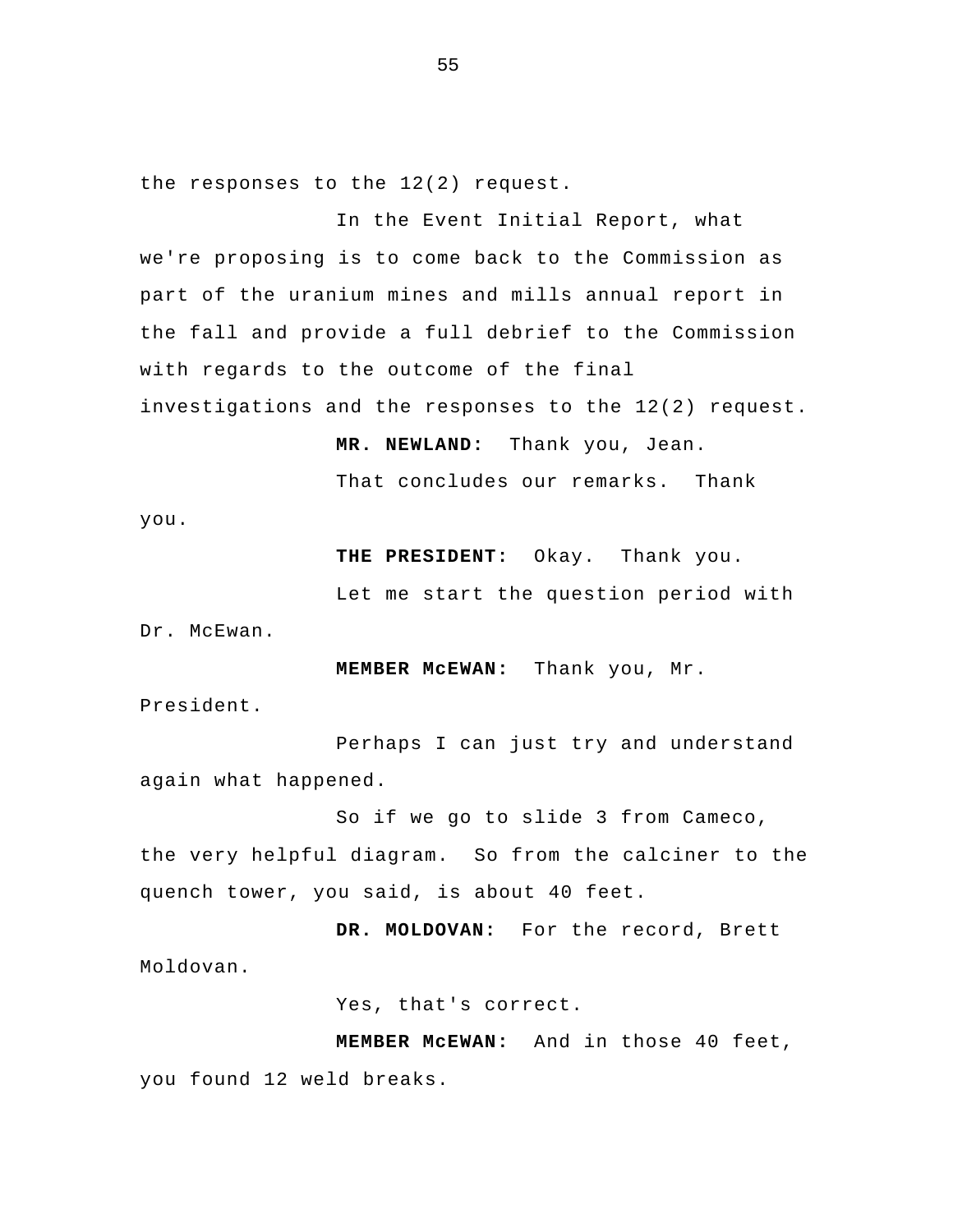**DR. MOLDOVAN:** That is correct. There were a total of 12 weld seal openings on the ducting.

**MEMBER McEWAN:** So how many welds are there in those 40 feet?

**DR. MOLDOVAN:** I don't have -- for the record, Brett Moldovan.

I don't have an exact number of welds that were along there. I would estimate there's probably around 30 weld sections along that 40 feet.

**MEMBER McEWAN:** So something between a third and a half of the welds had broken, ruptured, whatever.

**DR. MOLDOVAN:** For the record, Brett Moldovan.

That's a fair estimation.

**MEMBER McEWAN:** So is it likely that all of those breaks are going to occur at the same time in response to a single event?

I think you mentioned that you felt that it was an impact injury.

**DR. MOLDOVAN:** For the record, Brett Moldovan.

Through routine inspections and also the days leading up to the event where we saw the calcine released, there was no release of calcine from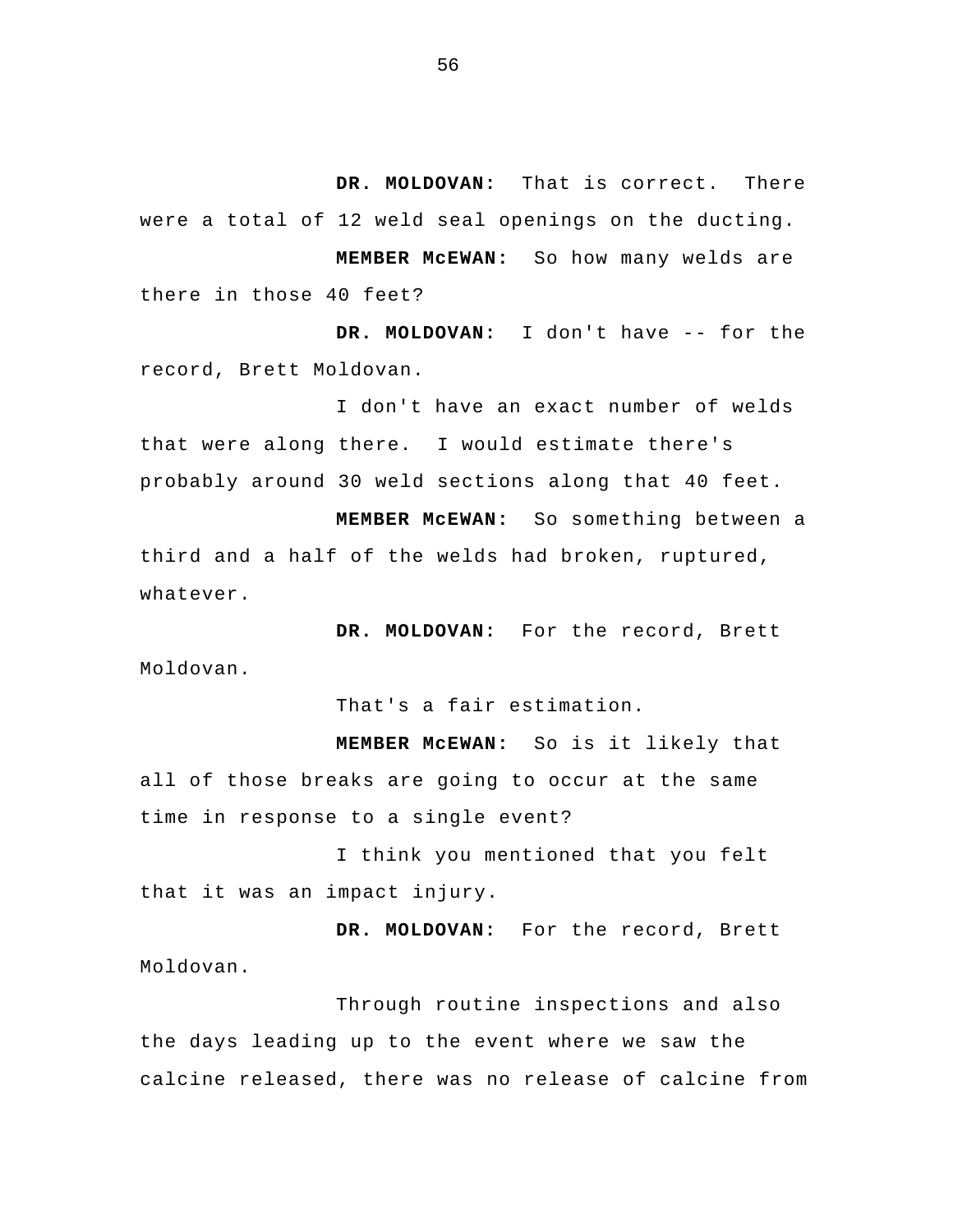the -- that section of the ducting.

 In addition, the workers that were working in that area had submitted urine samples, routine urine samples, the day prior. Their results came back less than detection.

 And based on our engineering assessment that was conducted once the cladding was removed, the results of that engineering assessment suggest that there was a load-bearing event on the ducting or an impact on the ducting, and the initial load-bearing episode or impact caused the initial weld seal failure and then the impact caused further weld failures when there was calcine starting to build up in that section of ducting and the load bearing that happened.

 So we suggest that yes, the 11 following weld failures were a result of the initial weld seal break.

**MEMBER McEWAN:** So explain to me how that can happen.

**THE PRESIDENT:** And just to add, is that the same explanation for the first incident, then, in January?

**MR. MOONEY:** It's Liam Mooney, for the record.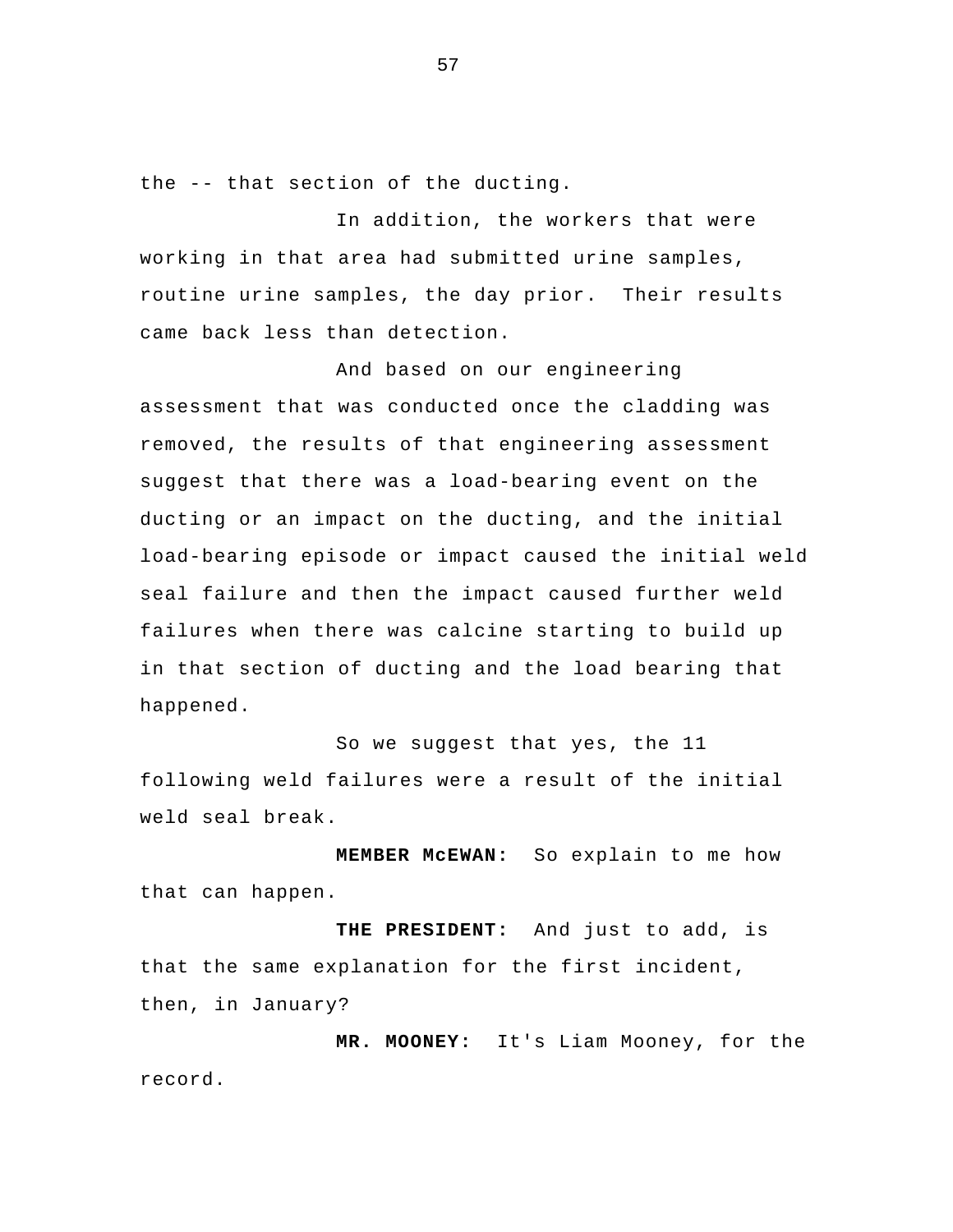And I'll ask Dr. Moldovan to expand on the differences between the January event and the February event, but it's important to realize as well that there was insulation and cladding over this exhaust ductwork, so it wasn't that necessarily visibility in relation to the load and the sag that then led to the compromising of the weld seal.

 Ultimately, the area where the calcine material came through was one of the 12, but there was insulation and cladding in place for the remainder of the exhaust piping that prevented it from coming out from other parts of it.

**DR. MOLDOVAN:** So for the record, Brett Moldovan.

 Just to expand on that a little bit more, first of all, in the diagram, if you can focus your attention on the exhaust fan, the way that the calciner's engineered is that the exhaust system is actually pulling from the calciner and not pushing from the calciner through the exhaust system. It's a very important point when we talk about the ability for calcine to be released from this particular section of ducting.

 This ducting between the calciner and the quench tower where we saw the event occur is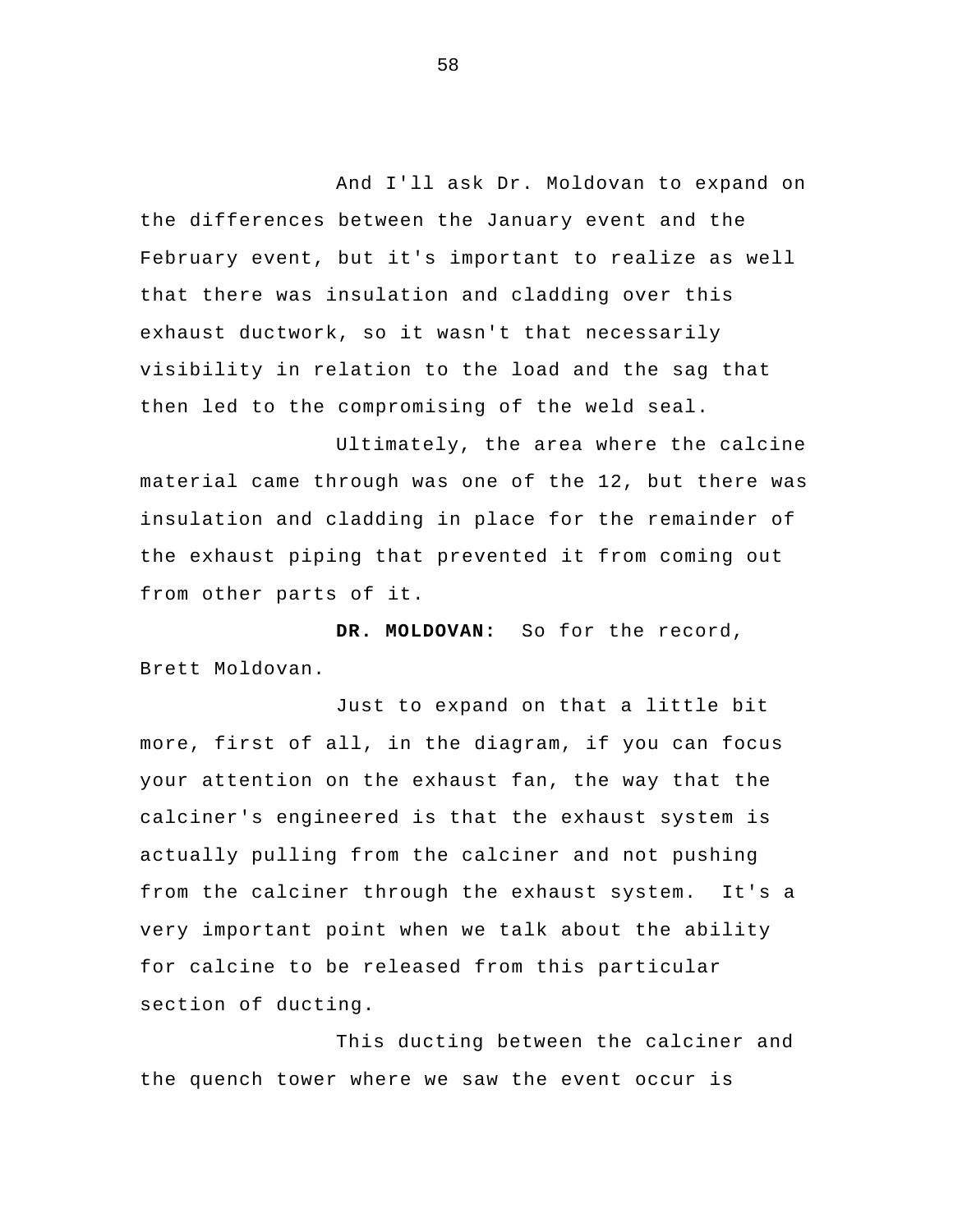actually under negative pressure. And when we saw that initial weld seal failure, what had happened was it created an opening and there was a reduced vacuum in that area although the instrumentation showed that the system did remain under a negative vacuum or negative pressure.

And what happened is there was a little bit of cascading of calcine. It's a very heavy product, as you're well aware. The final product from Key Lake started to settle in that section of ducting and then built up and built a bit of a load, and that's what caused -- we suggest caused the 11 other weld seal failures.

I'll pass the --

**MR. HIMBEAULT:** Kevin Himbeault, for the record.

I just -- to give an analogy, I guess if you took a flexi straw and you looked at a flexi straw and you kind of flex that over, you get that movement in the rest of the system there. That's what we suspect happened when we looked at it. There was that initial -- that initial area where there was that load impact on it, caused a weakening and an opening of the weld seal at that point.

What it results then is it removes the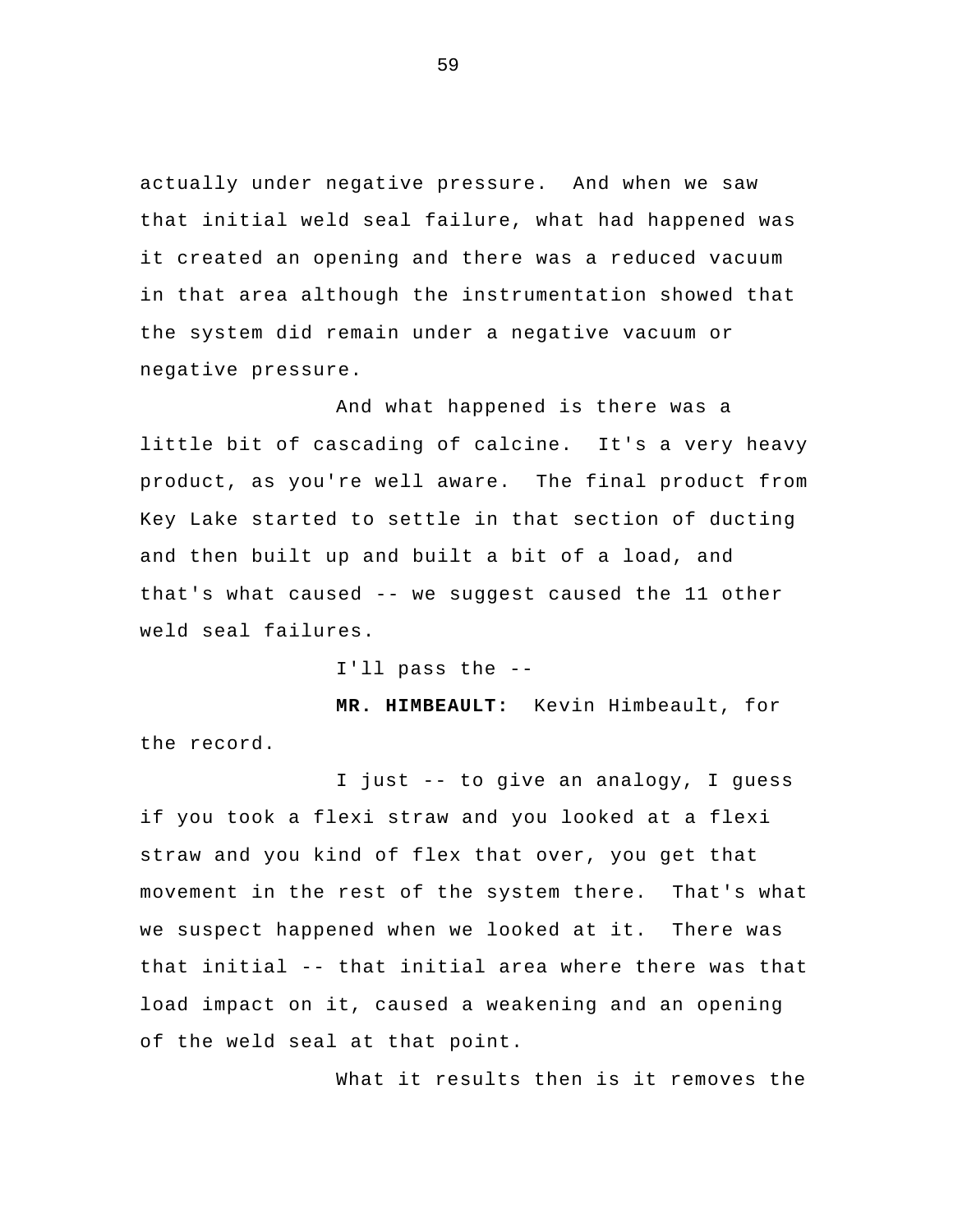laminar flow through that exhaust -- that exhaust ducting, creates some turbulence where you could get calcine starting to accumulate in that ducting.

The system wasn't designed originally to hold that much load, so when you got the accumulation of calcine in that back area, it caused it to collapse. As it collapsed at that location, it basically popped the seals on the rest of the -- on the rest of the ducting in that area.

**MEMBER McEWAN:** So how often do you actually check the integrity of the welds?

**DR. MOLDOVAN:** For the record, Brett Moldovan.

It is not normal practice to check the ducting and remove the insulation and cladding off of that material.

When we did the inspection on this particular section of ducting, as I noted in my presentation that the thickness testing showed no problem with the thickness of that ducting and then, furthermore, throughout the rest of the scrubber system, what we did is we actually removed all of the cladding off of the rest of the scrubber system, if you look at the diagram there, from the quench tower all the way through to the exhaust system.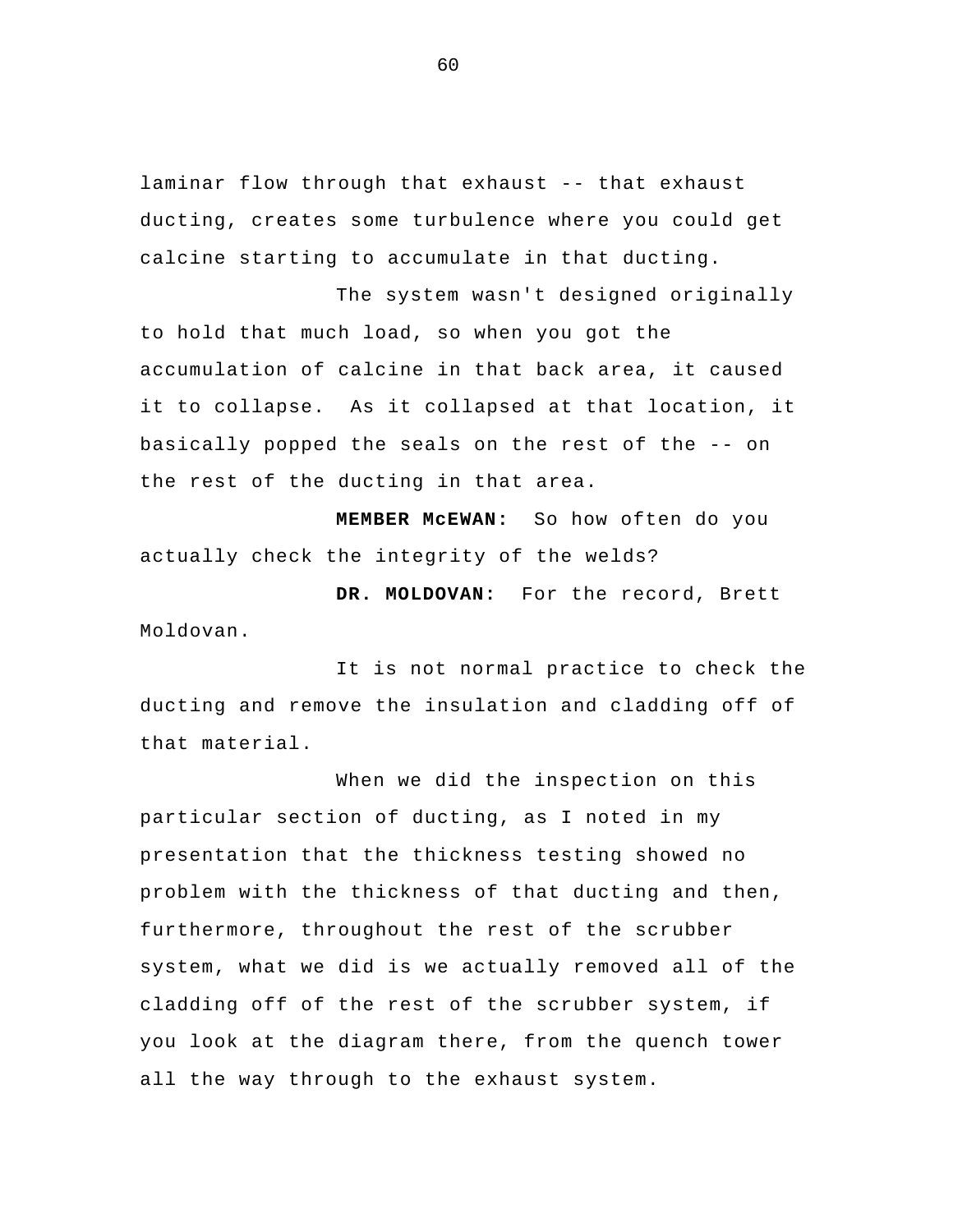So a significant amount of insulation and cladding was removed. We did the thickness testing and weld inspections in those areas as well and saw that there was no issue.

So basically, what we -- the engineering assessment suggests that preventative and predictive maintenance would not have prevented this incident from occurring. It was the result of an impact or a load to the ducting.

**MEMBER McEWAN:** So I guess my final question, if there is an impact sufficient to cause this degree of damage, would the impactor, the person causing the impact, not have noticed it and reported it?

**DR. MOLDOVAN:** So for the record, Brett Moldovan.

The impact or what we've assessed from our engineering assessment is that there was some deformation of the cladding, but not significant enough to see a collapse of the piping at the particular moment of instant there when the -- the cladding was struck or there was a load-bearing incident on it.

Further, the results of seeing calcine in the work area suggests that it was a recent event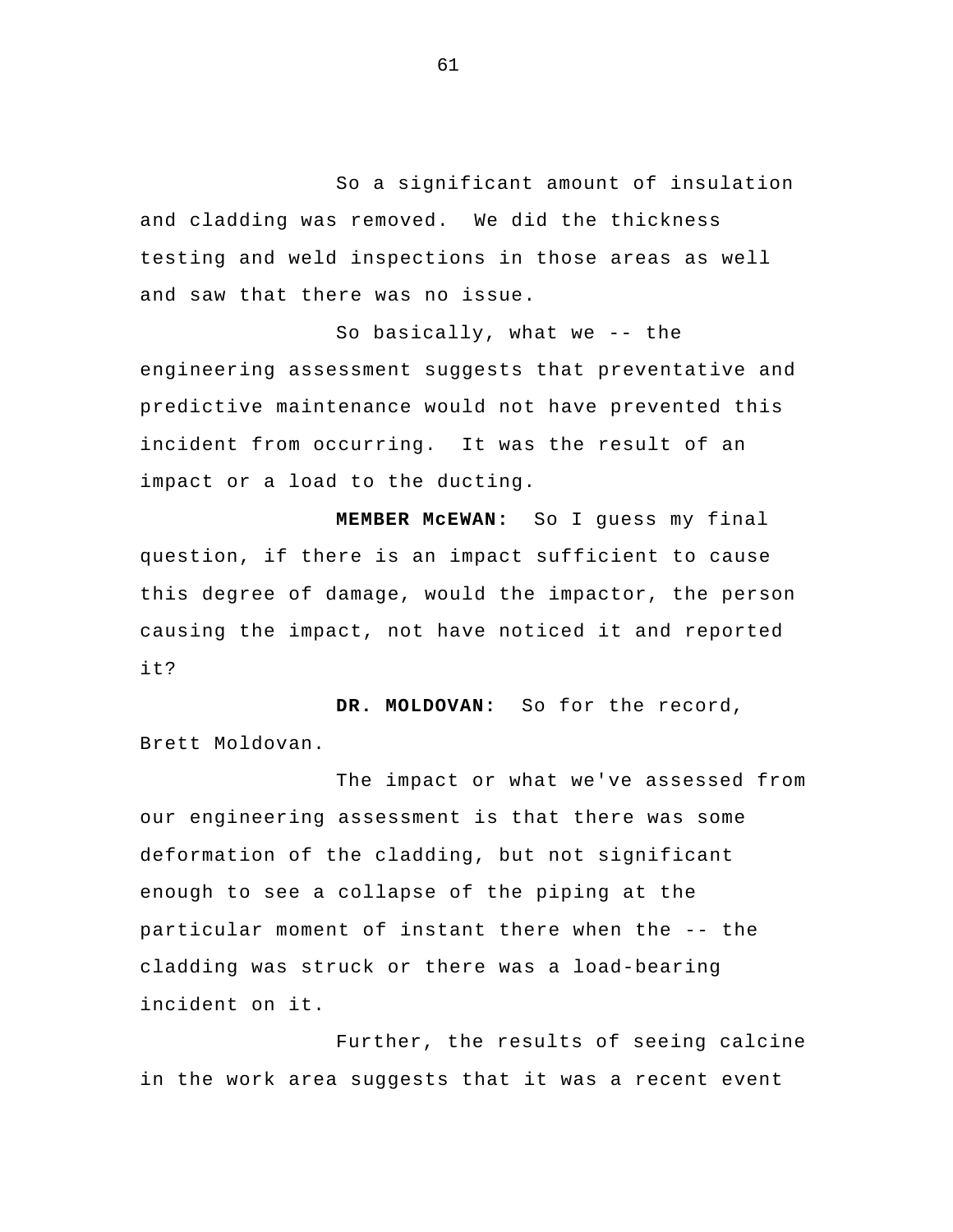and the contractor workers that were working in the area did not make notice of it and provide notification to Cameco.

**MR. MOONEY:** It's Liam Mooney, for the record.

And I'd add that Key Lake does have a strong reporting culture, and that's one of the things that's enforced with both workers and contract workers, and the expectation would be that, at the end of the root cause investigation and some of the corrective actions, that we might be revisiting the reinforcement of reporting of even minor incidents and make sure that they're brought to the attention of supervisors and staff.

But we, again, are awaiting the results of that corrective action investigation.

**MEMBER McEWAN:** Just a final question. Do you have any idea what the impact could have been caused by?

**DR. MOLDOVAN:** For the record, Brett Moldovan.

As I mentioned in the presentation that I provided this afternoon, there's a significant amount of what we call greenfield and brownfield going on around the new calciner.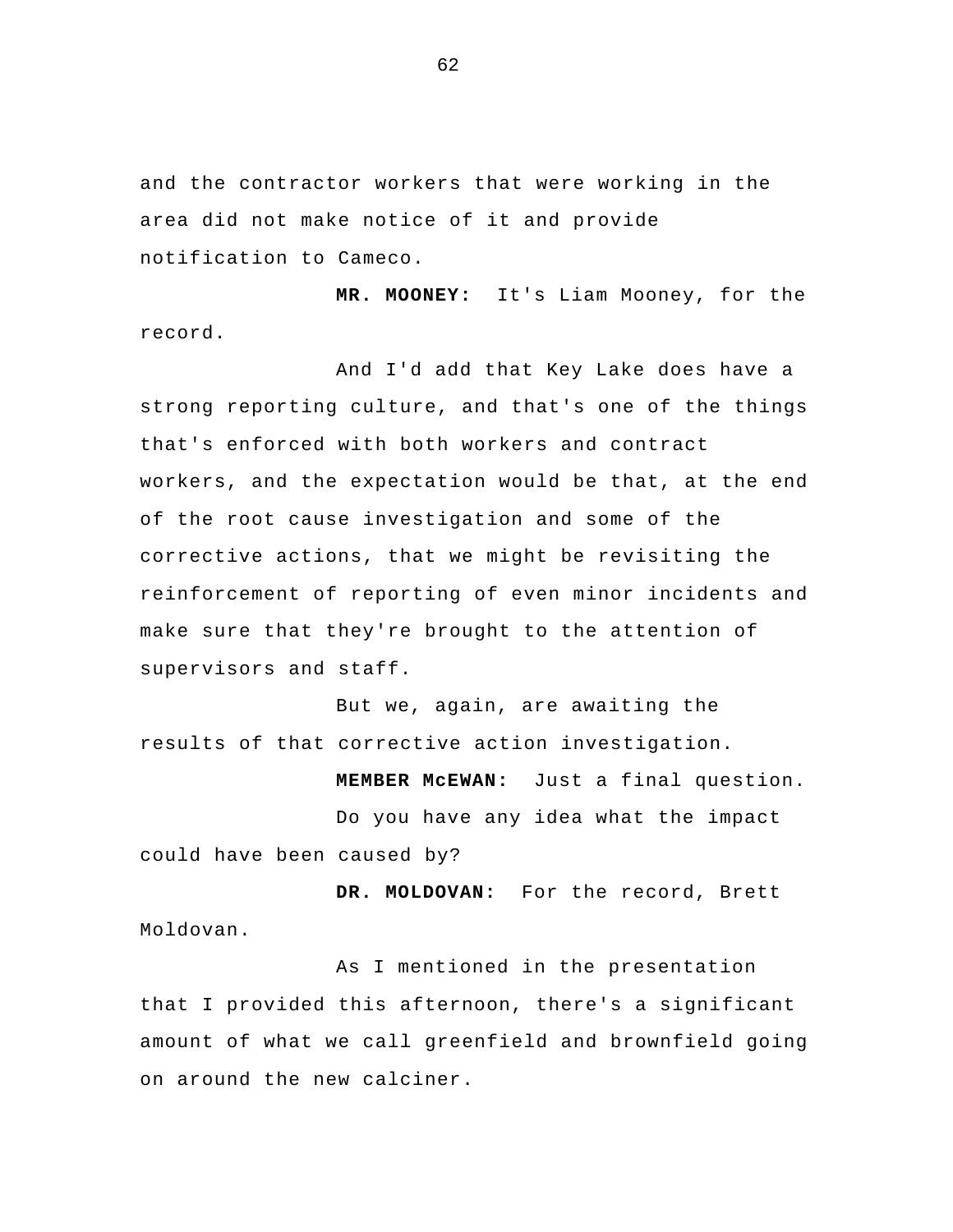The new calciner system is being constructed in a separate building, and that work is being conducted away from the main process areas at Key Lake. However, there's also a significant amount of piping work that's being constructed, what we call brownfield, or within the existing process.

And directly above that ducting that's -- that was impacted, there's new process piping that was being installed. There's scaffolding right up beside this ducting, and there's new process piping being installed directly above the ducting. So our engineering assessment suggests that this new process piping which is, I believe, 4 inches in diameter, is what was set on top of the ducting or else had an impact on the ducting itself.

**THE PRESIDENT:** So I'm still waiting for an answer. So it bears no resemblance to what happened in the first incident?

**DR. MOLDOVAN:** For the record, Brett Moldovan.

It is a different instance where we saw on the first incident where we saw where on the centre shaft and that conveyance of air -- it's the waste heat air coming from the cooling fan -- gets captured and transferred over to our crystallization circuit. That air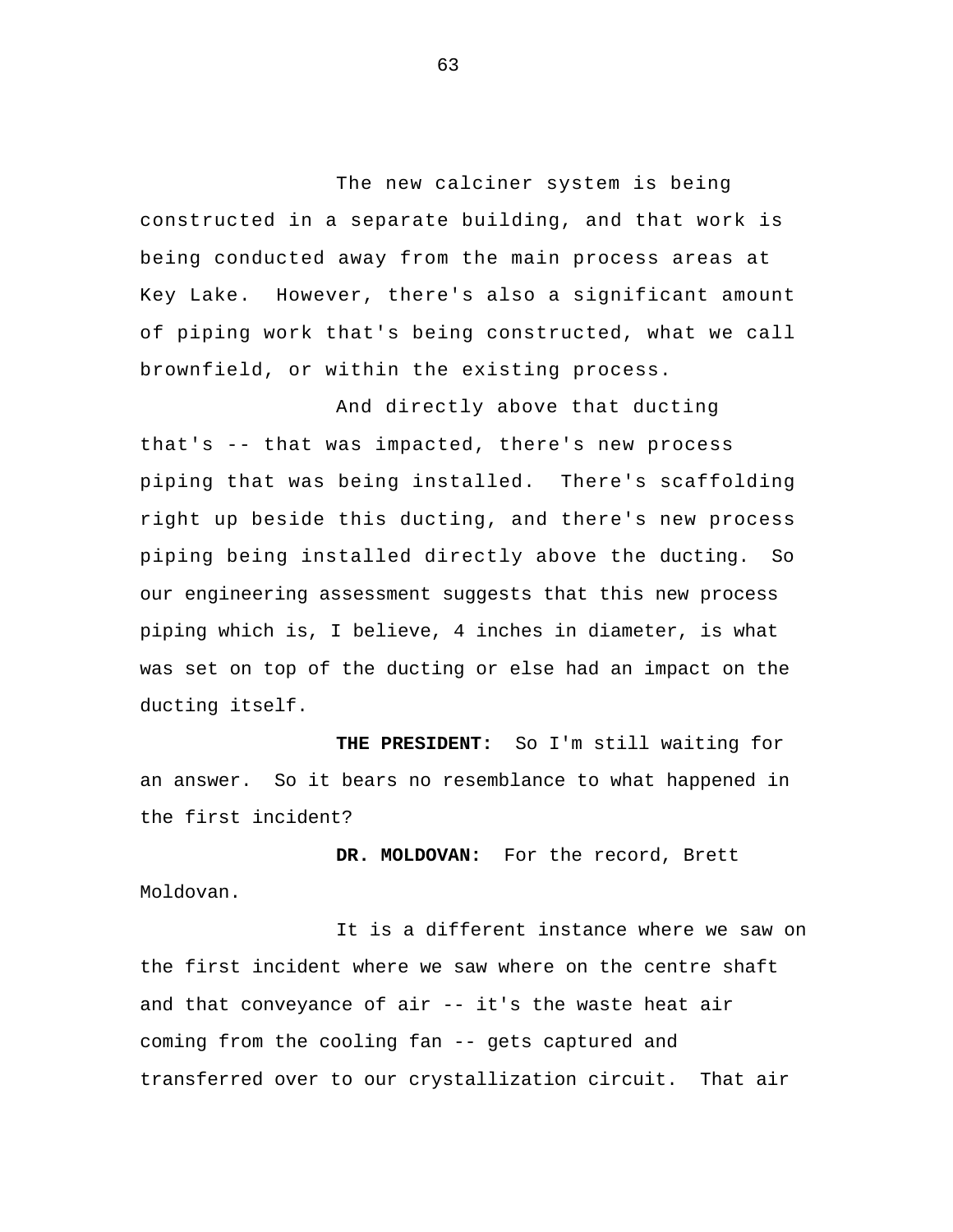is not supposed to have any uranium in it or calcine in it and that's used for waste heat in our crystallization circuit.

In this particular instance this ducting, as I mentioned in the presentation, it is supposed to capture the waste off gases from the combustion process and at the same time it's capturing fine particulate of calcine as well to the scrubber system. So they are two different systems, in fact, off of the same -- off the same calciner vessel.

## **THE PRESIDENT:** Ms Velshi...?

## **MEMBER VELSHI:** Thank you.

So if you believe that the primary reason why you had this problem was this impact, I'm trying to grapple with the action staff have taken where they have asked other licensees to look at their calciner operation and how do you address this particular issue that it could be an impact that's causing all these problems as opposed to the other deficiencies in the management system?

The review that you are expecting other licensees to do, would that have prevented this from happening if this was caused by an impact as you are moving other equipment around?

> **THE PRESIDENT:** Let me piggyback. CNSC, you asked for 12(2) information.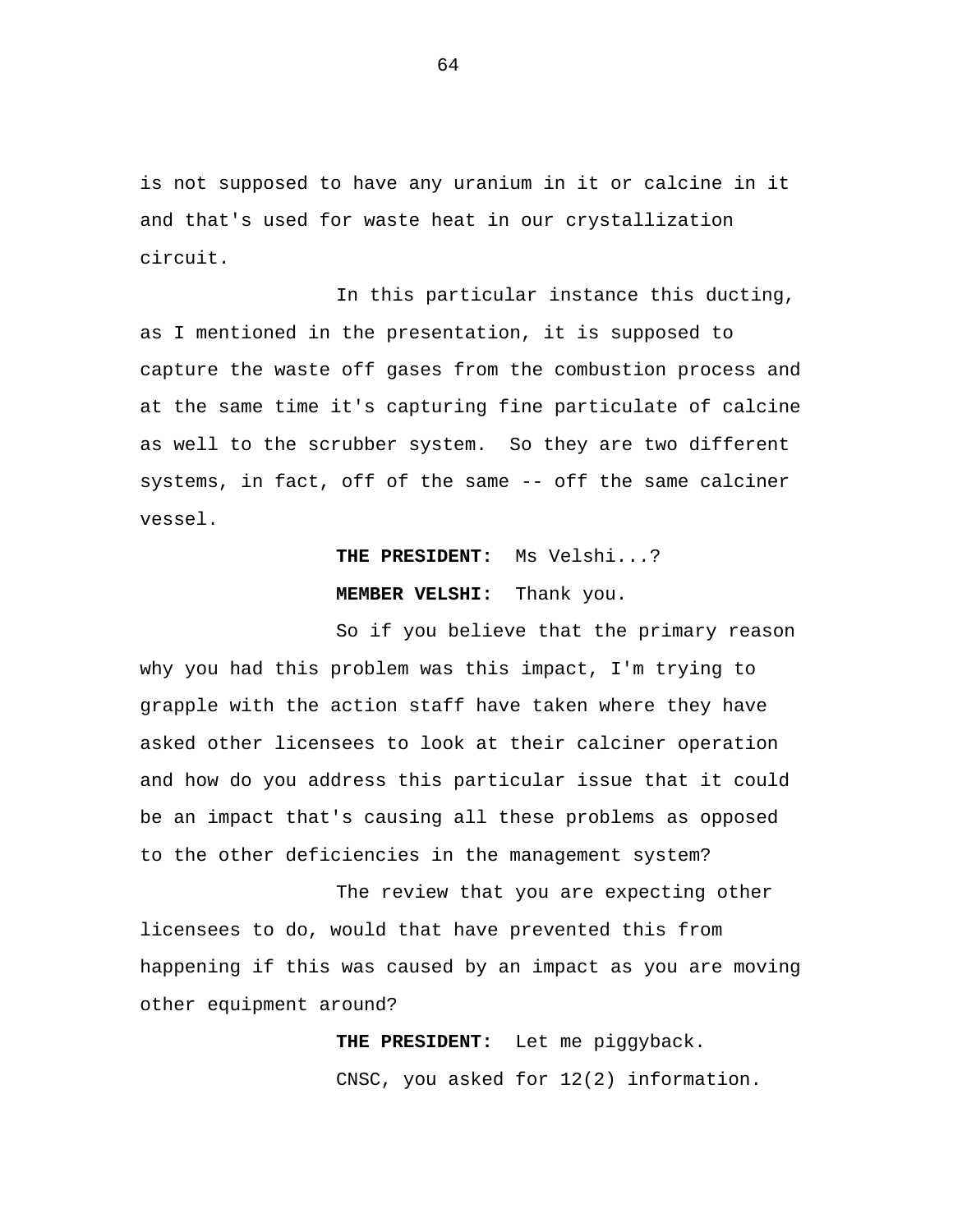Presumably from those two incidents you drew -- you got concerned that something systemic is going on here, that everybody should review their stuff. So what was it that caused it, not a one-off impact?

**MR. LeCLAIR:** So if you will permit me, so perhaps clarify it. The first thing is, certainly the two events are not related in the sense that if there was - and I say if there was an impact to the pipe that was what led to this second event, that would not have caused the first event in January, to clarify that for you, Mr. President.

The important thing here is, and I think you alluded to it a bit in a number of your questions, is that if in fact you have something that causes that pipe to fail, how do you know when it failed and how do you know soon enough when it failed? Some things can happen. Things happen, events happen. We are waiting for the final investigation report, that investigation to in fact confirm what Cameco is stating here.

But the main thing is there was no way of knowing that in fact you had even an initial weld failure because the cladding and the insulation prevented you from being able to visually observe it. So is there a way that you can identify when in fact something may be happening? Similarly, in the case of the January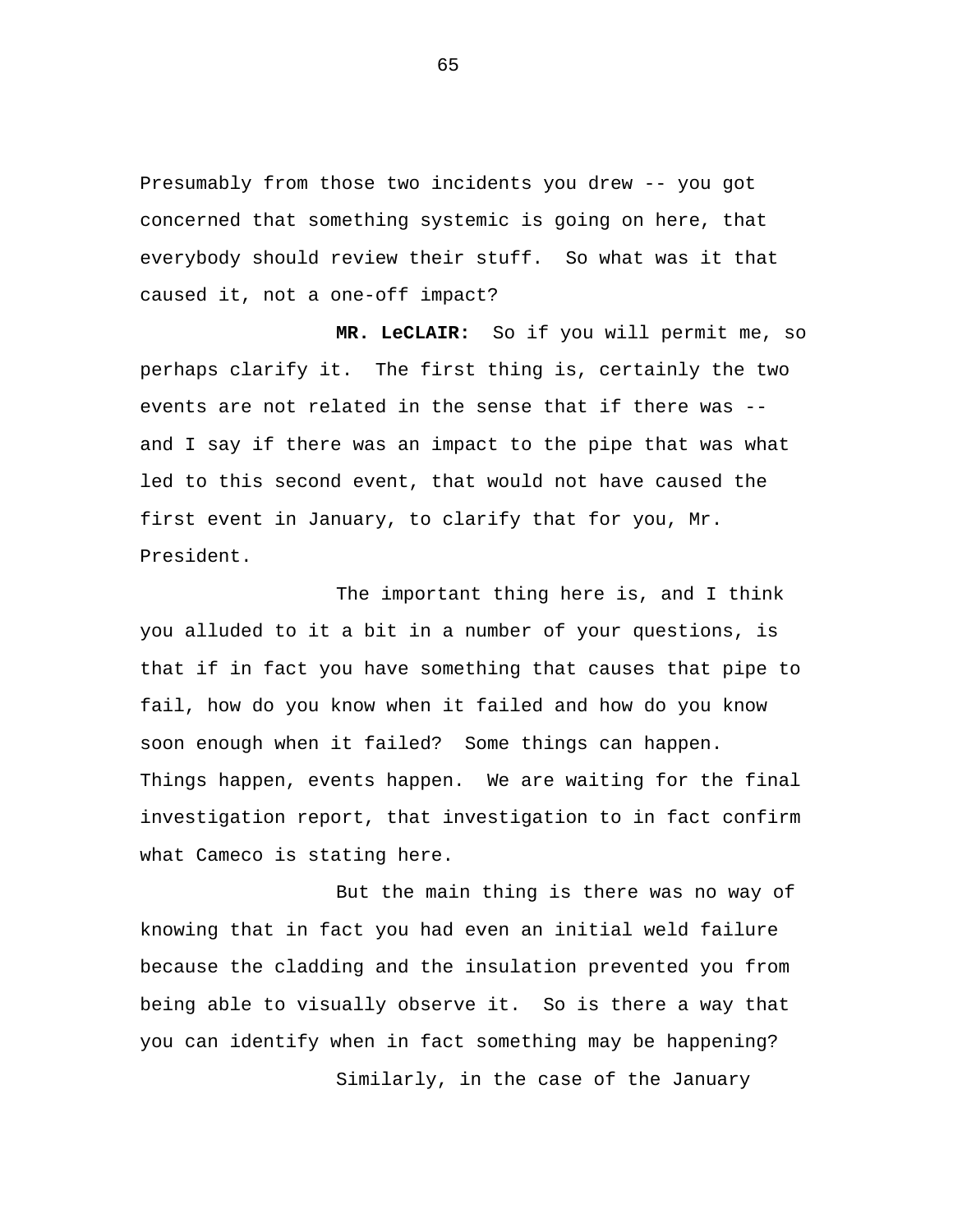event, how do you know before you are now seeing the calcine yellowcake in the ammonium sulphate dryer? So it's about how do you know when you are getting either a partial failure or imminent failure sooner rather than later? That's part of it.

The other thing is, if you look at this particular system in terms of the design -- I'm not sure that Cameco elaborated enough with regards to there is vibration induced within this pipe as a result of the fan drawing on it, so there would be stress due to vibrations within the pipe. There is also expansion and contraction within the pipe because you have a furnace that is running at 850 degrees that's going to heat up that pipe and bring it up to quite a high temperature and then, as the pipe cools, there is contraction within the pipe. So this would also be inducing stress when in the pipe through heating and cooling.

So a combination of those things. If you have an initiating event where you dent the pipe, that would not -- that could influence how the vibrations are happening within the pipe and also how heating and cooling are going to influence stresses within the pipe. So those are all factors that can contribute to the performance of that pipe.

But if we can't know -- we have to be able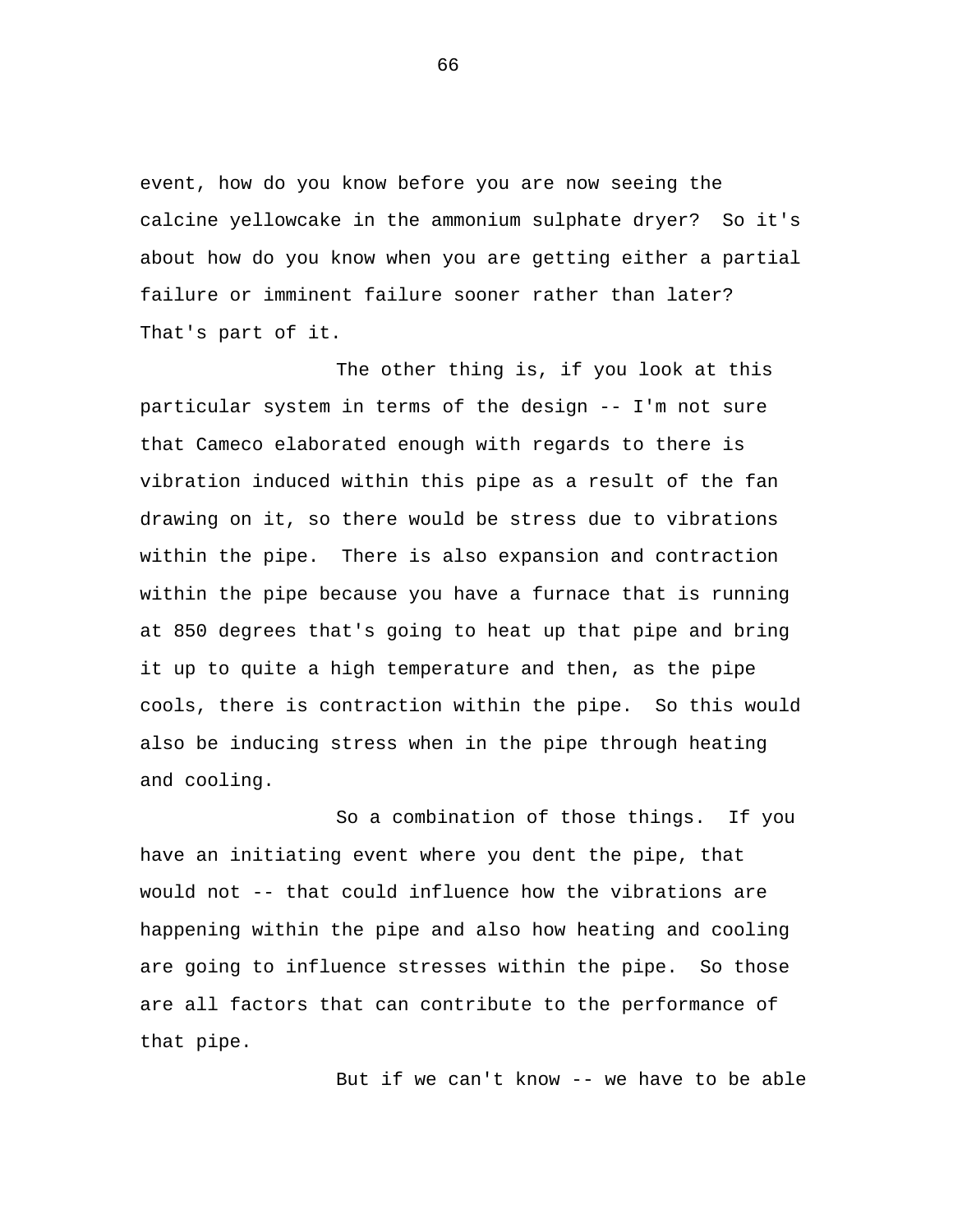to know, one, is there a way that we can identify when there is, either as a result of an operation or design issue that we will know in advance, so one of the examples Cameco has done now is the installation of a port that would allow you to actually go in and look at the pipe, so that whether it's as a result of a dent or as a result of some other stresses, that you could observe it and know it sooner.

Similarly, again when we are looking at the event in January, was there a way that you could have gone in and been able to visually observe it before you had a 3 cm x 20 -- I can't remember what the dimensions were of that hole that we reported back in January. If you look at the monitoring programs, is there another way of knowing that in fact there is a release beyond the fact that you observe, in this case 2 cups of calcine yellowcake on the floor beneath the pipe? Is there a way of knowing that before you get sufficient accumulation that it will then be visually observed?

So in effect the 12(2) request, the intention is really to be able to, one, prevent the situation from occurring but, two, also be able to become aware as soon as possible when the event is occurring so that you can take corrective actions more quickly and be aware of a situation earlier and be able to respond earlier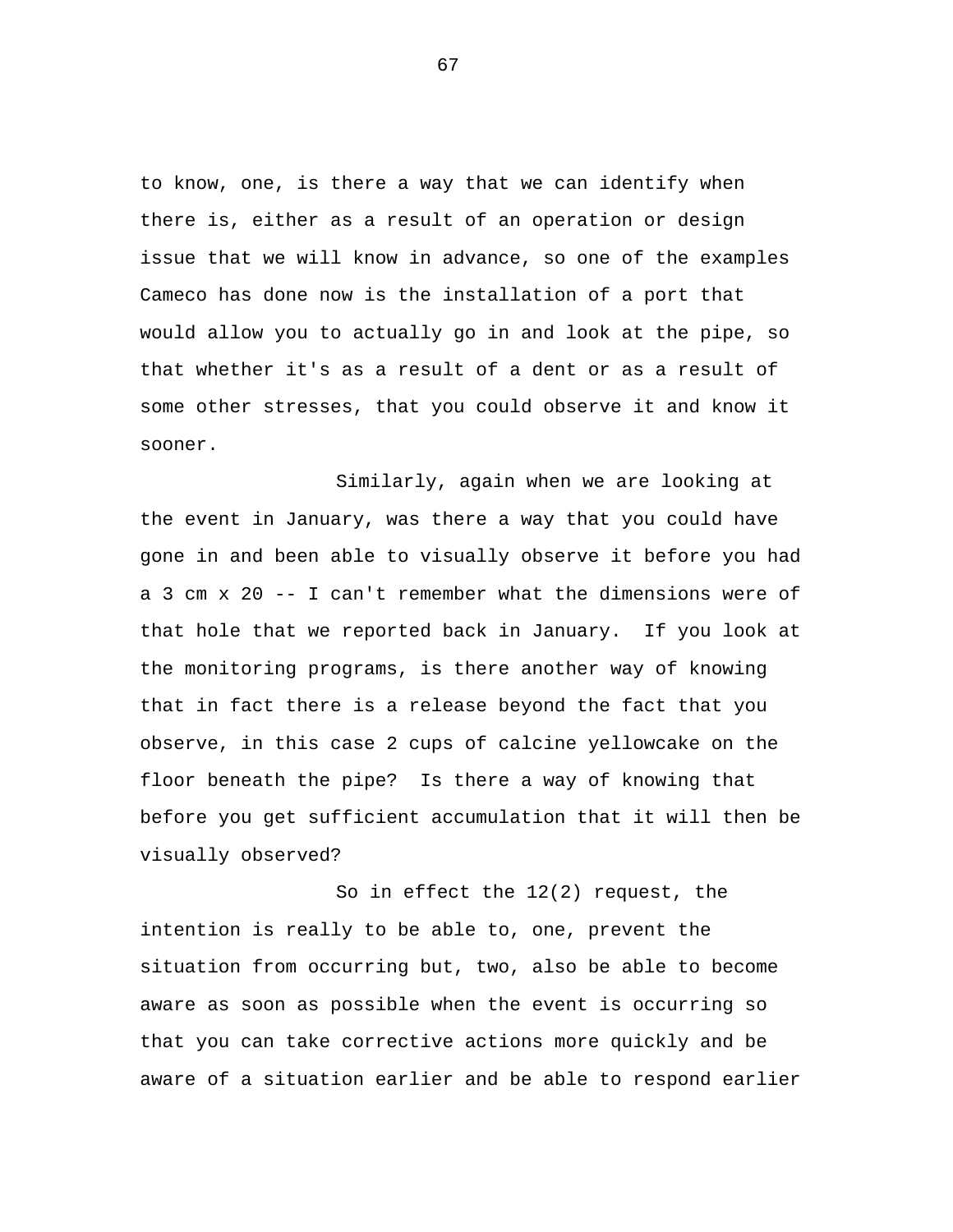rather than have the actual uptake and having to deal with workers that have not been exposed.

**MEMBER VELSHI:** Thank you. That is extremely helpful, which sort of leads to the question that after the January incident, if we look back and see what we could have done differently, you know, staff, Commission, to do that kind of review then -- because I remember us having extensive discussion about our ability to inspect the system adequately -- could something like this have been prevented? Did it need a second incident for us to take this action?

**MR. LeCLAIR:** What I would say is we actually had already initiated the action, because following the January event we in fact asked both Cameco and Areva to look at the designs, look at the operation of the facility. The second event just reinforced it that much more. Why it happened to happen one month after I'm not quite sure, but it happened and as a result of that, that's why we brought to the formula the 12(2) requests. So in effect the requests had already been made.

If you look at the timelines between the two events, they are actually very close. We are talking about roughly a month between the events, so we had already initiated conversations with both AREVA and Cameco to have them look at this. This second event just raise the bar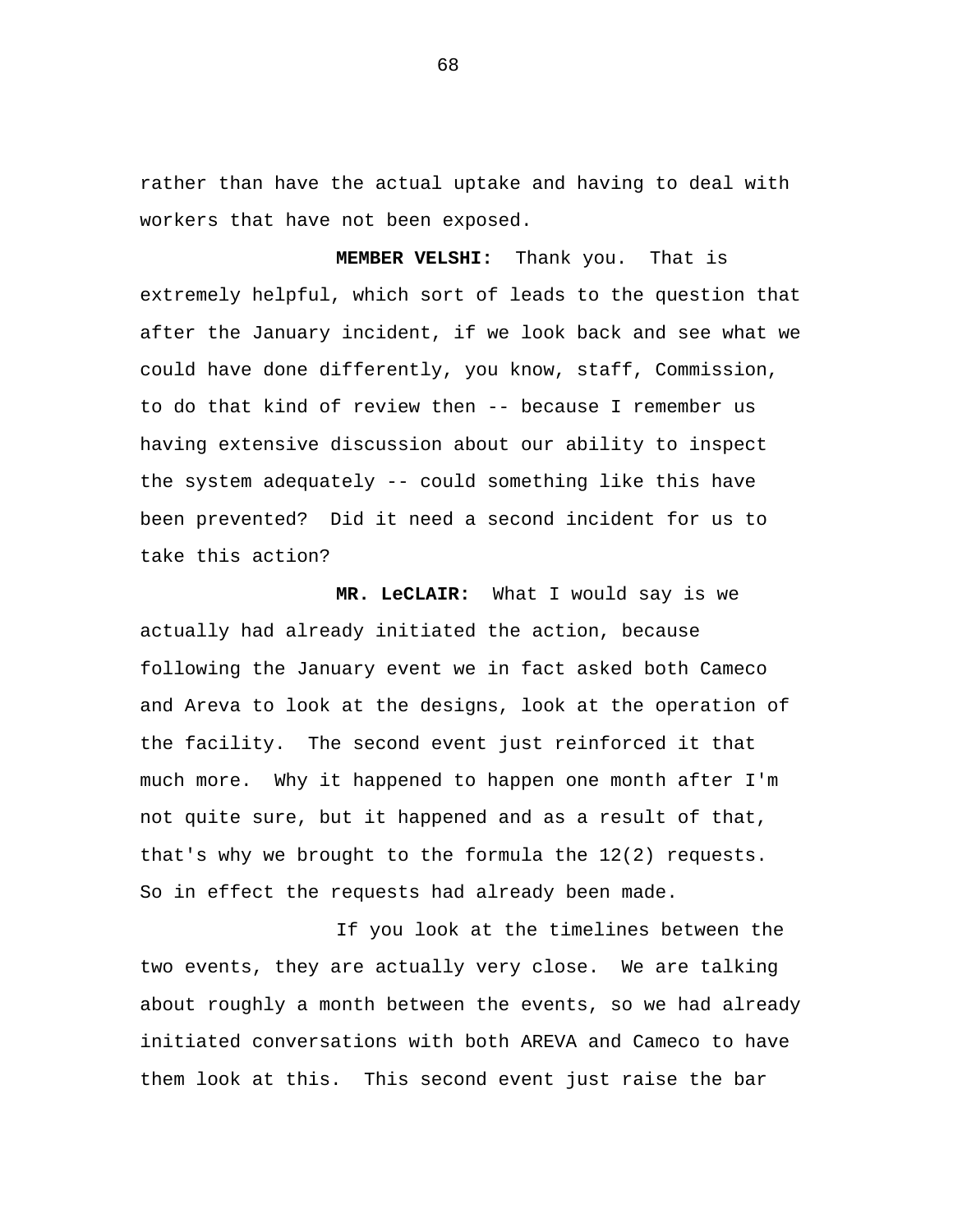that much higher, which is why we went with a 12(2) request that fundamentally captured what we had already communicated with AREVA and Cameco.

So now both Cameco and Areva will be providing us formal responses and in fact are going to look now at both events with regards to fundamentally the same basic issues, again, even though the initiating events for both of them may not be the same.

**MR. NEWLAND:** Just to add to that, the 12(2) requests really just formalized some actions that we had already initiated.

**THE PRESIDENT:** I would like to hear from our inspectors whether as a result of all of this are they going to change some of the inspection frequency protocol checklists into other systems?

**MR. LANGDON:** Hello. Mark Langdon, for the record.

We have a system now where we go to each of the operating sites about six times a year. For the mills I think definitely an issue. We will pay a lot more attention to the dryers, the calciners, et cetera, and take a look at them.

We are also going to be reviewing all the reports that come out of Cameco and Areva on this and their discussions on what they see. I think we may see more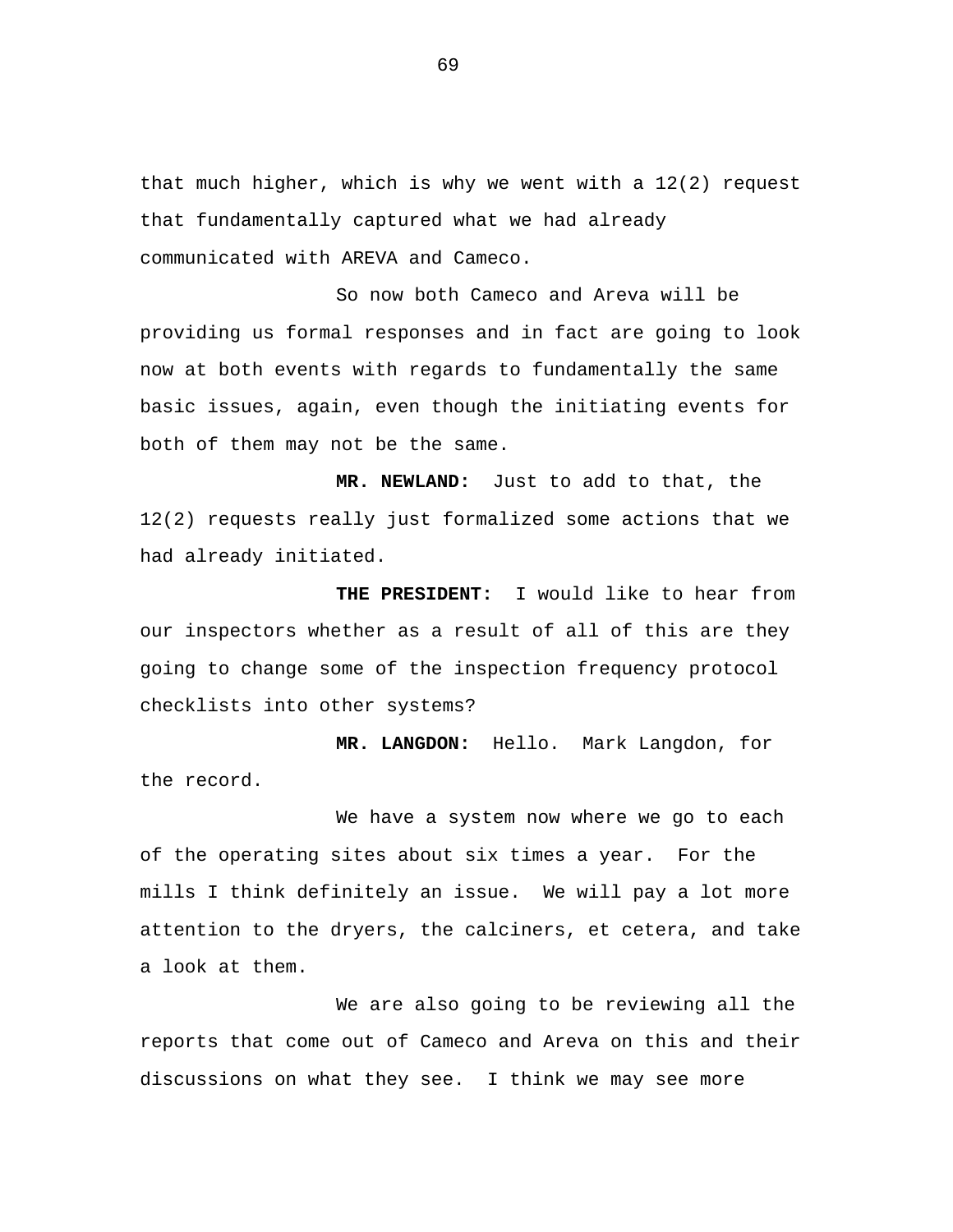action on their part for installing ports and these sorts of things for better monitoring on their end and, as Jean LeClair pointed out, possibly monitoring to find RP issues faster or more efficiently. The inspections themselves are difficult because, again, Cameco is looking at things where they can't see. This had cladding and insulation on it. So the inspectors also couldn't see through this.

But we will keep that in our mind in our inspections when we see areas that could have calcine dust or other contaminants within it that if they are -- we will be asking, "How are you inspecting these types of piping?" I think at this point that's about the most we can do. We are going to wait for all the corrective actions and taproot investigations to see what they come up with to maybe more formalize that.

**THE PRESIDENT:** Thank you.

Ms Velshi...?

**MEMBER VELSHI:** My last question is to

Cameco.

As you were conducting your root cause investigations of the two incidents and this 12(2) that has come out from staff, would your scope of investigations have looked at these factors in any case, the ones that the staff have asked you to look at?

**MR. MOONEY:** It's Liam Mooney, for the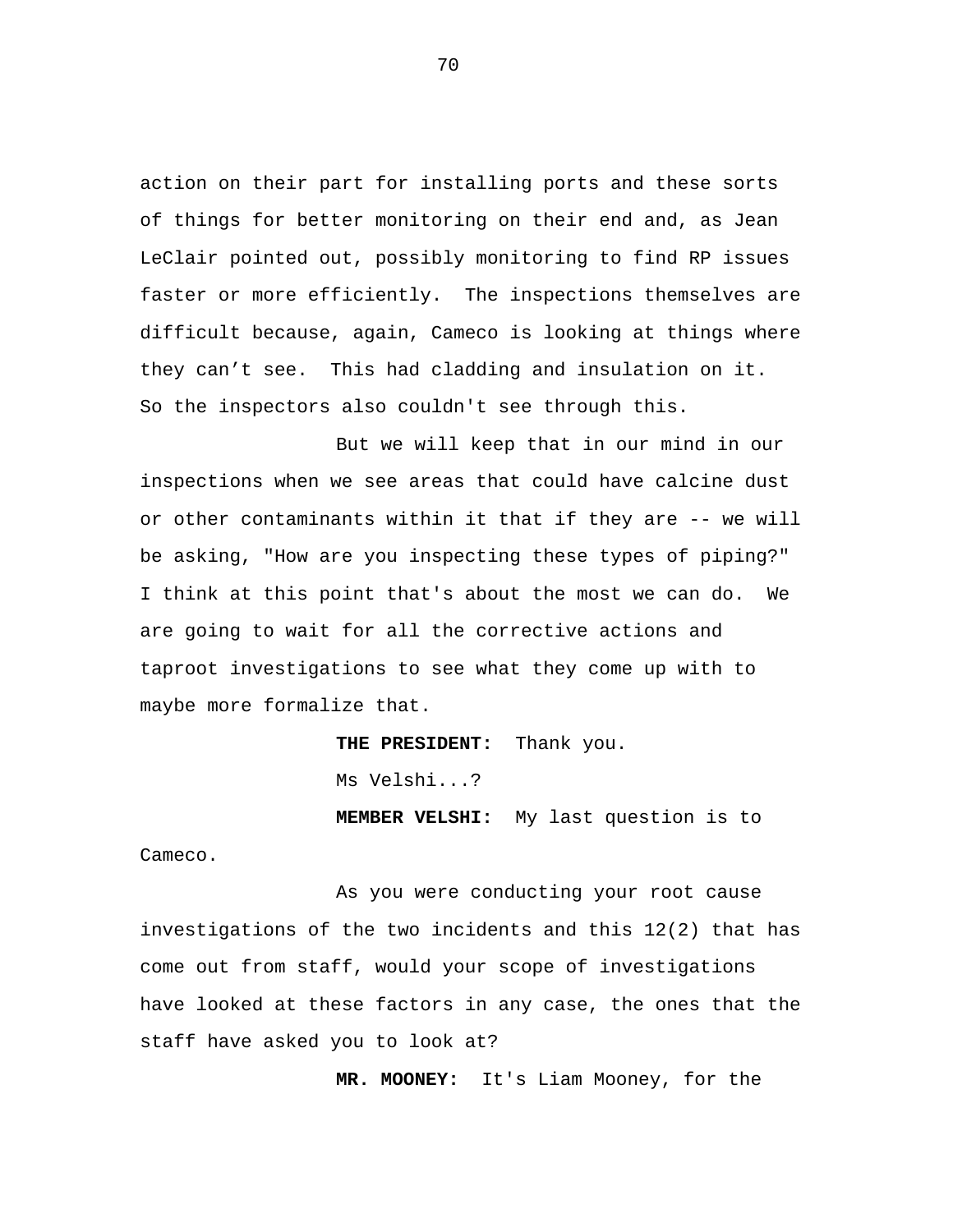record.

We had initiated our root cause investigation prior to receiving the subsection 12(2) requests from staff. That being said, it gives us pause to take a close look at what the scope of that proposed investigation would be and ensure that we are touching all the bases. One of the pieces that we are really focused on is sharing that use of experience.

AREVA, as has been mentioned, is a JV partner with us on the Key Lake Mill, so they are very interested in that. And similarly for Cigar Lake, the ore there is processed through the McClean Lake Mill. So we are interested in making sure that there is a sharing of experiences and any lessons learned from either of the events is the subject of a look by the management and application as required.

> **THE PRESIDENT:** Thank you. Monsieur Tolgyesi...? **MEMBRE TOLGYESI :** Merci, Monsieur le

Président.

According to this Event Initial Report there were 12 failures of various sizes, up to one complete failure. What's a complete failure?

**DR. MOLDOVAN:** For the record, Brett Moldovan.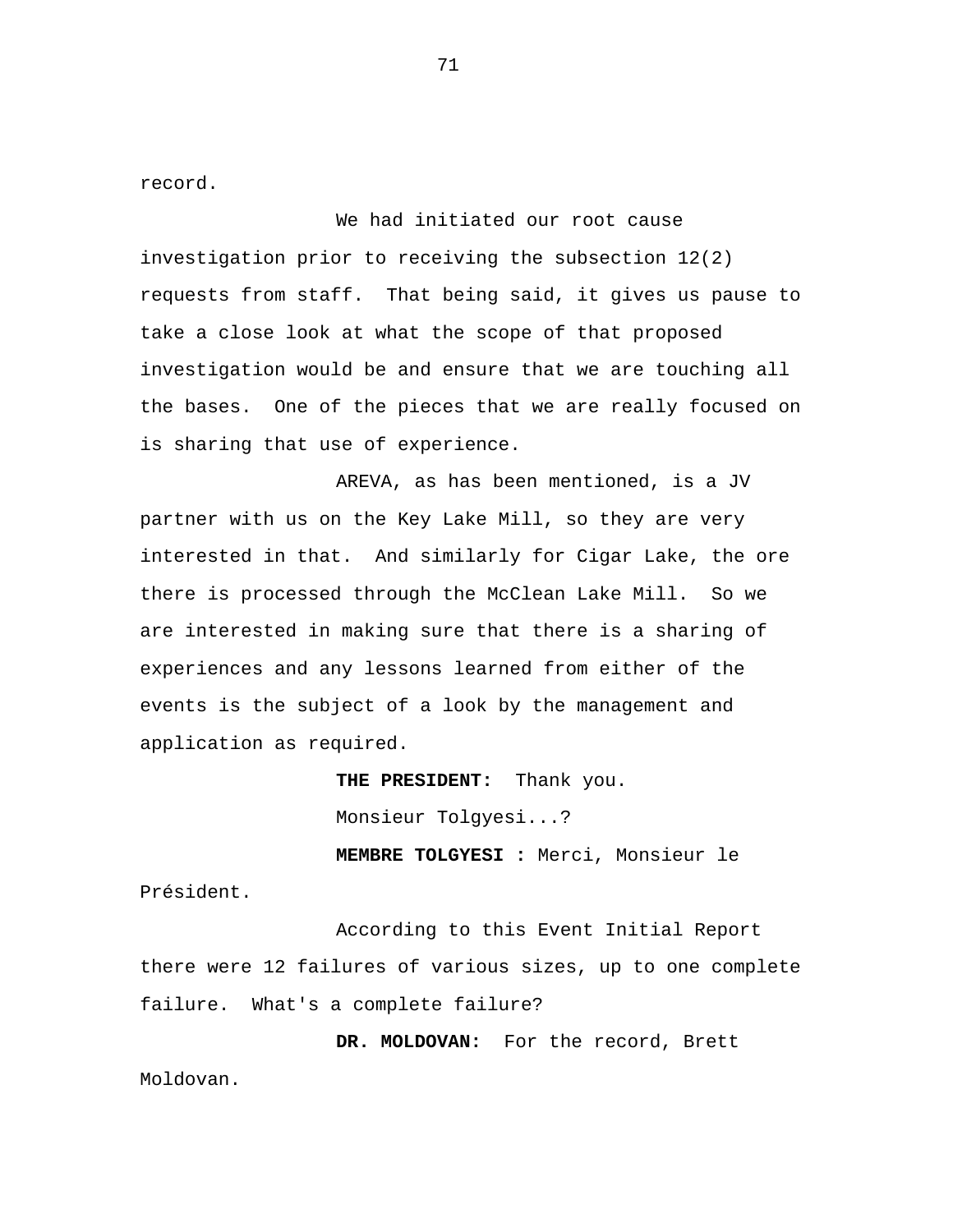What is meant by a complete failure was complete separation of that weld seal 360 degrees around the circumference of the pipe or the ducting.

**MEMBER TOLGYESI:** That means that it was a kind of slot across the pipe?

**DR. MOLDOVAN:** For the record, that is correct.

**MEMBER TOLGYESI:** Yes. Now, this is a 40-foot pipe, 18 inch diameter. How many sections do you have over this 40 feet? Is it one pipe or two or three welded together or how is it installed?

**DR. MOLDOVAN:** For the record, Brett Moldovan.

There are several sections of the pipe. I don't have the exact number of the number of sections or welds. My previous estimate was around 30 welded sections along that 40-foot section of ducting.

**MEMBER TOLGYESI:** That means now there is about a foot and a half ducts all welded together, which I have a hard time to conceive because, you know, when you install piping you don't start to install one and a half foot long pipes and weld them together. You would install one item, one or two 20-foot long pipes.

**DR. MOLDOVAN:** It's a little bit different than piping. It is actual adduct material and it is rolled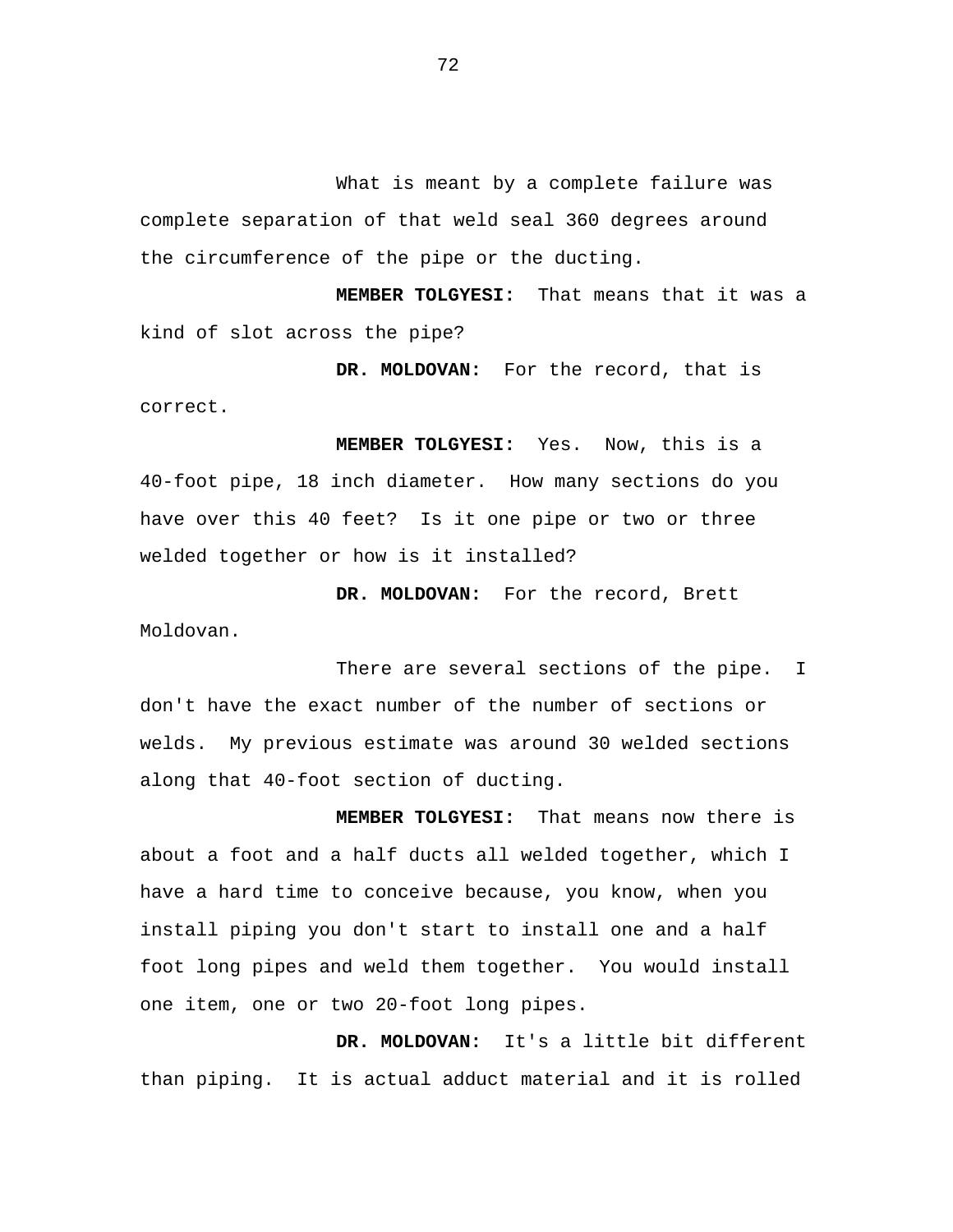stainless steel ducting, not meant to have any long distance loadbearing capacity. So that is why we have used the shorter sections.

So just to provide it in context, it is not an actual pipe where you would see maybe 12 or 15 foot lengths of piping where you can have it flanged or welded. With this rolled stainless steel you need to have shorter sections.

**MEMBER TOLGYESI:** So I am quite surprised that if you have the shortened sections you have only one support for these 40-foot long pipe.

**DR. MOLDOVAN:** Yes, that's correct. We identified that and part of our corrective actions we installed additional pipe support hangers along that section of ducting.

**MEMBER TOLGYESI:** What are the reasons for insulation and cladding? Insulation, I suppose it's because it's hot, okay. What about cladding?

**DR. MOLDOVAN:** So for the record, Brett Moldovan.

As mentioned by Mr. LeClair, the temperature within that calciner is in fact 850 degrees Celsius and the essence of that ducting system is to capture the combustion gases, cool them within the quench tower and the impingement scrubber. So yes, that piping is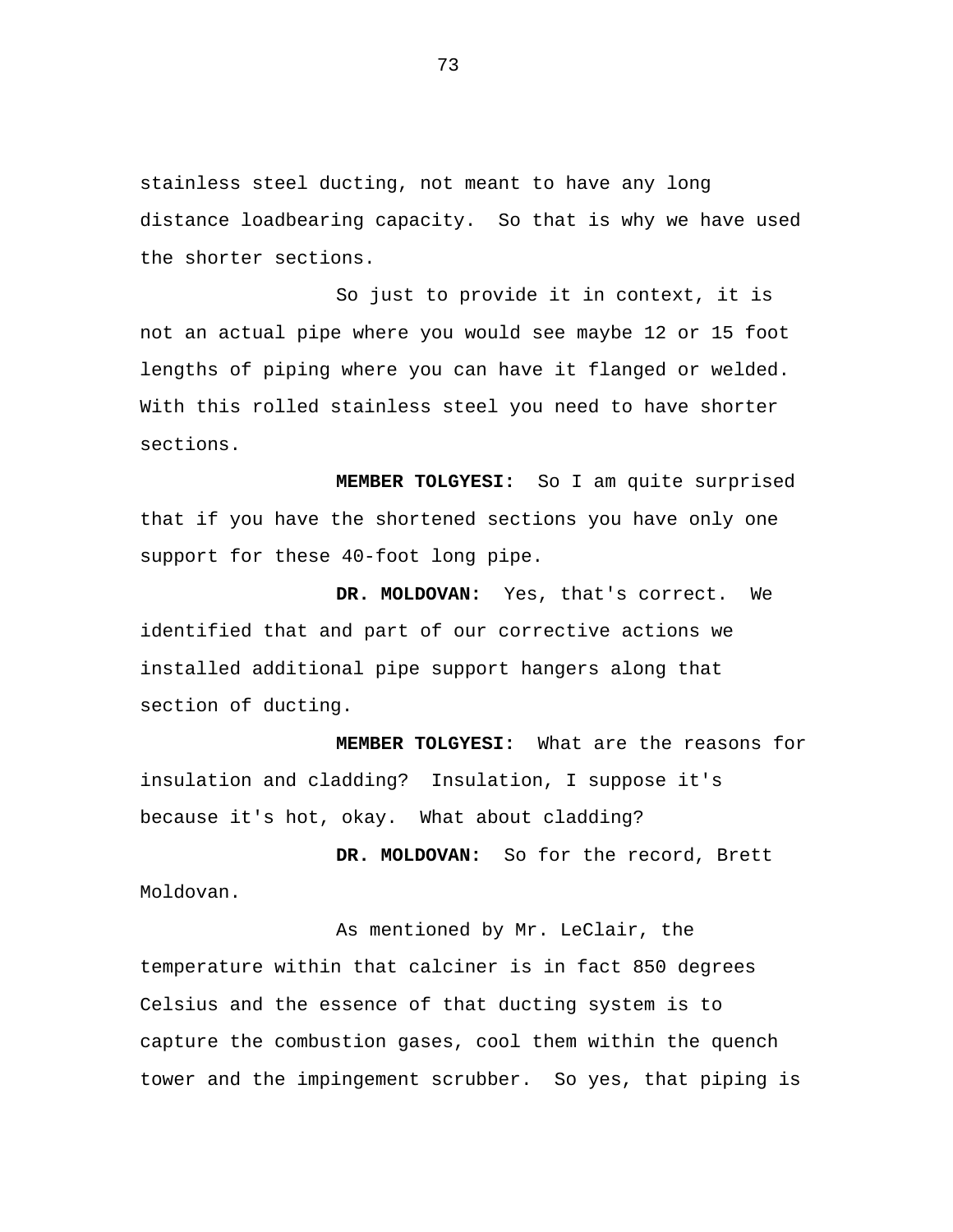coming out very hot. The insulation is there of course to protect the workers and keep them isolated from the ducting.

The purpose of the cladding is simply to hold the insulation in place. So the cladding is just like a metal shrouding that is going around, around this ducting to hold the insulation in place so it's not falling off.

**MEMBER TOLGYESI:** It doesn't have anything to do -- you know, you were talking about load. It's enough negative pressure in that system because when I'm looking it's quite long. It's about -- you go through a quench tower and went through the scrubber and impingement to the exhaust fan, which is -- I suppose the other pipes are what, less than 18 inch diameter?

**DR. MOLDOVAN:** For the record, Brett Moldovan.

The size of the piping does get smaller as it goes through the scrubber system.

**MEMBER TOLGYESI:** Okay.

**DR. MOLDOVAN:** And that material from the quench tower through to the fluid or, sorry, the mist eliminator, that is actual process piping located in there. That process piping still is quite hot and it is wrapped in insulation and cladding as well right through to the exhaust stack.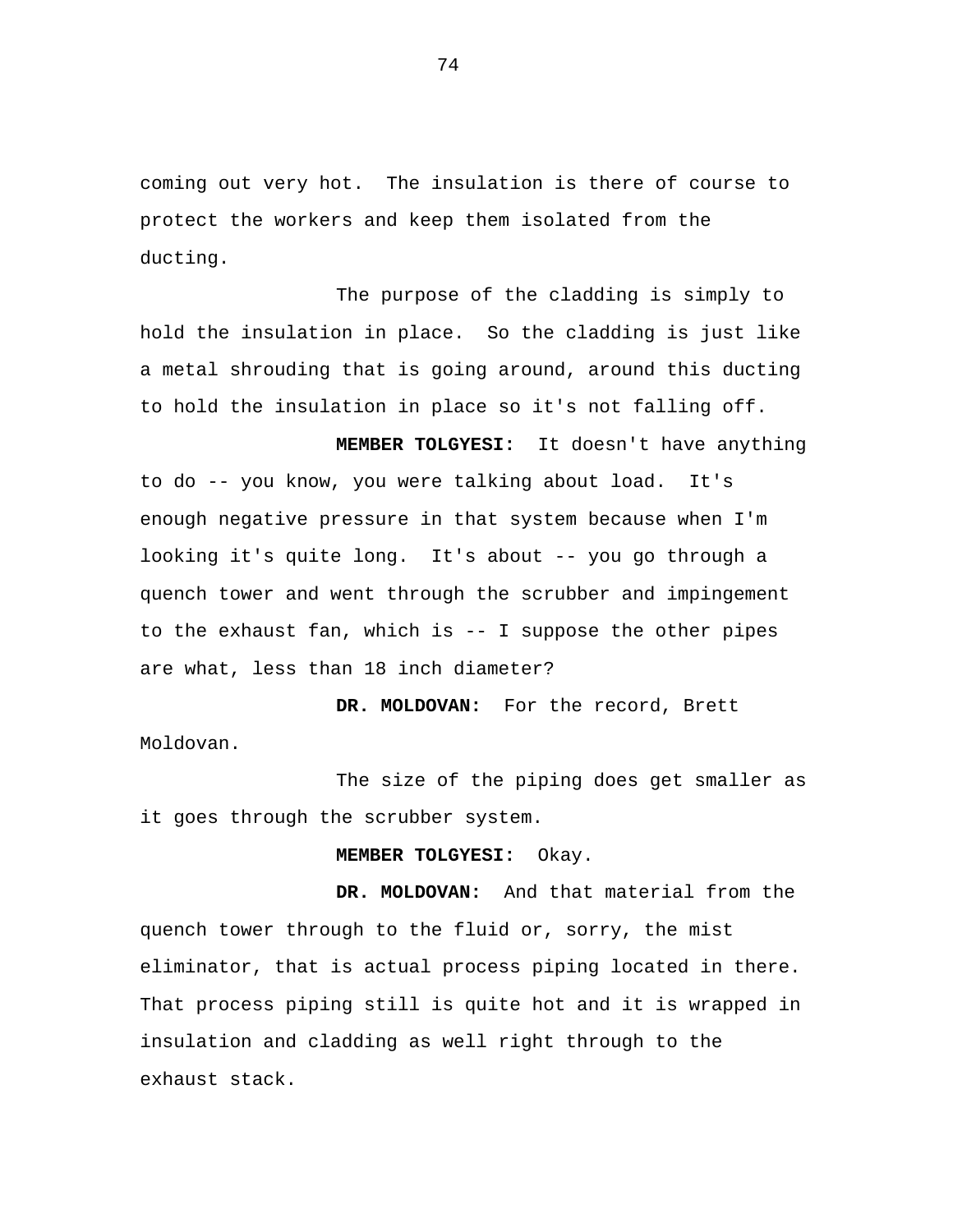**MEMBER TOLGYESI:** When you were talking about the load, you said it's a load or impact, well construction load.

Load, what kind of load? When you say what is the origin of the load and what was the load, effective load?

**DR. MOLDOVAN:** Okay. For the record, Brett Moldovan.

So the load, what we suspect that it was is when that particular section of process piping was installed for the new calciner system, the engineering assessment suggests that that section of process piping was set on top of the ducting as a means of temporary support while the workers were doing their rigging and hoisting activities. So that's what we suggest was a load event. Or else the piping was abruptly lowered onto this ducting and that would have been an impact effect event.

**MEMBER TOLGYESI:** You said that the new calciner will be in another location. Will the new calciner have its own exhaust system or it will be this one which is in place -- will reserve for a new one?

**DR. MOLDOVAN:** So, for the record, Brett Moldovan.

The new calciner system will have its own dedicated scrubber system and will be completely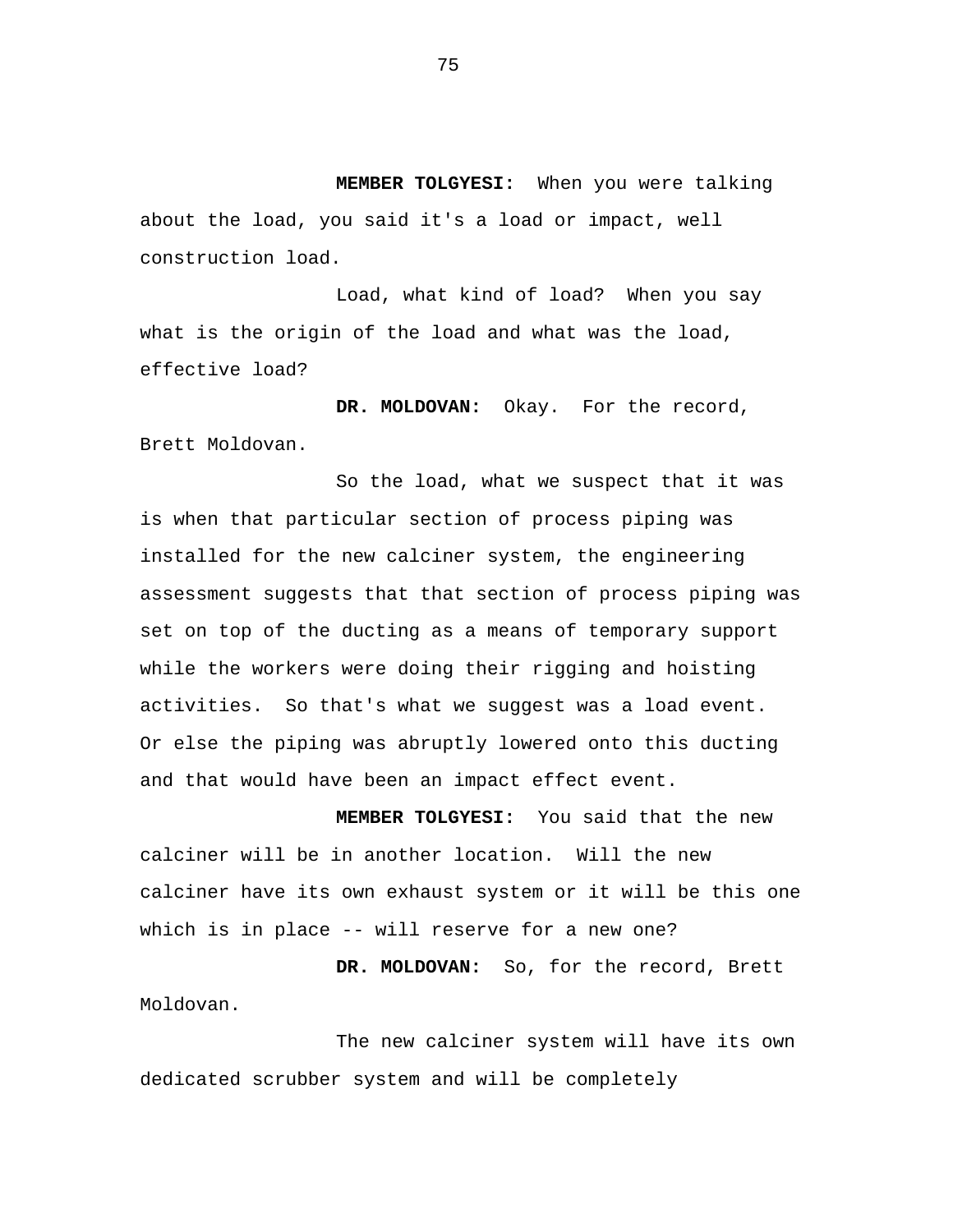independent and isolated from the existing calciner scrubber system.

**MEMBER TOLGYESI:** So it will be a totally other location?

**DR. MOLDOVAN:** For the record, yes, that is correct. Brett Moldovan.

**MEMBER TOLGYESI:** You were talking about a 4-inch pipe in the new calciner. It's new process pipe. What is the purpose of that 4-inch pipe, because it is quite small, smaller than the 18 inch?

**DR. MOLDOVAN:** So, for the record, Brett Moldovan.

The purpose of that piping that has gone through on the brownfield side, if we will call it, or the mill process side where the existing calciner ducting is located, the purpose of that pipe is to convey the yellowcake material from the yellowcake thickener, so we have a yellowcake material located in that process area and it needs to be conveyed to the calciner.

So the way that the system is set up with the current existing calciner as it comes up to that fourth level and then is fed into the existing calciner, with the new system we have to put in new piping to be able to convey that yellowcake thickener slurry into the new calciner system. So that's what that new process piping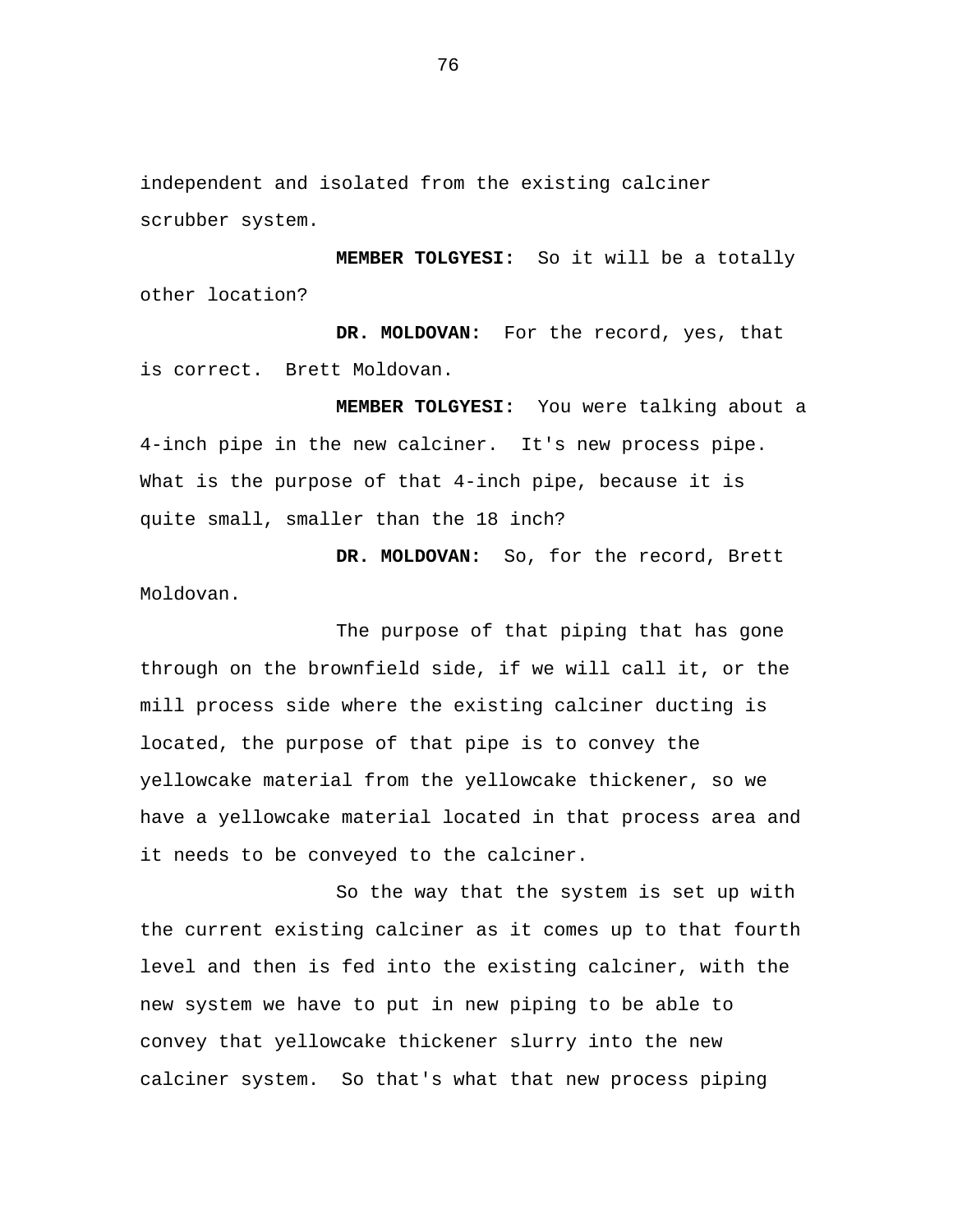intent is.

**MEMBER TOLGYESI:** And it will be still

quite hot?

**DR. MOLDOVAN:** For the record, Brett Moldovan.

No, the yellowcake precipitation process that is on calcined product, still in a slurry form, and the precipitation process and that transport process occurs under ambient conditions.

**MEMBER TOLGYESI:** And in the new calciner you were talking about a totally separate system. The temperatures will not change. I mean when it's coming from the calciner to the quench tower it will be the same temperature?

**DR. MOLDOVAN:** M'hmm.

**MEMBER TOLGYESI:** So do you expect to use isolation and cladding on this new system also?

**DR. MOLDOVAN:** For the record, Brett

Moldovan.

Yes, within the new calciner system there will be a dedicated scrubber system. The temperature of the new calciner system will be the same, 850 degrees Celsius, so there will be insulation and cladding around that piping around the new scrubber system.

And, as mentioned earlier, part of our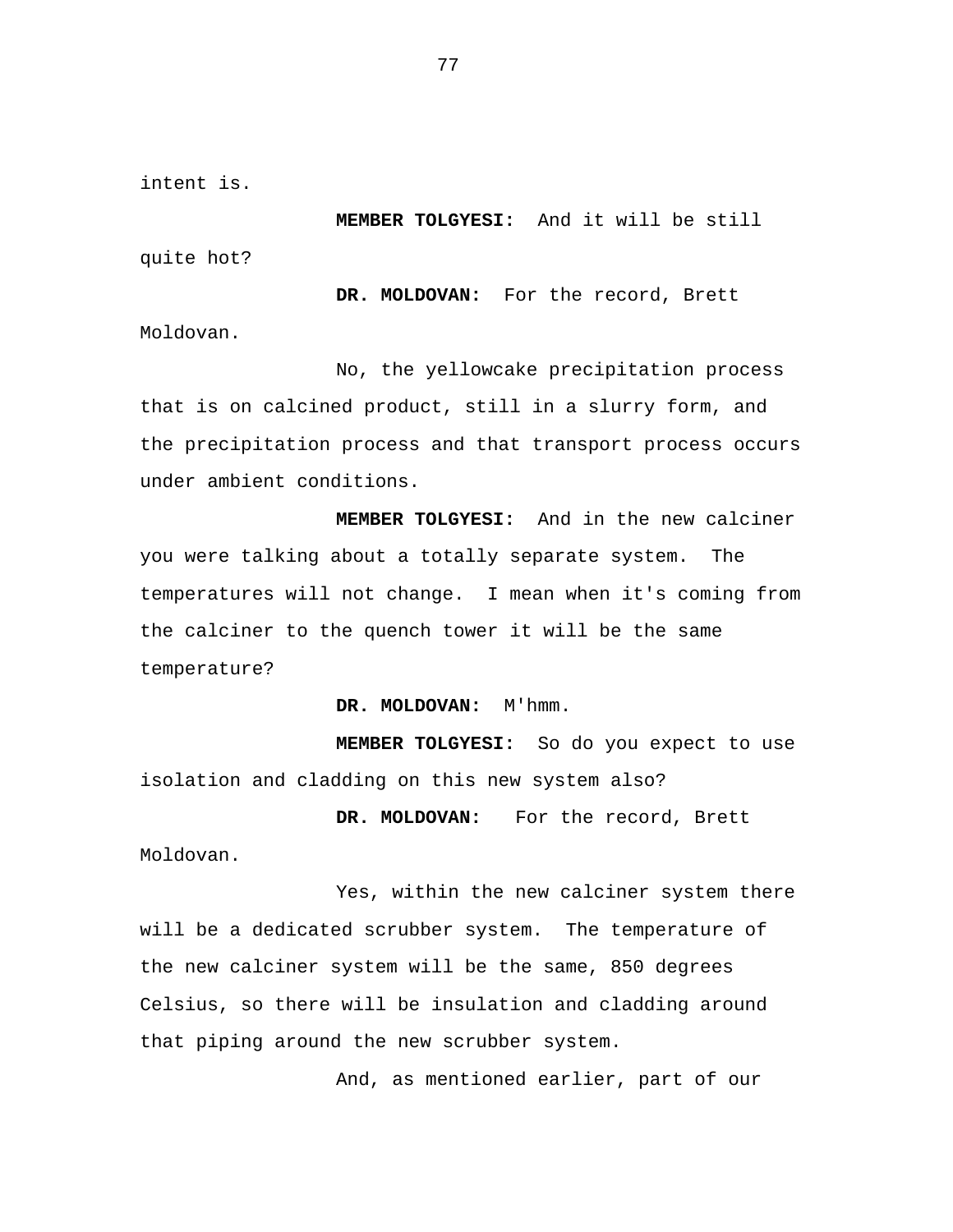lessons learned as a learning organization, we did install inspection and cleanout ports which isn't normally part of a ducting system on a scrubber. So part of the original design from the manufacturer did not have those inspection and clean-out ports and that is something that we have added since this event occurred.

**MEMBER TOLGYESI:** Is there some electromagnetic or other type of testing of ducts? You know, they use that maybe in the oil industry to make sure that they check the state of the pipes because, you know, they have kilometres and kilometres so they don't go around every inch of pipe. But they have some techniques to measure the hot -- I mean the state of those pipes.

**DR. MOLDOVAN:** Right. So, for the record, Brett Moldovan.

As noted in the presentation and some of the questions that were asked already, the new calciner system we have installed inspection ports on the ducting itself and then also on the cladding itself so we can remove strategic sections of the cladding to be able to do those non-destructive testing on the existing ducting

And further, to add, in the diagram when we were looking at the picture of the current calciner scrubber system from the quench tower through to the final exhaust, we did remove all of that insulation and cladding;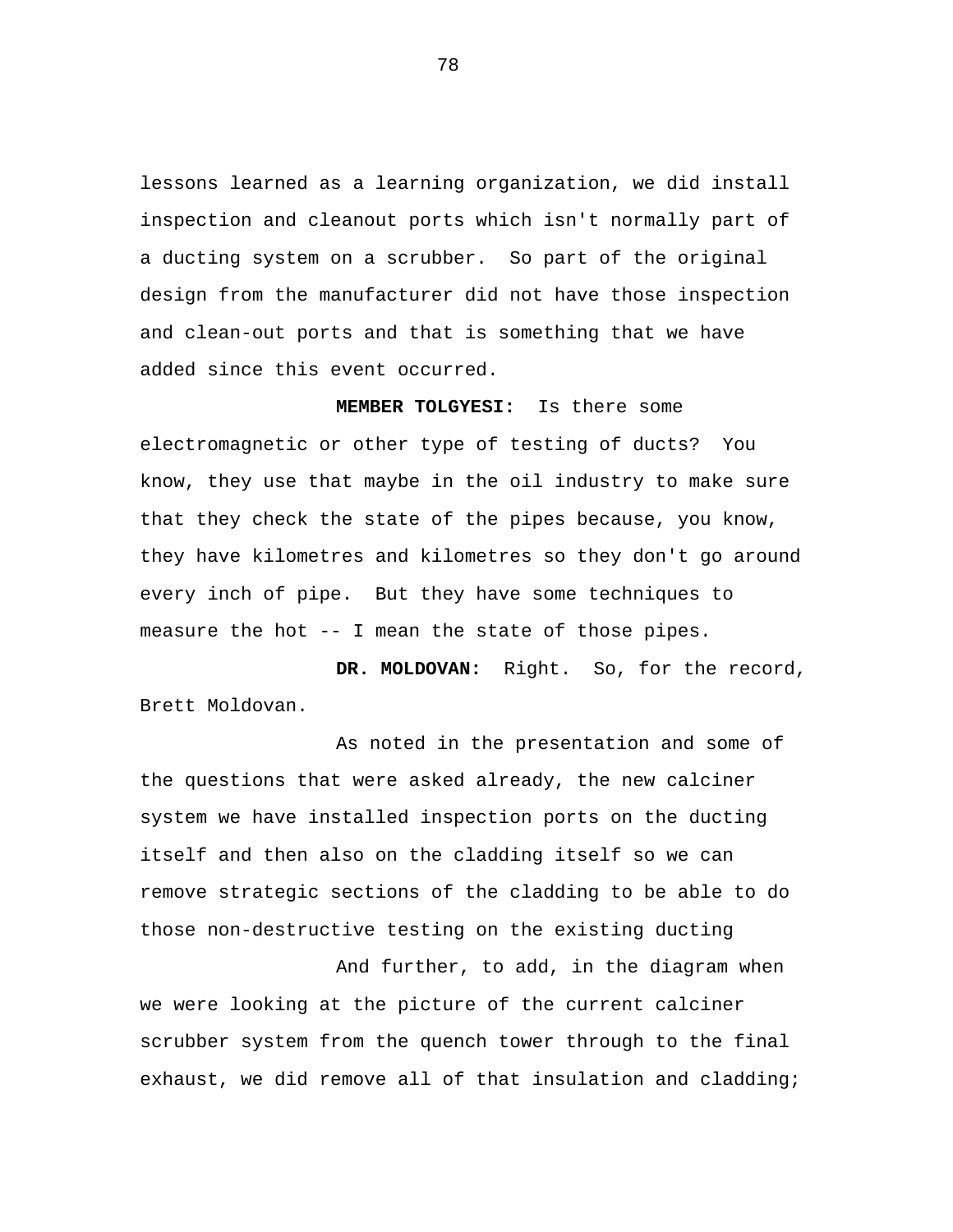did the non-destructive testing and dye penetrant testing on the existing welds that were there and found them to be in good shape. So it suggests that the entire exhaust system on the existing calciner is still very competent.

**MEMBER TOLGYESI:** Is there a way or is this 40 foot length or distance that separates the calciner to the quench tower, does it have also kind of a cooling role or it's just because that was the disposition or could it be closer so you will have less exposure to these type of failures?

**DR. MOLDOVAN:** So, for the record, Brett Moldovan.

The quench tower is the first stage of cooling of this combustion gas or these exhaust gases coming off of the calciner. That section of pipe, the 40-foot section that is 18 inches in diameter, it is engineered and designed to handle those types of temperatures at 850 degrees Celsius.

So as we noted when we did the non-destructive testing, the nominal thickness hadn't changed since we installed that scrubber system in 1999, so it suggests that the engineering design is more than adequate in terms of meeting the requirements.

**MEMBER TOLGYESI:** So you will put how many supports in that 40 foot, because it will be the same?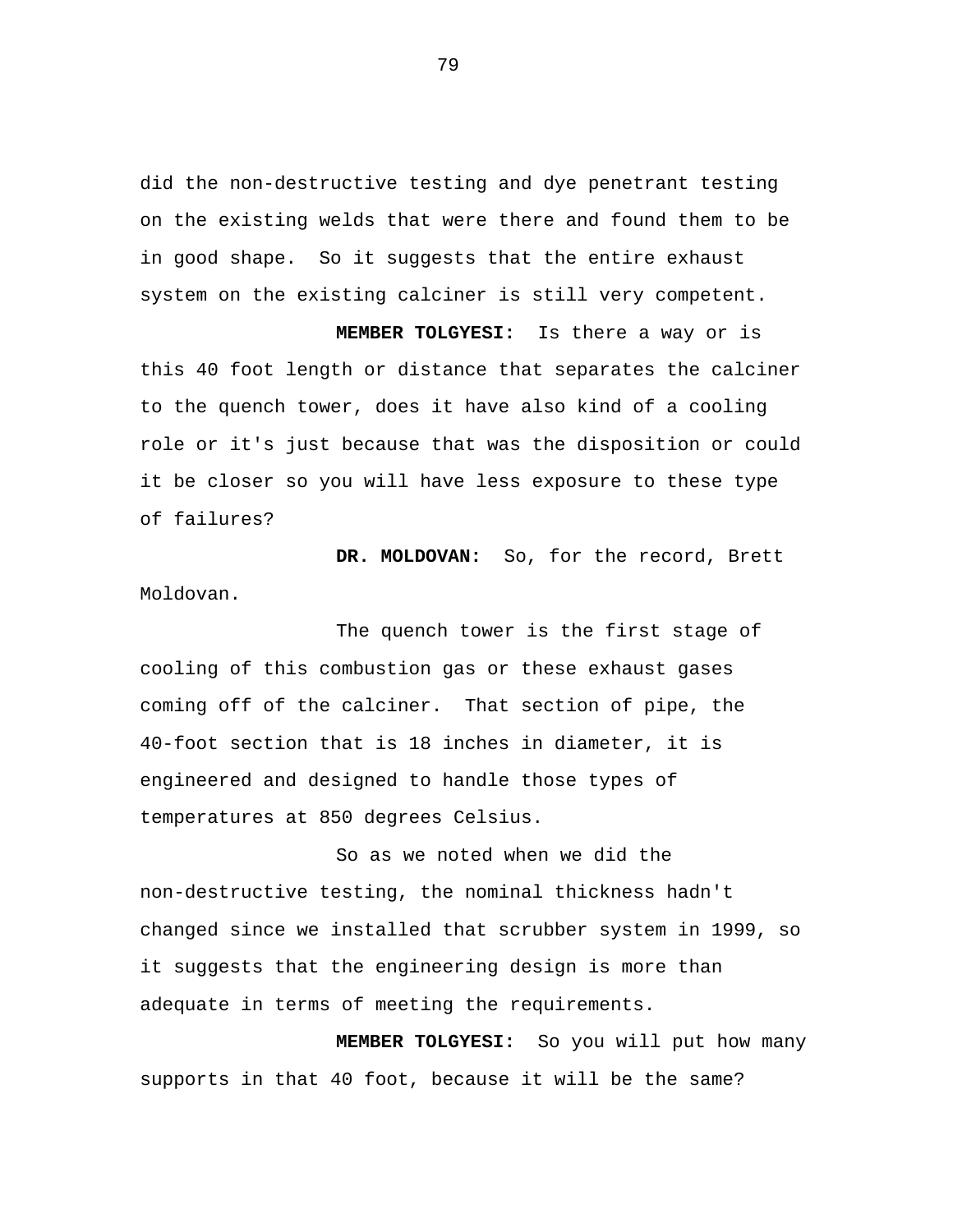**DR. MOLDOVAN:** For the record, Brett

Moldovan.

We have put in two additional pipe hangers for that particular section of ducting. The engineering assessment looked at that section of ducting and determined what the requirements are to ensure that that ducting is protected in the future.

**THE PRESIDENT:** Okay, I have to move on. Anybody else have any questions? **MEMBER HARVEY:** Yes.

> **THE PRESIDENT:** Go ahead. **MEMBER HARVEY:** I am the last one. **THE PRESIDENT:** I'm sorry. Yes, you are.

Yes, you are.

**MEMBRE HARVEY :** Merci, Monsieur le

Président.

The first thing is I'm very surprised that such events happened on a main system of the facility. It's not a secondary system but it's on the main system, the calciner. And I'm also surprised that being the main system that there was work around that system, there was no precaution to -- well, any advice to the contractors to take all the possible care not to touch, if it's the case. So this is the first part.

The other one is you mentioned that there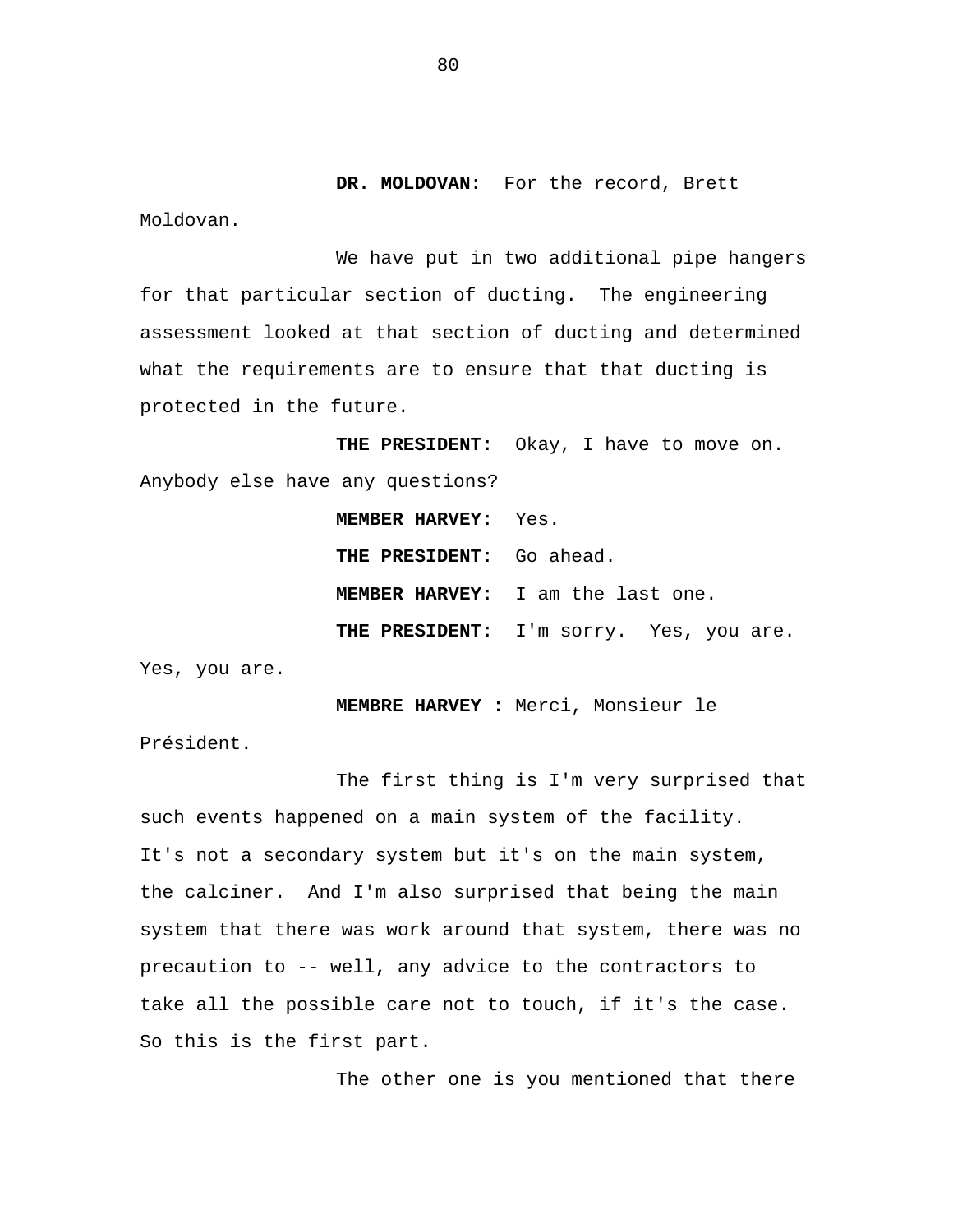could have been an accumulation in the pipes and then put a load on this. If this is possible, were there any means to clean from time to time the pipes? Have you done that or was it possible to do this?

**DR. MOLDOVAN:** Okay. For the record, Brett Moldovan.

To answer the first question in regards to the contractor workers working in that area, for all non-routine work, Cameco conducts job hazard analysis on all this non-routine work to identify risks around the area and one of the advantages that we saw with the job hazard analysis is a real awareness around calcine product, what it looks like, identifying the risks of working in that calcine area.

The workers that were working in that particular area readily notified or noticed that there was this black material that suggests it may have been calcine. They reported that to Cameco immediately and we responded to it in a prompt manner.

So the job hazard analysis identifies the chemical/radiological hazards that are in the processing area as well as safe ways to conduct the work that they were doing and identify the potential risks around rigging and hoisting in that area as well.

To answer the second question, the initial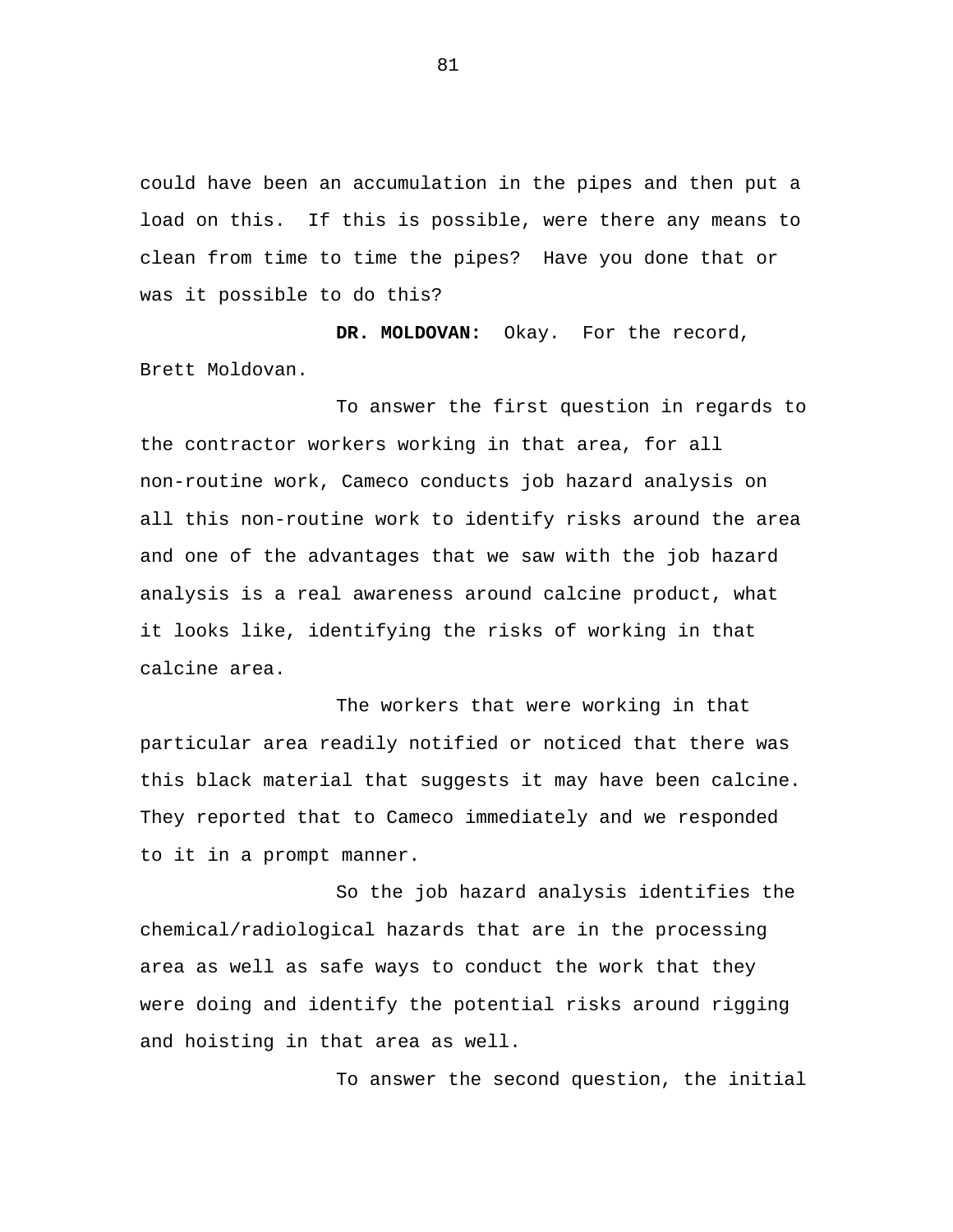design or the engineering design of the calciner exhaust system or the ducting back in 1999 when that exhaust ducting was installed was not to have inspection or cleanout ports. Part of our learning is that we have since installed those ports to be able to conduct not only inspections but cleaning of that exhaust ducting and that knowledge is also being transferred over to the new calciner system as well.

## **MEMBER HARVEY:** Last point.

When you detected the failure, what kind of inspections have been performed on those failures? Because when we're talking when did that arrive, sometimes when you get a failure like this, a crack, if you look at the crack, you can sometimes detect if the crack has been there for months, for years or it's very recent.

So what kind of inspection has been done, what type, and would it be possible to find some indication of the proximity of the incident, if this is the case, or even if it's coming from stress and things like that, and were there many differences between those cracks?

**DR. MOLDOVAN:** Okay. For the record, Brett Moldovan.

When the contract workers were working in that area, as well as the operators, the urine bioassay samples that were collected on a routine basis the day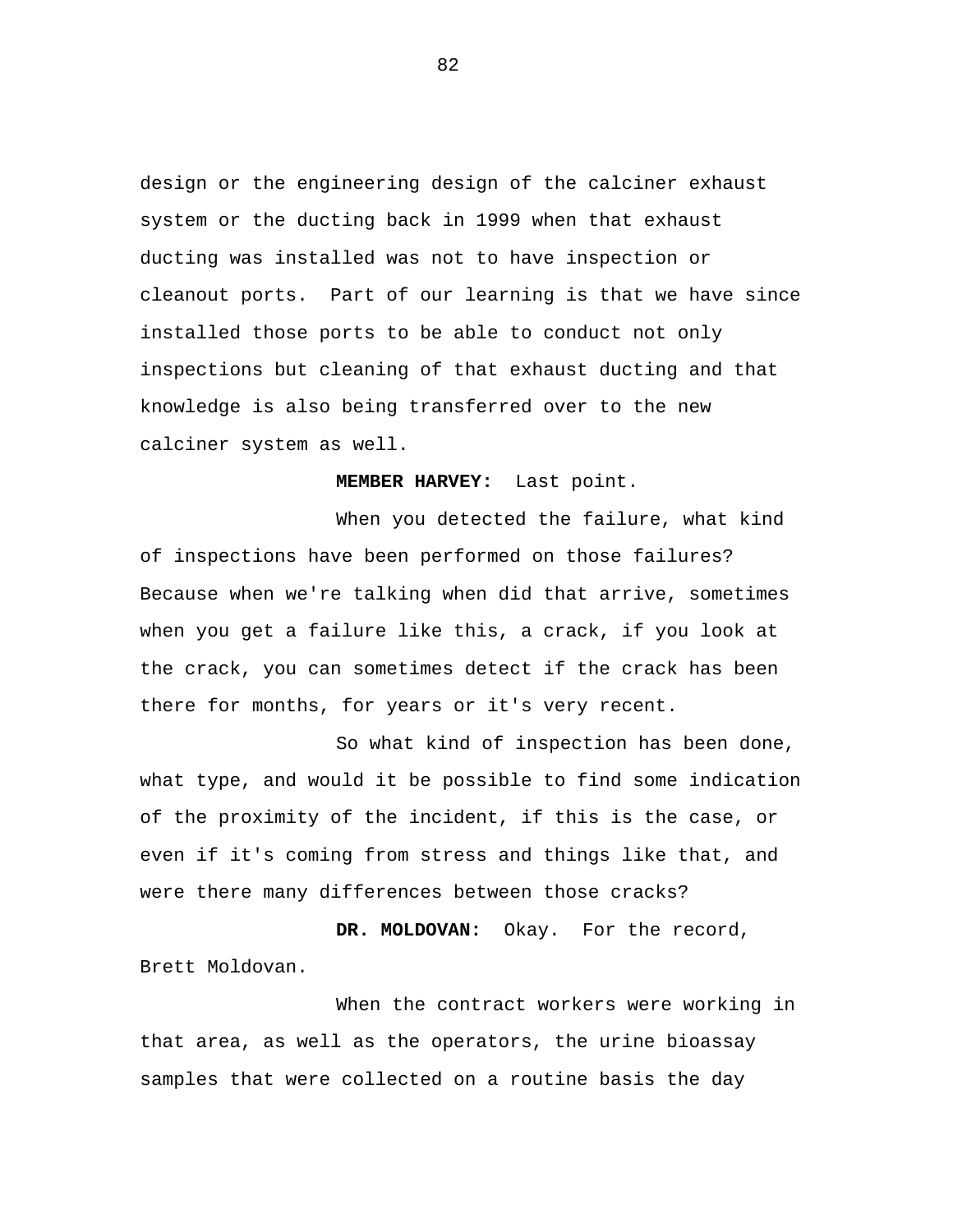before the calcine was observed, their urine results came back less than detection limit in terms of uranium intake. So that suggests that the incident that happened with either the load-bearing or the impact was very recent and caused the damage along that section of that ducting.

The extent of the damage was not readily known until we did take the insulation and the cladding off of that ducting to really identify not only where the original release of calcine was but the extent of damage that occurred along that section of ducting.

So based on the engineering assessment, doing routine inspections or preventative or predictive maintenance would not have prevented this incident from happening.

**MEMBER HARVEY:** I'm not talking before the fact, I'm talking after the fact. Once you've got the cracks, you've got the failures.

**DR. MOLDOVAN:** Right.

**MEMBER HARVEY:** Sometimes if you look at it after the fact, when it's done, you can detect if it's yesterday or two years from now.

**DR. MOLDOVAN:** I see.

**MEMBER HARVEY:** I mean there is some type of inspection of the material that can give some indications on the -- well, like I mentioned, the proximity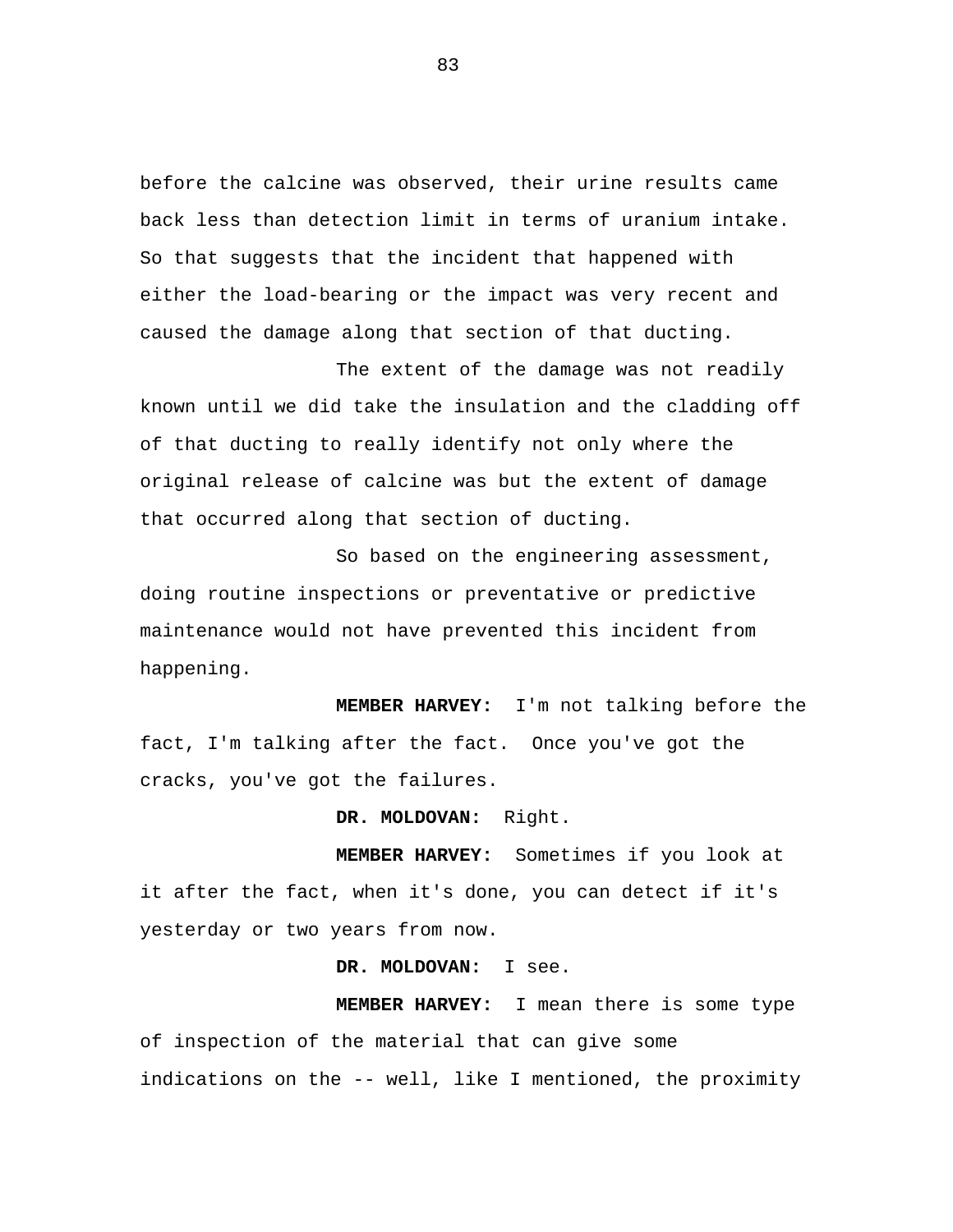or the, you know, time.

**DR. MOLDOVAN:** For the record, Brett Moldovan.

There's no means of effectively telling the time of a weld seal failure or weld seal break but just based on the fact that the calcine was recently observed in that work area, the day of that incident, suggests that that was the period of time when that weld seal actually opened up.

**MEMBER HARVEY:** Let me ask staff if they have some comments about that.

**MR. LeCLAIR:** The only comment I would provide is I'm not sure I would agree that the event could have occurred within a 24-hour period and the only reason why I might say that is that since the cladding and the insulation would have held the material for some period of time because it's surrounding the pipe, how long that calcine yellowcake was now getting into the insulation to eventually have the cladding and insulation to open up enough to allow the calcine material to fall out, I wouldn't want to try to predict the timelines in terms of the initial crack in the weld to having the calcine -- it's under vacuum, this pipe, so there had to be an accumulation over some period of time to eventually have sufficient material within the insulation and cladding to finally come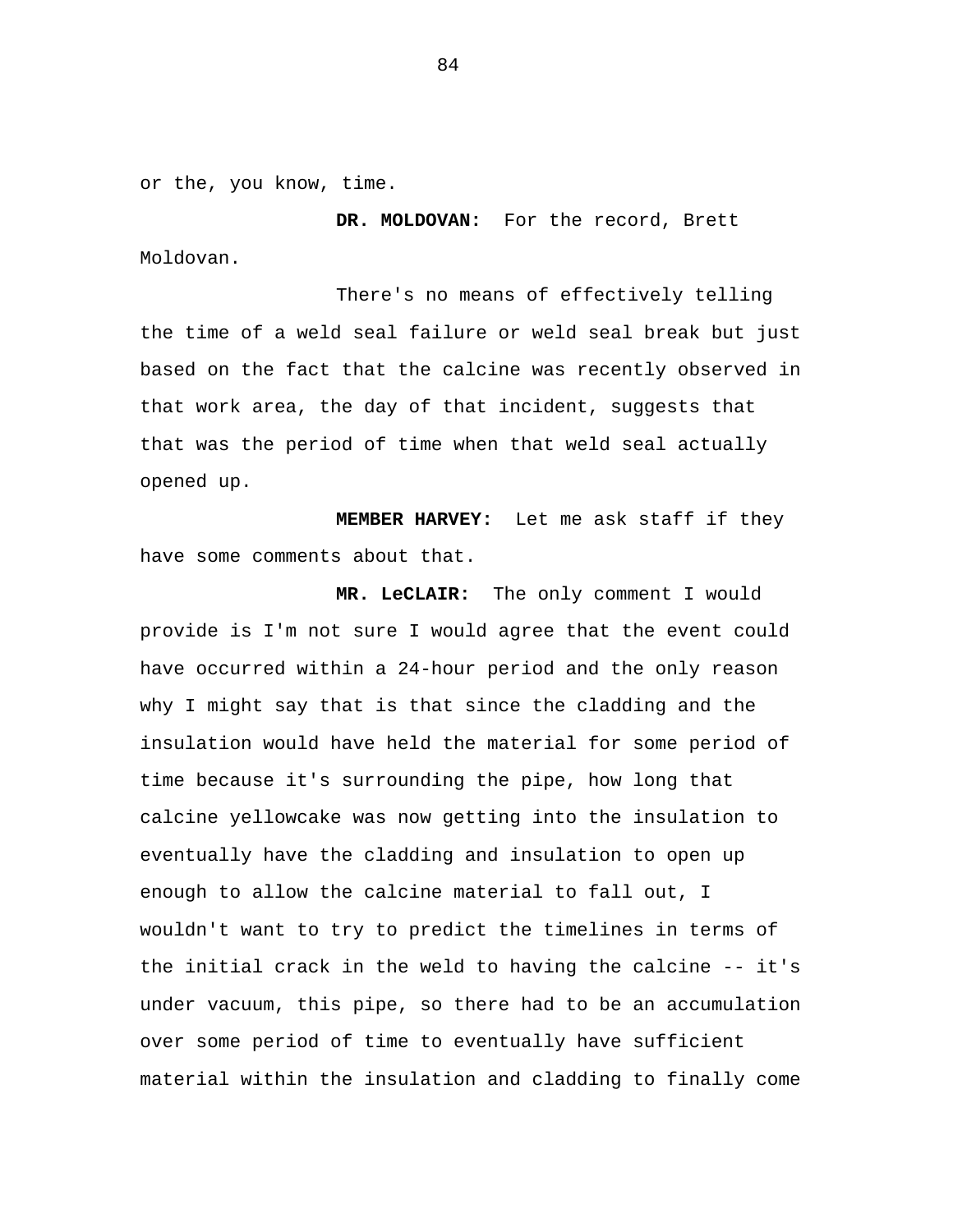out of the insulation and cladding. So I'm not sure that -- and perhaps I'm misunderstanding Mr. Moldovan here, but in terms of the initiating event I think it's a bit difficult.

If you look at the weld pictures, one thing in our inspection, we did not get a chance to see the actual broken welds. When we were onsite, the repair work had already been undertaken, so we could not see the broken welds as they were. There are photos that were taken. Perhaps somebody can look at those.

There's no evidence of corrosion around the weld breaks or anything that would indicate some, you know, extent of period of time where there would be an opening and see corrosion along those points.

I'm not an expert on looking at weld openings to see whether you can get an indication of time but I certainly would say that I have some difficulty with a statement that the event could have occurred within a 24-hour period and then you would have had the release. I think it could be quite a bit longer than that before you get sufficient material --

**MEMBER HARVEY:** Well, my point was that if you can have a certain idea of the longer period, maybe the problem is different than just to say we have an impact on the -- so if it's not an impact, if it's a question of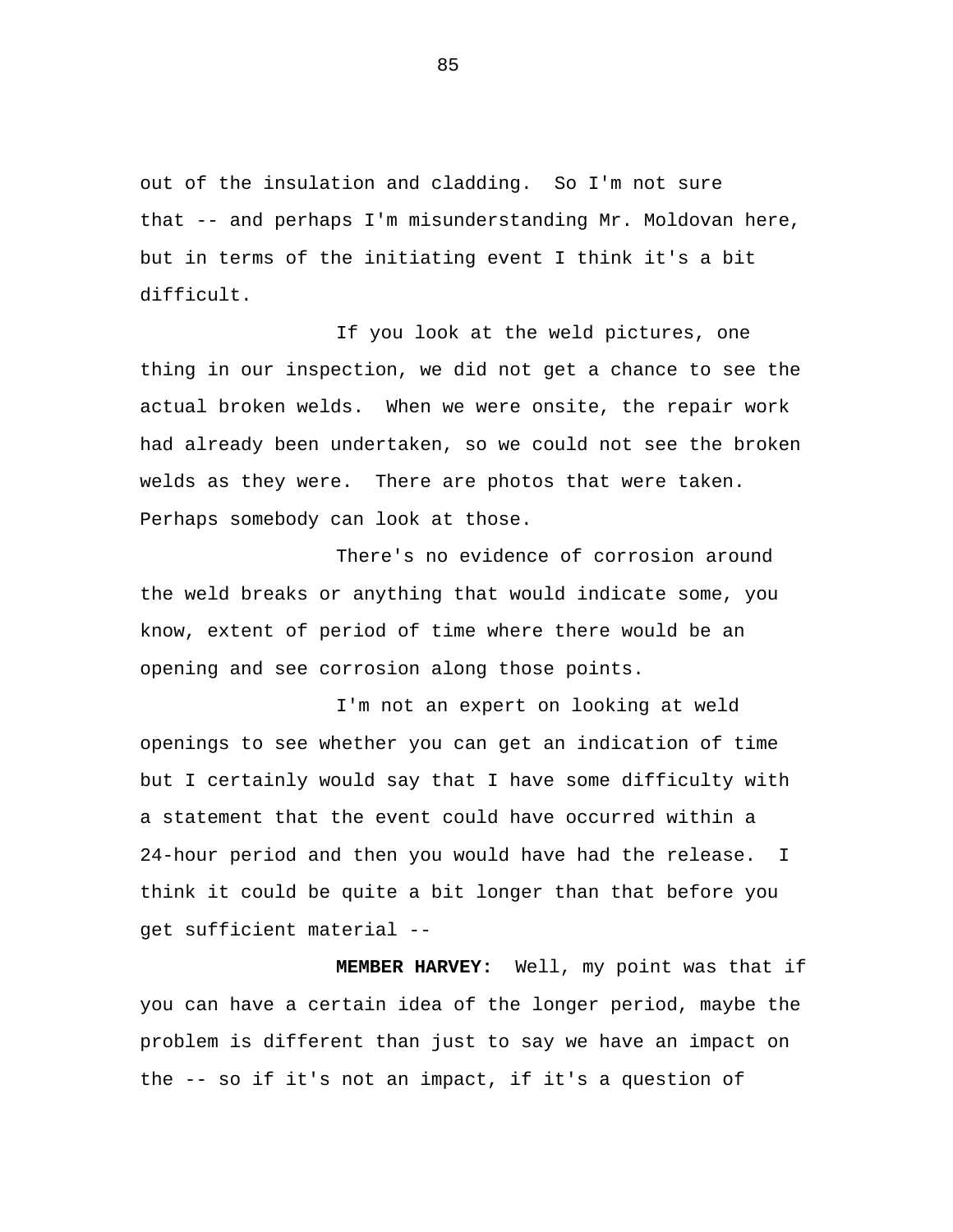structure, of design, it's not the same thing.

**MR. LeCLAIR:** Well, perhaps if I could just add.

If, for instance -- and I'll try to be cautious because they do need to submit their detailed investigation that elaborates on --

**THE PRESIDENT:** Can I remind everybody this is an initial report.

**MR. LeCLAIR:** Yes.

**THE PRESIDENT:** We already spent an hour on a lot of data which we don't have, so let's not assume what the final report will look like. When it comes to us, I'm sure there will be lots of questions but the line of questioning should give you a hint as to what the report should address, okay?

So just to finish -- I cut you off. Do you want to finish and Mr. Harvey will continue?

**MR. LeCLAIR:** Yes. All I wanted to say was that the initiating event could be as a result of an impact but that could happen two weeks before.

Again, the timelines are hard to determine because the first event is to actually have the opening in the weld. The next thing that then needs to happen, the material needs to come out of the pipe, it has to accumulate sufficiently to come out of the opening, it has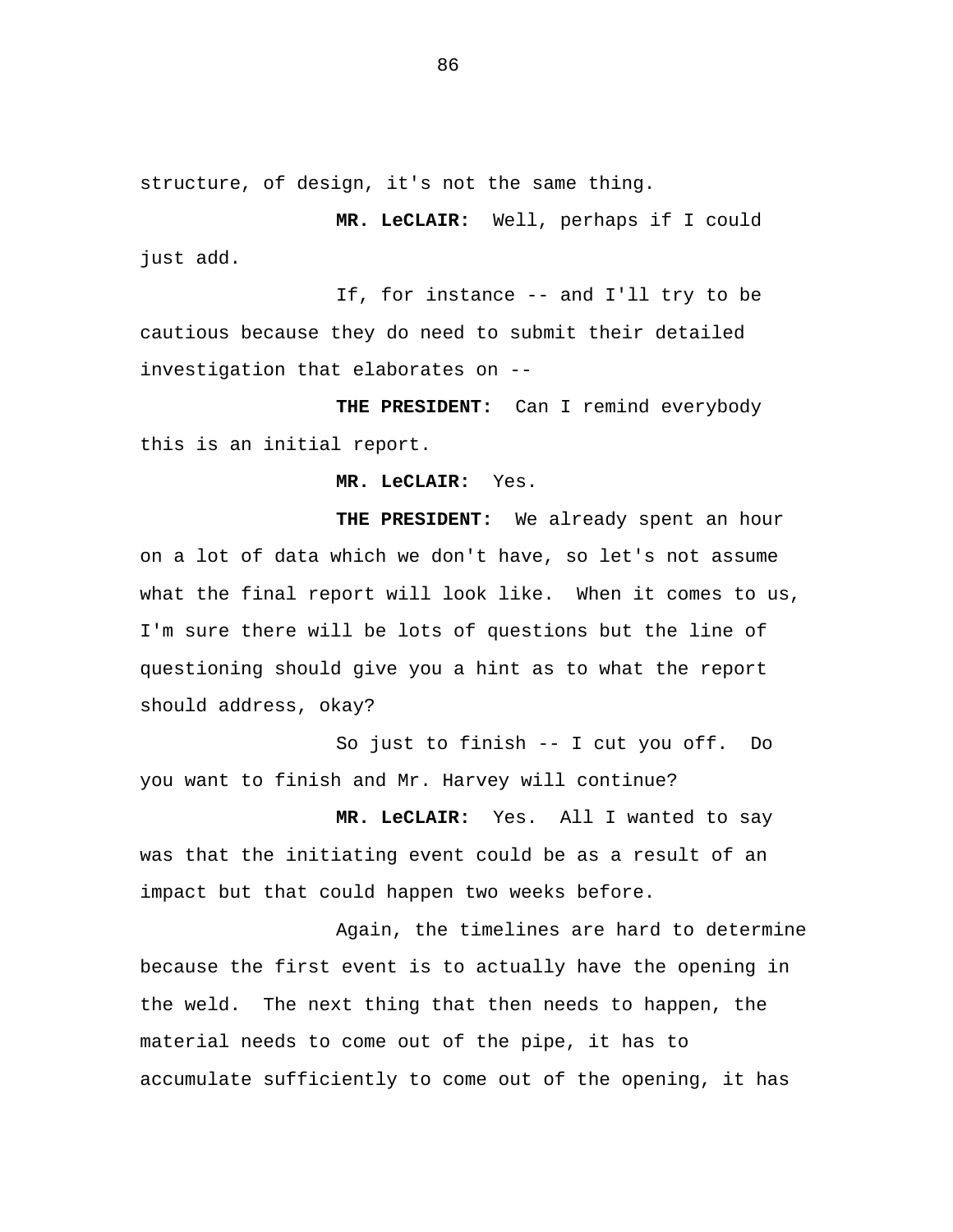to get through the insulation, get through the cladding to finally report to the floor for it to be observed.

So the initiating event could be an impact but when that impact occurred and how long it took for that calcine yellowcake to finally get out through the insulation, through the cladding and onto the floor, that could have taken a longer period of time.

**MEMBER HARVEY:** My last point was that if you repair something very quickly and you start again, you can mask the effective cause -- I mean the main cause of the problem.

**MR. MOONEY:** It's Liam Mooney for the record.

We do have the root cause investigation under way that will look deeper than the engineering assessment that has been completed. And again, we are focused on the radiological impacts and the event was an unplanned release of calcine material. So we have some confidence around the window in which that occurred but we do want to see the root cause of it.

I think the other point that we would make in relation to the operation of that facility was that it had operated for 15 years without an event such as this and so the load or the impact that led to the event was unusual in the circumstances. So we have a good deal of confidence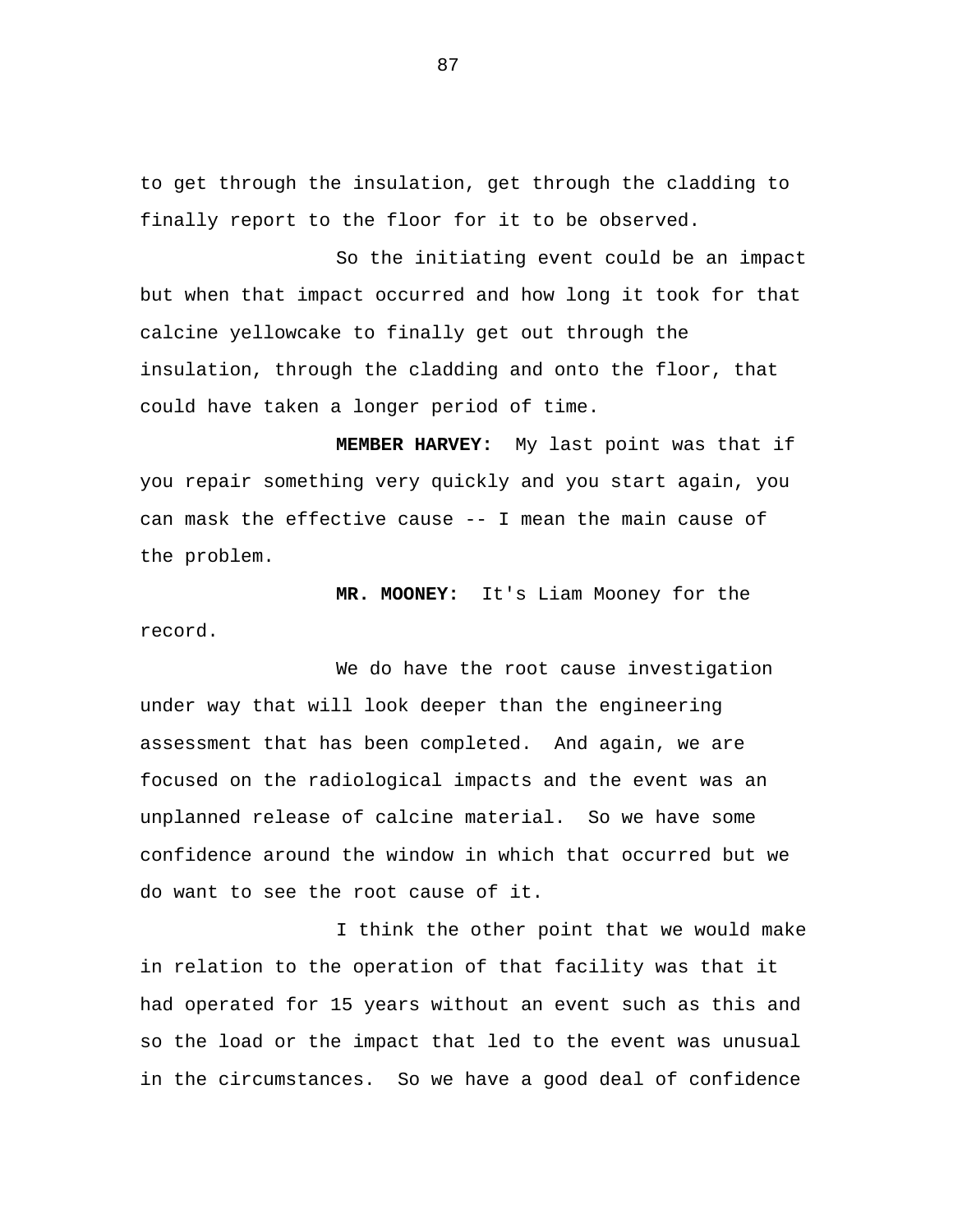in the safe restart and the operation since the restart of that facility has proven it out in that regard.

**THE PRESIDENT:** Okay. Look, the last point is in the report. I'm less concerned about the radiological issues than toxicity. I know in the staff report they're talking about the uranium kidney deposition was about .3. I don't know what it means. I don't know about the severity, health impact, et cetera.

So I hope in the final report you will deal not necessarily with the radiological issue rather than the toxicity, which is the long-term monitoring of staff, I assume -- require long-term monitoring of staff.

**MR. MOONEY:** It's Liam Mooney for the record.

On the matter of chemical toxicity, in relation to it, the amount of time that the worker was seen and the levels that were seen in the urinalysis gives us confidence that there's negligible risk associated with the chemical toxicity.

The root cause event will -- investigation will be focused on the causes of the event and not the outcomes but I can give you some assurances in relation to the testing that was conducted that the chemical toxicity risk is extremely low, negligible in the circumstances.

**THE PRESIDENT:** Okay. Thank you.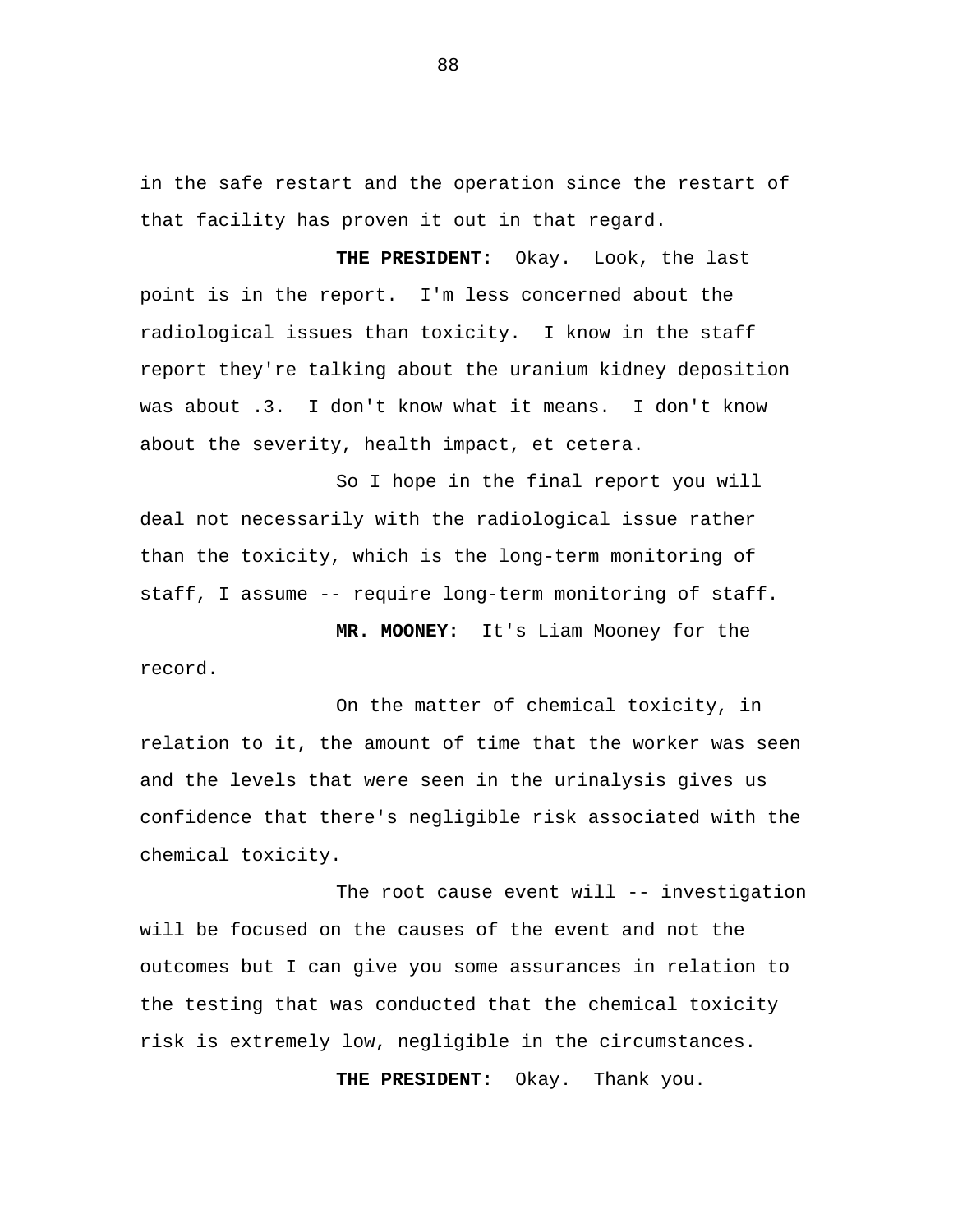We will -- I don't know, do you have a time when the report will be available?

**MR. LeCLAIR:** Mr. President, in the 12(2) request, a request for initial response was asked for March 20th. Both Cameco and Areva provided written responses on March 20th.

In Cameco's response there's a commitment made to provide their final report by mid-May of this year, is when we will get their report, after which we will have to do our review, which is one of the reasons why we had recommended that we would come back to the Commission as part of the Annual Performance Report for Uranium Mines and Mills. At that time we could provide the outcome of our review of the report and any follow-up actions that we took as a result of that review.

**THE PRESIDENT:** Okay. Thank you. Thank you very much.

We will take a 10-minute break. Thank

you.

--- Upon recessing at 4:01 p.m.

--- Upon resuming at 4:15 p.m.

**THE PRESIDENT:** Okay, we are back.

I have to go through the agenda item and ask: Are there any other Event Initial Reports?

Okay.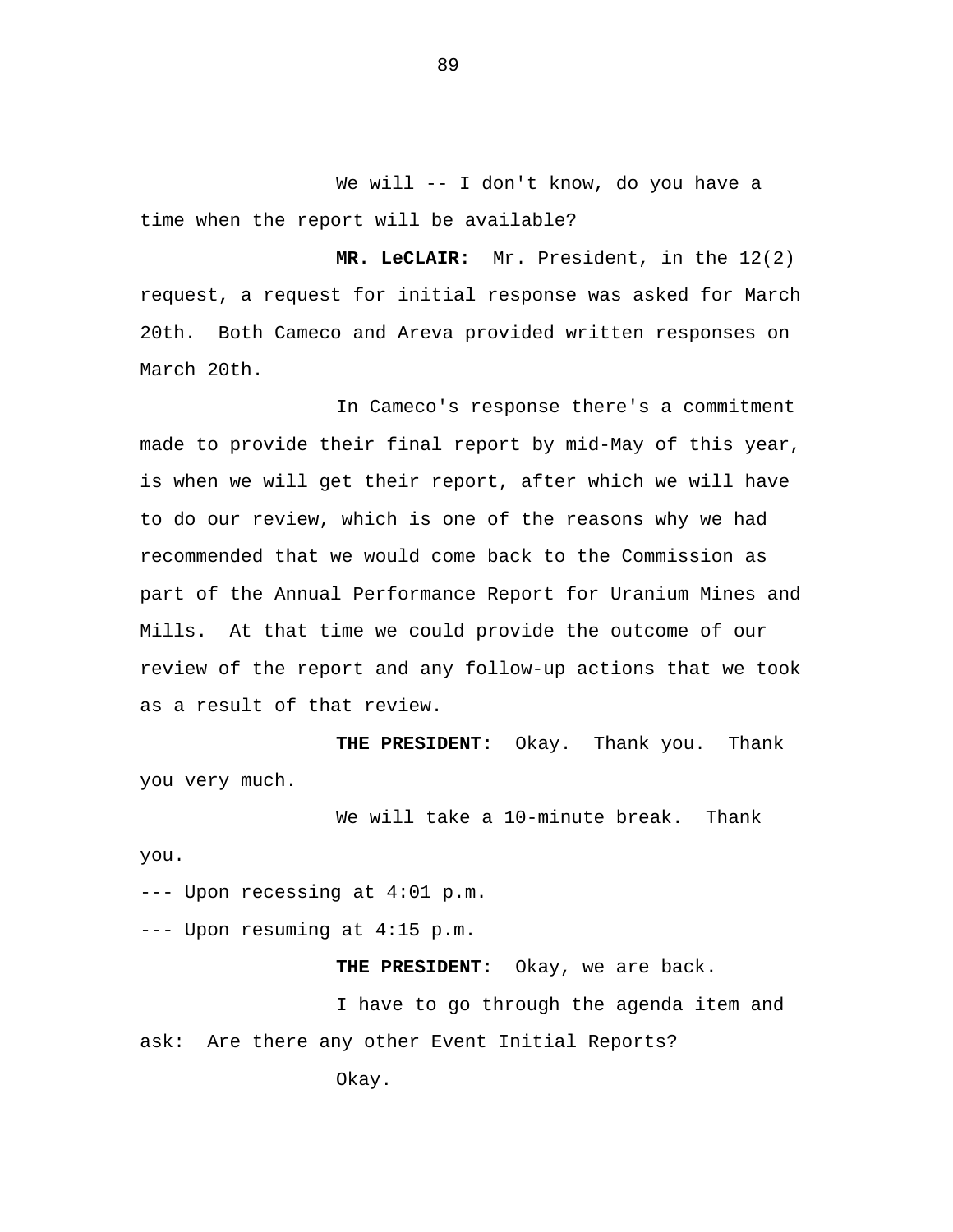**CMD 15-M12/15-M12.A** 

**Oral presentation by CNSC staff** 

**THE PRESIDENT:** So we move to the next item on the agenda, which is a decision item on REGDOC-2.3.3, Periodic Safety Reviews, as outlined in CMDs 15-M12 and 15-M12.A.

It says here, Mr. Torrie, you will lead the charge. Please proceed.

**MR. TORRIE:** Good afternoon, Mr.

President, members of the Commission.

My name is Brian Torrie, the Director General of the Regulatory Policy Directorate.

With me today are:

- Barclay Howden, Director General of the

Directorate of Power Reactor Regulation;

- Sanya Simic, Senior Regulatory Program Officer, Bruce Regulatory Program Division;

- Colin Moses, Director of the Regulatory Framework Division;

- Susan Fundarek, Regulatory Framework Officer in the same division; and

- Victor Snell, a Consultant with

VGSSolutions.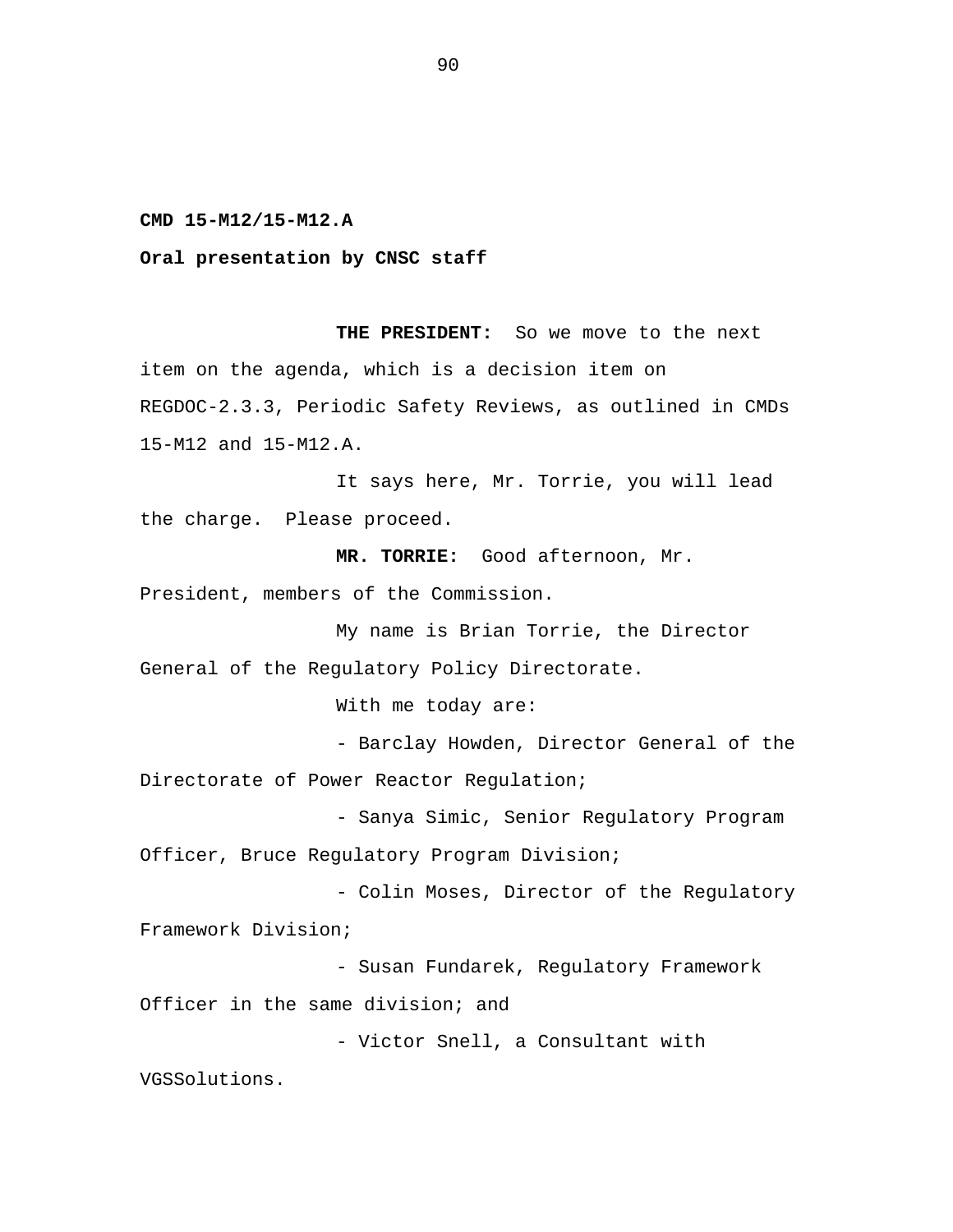We are here today to request that REGDOC-2.3.3, Periodic Safety Reviews, be approved for publication and for use by CNSC staff in assessing the periodic safety reviews conducted by nuclear power plant licensees.

Regulatory documents are used by the CNSC to provide clear regulatory expectations for facilities and activities under our oversight.

As you will know from previous documents, documents generally provide both requirements and guidance. Requirements are mandatory once included in the licensing basis and lay out what must be done to meet the expectations of the document. Guidance helps inform licensees and applicants on how the requirements should be met as well as giving information about how CNSC staff will evaluate their applications.

The CNSC has a robust process to develop our regulatory expectations, which includes rigorous analysis of modern domestic and international best practice as well as comprehensive stakeholder consultation and engagement activities.

This process helps ensure that our regulatory documents are reasonable and comprehensive, clearly addressing issues that control and enhance nuclear safety, security and protection of the environment.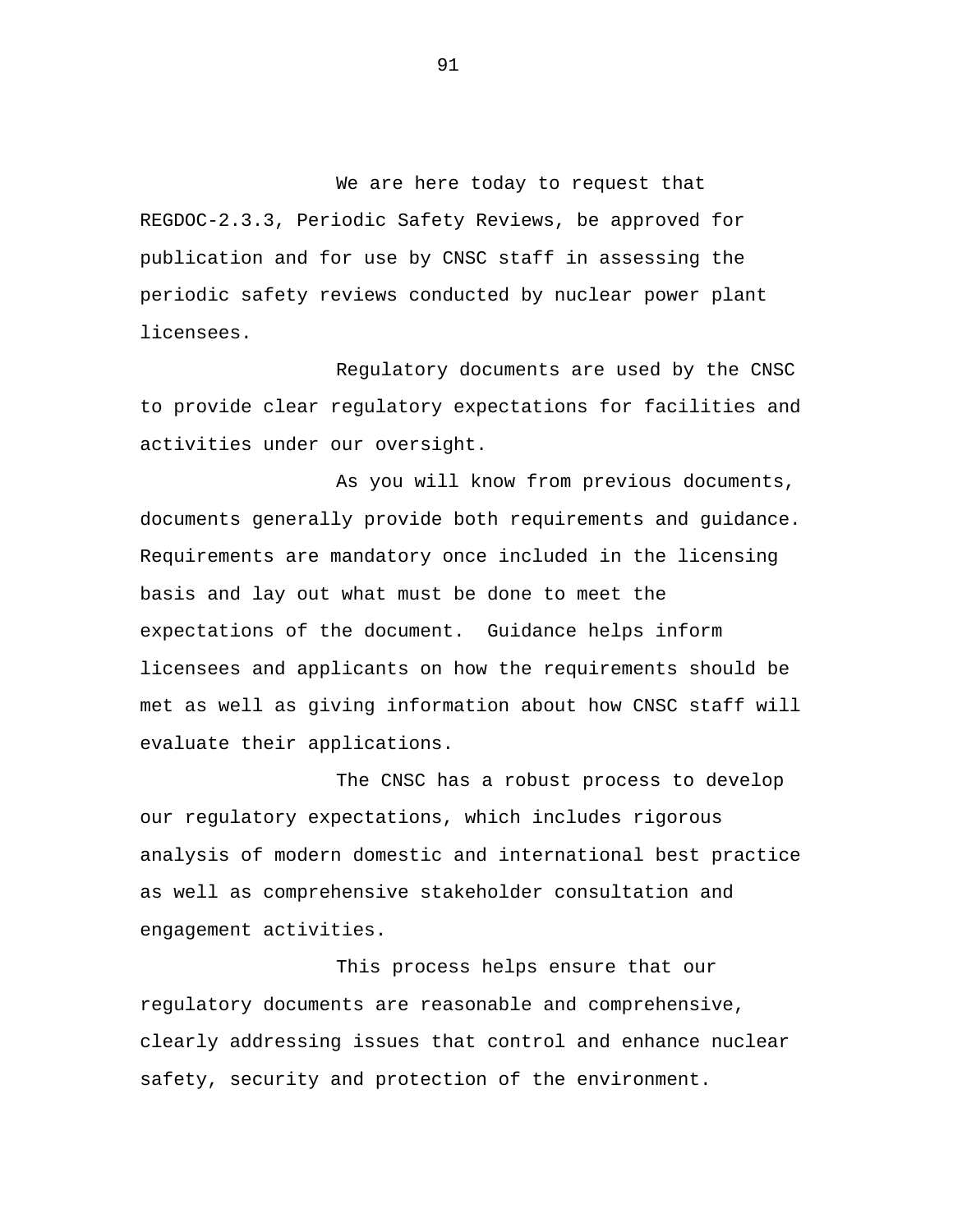Regulatory documents may be applied using a graded approach which allows for the documents to be adapted to suit the risks and particular characteristics of a regulated facility or activity.

Once published, regulatory documents support both licensing and compliance, describing clear expectations against which regulatory activities and facilities are assessed.

To enhance accessibility of our regulatory expectations, the CNSC structures our regulatory documents according to the framework shown here.

REGDOC-2.3.3 is situated within section 2.3 of the framework, Operating Performance. This section also includes regulatory requirements and guidance for the construction and commissioning of reactor facilities and for accident management.

I will now turn the presentation over to Barclay Howden, Director General of the Directorate of Power Reactor Regulation.

**MR. HOWDEN:** Mr. President, members of the Commission, I would like to start off by providing an overview of the presentation.

We will provide contextual information, explain the consultation process and outcomes, then move on to explain how the document,

if approved, would be implemented. Finally, we will finish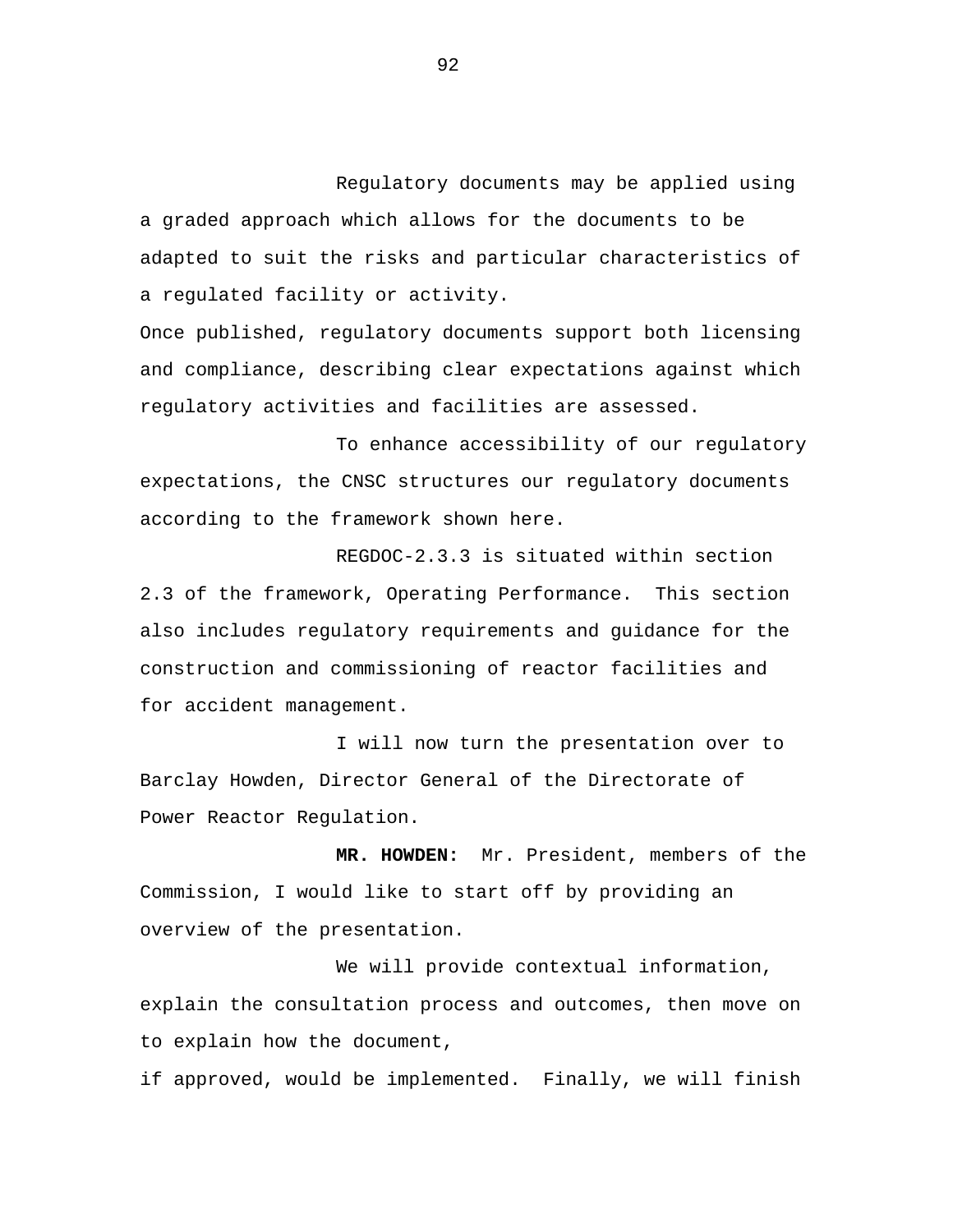with the CNSC staff's conclusion and recommendation.

For background, a periodic safety review, also known as a PSR, is a systematic evaluation of a nuclear power plant against modern safety codes, standards and practices. It is normally done on 10-year intervals.

When done, it provides an overall holistic view of the safety of a plant, which leads to practical improvements that enhance safety.

PSRs are forward-looking and fit into the view that improvement of NPP safety should be done on a continuous basis. From a benchmarking perspective, PSR has been adopted by many IAEA member states as a key practice in their regulatory toolbox.

You will recall the Integrated Regulatory Review Service mission to Canada in 2009 and the 2011 Fukushima Task Force work. Both recommended that the CNSC formally adopt the use of PSR.

And we are no strangers to this. The Integrated Safety Reviews, known as ISRs, performed to support refurbishment projects are based on PSR methodology.

Integrated Safety Reviews look at extension of plant life another 30 years, whereas PSRs look at the next 10 years of operation.

What is being proposed is an evolution of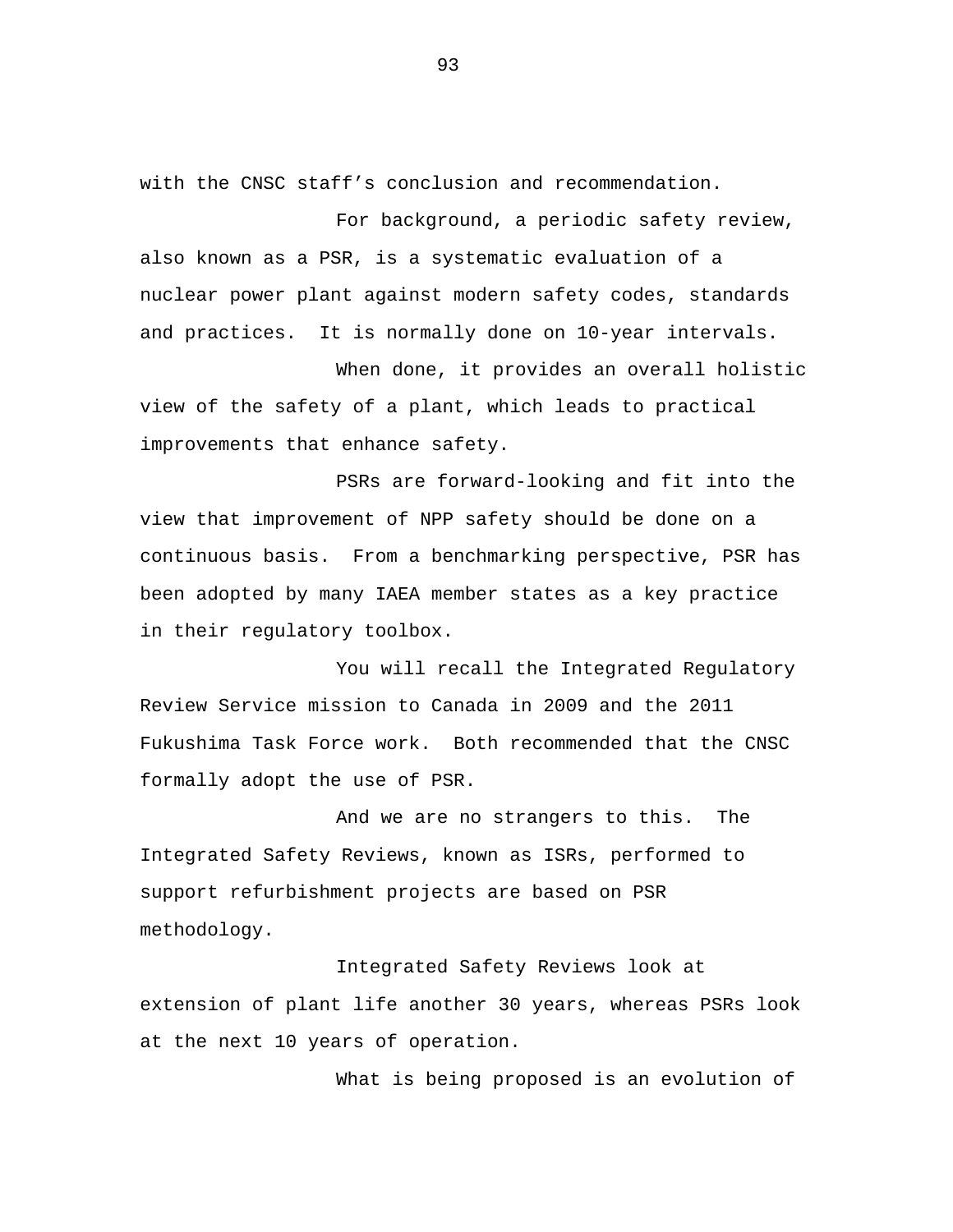our current practices.

This slide emphasizes that the Integrated Safety Review is performed once in the lifetime of a plant and it is intended for refurbishments, while the PSR is performed more frequently, typically three times throughout the lifetime a plant, and is intended for licence renewals.

The slide also shows the time scales of Integrated Safety Reviews and PSRs. As stated before, we have significant amount of experience already.

This slide has been extracted from the CMD to remind people on the comparison of ISRs and PSRs.

An important thing to note is that if a licensee has already completed an ISR, we consider it to be the first PSR should the Commission decide to adopt PSRs.

REGDOC-2.3.3 sets out our requirements for the conduct of a PSR. It is based on IAEA document SSG-25, Periodic Safety Reviews for Nuclear Power Plants. SSG-25 is a very detailed document that provides all the details on how to conduct a PSR right down to the task level.

You will see in the third bullet of this slide that there are four phases to a PSR:

> - preparation of a basis document; - conduct of the safety factors reviews; - the compilation of a global assessment

report; and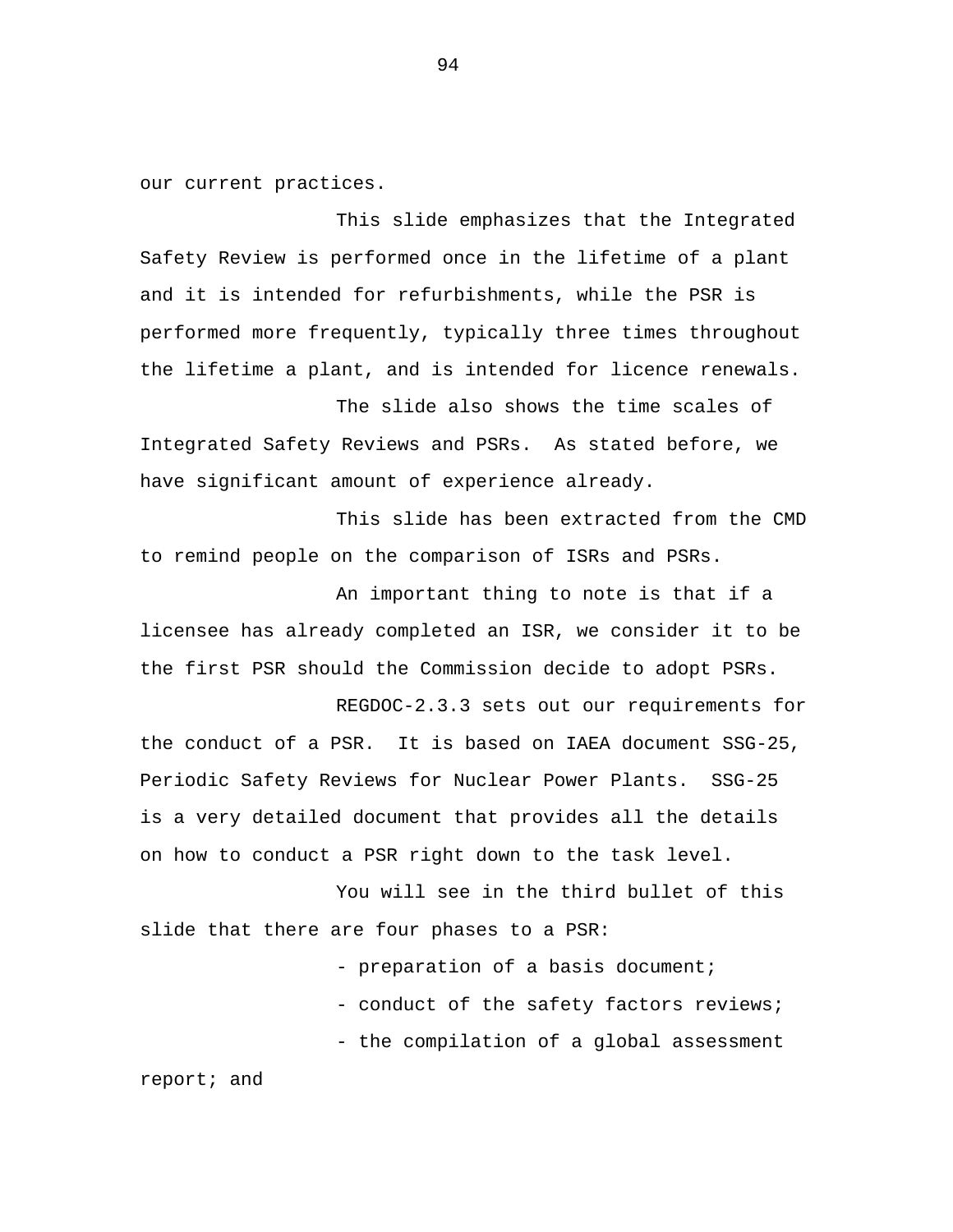- the preparation of an Integrated Implementation Plan which includes the proposed safety improvements along with timelines for implementation.

REGDOC-2.3.3 has gone through extensive rounds of public consultation.

A draft version was provided to stakeholders for consultation in the summer of 2014. During the consultation period, the CNSC received 26 comments from four reviewers. All were from industry.

Subsequent to that, four further comments were received on the revised draft in January 2015 and a final draft was distributed to stakeholders in February 2015.

For the next three slides, we'll outline some of the key comments from stakeholders.

The first is on the scope of subsequent PSRs once the first is done.

We concurred with the comment in that subsequent PSRs can draw upon the first and can look at changes that have occurred. However, this would not relieve licensees from looking at each safety factor and performing a global assessment per the PSR methodology to make sure that previous conclusions remained valid.

The second key comment focuses on the potential duplication of requirements.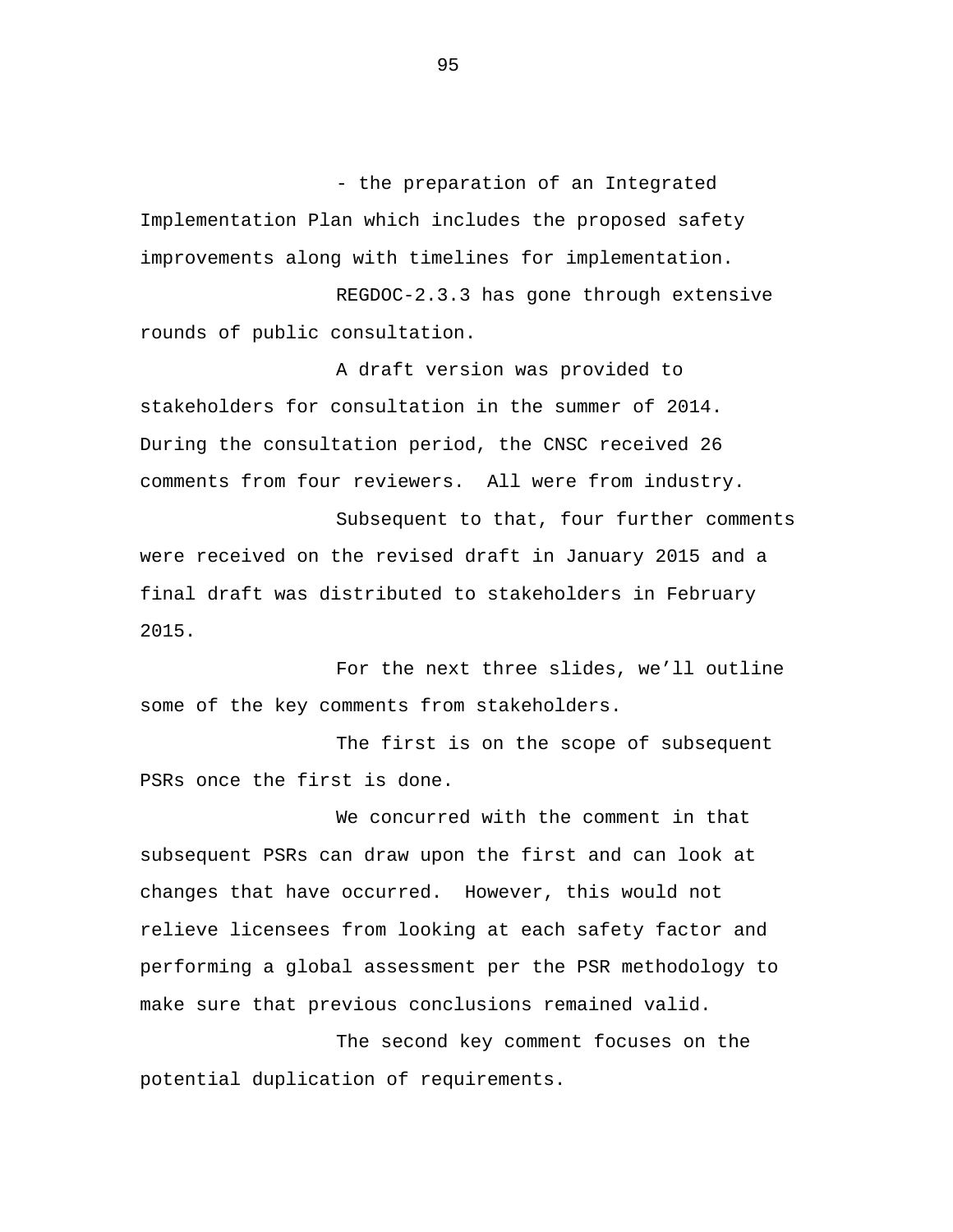We have addressed this concern as we expect licence renewal and PSR to work together seamlessly so licensees won't have to deal with the same issues twice.

The third key comment focused on the safety factor on radiation protection. Again, the concern was over duplication of requirements.

We narrowed the radiation protection safety factor down to four elements, recognizing that programmatic elements still need to be considered but the information can be drawn from ongoing regulatory activities.

Regarding implementation, if approved, REGDOC-2.3.3 will be published on the CNSC website and made available to licensees and stakeholders. It will supersede RD-360 "Life Extension of Nuclear Power Plants".

I would now like to discuss the implementation with regard to licensing. Our current licensing process does not include PSR. What we do is we ensure that current licensee programs account for modern codes, standards and practices. We evaluate performance over the previous license period and we look at plans over the next license period. The focus is on maintaining safe operation and addressing existing or emerging issues. The process has been effective. PSR builds on this process. It not only looks at maintaining safety of operations and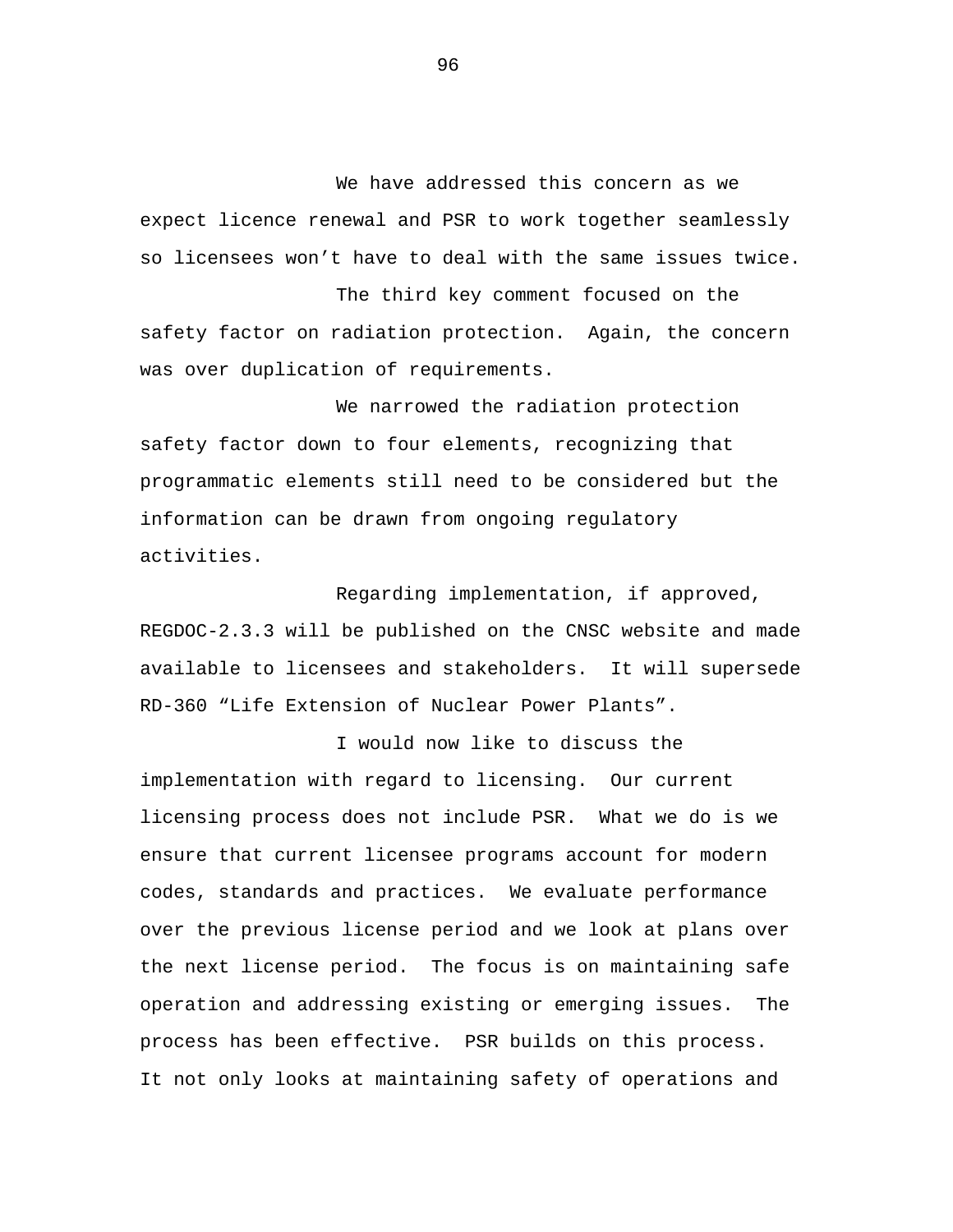current issues, it looks for ways to improve safety.

If approved, REGDOC-2.3.3 would be used to ensure that the licensee steps back and looks at all their issues holistically. If approved, REGDOC-2.3.3 will require PSR every 10 years, allow previous ISRs to be considered the first PSR, ensure the Commission has regulatory control over safety improvements and ensure transparency through yearly updates under the NPP Annual Report.

If REGDOC-2.3.3 is approved, we would bring together at a future license application the overview of past performance with the forward-looking improvements outlined in the integrated implementation plan that would be produced from a PSR. We would need new license conditions to be added to licenses at license renewal and we would use the LCH, which is the Licence Condition Handbook, to track milestones and timelines for an IIP and to work on subsequent PSRs.

Here is an example of potential licence conditions, and we have two. I would like to talk briefly about the licence period. To do PSR, 10-year licence periods make sense and this is what we favour. Ten year licence periods would facilitate alignment between the licence renewals and PSRs, which is preferable since much of the effort and review required for each of these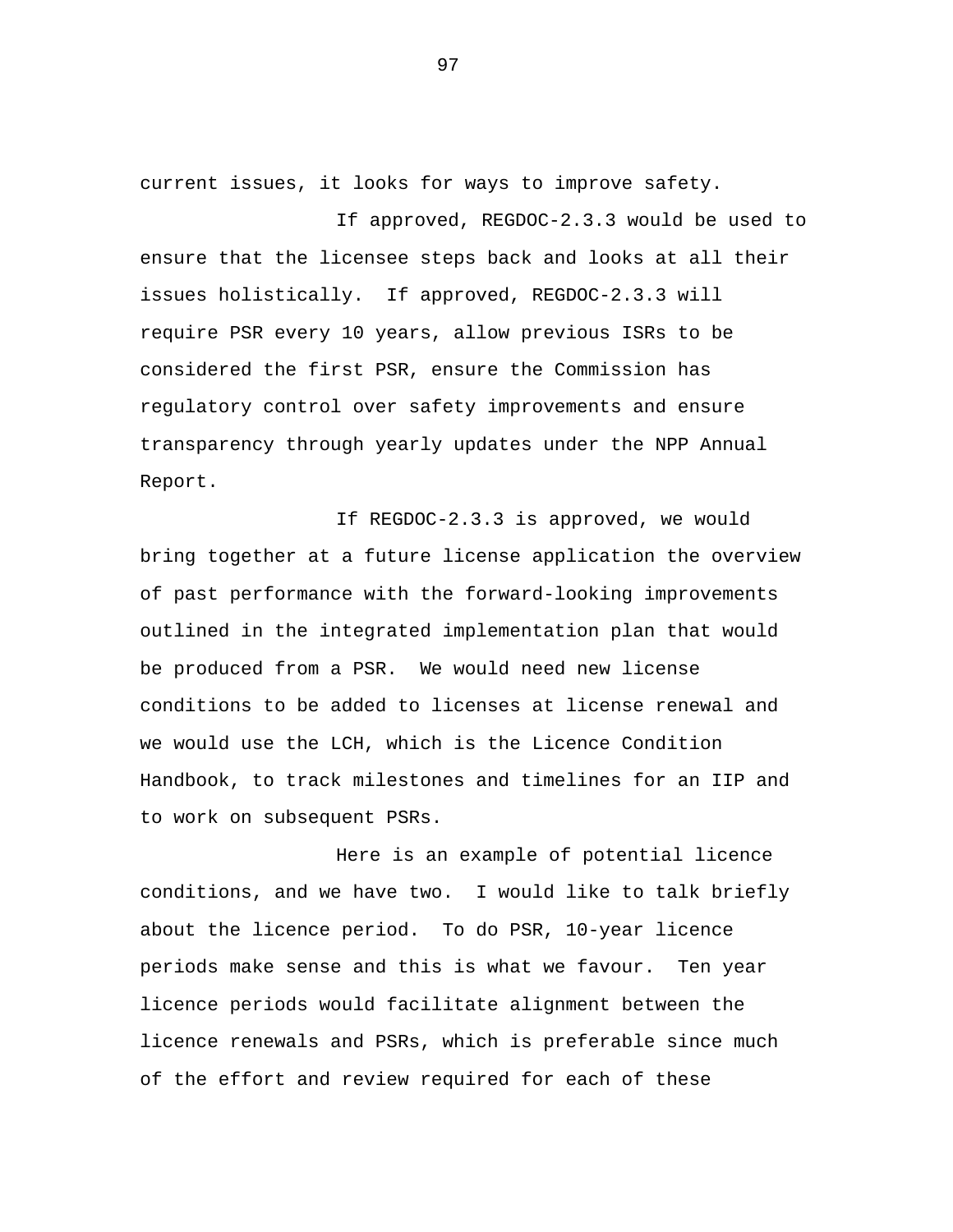processes is redundant.

We have commissioned an expert, Dr. Snell, to advise us on the PSR periodicity and licence duration. Dr. Snell will present his research and opinion following this presentation for your information and consideration.

With regard to periodicity of PSRs, 10 years is the benchmark. This slide provides the criteria to support that period and we have outlined this in the CMD. IAEA document SSG-25's expectation is that to provide timely input the PSR should be completed within three years and normally lasts for the second or subsequent PSRs.

This figure shows that the PSR preparation should commence three years prior to license renewal. It also shows when the public hearing for license renewal would occur and that the IIP, the Integrated Implementation Plan, would need to be considered by the Commission at the time for approval. As well, it shows that we would be using the NPP Annual Report to report progress on a yearly basis. It should be noted that the PSR is complementary to the routine compliance activities and is not intended to replace them.

I would like to speak a bit more about implementation strategy should the Commission adopt PSRs. This example is for illustration purposes, but shows how PSR could be introduced to Point Lepreau. They have done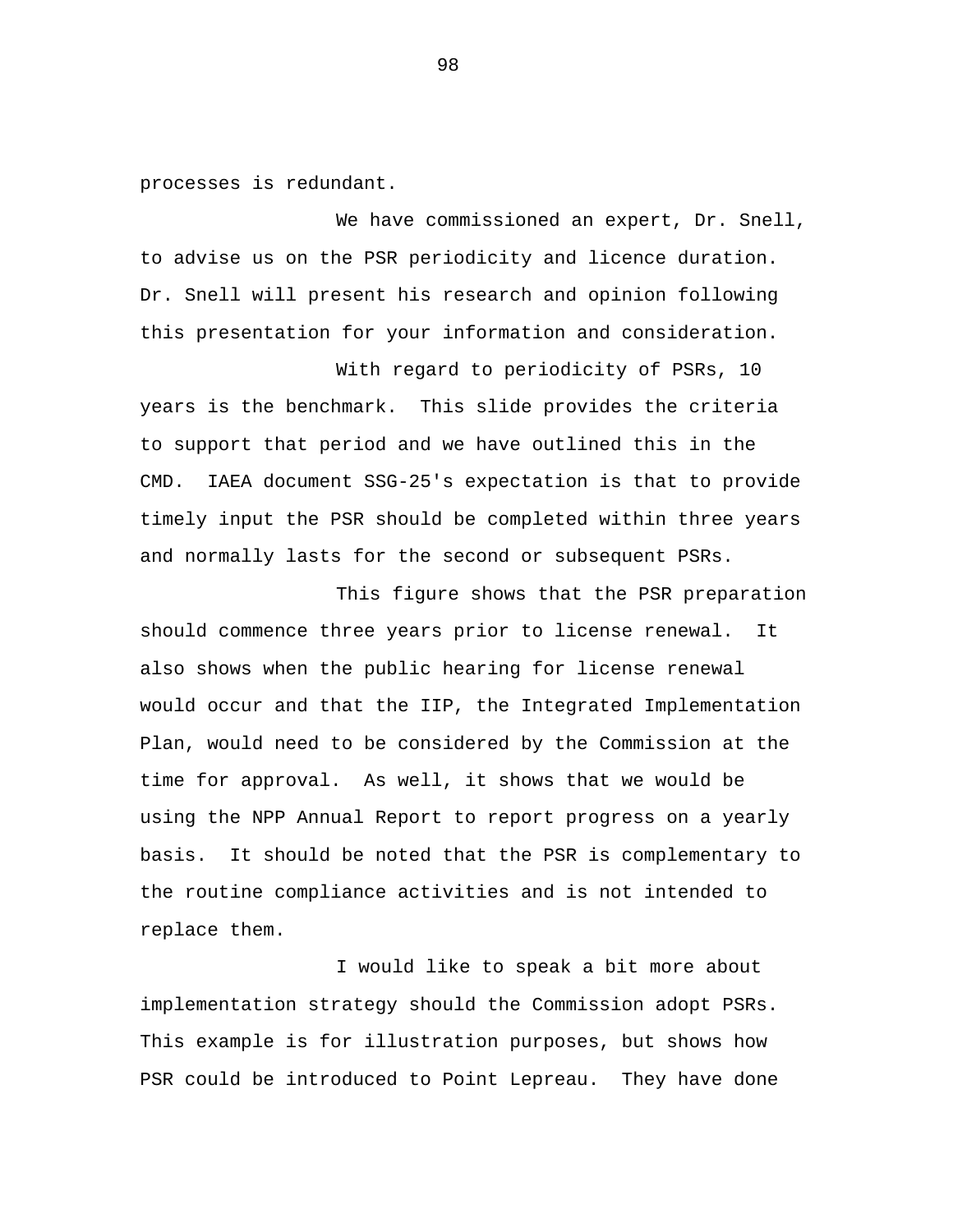an ISR already and completed their refurbishment project in 2012. That was when the reactor was returned to service.

They are coming up for license renewal in 2017. At that time the Commission could insert a licence condition requiring the conduct of a PSR during the next five year licence period. If so, this gives you an idea of the work and submissions that would be required during that period. In 2022, during license renewal hearing, the Commission could review and approve the IIP, issue a 10-year licence and require a subsequent PSR to be done. During the 10-year period, the IIP would be implemented and work on the next PSR would start around 2029, seven years into the licence period.

For multiunit stations the IIP may be implemented on a unit-by-unit basis. There would be a need for license conditions to implement the IIP and for the completion of the subsequent PSR. Additionally, we expect that lessons learned will be done after the work is completed on each unit in order to make sure the work on the next unit takes those into account.

In conclusion, as REGDOC-2.3.3 was developed through extensive research and broad-based consultations with stakeholders, we affirm that it is a solid document and the elements are in place to facilitate integration of PSRs into license renewals. These include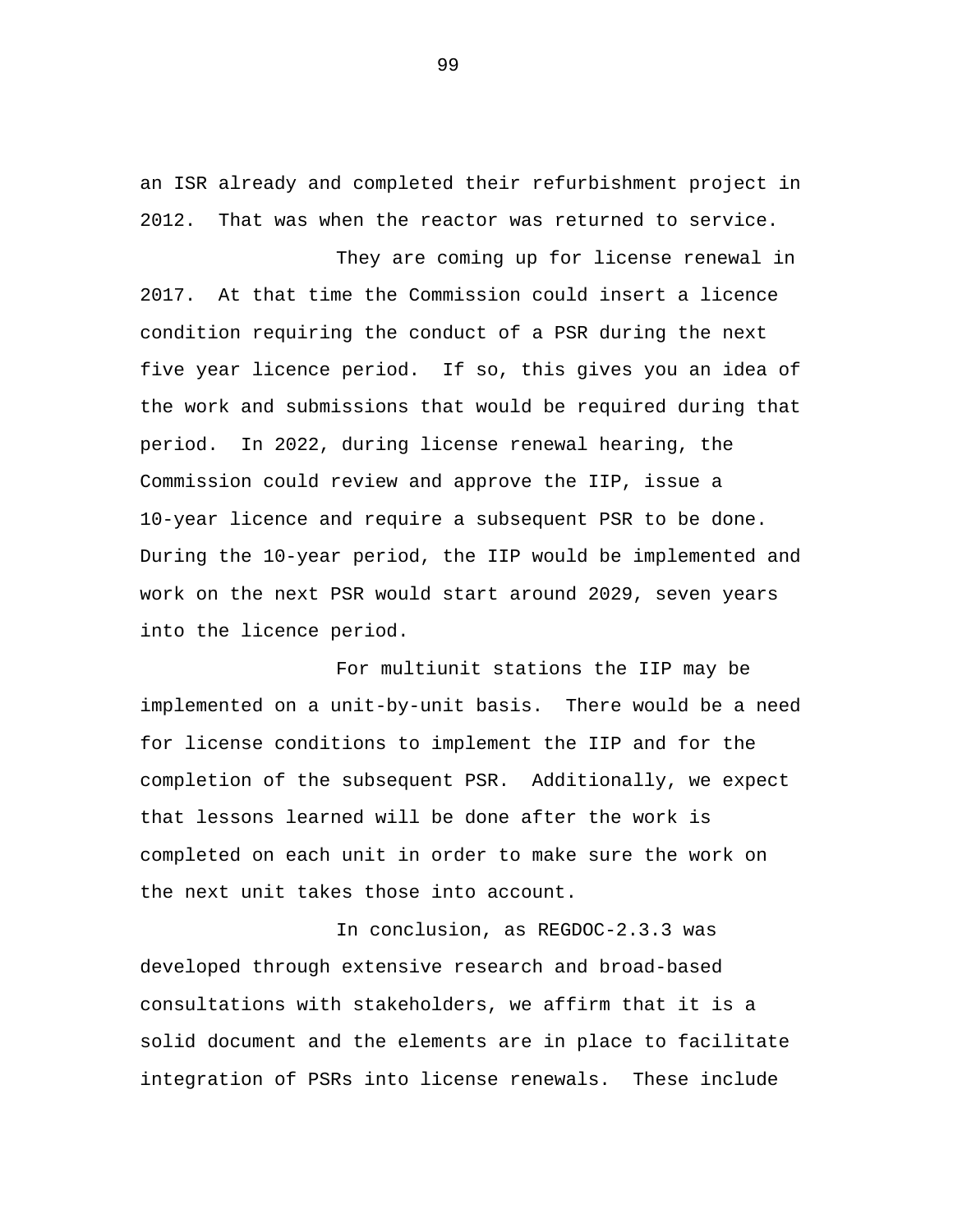license conditions, Licence Condition Handbooks and the MPP Annual Report as our implementation tools. PSRs help improve safety. They provide regulatory predictability to licensees. They allow continued transparency with all stakeholders and they are aligned with international practice.

Based on our conclusions, CNSC staff believe that REGDOC-2.3.3, "Periodic Safety Reviews", is ready for final approval and publication and we are available to answer any questions you may have.

**THE PRESIDENT:** Thank you. We would now like to hear from Dr. Snell.

**CMD 15-M12.1** 

**Oral presentation by Dr. V.G. Snell** 

**DR. SNELL:** Victor Snell, for the record. Thank you, Mr. President, Members of the Commission.

If we could get the overheads on the screen? Fantastic, thank you.

So, as Mr. Howden mentioned, I was asked to give an independent opinion to CNSC staff particularly on the relationship between PSR, periodic safety review, and license renewal frequency and I would like to point out the following disclaimer. Although the work was done under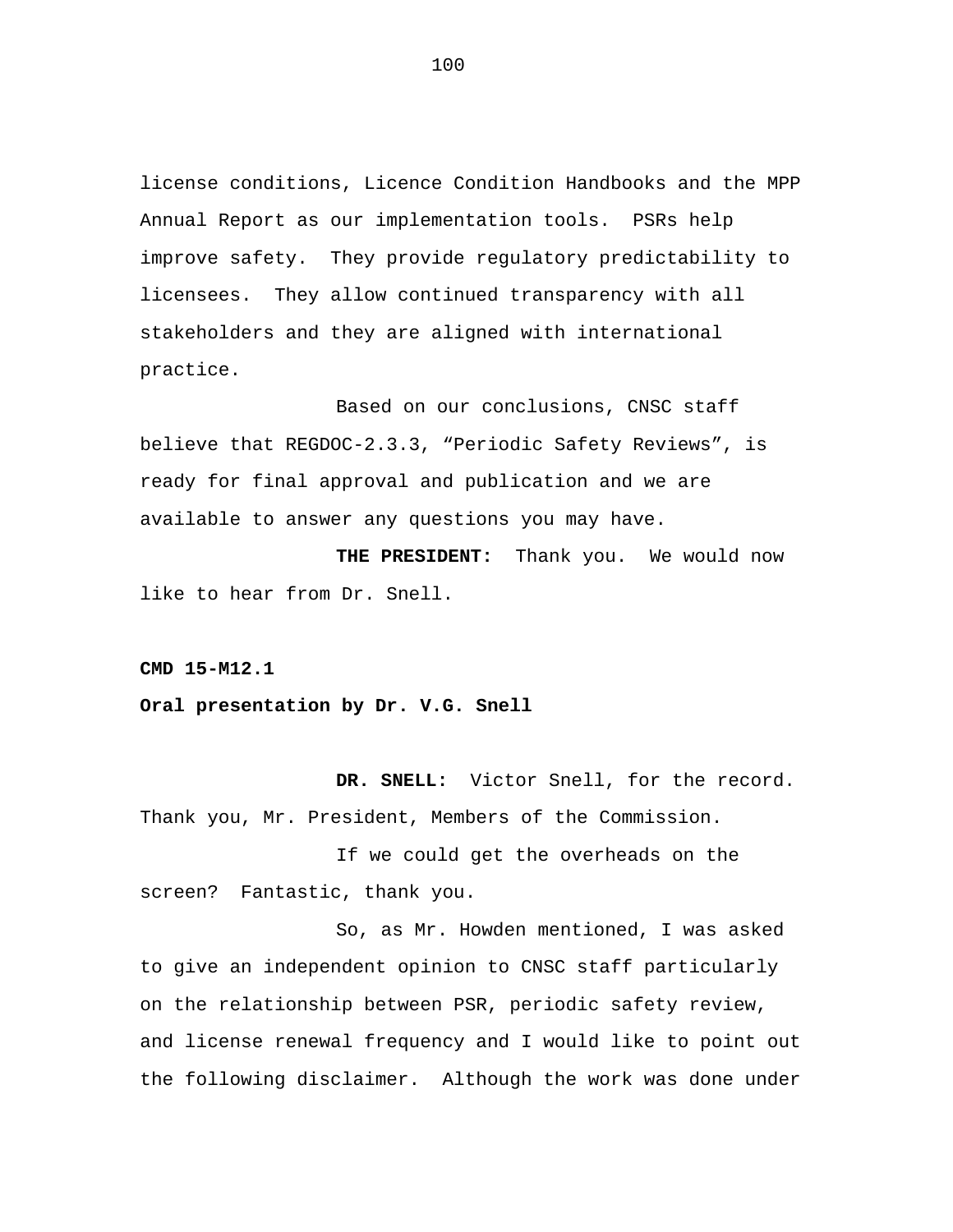contract for CNSC staff, the conclusions are mine and any mistakes are my responsibility. I certainly don't presume to represent the views of CNSC staff, as will become apparent actually in parts of the presentation.

And I excluded two other things from my scope. I did not discuss the scope of a PSR. As Mr. Howden says, that's well-defined and everybody knows how to do one. And I touched very briefly on implementation really from a sort of high-level point of view rather than the detail that Mr. Howden presented.

So a bit of a factual background. These are the sort of, I would think, key factors driving the introduction of PSRs in Canada, or potential introduction. Typically, today we renew licences for CANDU NPPs about every five years. In the past it has been shorter, but we have settled in around five years, and they are used as a mechanism for continuing station oversight.

As Mr. Howden mentioned, every plant that has contemplated a major refurbishment has performed in Canada an ISR, which is essentially the same scope as the first PSR, very, very close in scope.

Almost everywhere else in the world a different model has been followed and I will discuss the reasons why. The licence period is much longer and PSRs are done every 10 years. If you look back at the records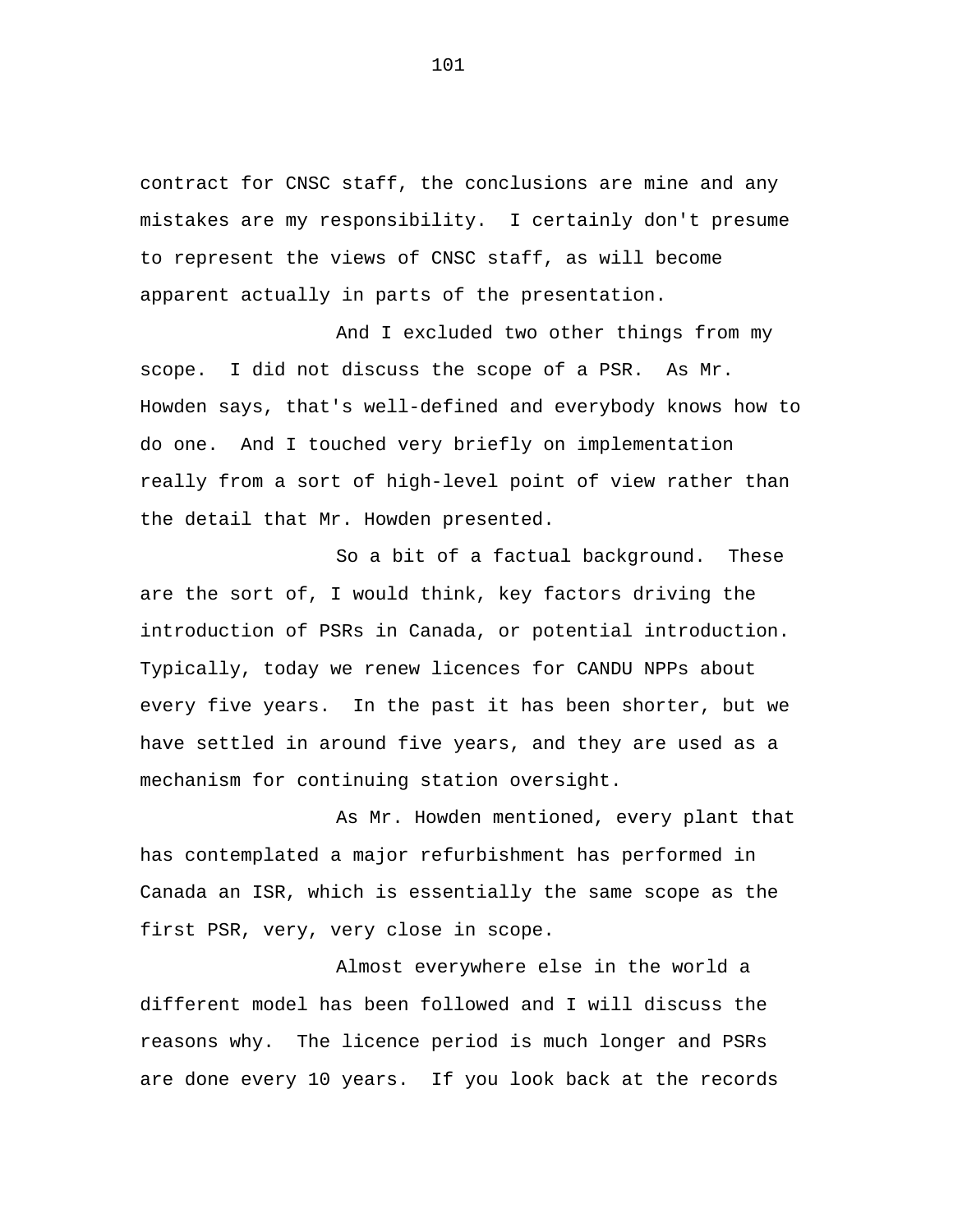of the Convention on Nuclear Safety you can see that Canada was questioned on this issue going back over 10 years on two aspects really: Why weren't we doing PSRs and how come our license renewal was so short, and various forms of that question.

And the answer -- the Canadian statements in answer to that question basically made three points. If you look at our official statements in answer to these questions, they acknowledge the fact that there should be a link between license renewal frequency and PSR. They also pointed out that if you introduce a PSR you really need to think about the most effective use of resources and how you apportion those resources between license renewal and PSR. PSR is a very resource-intensive activity. And the third one is that if you extend the license renewal there must be some means of ensuring continued public involvement in the licensing process. Those are the themes that sort of continued in the three years that I mentioned on the Convention on Nuclear Safety.

So the task I was asked to do by CNSC staff was to look at options for PSR frequency and the impact on operating license renewal and then make a recommendation.

Staff gave me essentially three models - four models to look at and I added one of my own. They are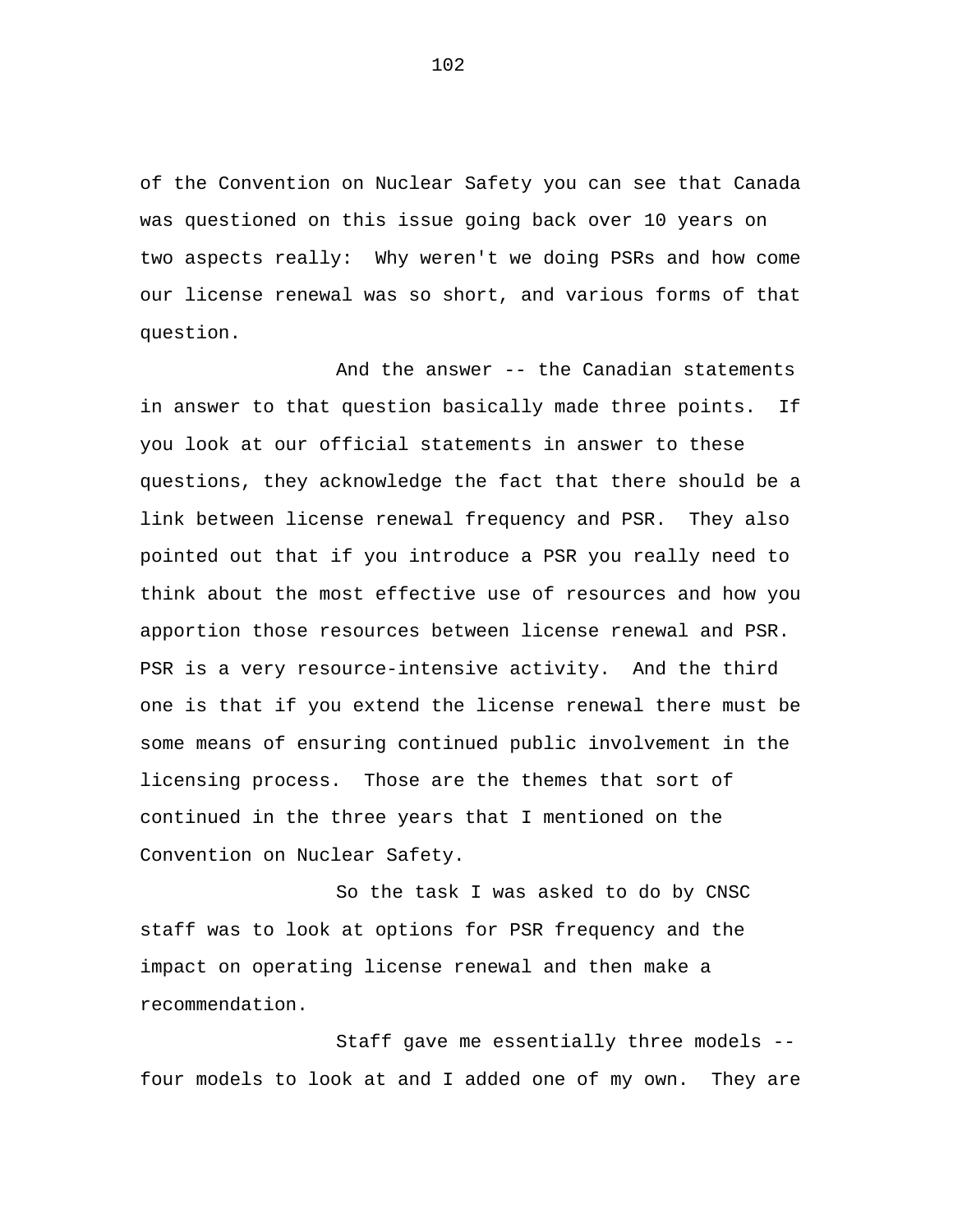numbered Model 0, 1a, 1b, 2 and 3. Model 0 is a five year license renewal frequency, as is done now, and a five-year PSR; Model 1a is a 40 year license renewal frequency and a 40 year PSR, sort of, not quite -- one can dismiss that fairly quickly. It is not a PSR if you do it in 40 years; Model 1b was closer to the international practice of a 40 year license renewal frequency and a 10 year PSR; and Model 2 is 10 and 10; and then I added one myself because this constitutes the majority of international practice. It is similar, not identical, to Model 1b, which is lifetime license and a 10 year PSR.

So how do you assess those? It's not very useful just to give an opinion, so I tried to develop a set of evaluation criteria which are qualitative. I mean they are a way of just formulating your best judgment. There is no magical formula that will enable you to put these options into a crank and say this is the best one. So it is a means of putting judgment against a set of evaluation criteria. From that you can derive an evaluation matrix. The full report which you all have, of which this is a summary, gives a more detailed discussion then I will do in the next 10 minutes.

I did some informal interviews with people at the stations and also with CNSC staff, not to ask them their view on whether my recommendation is right or not,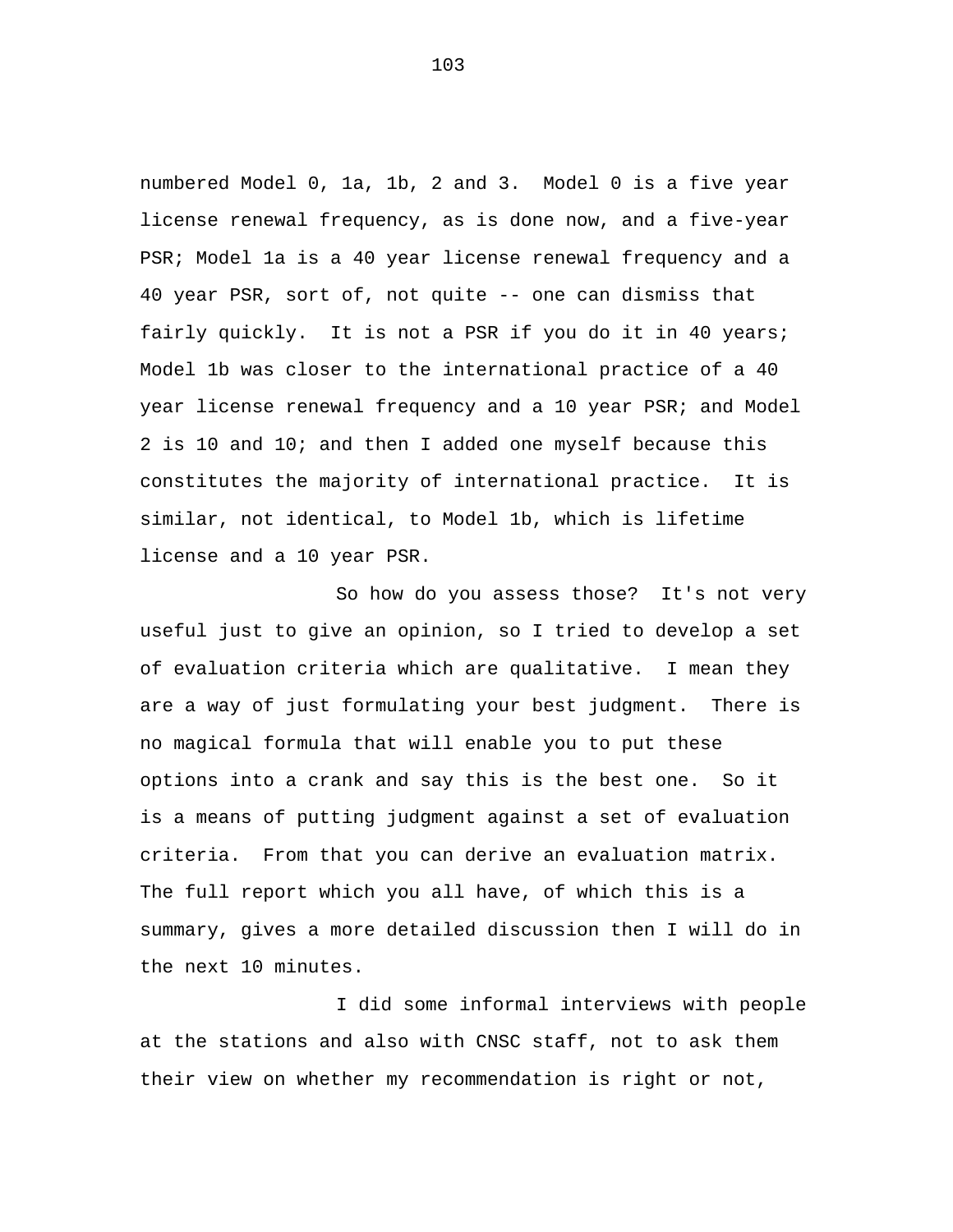but simply to do a sanity check on some of the things I was saying. But they did not affect the conclusions. They did provide me with some useful background information. And then finally I made a recommendation.

So these were the evaluation criteria I selected as a good means of sort of structuring the basis for the recommendation. The number one is which is best - how best to maintain and improve reactor safety. That's the sort of first goal among many, but it is the first goal. One wants to use a process which is most effective at maintaining and improving reactor safety.

The second one is consistency with international practice. This is not to say that Canada should be blindly consistent with international practice. It is the other way around. If there is no argument on the other side, then why should one not be consistent with international practice, particularly since the CNSC has been moving fairly strongly towards international norms over the past decade?

Technology neutrality. Well, this ended up being somewhat of a nonissue. The time period should not relate to the design of the reactor. So, for example, one should not really tie a PSR to something that is happening in the machine itself.

Public information and involvement. I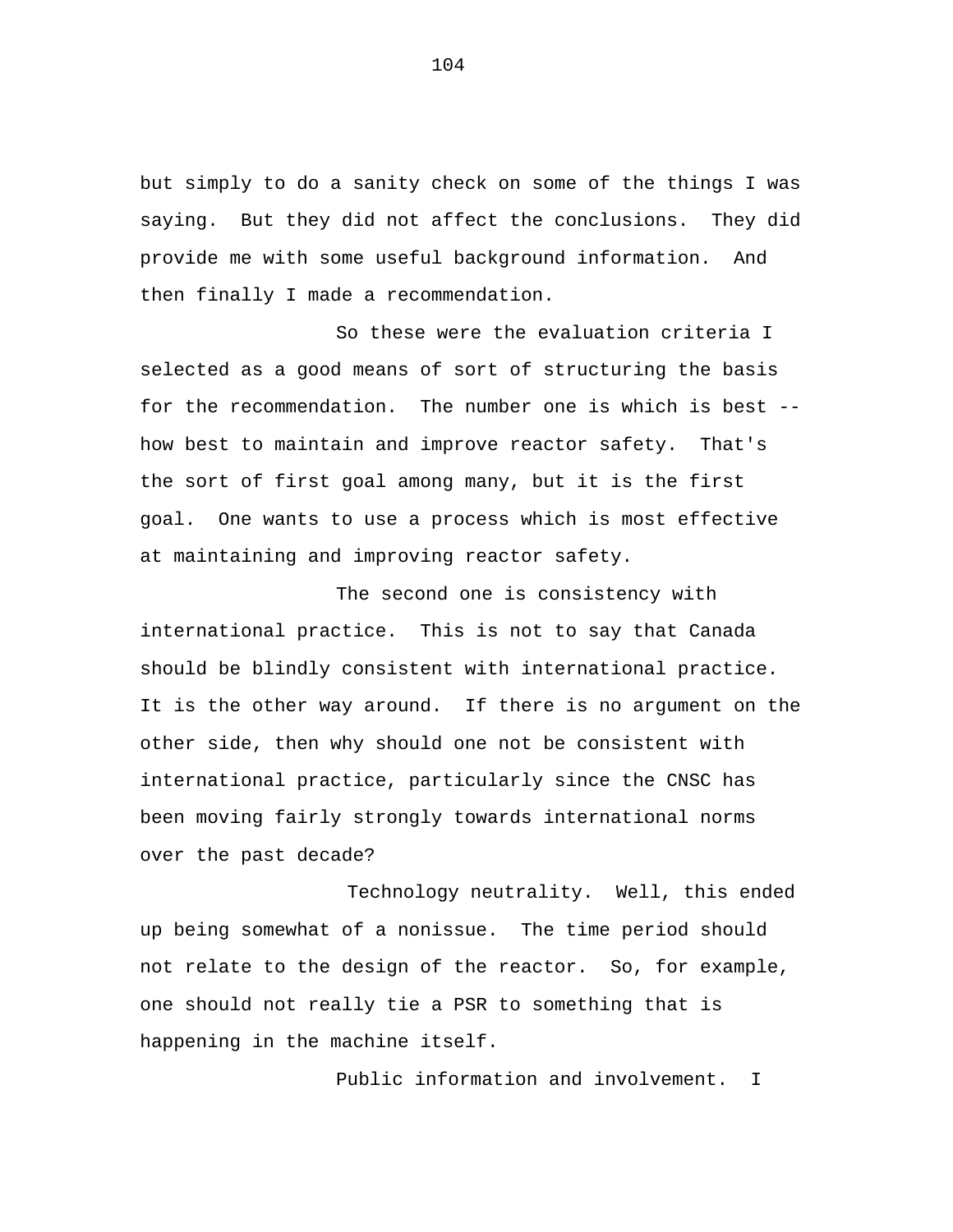already mentioned that if one extends the licence period one has to deal with effective public information and involvement. And the last one was, where is the best place to put resources? How do you balance those two activities so you are putting the resources in the most effective means? So I will discuss each of those on one slide in a little bit of detail.

The practice in Canada, as I understand it, is the first time you get an operating license. It's the result of an extremely thorough, detailed review from the ground up. Subsequent renewals are more -- I don't mean this in a dismissive manner, but they are more of a progress report and if you look at the applications for recent license renewals they tend to cover things like how has the station been performing, what has been achieved, what improvement initiatives have been undertaken, the safety cases updated, reflecting new knowledge, changes perhaps to design or operation, changes to what's happening in the rest of the world.

But what it does not include is a broad overview of the plant design and operation against evolving international safety standards, which is where PSR comes in of course. PSRs complement that, and if you look again at open literature they have led to significant changes to plant safety design. In that sense, once you have a mature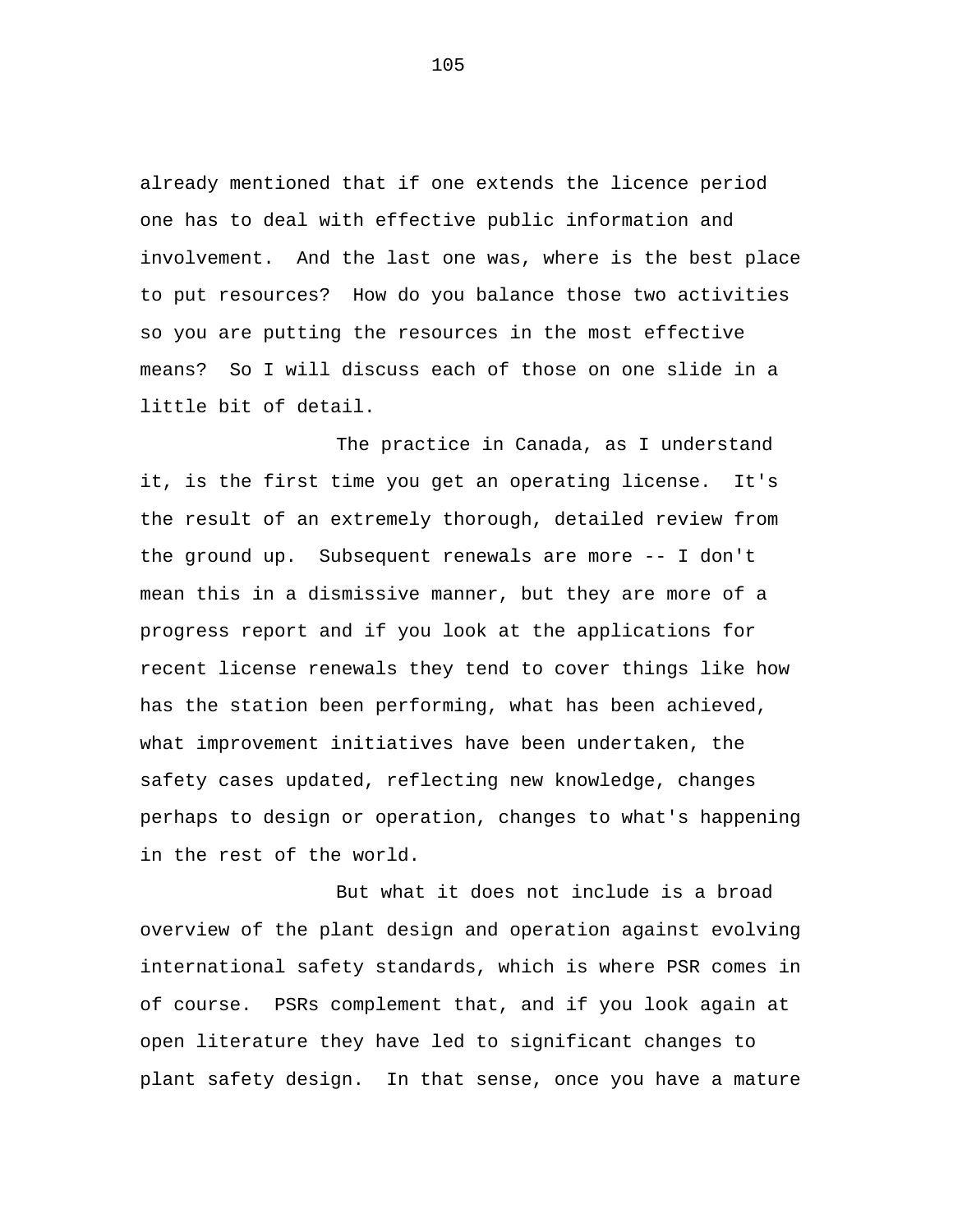plant, the one that has been licensed, they are more effective than license renewal in maintaining and improving safety.

International practice, almost all plants outside of Canada and the U.S. in fact have what's called a lifetime license. Almost every plant has a decennial PSR. A decennial PSR is also recommended by the IAEA in the document that Mr. Howden referred to, and also by WENRA, the Western European Nuclear Regulators Association in their safety metrics. So international practice has by a large converged on lifetime or very long license and a decennial PSR. I am not going to read the table to you. It would take too long.

This is a survey done by NEA a couple of years ago. The asterisks just mean that I have updated it in a couple of places so that it's NEA plus my own updates. If you look very quickly down the licence period, most countries are lifetime or forty-year license or in some cases 30 years. I think one is 10, and PSR almost without exception, is every 10 years except where it's not required. So those countries that do a PSR do it every 10 years.

I will spend a minute on the U.S. approach because it is interesting. The operating license in the U.S. is valid for 40 years and that period was chosen -- it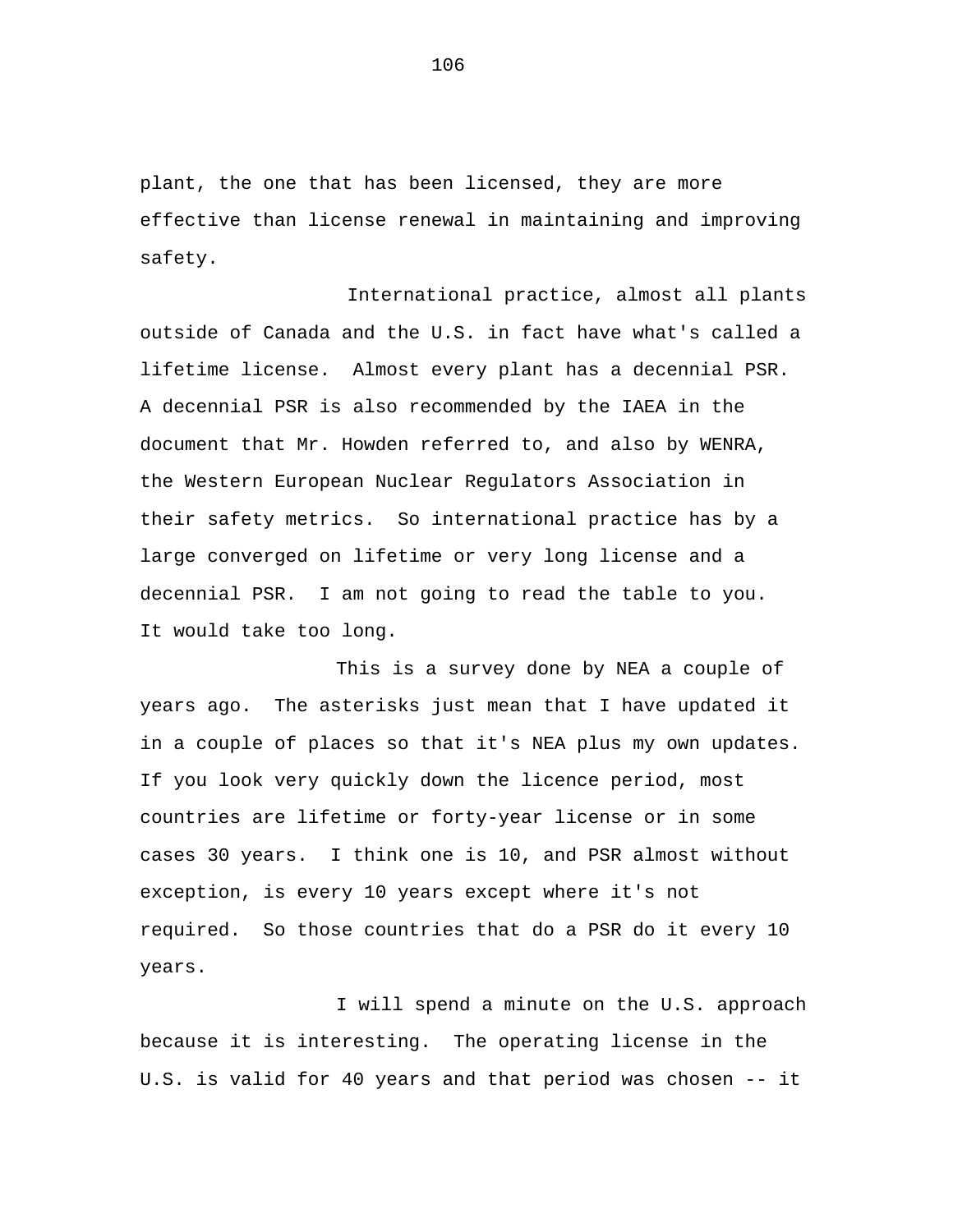had nothing to do with the reactor design. It was chosen based on economic criteria which is trying to amortize the investment and some antitrust considerations which I much confess I don't fully understand, but it was not a technical issue at all.

The U.S. regulations allow renewals after the 40 years of 20 years of peace and you can keep doing that, there is no limit to the number of renewals you can ask for, so 40+20+20. And I think the NRC is looking at coming up to the request for an 80 year operation within the next few years, if not sooner.

So then how do you cover aging? The U.S. has a very comprehensive aging management process called an IPA, which I'm not going to get into detail, but the document governing it is hundreds of pages, so they recognize that they have to have a mechanism more than once in 40 years to cover aging with the plant and they call that an IPA.

So far they have not done a PSR. The IAEA has recommended that they do PSRs and the U.S. NRC has responded that their existing mechanisms are -- effectively do a PSR, even if it's not called that. I believe the issue is still open and U.S. NRC has undertaken to look again at whether they should be doing PSRs.

So a snapshot on international practices,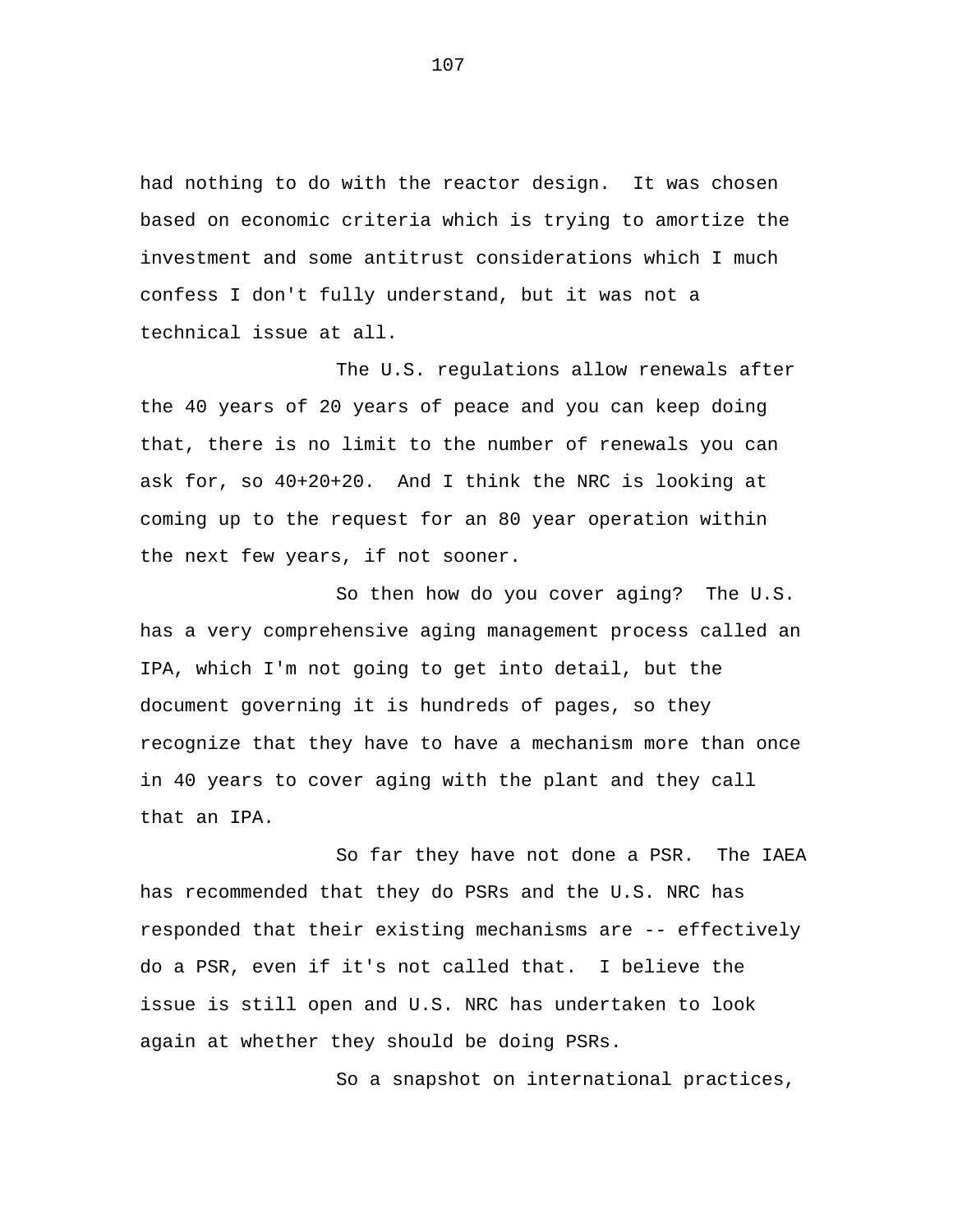everybody who does a PSR does it every 10 years; license renewals generally speaking are 40 years or indefinite.

Technology neutrality, this ended up being a nonissue, I think. Both license renewal and PSR processes are inherently technology neutral and there is nothing unique about Canada or CANDU for that matter that would require a customized approach to either license renewal or PSR frequency.

This one I had done some thinking about, I am not a public involvement expert, but the Nuclear Safety and Control Act does set public information as an objective of the Commission, as of course you know. So when you put in a PSR and change the license renewal frequency somehow you must have mechanisms for allowing public information and involvement. This is not something I am in a position to provide advice on to the Commission, but there are obvious possible mechanisms to do that.

For example, when the station annual reports are presented that gives an annual opportunity to expose what's happening at the station to the public. The PSR itself and the CNSC review of the same is another opportunity for a fairly in-depth examination of station performance and of course there are ad hoc meetings and hearings that take place all the time, such as today.

Effective use of resources. Actual hard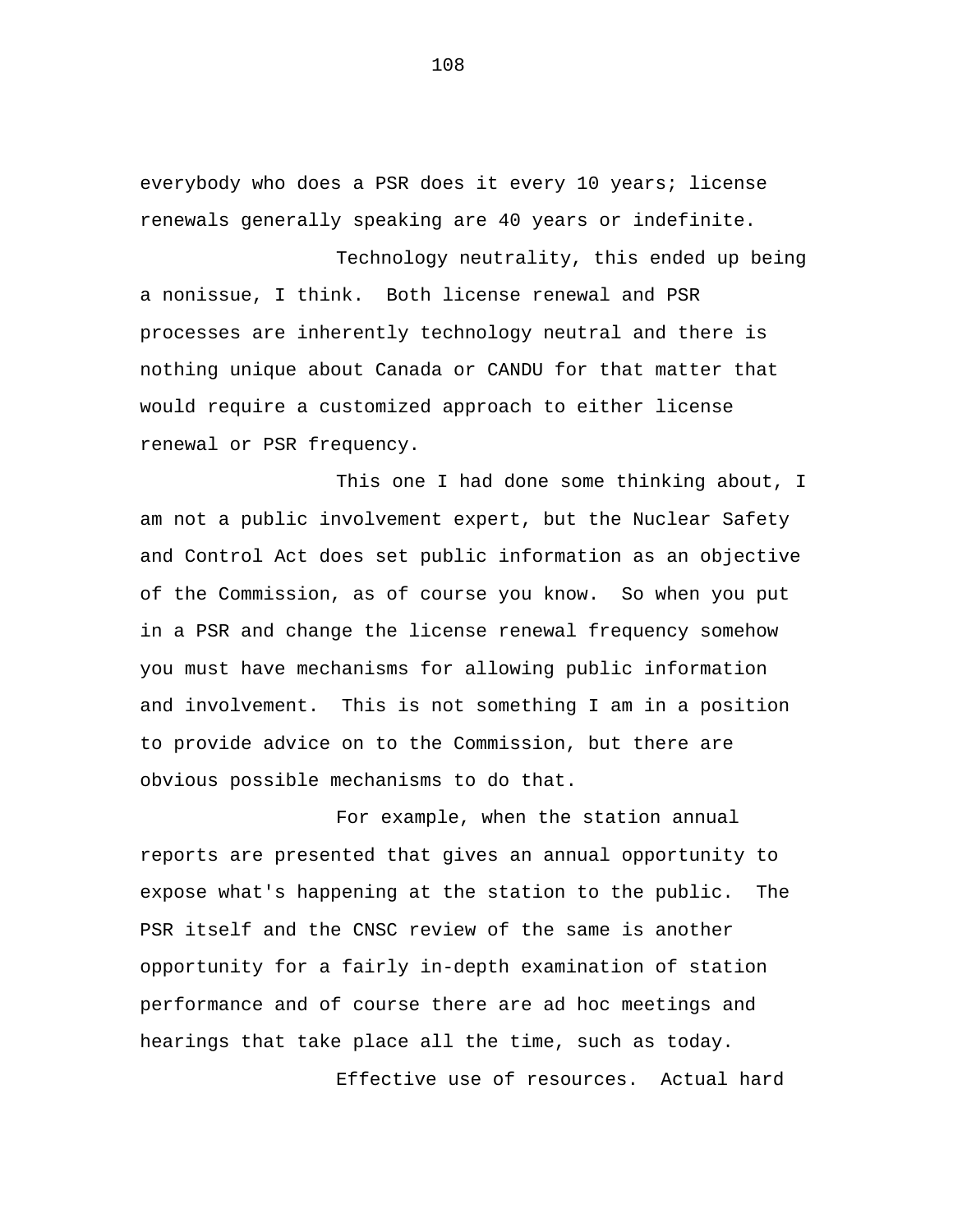numbers are rather hard to get from open literature. Informal feedback from operators are that the resources for license renewal are significant, but not unmanageable. However, they felt -- again informally, and these are not official opinions -- that they would get more safety value from their own internal processes, such as OPEX and ISR, or PSR in this case, then they actually get from license renewal. So in terms of safety bang for the buck, that's coming from basically Black Swan events such as Fukushima and their own processes on OPEX and their own internal reviews.

Regulatory effort from the CNSC, the elapsed calendar time is something like 1.5 to 2 years from preparing and getting to the point of getting to the license renewal. That's calendar time, not people years. PSR -- the IAEA has some numbers on PSR, some 13 -- 50 to 150 people years of preparation. The changes can be very expensive or not, depending on the actual plant. In fact, where one has to make changes my guess is the money on changes dwarfs the actual resources in preparing the PSR.

Lifecycle typically up to nine years elapsed time, which speaks to one of the options I was asked to look at.

So here is the evaluation matrix. So each model on the left-hand column, I think -- does my mouse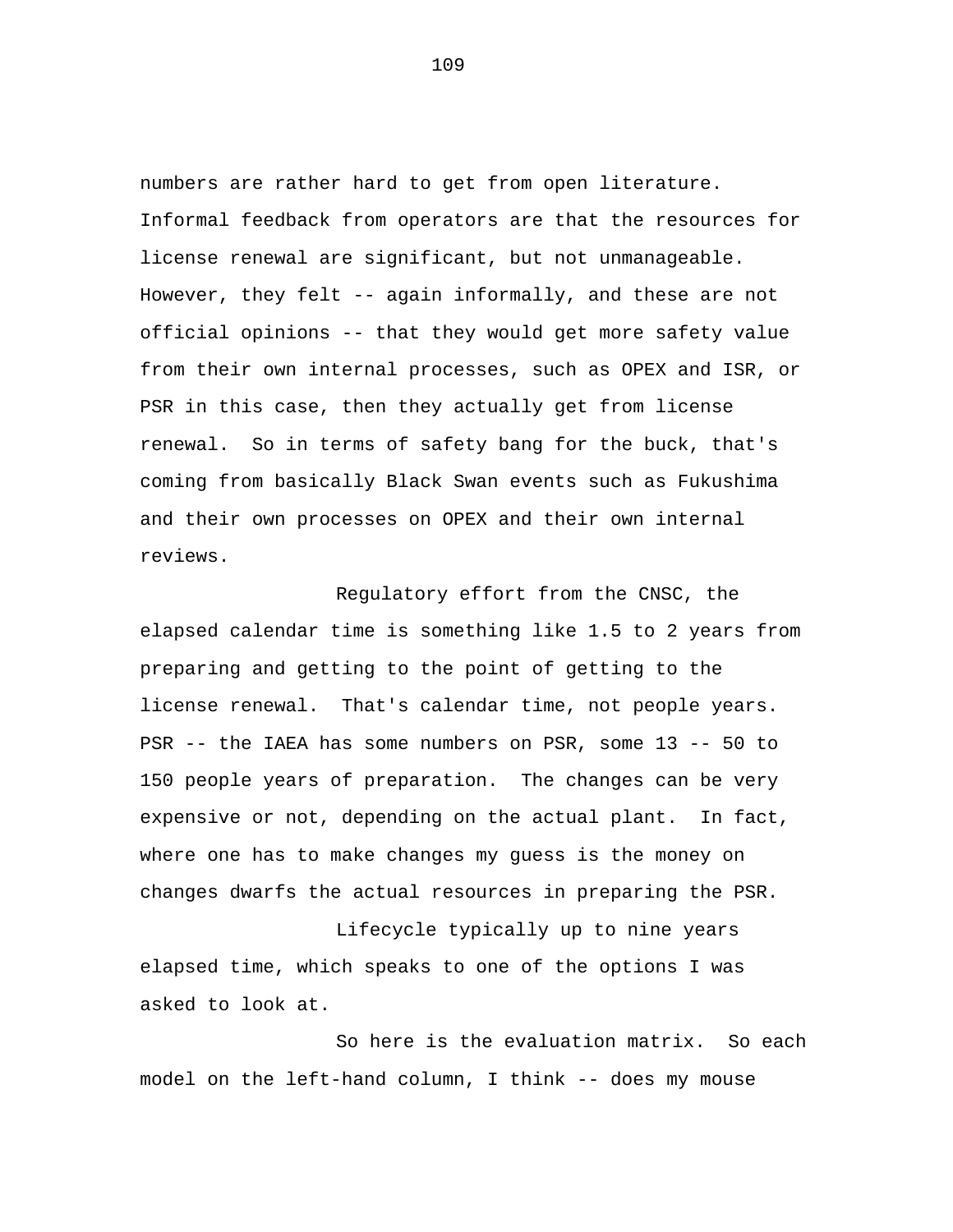show up if I do that? Yes.

So these are the models. This is the license renewal frequency. This is the PSR frequency and then a very brief plus minus or zero where plus means the strength of the model, zero is neutral and minus is a weakness.

I'm not going to go through each one of these because it's going to take too long and it's in the report. I will maybe speak to just some very quick ones just where it is not obvious.

This one, I think, the 40 plus 40 one can dismiss almost immediately because on the face of it you only look at the plant once in 40 years that's not very useful, so that pretty much drops off on this item here. What you would do in fact is you would have to compensate it by some other mechanism and if the other mechanism ends up doing much of the same things as a PSR, then you might as well do a PSR.

Five and five drops off also fairly quickly because not only is it inconsistent, it's probably very, very difficult to do. You would be starting one PSR before you finish the other one. Typical lifetime or life cycle of PSR, they can be up to nine years, but they can be over five years, so you would be having to overlap if you had to deliver a PSR every five years. But those fall off,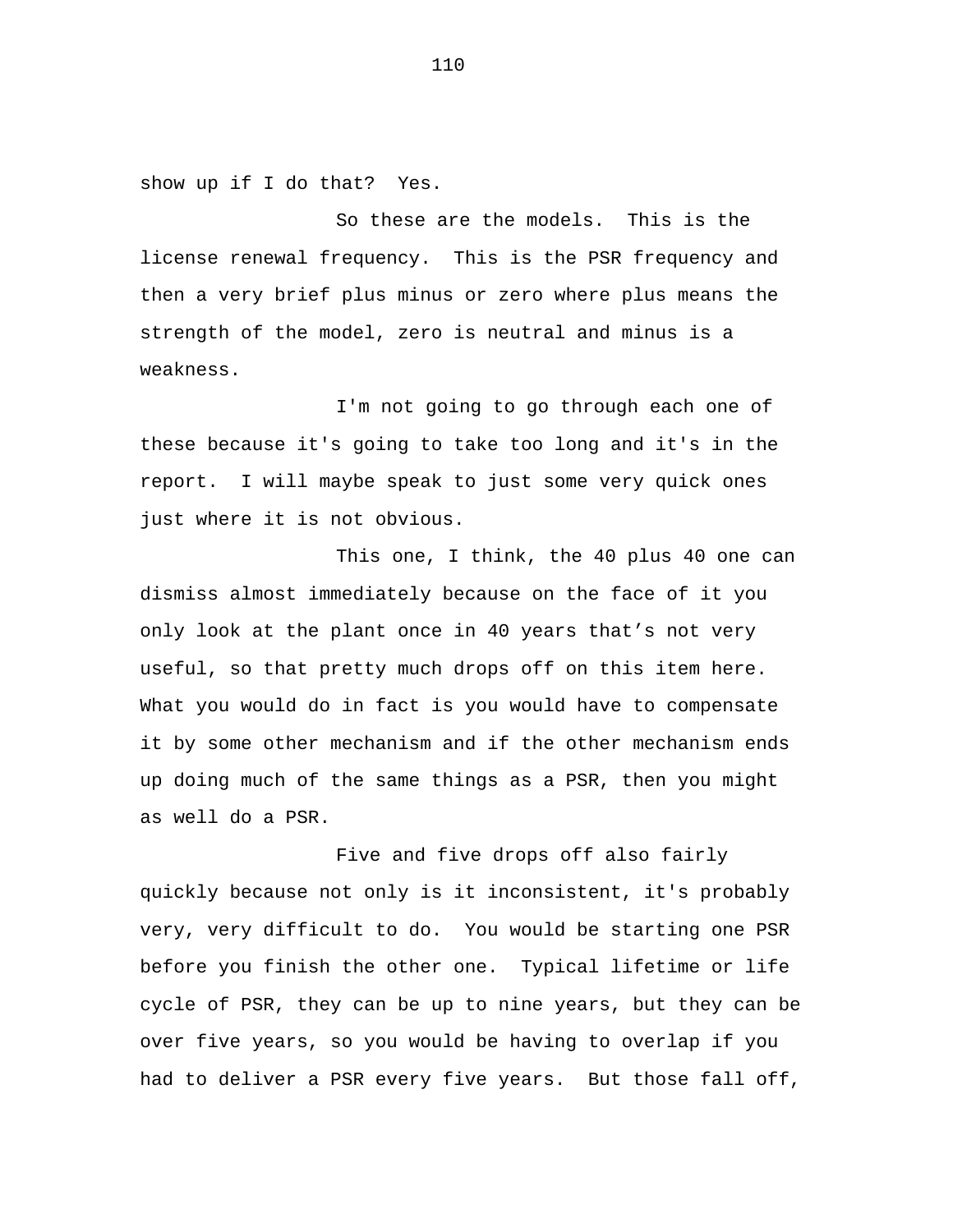I think, pretty quickly.

1b is the international approach. It does hit most of the right buttons. It is the PSR will take care of maintaining and improving safety. It is consistent with international practice. It's technologically neutral. If you put in the right mechanisms it can provide public information and involvement and is a pretty effective use of resources.

10 and 10, in my view, is the safety category. It is a lot more burdensome I believe on industry because of the 10 year license renewal without a lot of payback from the license renewal itself. You get the payback from the PSR, and it is inconsistent with international practice. There is more detail in the report on this matrix.

So based on that matrix, within the scope I was given, which is these four, my recommendation was for a decennial PSR and a 40 year license renewal, which is close to but not the same as international practice. I proposed a variation, which I called model three, which is a decennial PSR and a lifetime license. Practically speaking there is not a lot of difference between these two, but there is an arbitrariness in this 40 year which I guess makes it difficult to really justify.

And for consideration by the Commission --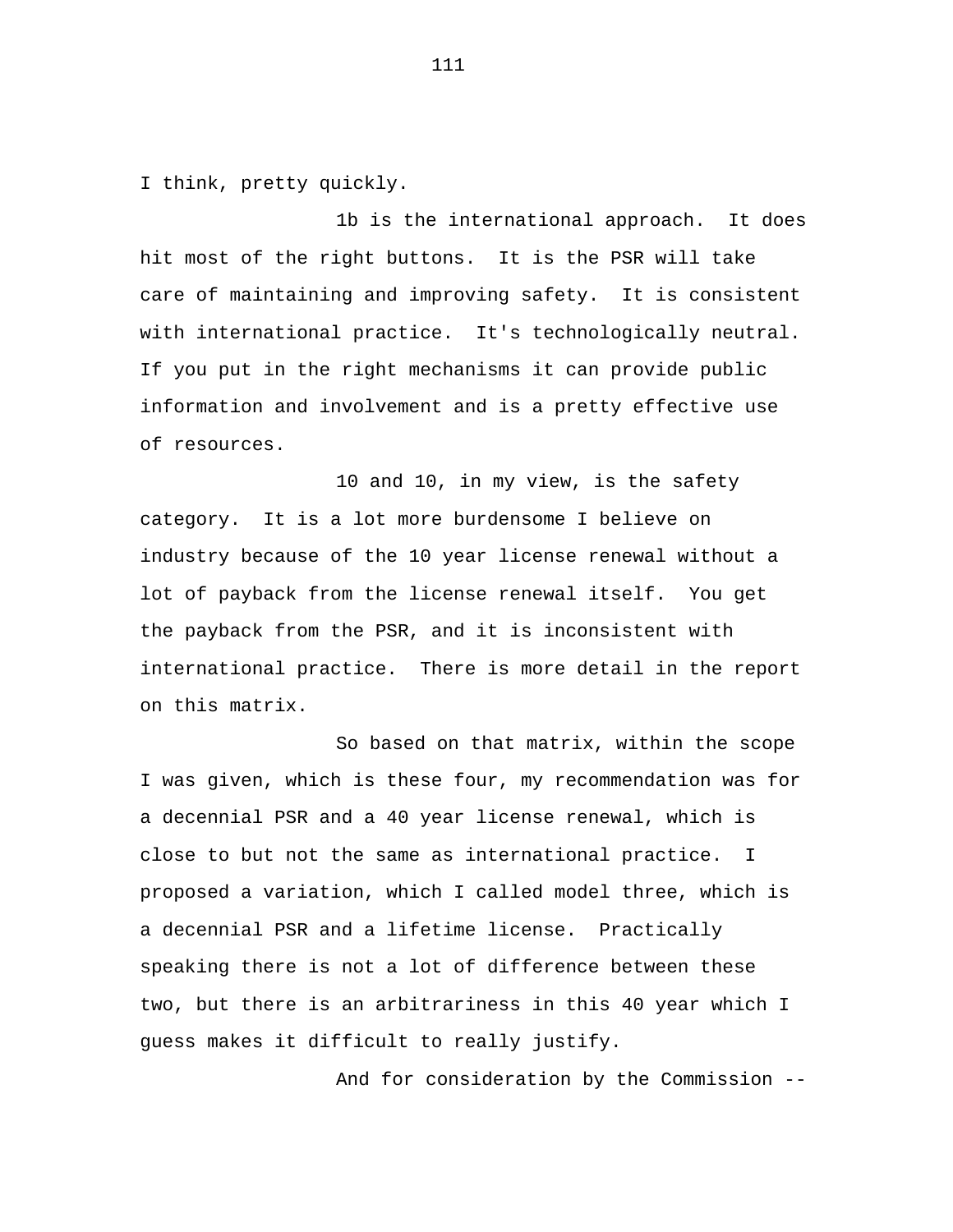this is on implementation. I have not explored this in depth, but I did want to just raise these things as it would be part of the Commission decision making. You can implement this many different ways. You can put it as a license amendment. You can do it as a license condition or amend the Act itself.

I would emphasize that none of these models changes the ability of the CNSC to amend, cancel, revise a license at any time. They do not limit the ability of the CNSC to withdraw, amend; revise a license. So they have no implication on CNSC's existing capabilities.

What has changed in Canada since I started my career was the CNSC now has much more ability for graded control than it had when I started, where the only thing that you could do was basically de-rate the plant or limit a license period. What you have now is things like a License Condition Handbook and monetary penalties that gives the CNSC very fine control over the entire process.

And what I have not addressed at all in my report is how you get from A to B, so how do you go from what we have now, which is a five year license to what my recommendation is, which is an indefinite or 40 year license. I have not addressed how you would do interim steps in that process and the Commission may want to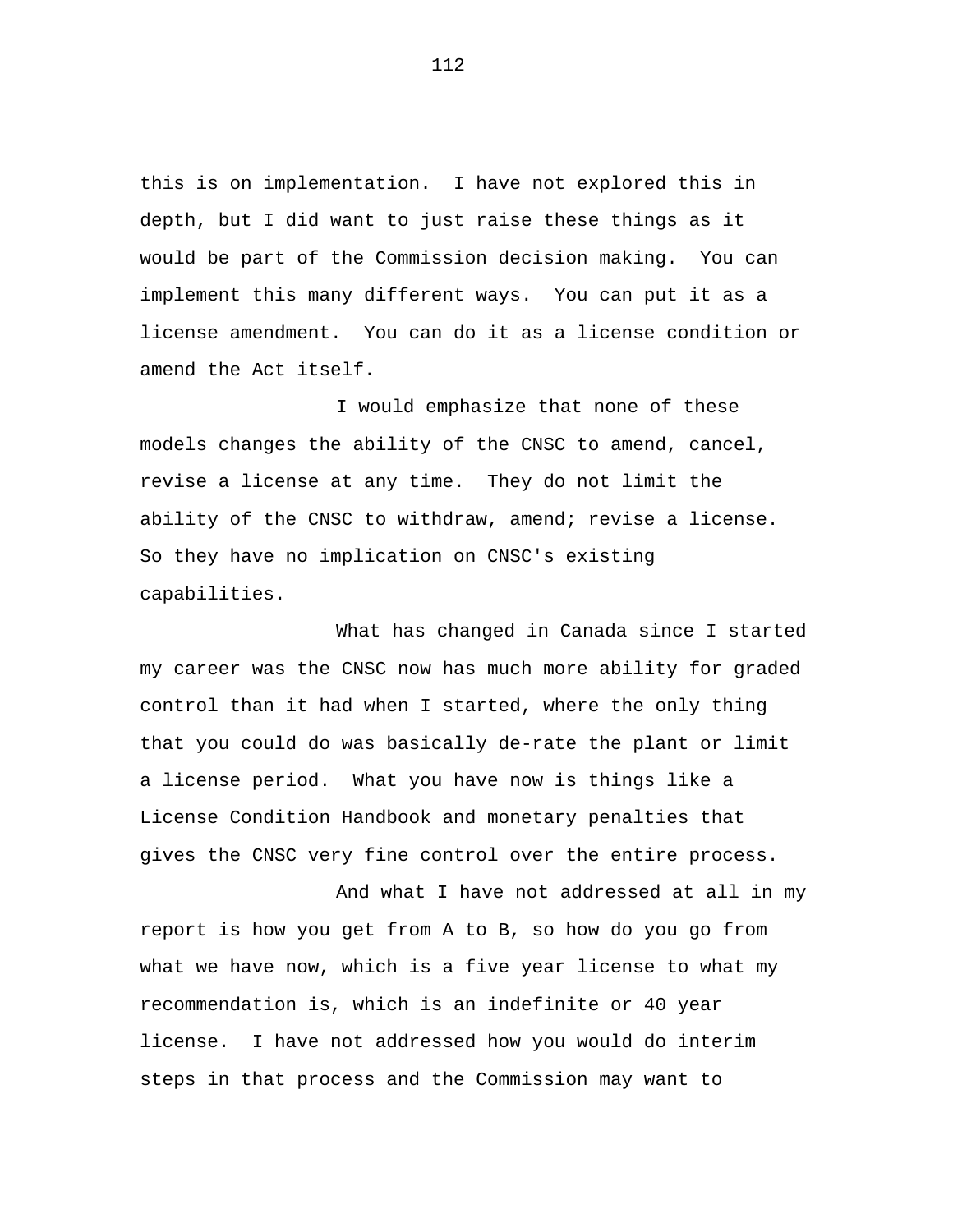consider that as well.

Thank you.

**THE PRESIDENT:** Thank you very much. I see the industry representative here came forward. I assume that means you want to say something.

**MR. MANLEY:** Yes, please. This is Robin Manley. For the record, I am the Director of Nuclear Regulatory Affairs and Stakeholder Relations that Ontario Power Generation.

First off, I would like to say that the industry appreciates the efforts made by the CNSC to go through a process of consultation and give us the opportunity to comment along the way and to disposition the comments that we provided.

Speaking for OPG, we have no significant issues with the regulatory document on the periodic safety review or the process described and we can comply with it. However, we are puzzled why the CNSC staff have chosen to recommend a firm period of 10 years as the license term, tying that to the PSR. Understanding the PSR term of 10 years consistent with international practice, but not so clear on limiting the license to a 10 year duration.

Again, speaking for OPG, and specifically our upcoming Darlington license renewal, we have in place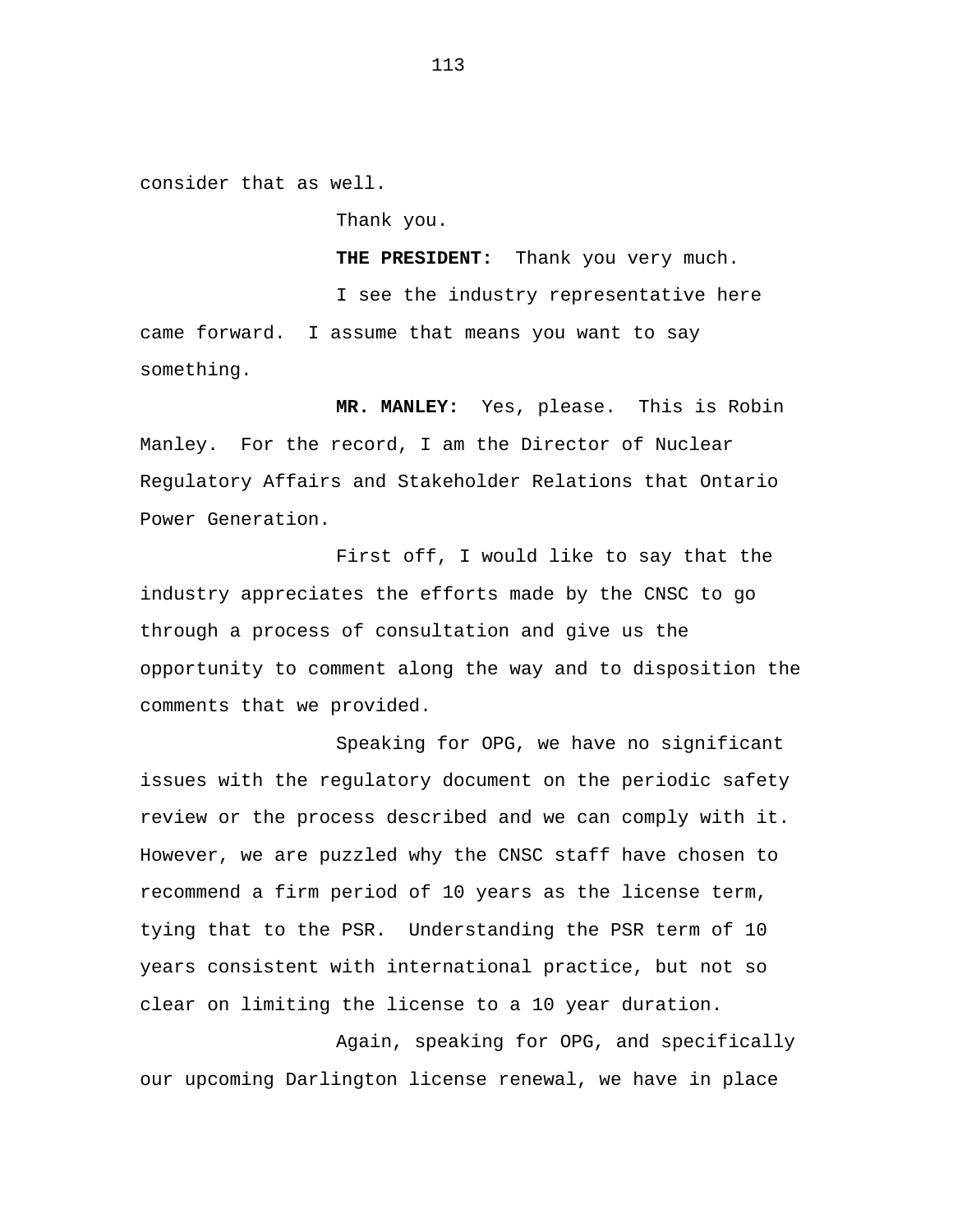all of the requirements that are necessary to comply with the REGDOC-2.3.3. We invested heavily to lay the groundwork for a long license. So, for example, as noted, we have performed the Integrated Safety Review, the ISR. We did the Global Assessment Report, the GAR. We have in place the Integrated Improvement Plan, the IIP, as well as the Return to Service Plan. We did a full environmental assessment. Our integrated safety review looked out 30 years, as has been referenced earlier.

And so we have all the necessary materials, plans, processes in place to enable a much longer license than in fact the 13 years that we are requesting. And, as is noted by Dr. Snell, in other jurisdictions typically we would be looking at a much longer license, like a 30 year or indefinite license term. The CNSC's external contractor recommended two options, either a 40 year license or a lifetime license with a periodic safety review every 10 years. We agree that that's a sensible recommendation and aligned with international practices.

We agree with the expert statement that CNSC continues to have all of the necessary controls in place to ensure nuclear safety regardless of the license duration which could be determined individually, depending on the operational situation around any particular plant.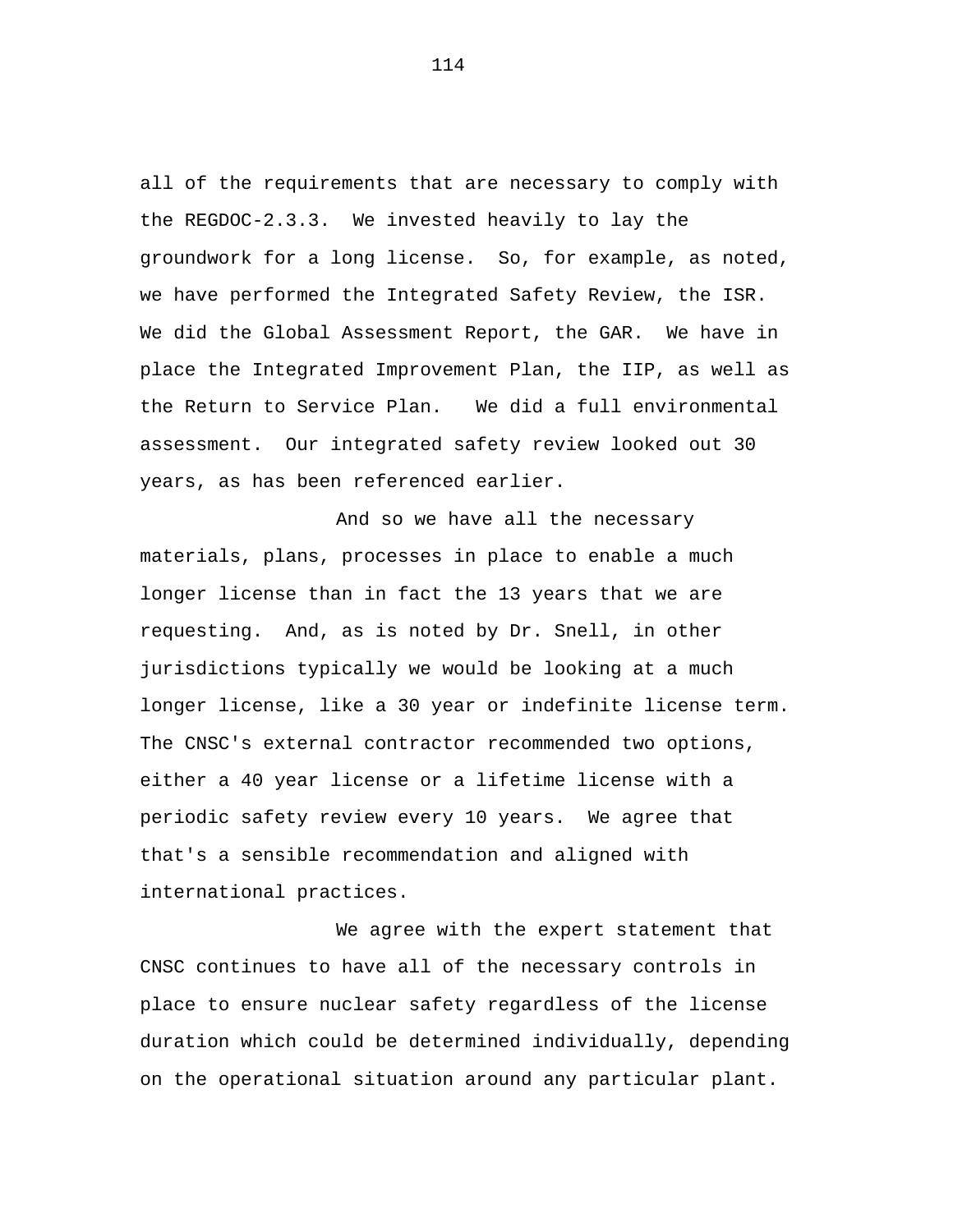In addition, OPG is open to opportunities for future -- sorry, for further public engagement, for example in commission meetings that review nuclear power plant performance such as the annual report meetings.

With that I will end my remarks, but I'm open to questions, if you have any. Thank you.

**THE PRESIDENT:** Thank you. Anybody else? **MR. SAUNDERS:** Yes. Frank Saunders for the record.

I did just want to say that Bruce Power supports the PSR REGDOC itself and we don't have any further comments on it. I actually haven't had a chance to say that in the past so I wanted to make sure I got it in.

In general we support OPG's comments. I think there is an opportunity here as we introduce the PSR process, assuming the Commission agrees with it, to just re-examine a little bit how we do the license renewals and the administrative effort that goes with it so we can focus more clearly on safety and less on the administrative burden. So my thought would be that we ought to take a little time and think about that part of it, as well as the PSR process itself.

I think, yes, the Commission has lots of power and certainly could restructure the hearing so that it has a licensing ability during those hearings and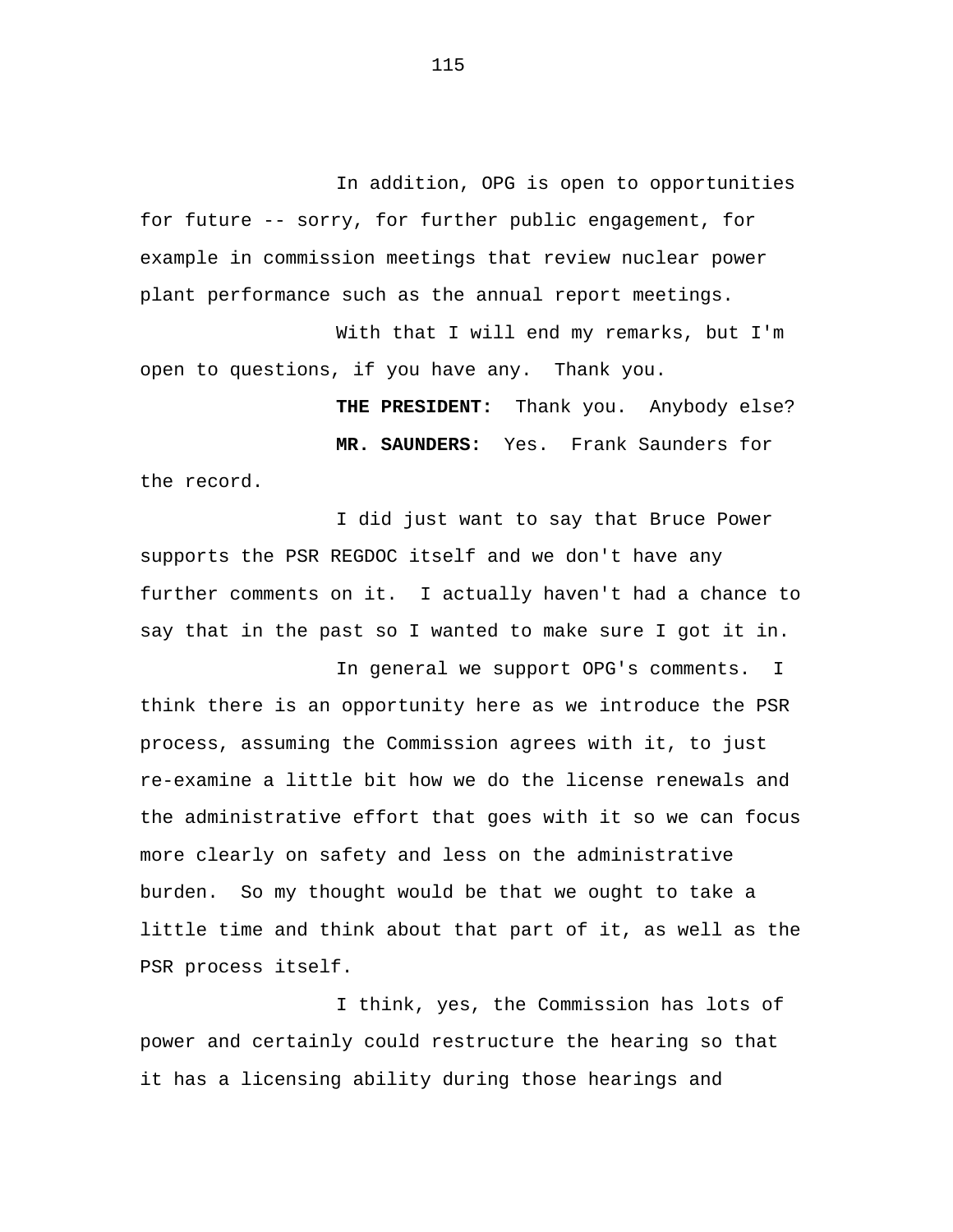involves the public at the same time, but perhaps takes out some of the duplication that exists on the current license renewals. So I would just encourage the Commission and staff to think about that structure as well as the PSR process.

**THE PRESIDENT:** Thank you.

**MR. NOUWENS:** Jason Nouwens, for the record.

I just want to echo the comments made by Robin and Frank that we do support the PSR recommendation, but agree with the comments made that the 10 year fixed license period should be considered in the future.

**THE PRESIDENT:** Okay. Let's get into the questions.

Let me start with Ms Velshi.

**MEMBER VELSHI:** Thank you, Mr. President.

So I, too, want to commend the staff for

this document, as well as for taking the opportunity to review the whole licensing period as you looked at PSR.

So why don't I start off by asking you to comment on what you have heard from the licensees on why you have not followed up with your consultant's recommendation around licensing period.

> **MR. HOWDEN:** Barclay Howden speaking. So one of the recommendations is that we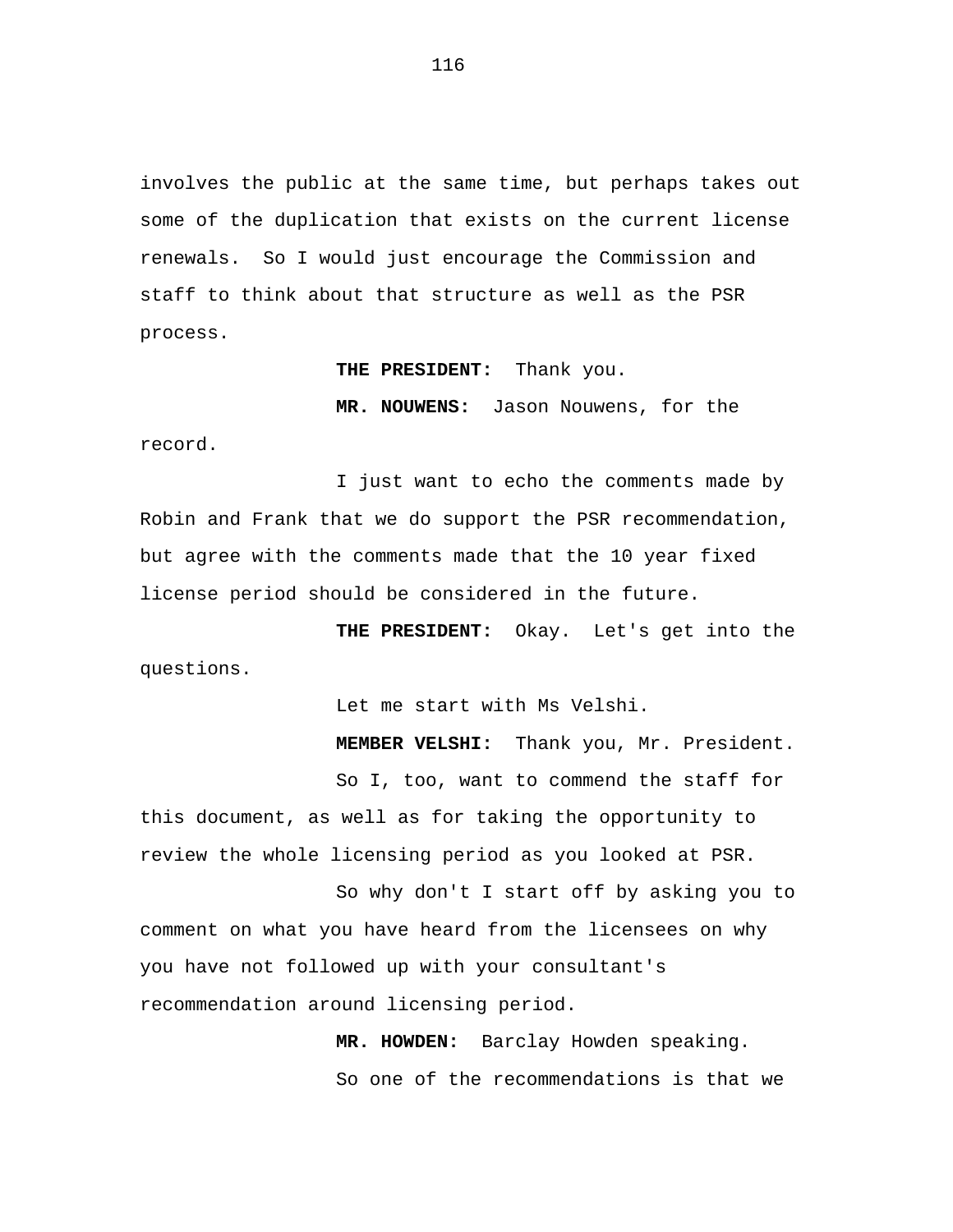adopt PSR. So we have agreed with that, but a lot of the discussion is around the license period. So from a staff perspective we are trying to take what I call an evolutionary approach to regulatory continuous improvement and I have three points to support that.

From license renewal our stakeholders place a lot of weight in participating in the regulatory decision making process and this occurs around renewals and amendments. We do have the NPP annual report. It is a key reporting tool, but regulatory decisions are rarely taken around that and in that forum.

So it is an important forum for stakeholders, but it does not carry the same weight in influencing regulatory decisions, or maybe the perception of influencing regulatory decisions.

The second is from an evolutionary perspective. So we have moved from two to five years and that has taken about 10 years for us to sort of move from that. If we were adopting PSRs and considering the resource load, we thought that promoting 10 years would get some efficiencies in terms of between the license renewal and the PSR work, so the attention was to try to avoid duplication of effort if they were out of sync with each other.

The third one is it leverages our license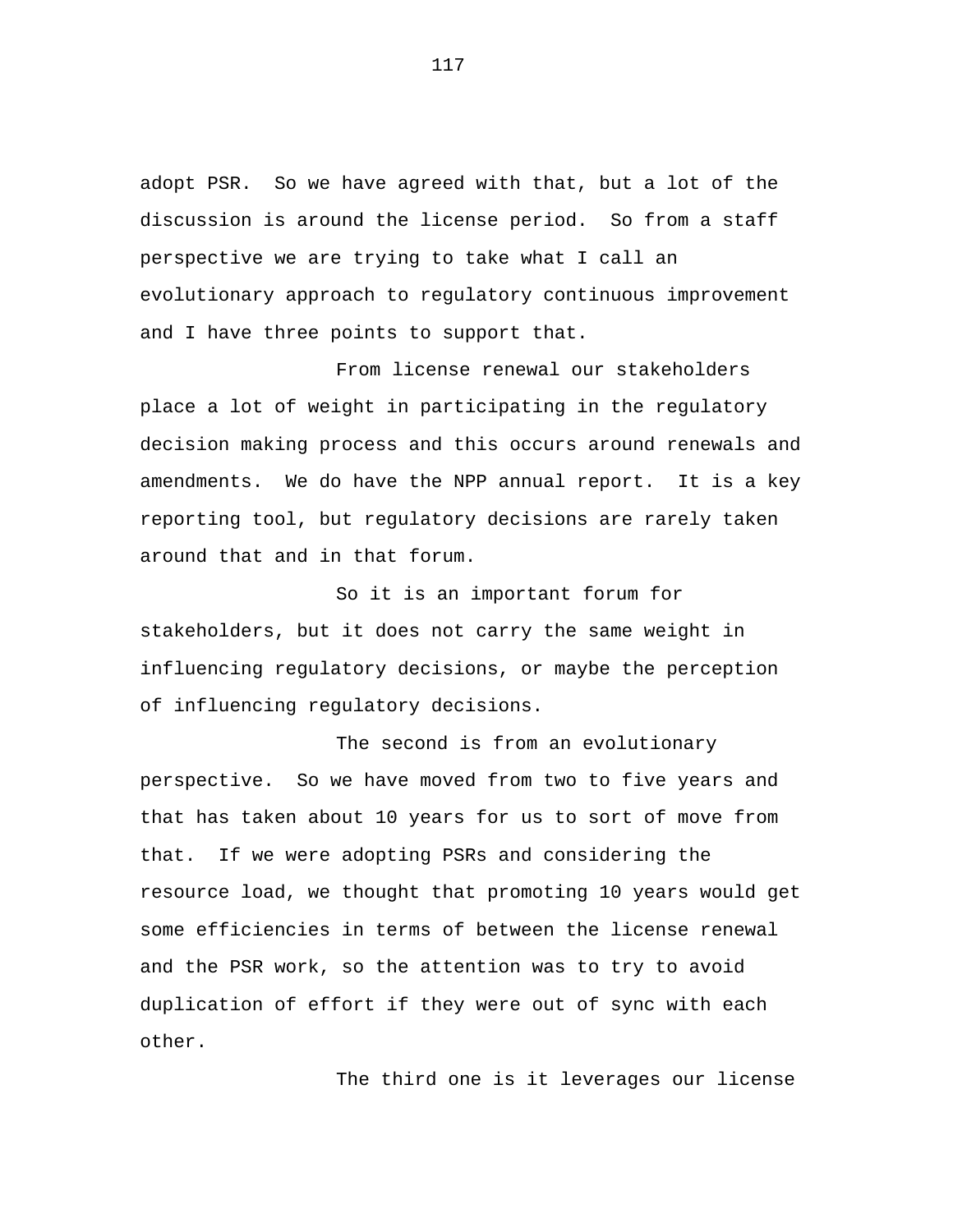standardization that we have been doing. So if you look at our license now -- very crisp, clean license -- we could add two license conditions, one for requiring a PSR and one for implementing an IIP once it was done. And we have the LCH, the License Condition Handbooks, which is really the tool to outline the scope and timelines for the IIP.

So that has been actually a regulatory improvement unto itself so we would be leveraging this tool that is really starting to mature now. So from our perspective we can always be flexible. We work for you folks, but you would need to be satisfied that the mandate would be executed from the nuclear safety perspective and I have no doubt about that. But there is a transparency in participation of the public part of what you do and from our perspective we thought that moving to 10 and 10 at this time would be appropriate and that's the reasons for why we wanted to align those two.

**MEMBER VELSHI:** So, you know, I hear the caution in your voice. We are not closing any doors. It is -- hey, it's evolutionary. Let's go through the first cycle, perhaps more and then see, especially -- and I am particularly in tune with you when it comes to the public engagement and are we compromising that in any way.

Were you surprised to hear that the licensees don't see a whole lot of value in the licensing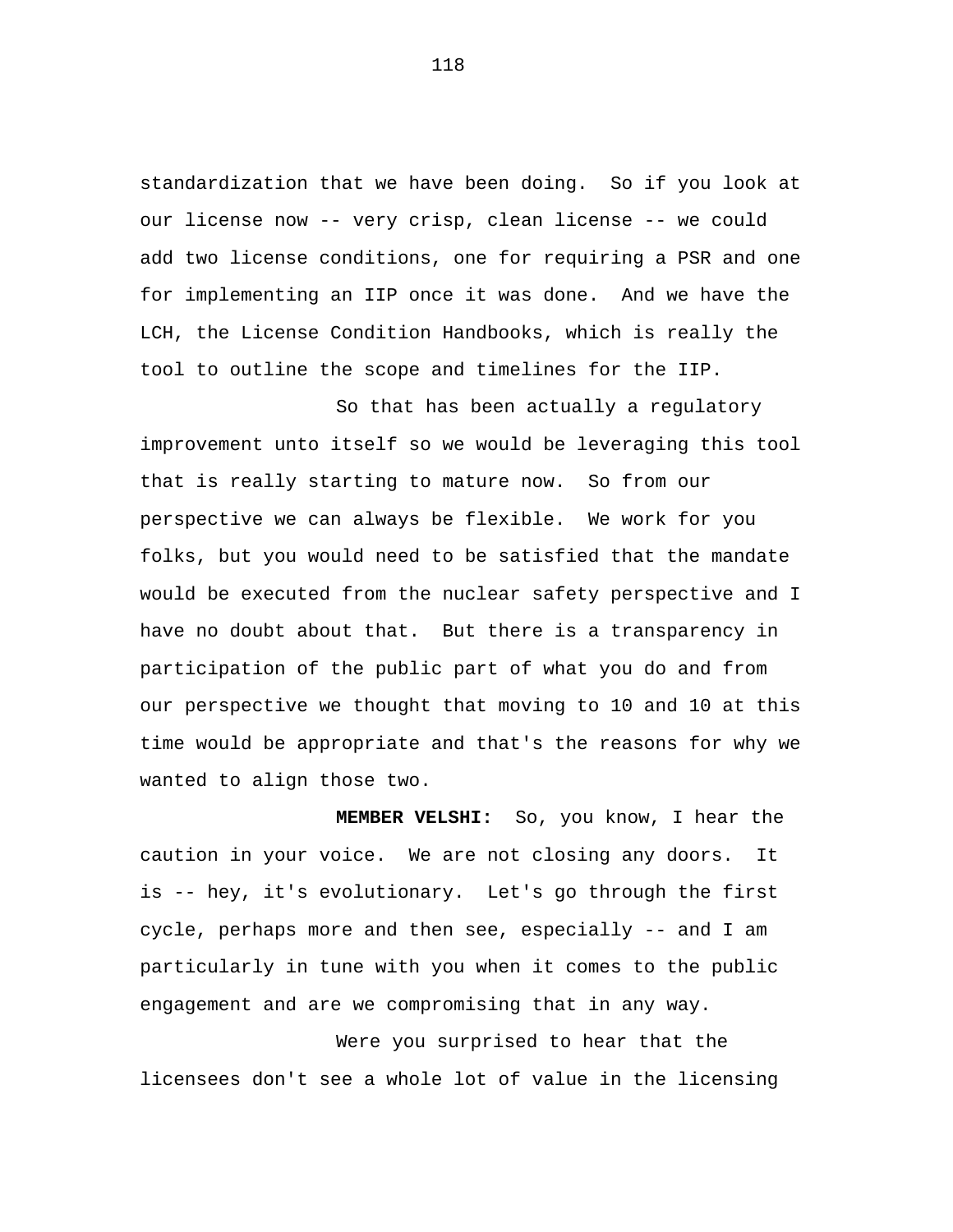process as far as safety impact?

**MR. HOWDEN:** Barclay Howden speaking.

Not entirely, because what they see is if they are committing to PSR's they are going to be doing a lot of work on really looking at improving safety, but the PSR is looking at those improvements, which can include physical improvements or programmatic improvements as well. Still, what the license renewal does is it really makes us look at all the programs at the same time.

So not totally surprised, but at the same time we felt that we could package the two together and I think I used the word seamlessly. The devil is in the details of course, to try to combine where the PSR requires programmatic reviews where they are looking at interdependencies to combine that at the time when they would be maybe revisiting their programs at that time. So not entirely surprised at that.

 **MEMBER VELSHI:** And as I looked at the scope of the PSRs and compared it with the other areas, there were things like waste and security for instance that are not covered by PSR; is that correct? If so, why is that?

**MS SIMIC:** Sanja Simic, for the record. SSG-25 gives the option that security does not be covered in a PSR due to sensitivity of the matter.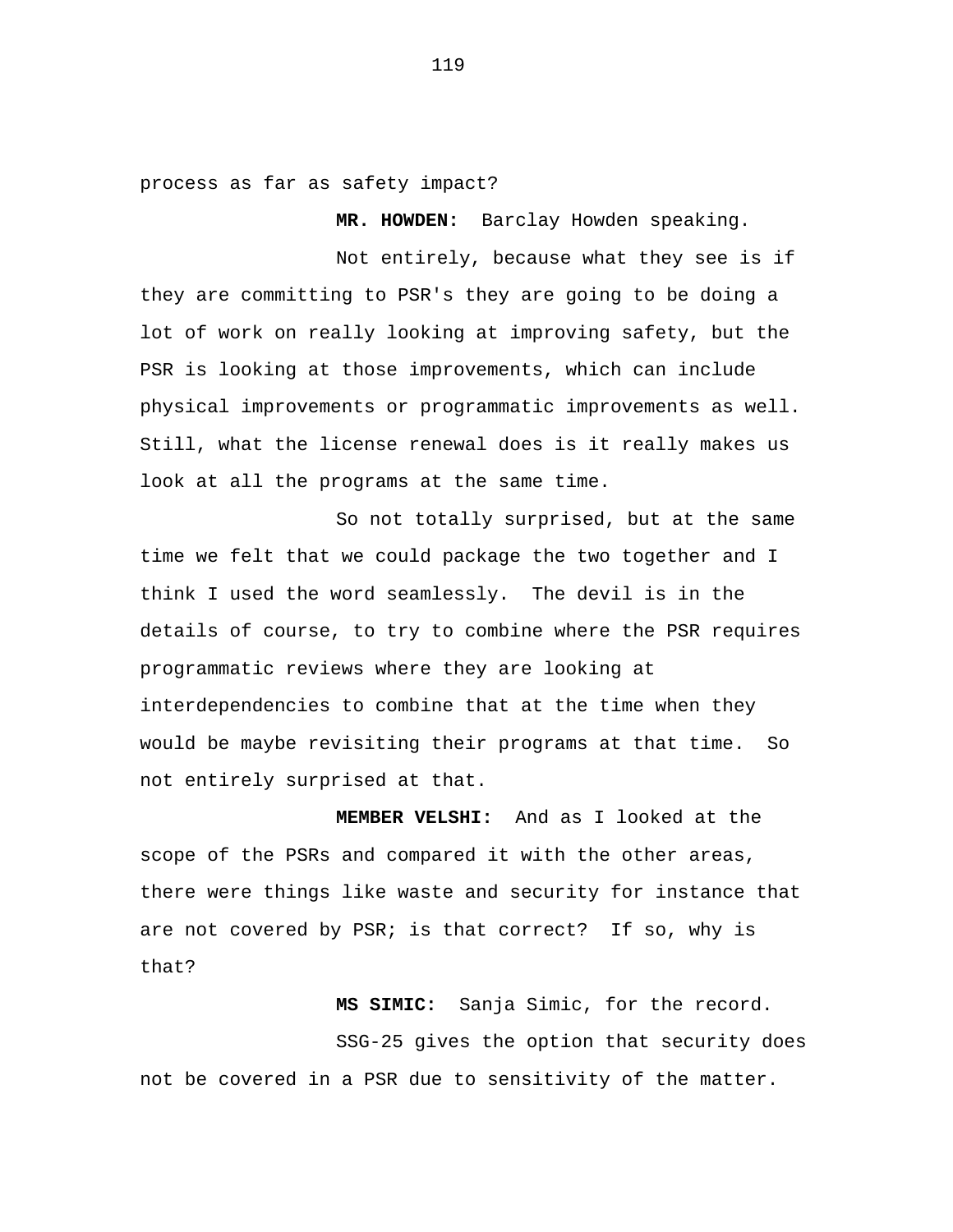However, the option is flexible. It's really up to the regulator and the licensee to determine whether security should be included. We decided to exclude it at this point and security, however, will be reviewed as part of the license renewal process, because in addition to the PSR, as we recommended, there will be a license renewal process as well that will be looking at past performance and also like a variety of programmatic elements.

**MEMBER VELSHI:** There was more than security. I think I didn't see waste. I didn't see security. I didn't see transportation.

**MS SIMIC:** Sanja Simic, for the record.

That's correct. Because let me make it clear that the purpose of a PSR is to look into the safety, into the radiological safety coming out of a nuclear power plant, not to look at the wide spectrum of a regulator's activity. So like areas like conventional health and safety internationally are not included typically in the scope of a PSR.

**MEMBER VELSHI:** I think that's just point number four for you, Mr. Howden on, you know, it complements the PSR process. Have you had a peer review of the regulatory document by the IAEA or other regulators?

**MR. HOWDEN:** No, we haven't. However, when Point Lepreau went about producing its integrated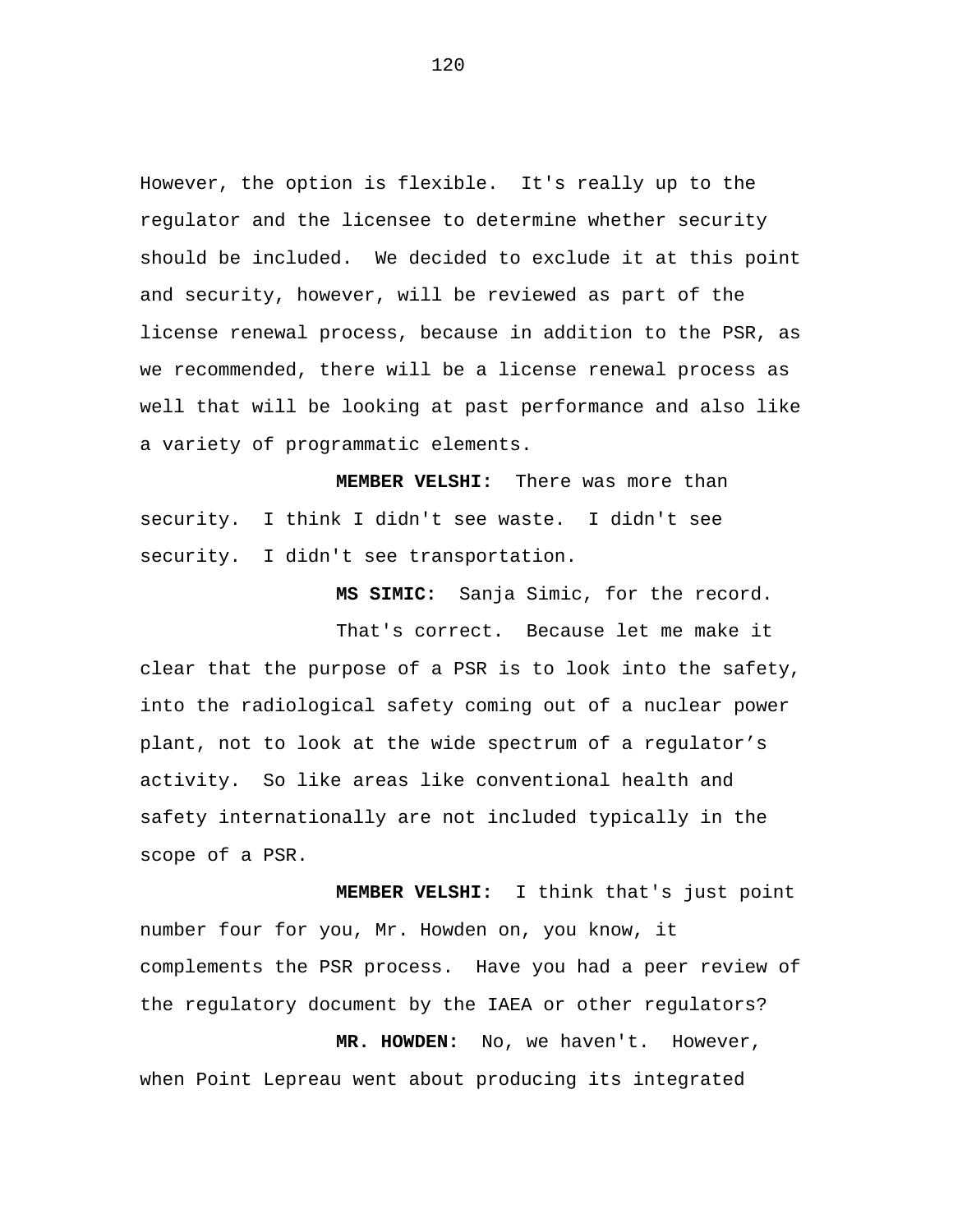safety review for preparation for the refurbishment of their plant, one thing we did do was we went back to the IAEA to say, "So they want to do this and they are making some good proposals. We want to formalize the regulatory process to make it very structured and systematic and the thing that we would compare it to would be the periodic safety review process that the IAEA had put out" and they came back with an opinion that that looked very good.

So what we have done is taken the ISR process and basically morphed it into something that you would do every 10 years. So the answer; no, we did not ask for a peer review on this, but we have a high level of confidence that this is meeting international benchmark standards at this point in time.

**MEMBER VELSHI:** Okay. And my last question for this round. When it comes to transparency and public engagement do you see the Global Assessment Report and the improvement plan being made public?

**MR. HOWDEN:** Yes, for sure. So the first three steps of the periodic safety review process, CNSC staff is reviewing and accepting that. But when it comes to you, after the Global Assessment Report is done, the Integrated Implementation Plan is being presented to the Commission, that is a completely public document and allows people to see what the plan is and what the basis that has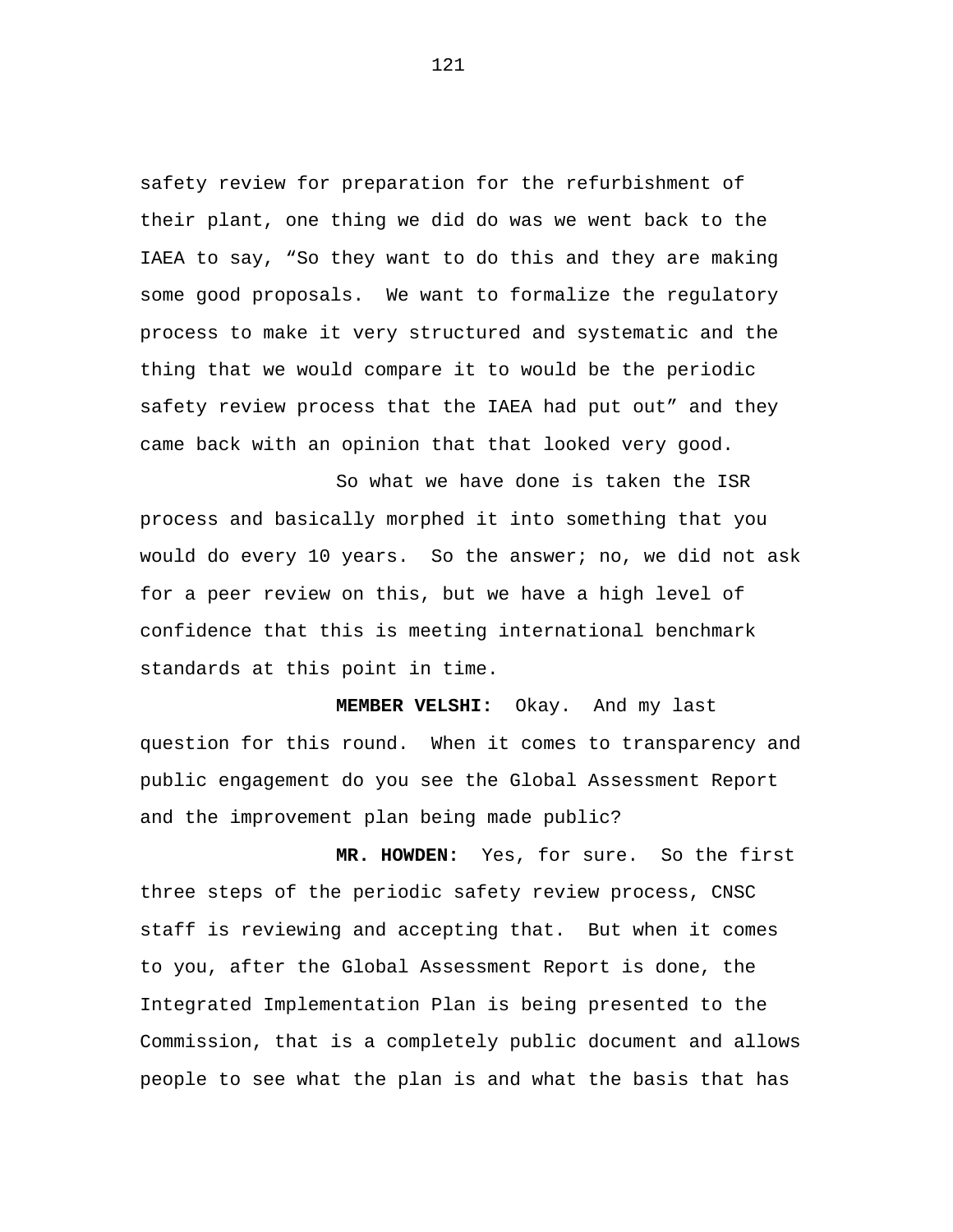been made out. So there is a lot of transparency with that.

> **MEMBER VELSHI:** Thank you. **THE PRESIDENT:** Thank you. Dr. McEwan...?

**MEMBER McEWAN:** Thank you, Mr. President. So if you look at international

experience, because we have looked at this a lot, you have a number of issues that are addressed in our license renewal that are not in a PSR. So how would issues of safety and security and waste handling be looked out at on a regular basis by other jurisdictions to ensure that there was no broad change in safety associated with those?

**MR. HOWDEN:** Barclay Howden speaking.

So, as we said, PSR would be complementary to our existing way we do business. So what we are doing today in terms of assuring that the programs in place are put in place; they are inspected, we continue to do that, so that -- am I missing --

> **MEMBER McEWAN:** That wasn't my question. **MR. HOWDEN:** Okay.

**MEMBER MvEWAN:** My question was how do other jurisdictions do it?

**THE PRESIDENT:** And just to -- let me throw an understanding here. A lot of the jurisdictions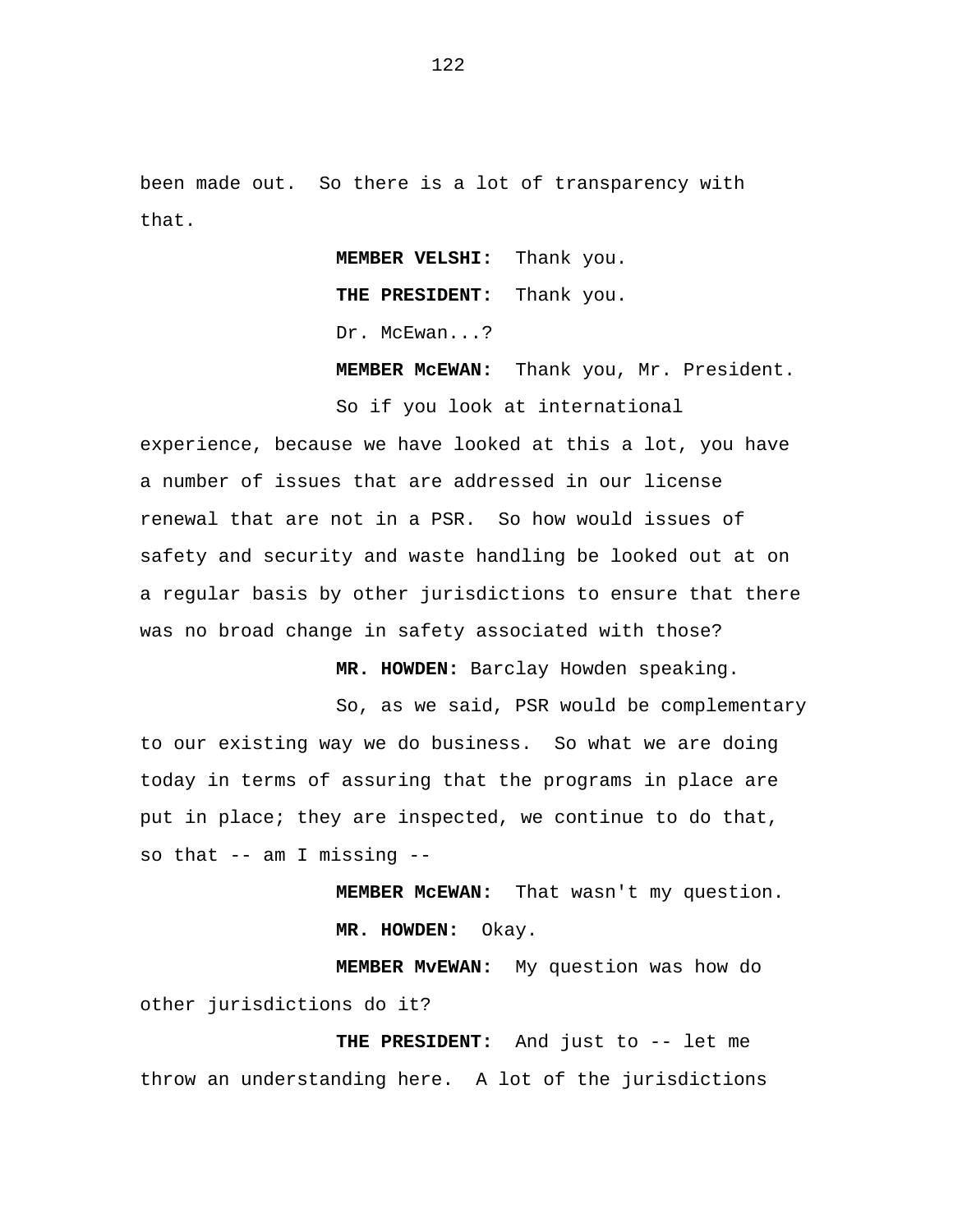don't have the mandate in security. In other words, we are one of the very few regulators that looks at both security and safety kind of together, so for the Europeans to get a deal they have to exclude security out of this. In the States, you know what security is like in the States.

So there are all kinds of differences in the regulatory mandate that I'm just wondering about whether that is a factor of what's in the original PSR à la IAEA.

Dr. Snell, you look like you want to reply to that.

**DR. SNELL:** I'm going to give you a partial reply.

I think the philosophy is that the PSR doesn't suddenly remove all aspects of regulation. The regulator still has the tools it always has, which is audits, inspections, programs. So it's a layer, not so much on top of regulatory licensing; it's a way of catching stuff that you might have missed in sort of routine day-to-day licensing. It's to try and step back and say what has been happening over the last 10 years that you wouldn't normally capture in your regulatory processes.

So it's somewhat -- it's not intended as a replacement for the everyday regulator activities. It's a supplement to it. That's different from saying you should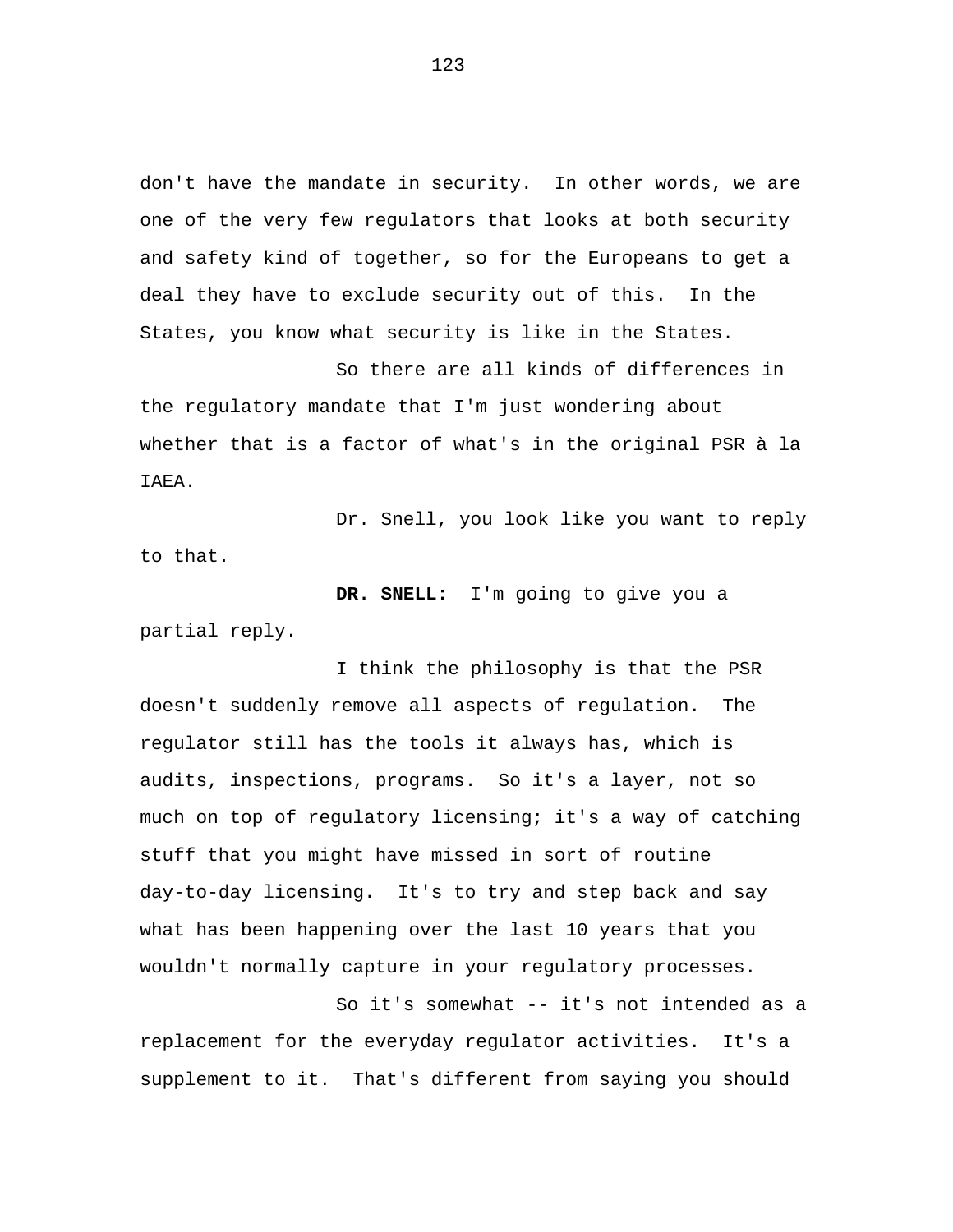just open the license every five years or every 10 years. And by the way, I think --

**THE PRESIDENT:** But in a lifetime license or in a 40 year lifetime, when do you do that?

**DR. SNELL:** Yes.

**THE PRESIDENT:** When do you talk about security and the inspection and all of that stuff?

**DR. SNELL:** So I will have to speak from my somewhat limited experience. I know in the U.K. the security aspect is actually integrated with the regulators, they have both, and so it's not difficult for them to integrate the two.

So unfortunately I don't have an answer for every single jurisdiction.

**THE PRESIDENT:** Thank you.

**MR. HOWDEN:** Dr. Binder, but I would like to comment on Dr. McEwan's -- his question.

In terms of the other jurisdictions, as Dr. Snell says, some are combined, but you are correct, some are separate which provides some challenges. But in each case the regulators that we are familiar with, so the French, the British, the Koreans, they have established mature regulatory agencies that handle the waste, the conventional safety as part of their routine way of doing business.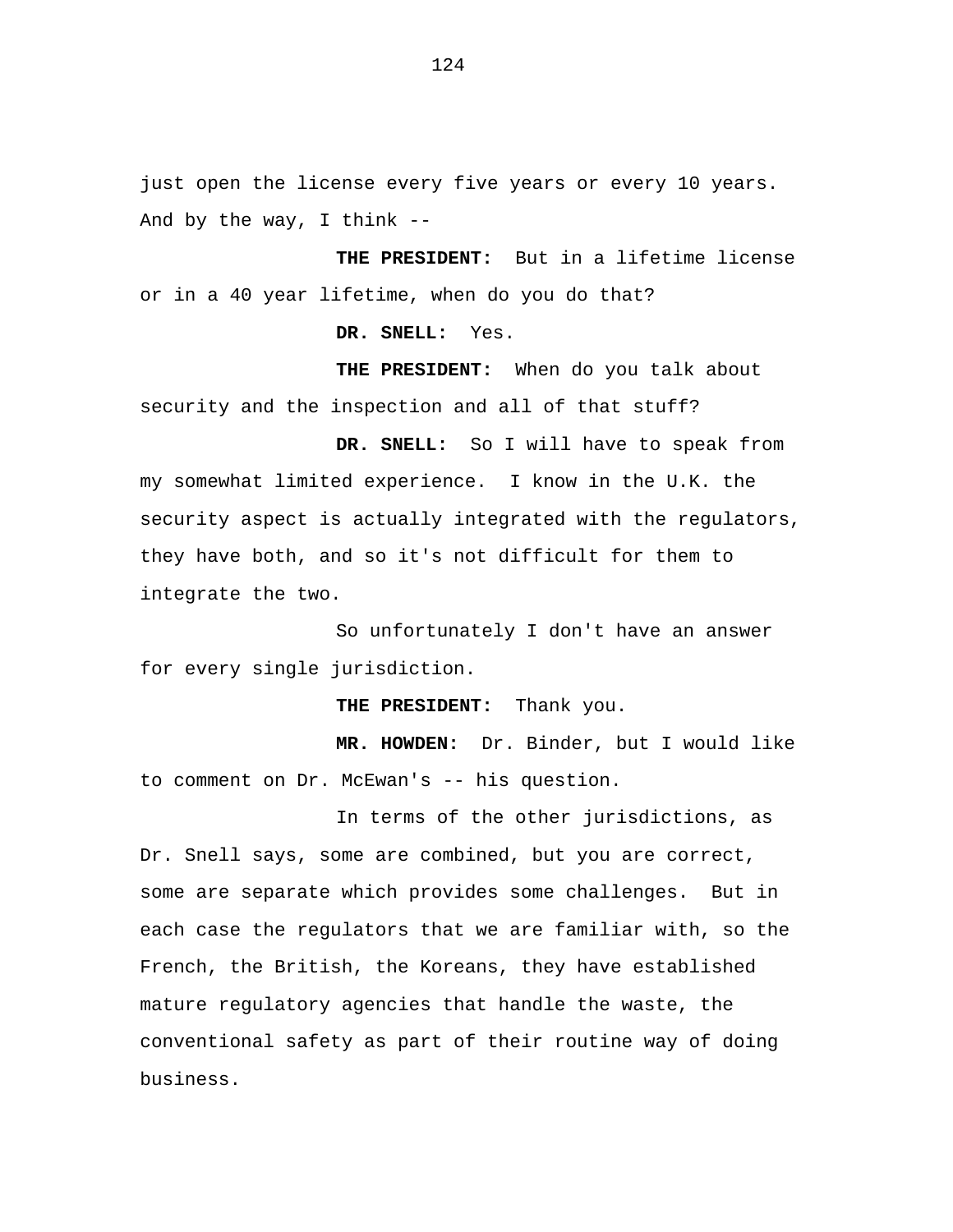How do we know that? Because the international community IAEA does international Integrated Regulatory Review Service missions, which I had mentioned, IRRS, and they are all measured against the same set of standards that the IAEA has, so we had one in 2009 with a follow-up in 2011. What came out of that is, if you look at their reports they weren't getting too many different recommendations and suggestions than Canada is getting today, so we know that they are quite aligned with the way we do business.

Also, we have had Canadians participate in those missions so they have come back and say, "Yes, these folks are following the international standards so they are doing the regular inspections and the regular oversight".

So we do have information from those activities that we participate in.

**MEMBER McEWAN:** So I guess this is a little bit of a follow-on to that just to help me understand. The License Condition Handbook could be changed as a result of a PSR?

**MR. HOWDEN:** Yes, that's correct. So the expectation would be if the Commission adopted PSR and you -- let's say a licensee went through one and now has produce their integrated implementation plan -- okay, so two things. If you required the PSR that would be in a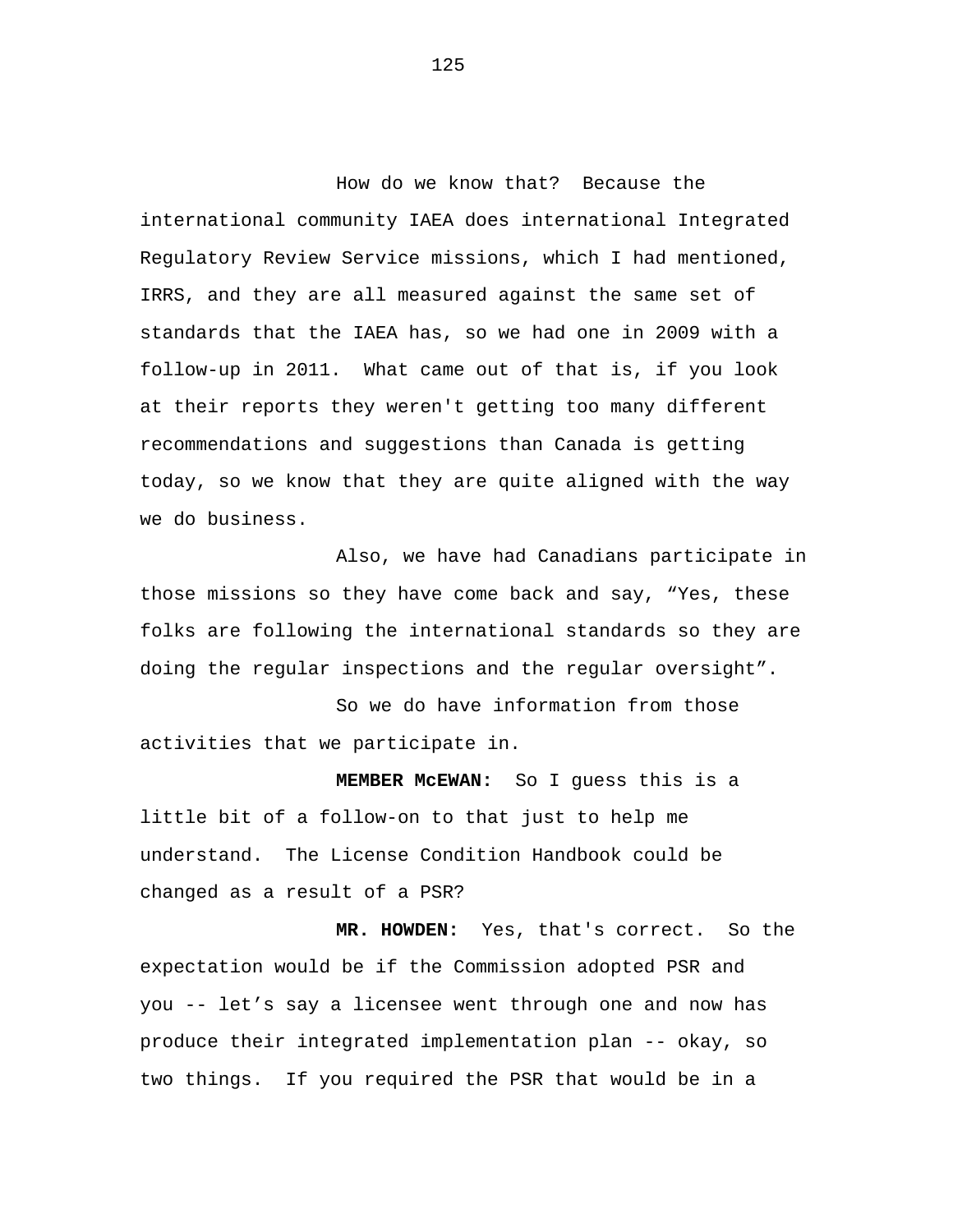license condition and then within the License Condition Handbook under the compliance verification criteria, this REGDOC would be referenced, so that would be the standard against which CNSC would be measuring whether the licensee met that requirement.

The second one is, once they have completed the PSR and now they have gone to some sort of hearing where the Commission has reviewed the integrated implementation plans, has agreed with it or adjusted it and said, "Okay, go forth. You have given us this scope and timelines with milestones, so we will have a license condition that says you shall implement the integrated implementation plan", the IIP would then be referenced in the License Conditions Handbook with all the milestones against which we would be measuring them.

We would then use that to report back to you on a regular basis. You know a yearly NPP report is how things are going. If they were going off track for some reason, we have the mechanisms to request the Commission to hold a meeting to bring the licensee forward and say "We hear things aren't going as well. Can you explain it to us?" But we would be using the IIP as we go along.

Now, as they go along, if they learn a few lessons as they go through and need to adjust it, those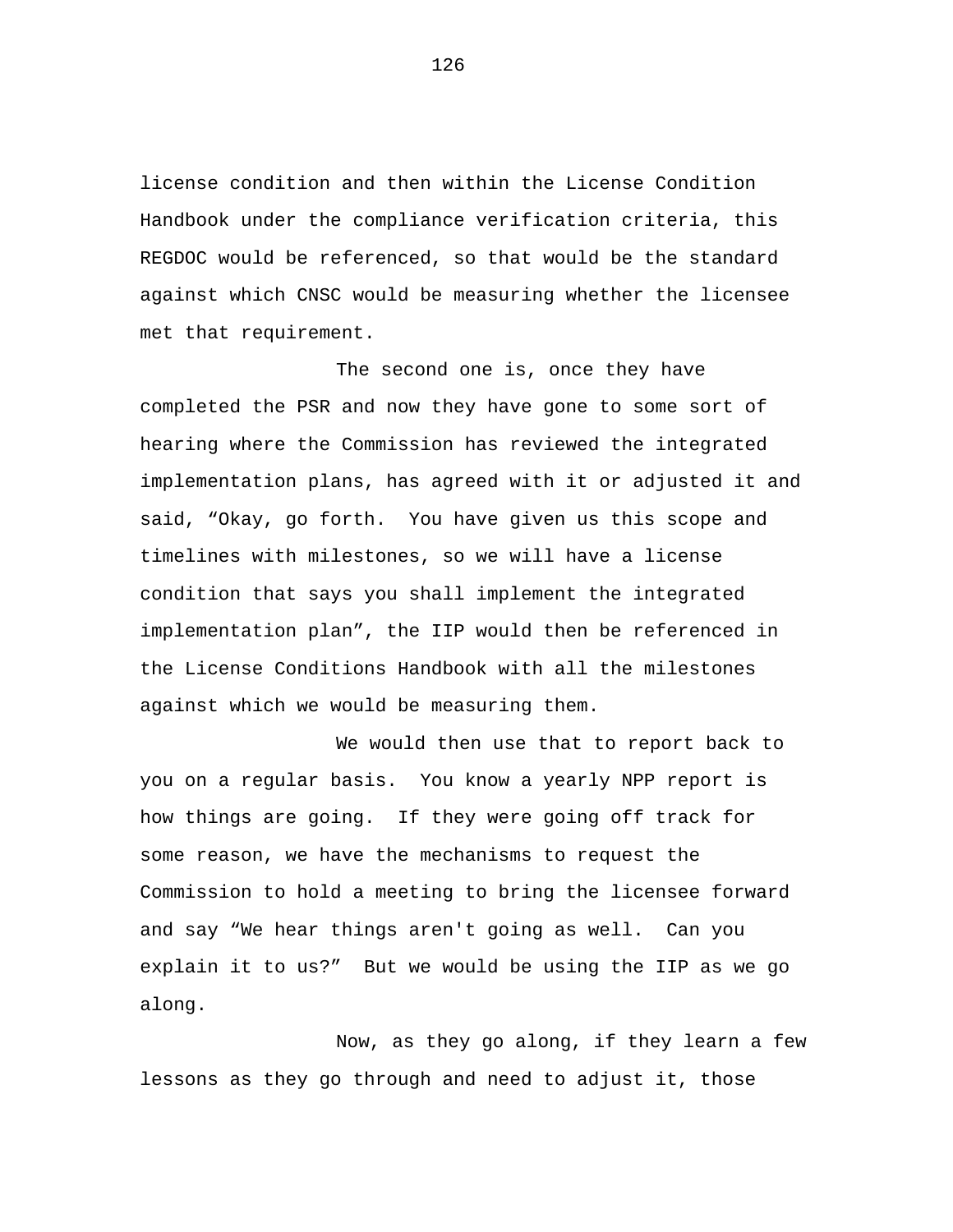adjustments would occur in the License Conditions Handbook.

**MEMBER McEWAN:** Okay. So maybe I could ask industry for a last question in this round.

I think we have seen several times in these documents, it is 50 to 150 person-years to produce a PSR. How many person-years to produce an annual report and how many person-years to redo a license and when does that cumulatively become non-sustainable?

**MR. MANLEY:** Robin Manley, for the record.

I would say that industries' preparation for the annual report meeting is the smallest of the three. I have never actually measured it, but it is less than one person year of effort to prepare for an annual report meeting currently. License renewal is more on the order of, I guess I would say, sort of several person-years worth of effort. Again, I don't know that I have actually added to all up. Frank might want to expand on that.

And certainly the integrated safety reviews that we have done were by far the bigger efforts and, I guess, I would say by far produced the more significant actual changes in the plant.

**MR. GUGLIELMI:** Yes. I think it's a little hard to compare exactly because it depends on what you include in license renewal and for license renewals we do a lot of studies and analysis as well. A lot of PSA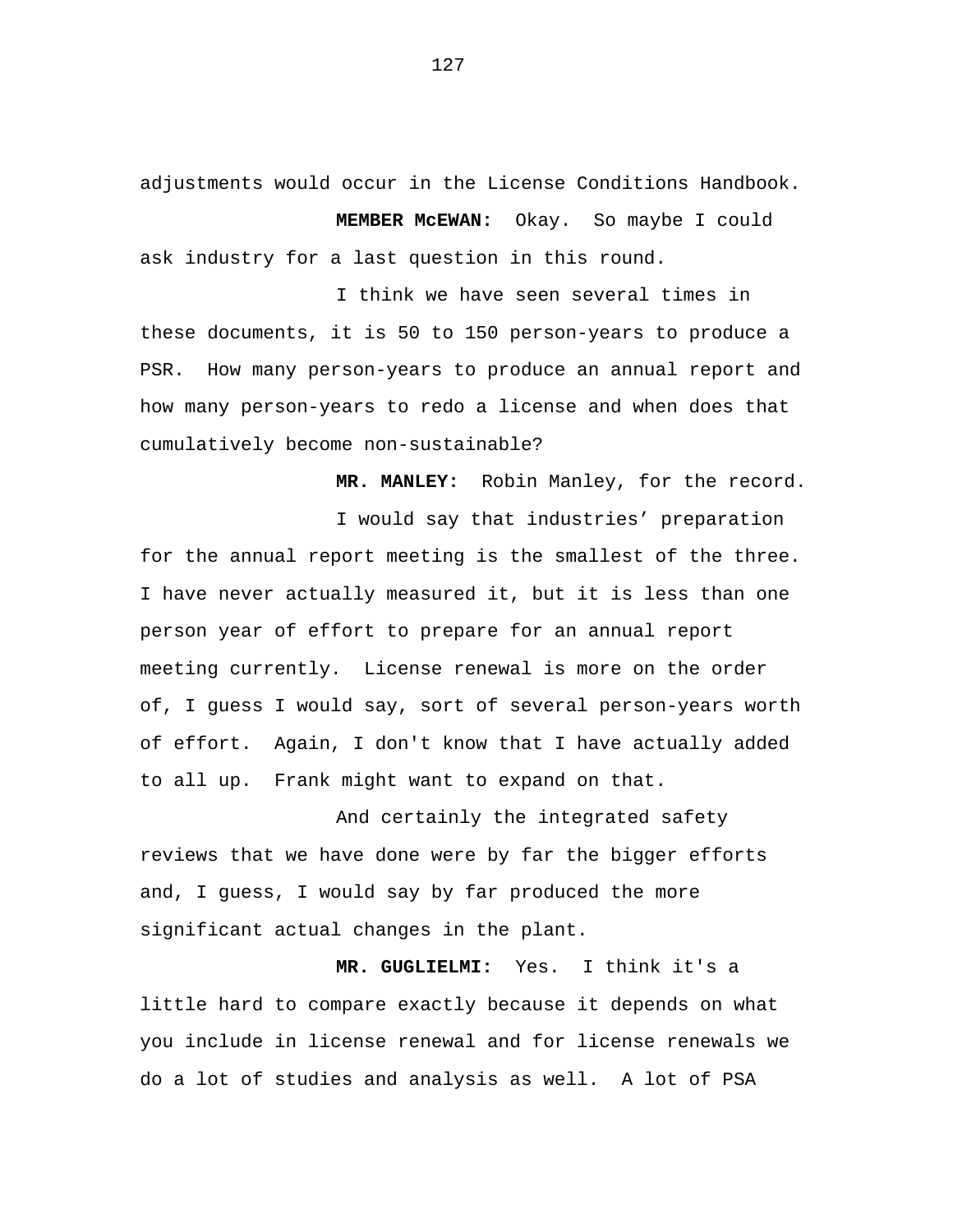work we have done recently has really been focused on license renewals as well as Fukushima and other things.

If you add that all up, I'm not sure how much difference there is, but you're certainly talking for both of these things a few million dollars, right. So it's not a trivial amount, and it can be more if you get into more in-depth analysis on particular issues.

So I think the -- but we're going to do that work anyway to manage the plant and make sure that we have a sustainable business plan going forward, so we're really not concerned about the technical work because it's work we need to do. Whether we do it for you or do it for us, it's really neither here nor there.

The issue, really, is more around are we doing a bunch of overhead work, administrative work that doesn't add a lot of value. And I would think, you know, looking over the last several years, certainly the licence renewals have become increasingly difficult in terms of the administrative overhead to deal with.

We've also seen a large increase in the public interest and public awareness, or at least in some groups, at any rate. I think as we go forward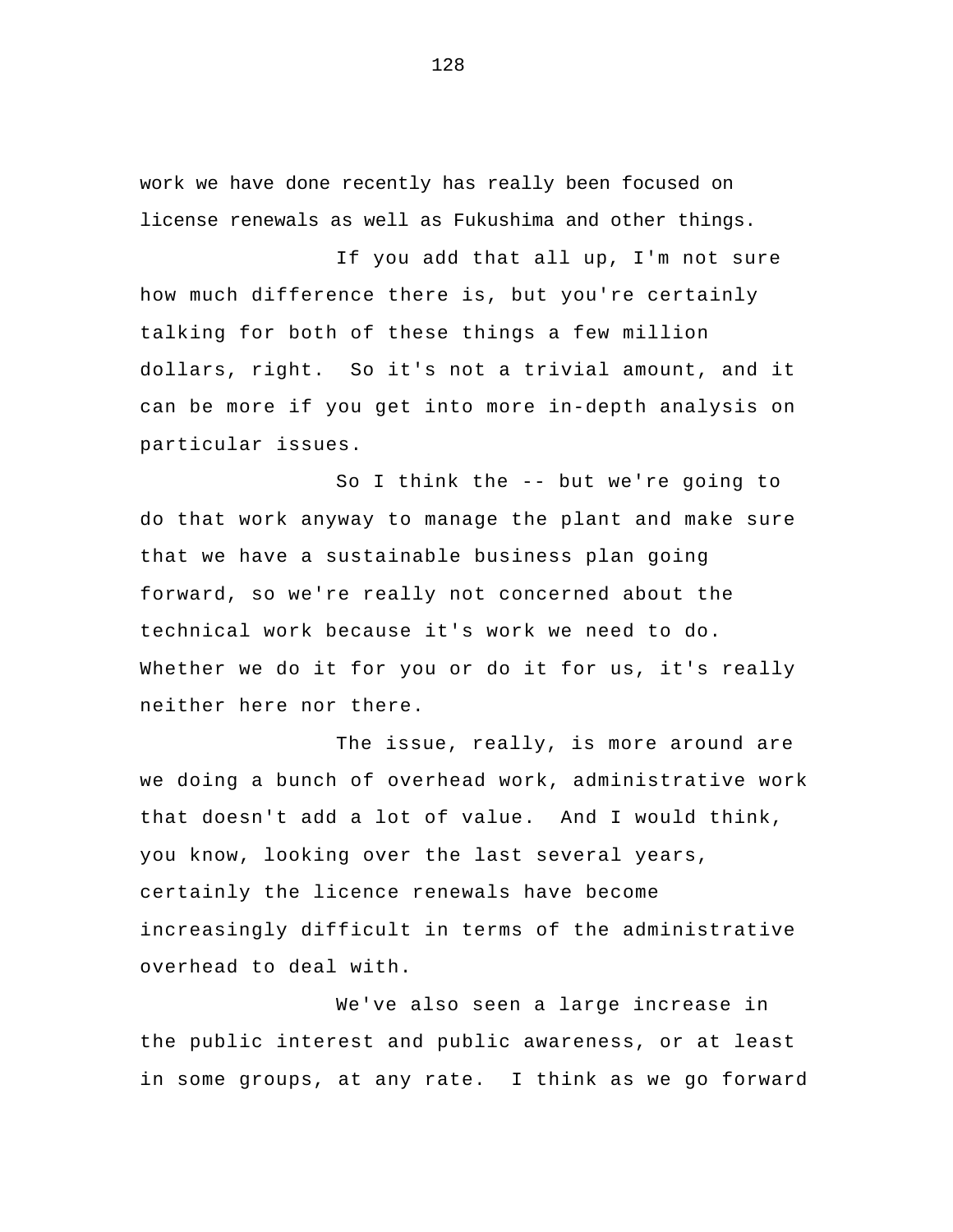we'll likely see nuclear power as a bigger focus in terms of energy and, therefore, we'll likely draw even more attention looking at new designs and various things.

And so my thought would be that we just have a good opportunity here now to sit down and do a review, right, and say if we were starting again rather than just kind of building it as we go and we wanted to make sure we got a good review of programs on an ongoing basis -- I mean, we do it through inspections and so forth, but every once in a while, maybe the Commission wants a good summary. You know, we do it internally on a three to five-year cycle, so every program gets a look every three to five years, depending on its relative importance.

Maybe there's a way we can structure Commission hearings and reviews so they focus on certain issues in terms of program performance, we focus on public participation in a different way than we do so they know what participation and what it is they're commenting on and we get less of the kind of general rhetoric about whether Canada should have a nuclear program or not and more specific stuff about the operation and, at the same time, kind of reduce the overhead involved in doing a kind of comprehensive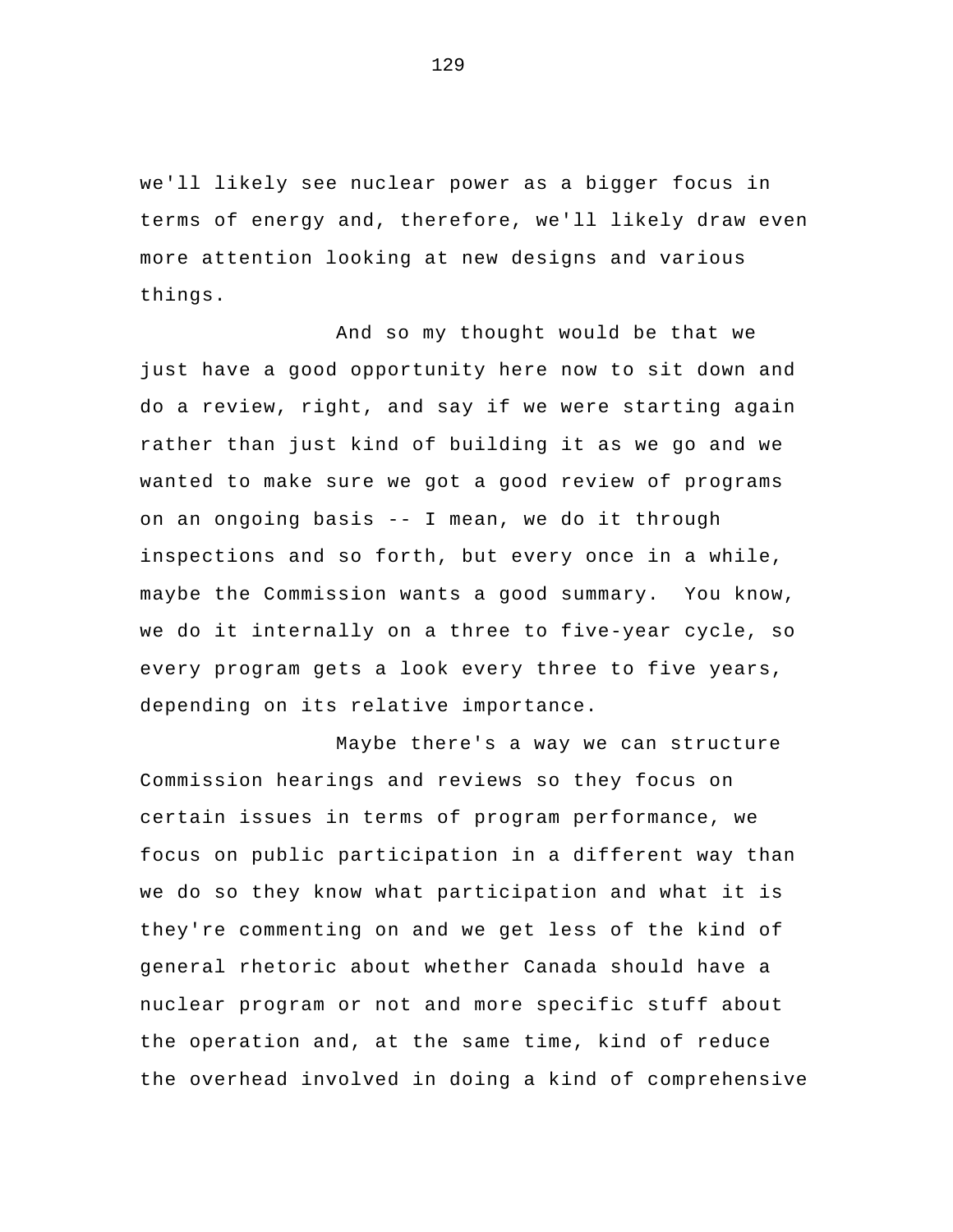review of every program every five years.

I mean, that is -- it is a burdensome thing just to write all that down in a format that you can discuss in an understandable way with the public.

It's easy to do it in a really technical way. We do that all the time. It is harder when you try to write it so that people can understand it and get a study out of it.

So I just think there's a perfect opportunity here to look at this question, to think about how we might like to do it going forward.

I wouldn't suggest you delay the PSR while you do that. I think PSR is well worth doing and move forward with it. But I'm just saying maybe it's time for a little bit of a study around how we do this in Canada, and maybe there's some better answers.

 There's certainly a lot of different ways of doing it, and maybe there's some better answers that would be more administratively comfortable.

## **THE PRESIDENT:** Monsieur Harvey? **MEMBER HARVEY:** Merci, monsieur le

président.

My question is -- goes to Dr. Snell. In page 16 in your matrix there, I just want to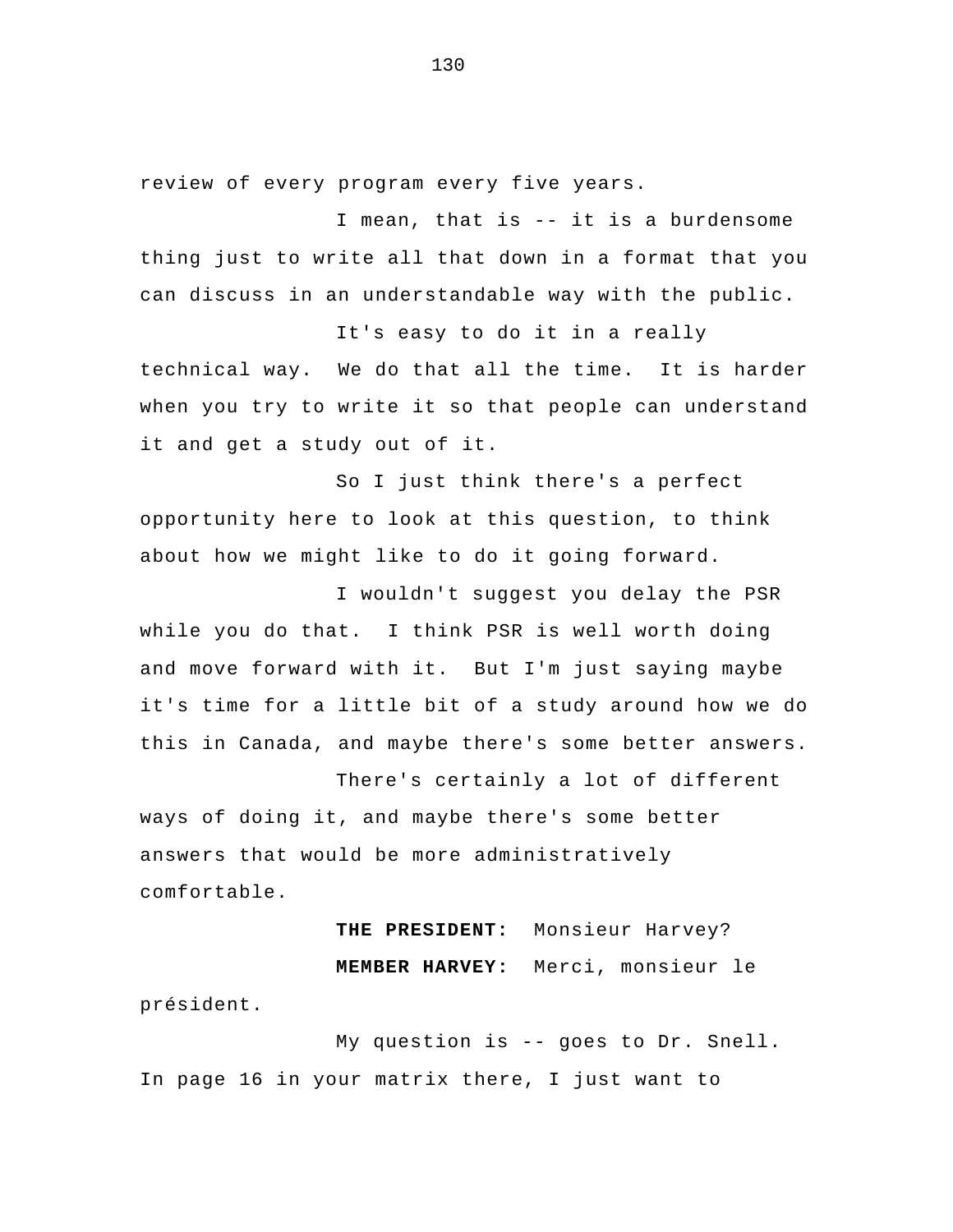know -- it's very scientific here and I suppose you have -- in the original matrix you would have been more specific than that. But I want to know the - what weight has been put on each column there because it appears to me that there are -- it's not the same -- they are not all the same importance, at least.

 Like for example, consistency with international practice, at the moment all our standards are inconsistent with -- I don't see to be consistent with the licence renewal when PSR is so important compared to the improved safety and information involvement, for example.

If you put the weight on any information could be quite different, and that's if you do it on any involvement.

I don't know -- so I don't know in France. I'm not familiar what is done in UK and States, but depending of the importance you put on each column, the recommendation, the answer could be different.

**DR. SNELL:** Victor Snell, for the record.

Yes, I agree. It's not a mathematical formula, but when I evaluated the matrix, the most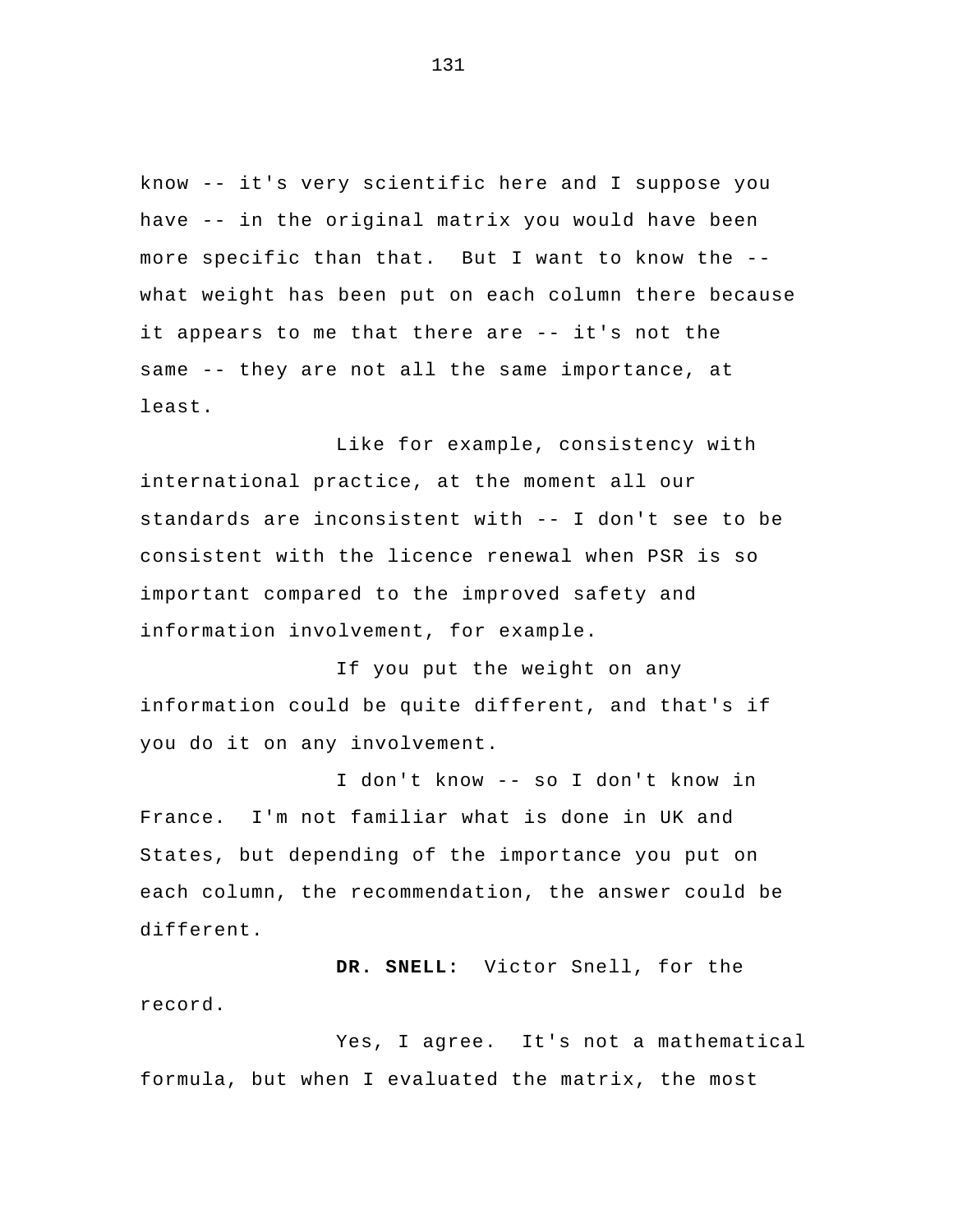important one was maintaining and improving safety, so that -- if you don't pass that, it's out. And that's why one of them just disappeared immediately.

The one that I spent some time concerned about was public information and involvement because of the CNSC mandate, and I made some suggestions as to how that could be accommodated. But again, one of them was, on the surface, a non-starter.

And the other one was effective use of resources because when you take resources in one activity and put it onto another activity that is less effective in terms of safety, then that's not a good thing to do. So since resource is limited, you want to put your resources in a part where they give the most benefit for safety. So that was another one that I considered quite important, actually, because we have limited resources.

 Technology neutrality ended up, as I say, being somewhat of a non-issue.

 Consistent with international practice, I gave it some weight because Canada has made an effort to be consistent, where appropriate, with international practice. And I didn't find any reasons here why we should not be consistent. There's nothing special about Canada in this particular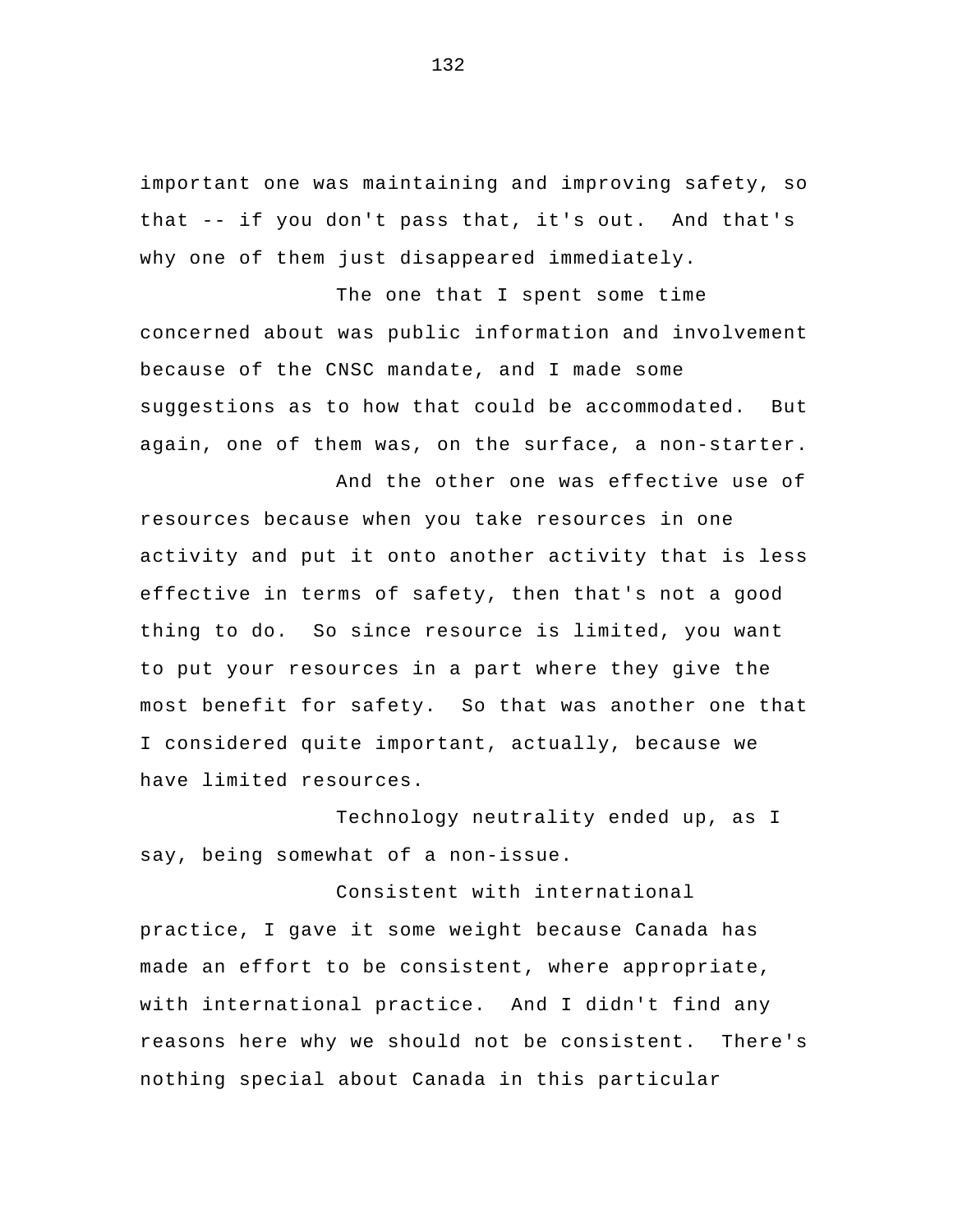aspect.

We have a lot of things which are unique in Canada and have very good reasons for them, but in this line, I didn't feel there was anything that was driving us to be different for the sake of being different.

**THE PRESIDENT:** But consistency with international practice --

**DR. SNELL:** Yeah.

**THE PRESIDENT: -**- the one is PSR. I think the staff is recommending PSR.

 What the inconsistency you're talking about is the 10-year licence, which is a whole different issue. So it's not really -- it's a half a minus here because --

**DR. SNELL:** Well, my recommendation was for complete consistency, which is --

**THE PRESIDENT:** Okay. Well, I didn't get that complete consistency here. There was some consistency.

 The purpose of this presentation today is to get the PSR. The linkage with the licence is yet another decision which is -- can be done elsewhere, separately. And as you are aware from industry, it's not dependent on the decision to do a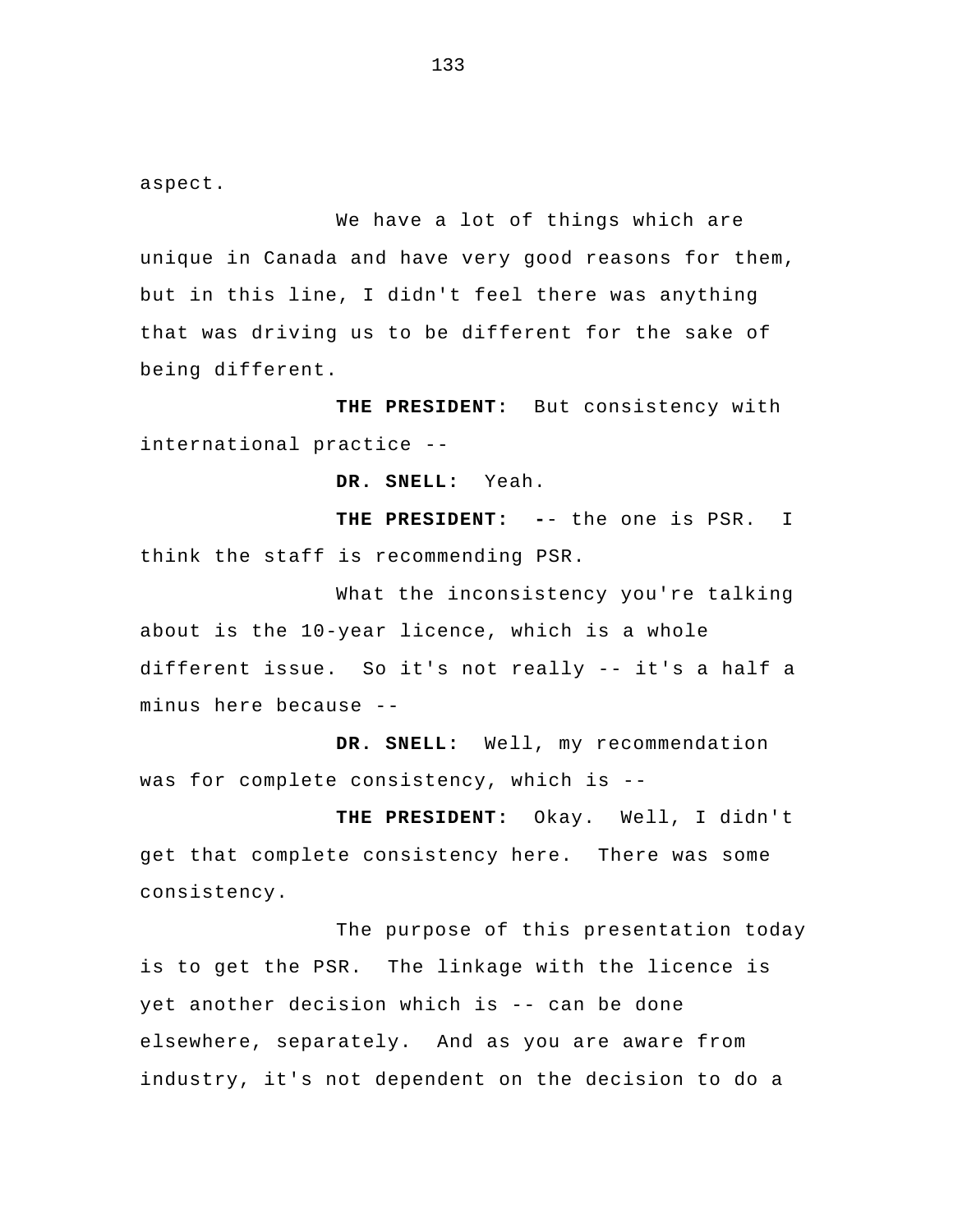PSR.

Monsieur Harvey?

**MEMBER HARVEY:** I'd like to hear the staff about that. What analysis have you done of that matrix and the -- what is your point of view on that?

**MR. HOWDEN:** Well, I don't think we've done very much analysis. We've been relying on Dr. Snell to look at and give his opinion, and it's a very learned opinion.

I think from our perspective, we still have taken, I think, a guarded approach to be evolutionary as opposed to revolutionary.

I think -- like when you come down to the last one where you're looking at the resources, there hasn't been a detailed review of the resources to do the comparison, so -- but we do see benefits in integrating this into the licensing regime and the way we do business because it's a natural fit.

We also see that the 10 years is a good period interval for periodic safety review because of the reasons we outline and, also, there's a life cycle of maybe up to nine years.

So shorter is not better, but again, back to the resources, we haven't fully looked at that.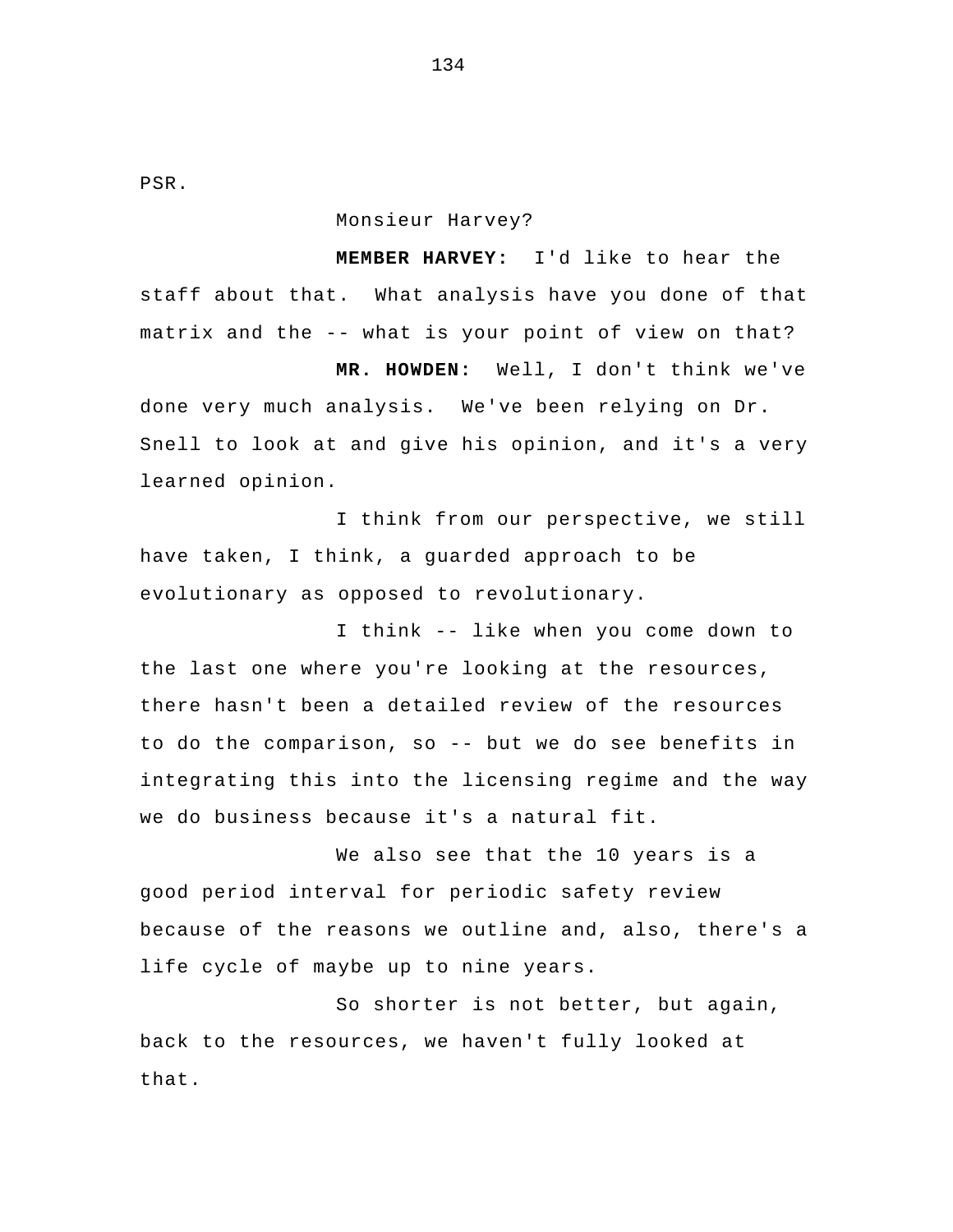We were looking at the improvements to nuclear safety, so we put a lot of weight on that, which is very important.

But one thing licence renewal gives is it does a little bit of a backward view to look at performance, and that is an important thing to us in terms of performance because it is, to a certain extent, a measure going forward. So we still find quite a bit of value of that.

 If we could figure out how to do that in another way, we would be very happy to do that, but I'd say we haven't done a detailed analysis of what Dr. Snell has presented in terms of his pluses and minuses.

**MEMBER HARVEY:** What about the public participation and the opportunity for the public to intervene?

**MR. HOWDEN:** So that's always been very important within the CNSC and the Commission, and I think, internationally, we get a lot of kudos that it's something that we do well and others aspire to. But we've had a lot of interaction with intervenors and, you know, there are challenges with them as raised by the licensees but, at the same time, we do know that they do want to have influence in some way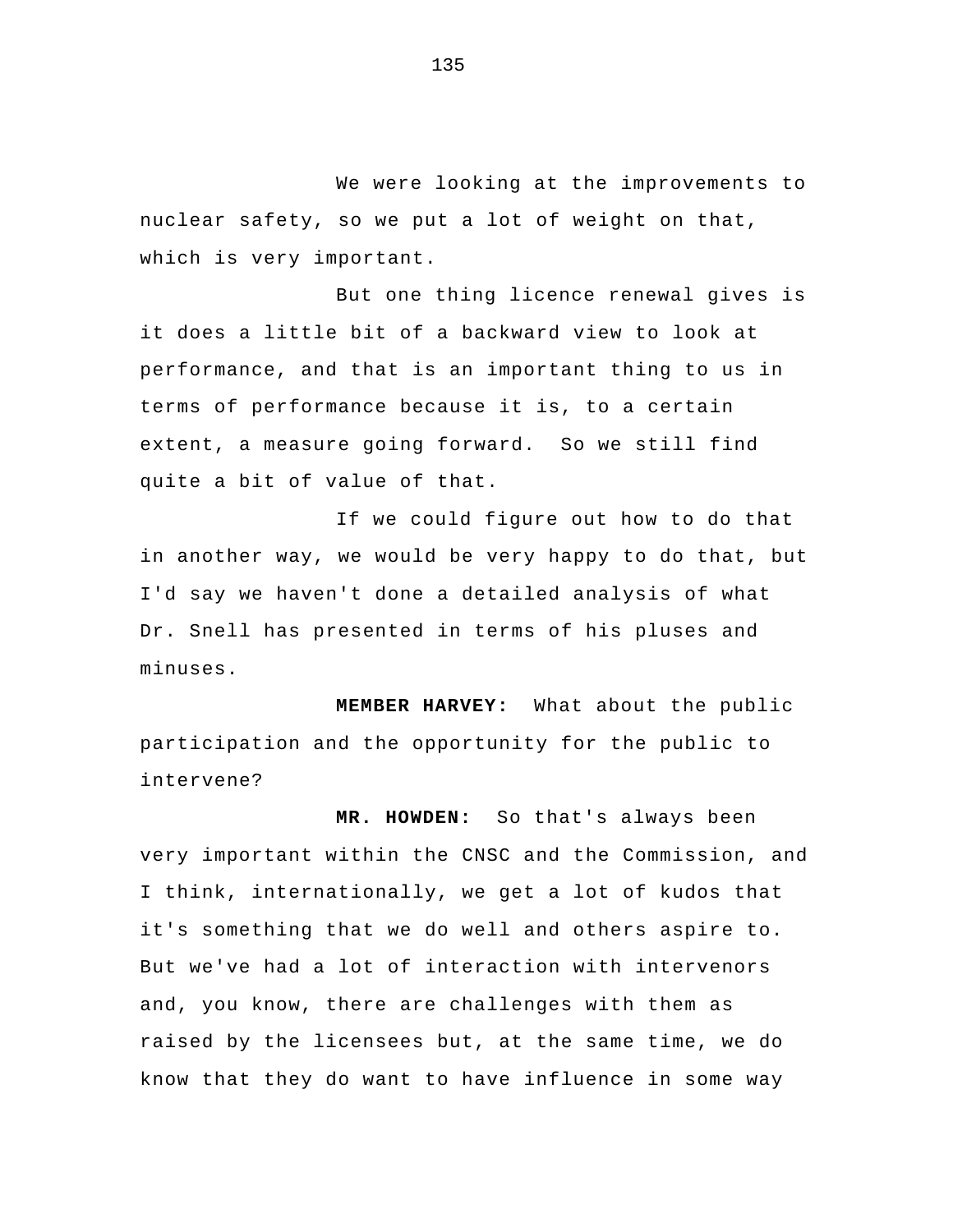on the regulatory decision-making process.

So right now, the tool for them is licence renewal, so that puts a lot of weight on that in terms of their participation in our regulatory process.

**MEMBER HARVEY:** Merci.

**THE PRESIDENT:** Mr. Tolgyesi.

**MEMBER TOLGYESI:** Merci, monsieur le président.

 You know, according to comments which we will see during the hearings, okay, for the general public operating licence period is the most effective enforcement. That's why they are asking that licence should be given for two years or five years or so long or shorter.

 Considering the licence extension to 10 years, therefore, it will be seen as less public involvement. I think that will be the perception of the public.

 It will be probably on the CNSC and the industry to demonstrate that other enforcement methods -- we were talking about including financial penalties -- are as effective.

> How we will handle that? **MR. HOWDEN:** Could you repeat the last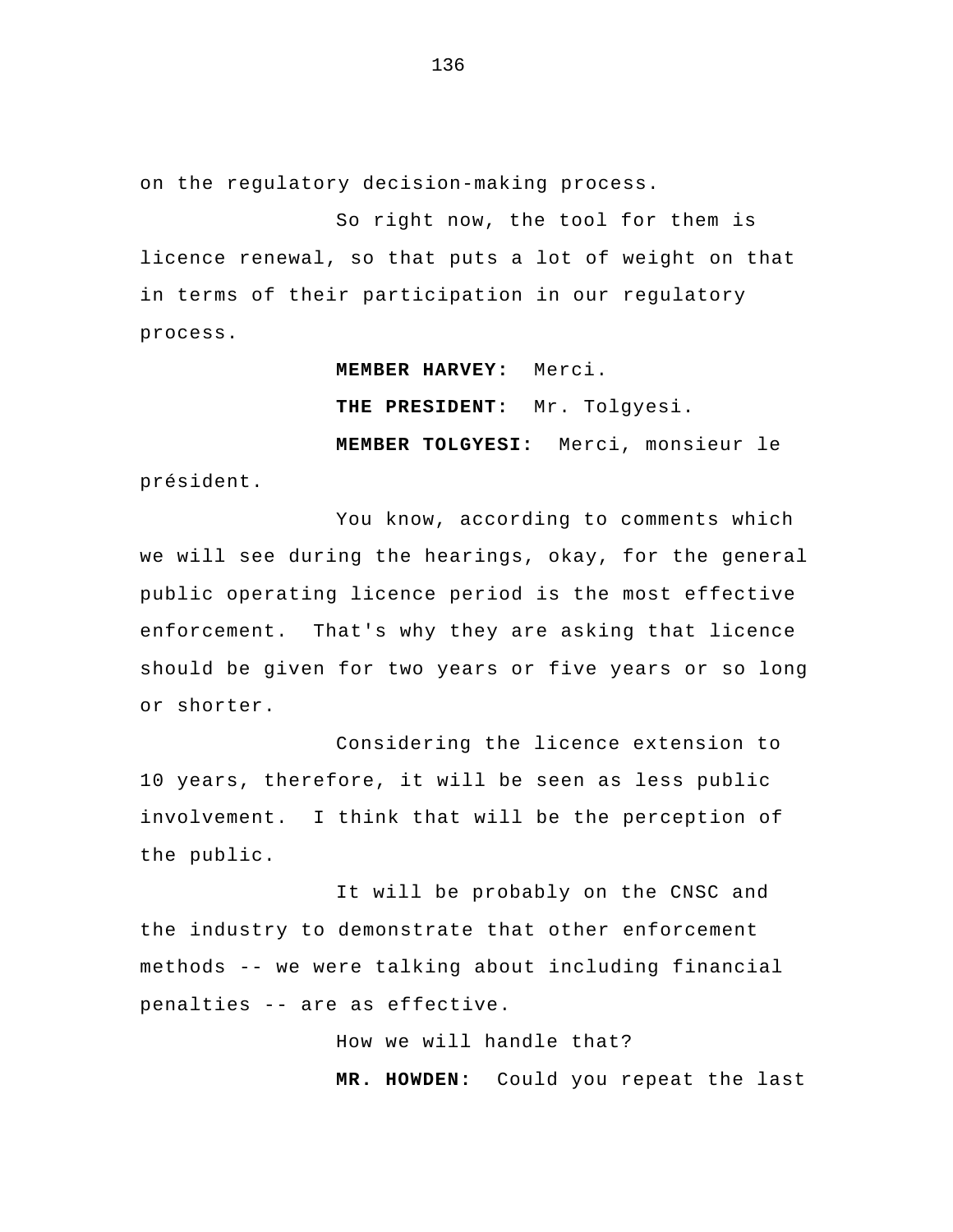part of the question?

**MEMBER TOLGYESI:** That considering that it will be perceived by the public as less public involvement because there will be 10 years' licensing period -- now it's five every licensing hearing, public is involved, so it will be perceived as less public involvement, how the CNSC and industry will make sure that there are -- to demonstrate that enforcement methods now that we add the financial penalties are in place that -- to demonstrate to the public that there is a public involvement and they are involved, and when -- and how they will be involved.

**MR. HOWDEN:** So in terms of enforcement, so the public may see licence renewal as an enforcement tool. It's generally not intended as an enforcement tool. It's intended to be an opportunity for people to get involved in licensing and for the Commission to hear applications. So - but there may be a perception from the public.

 From our perspective, when we look at our regulatory toolbox, we look at things like 12(1) requests, so that was what CNSC issued to Cameco. You discussed that event earlier.

 We have Orders. Administrative Monetary Penalties is new into the toolbox and is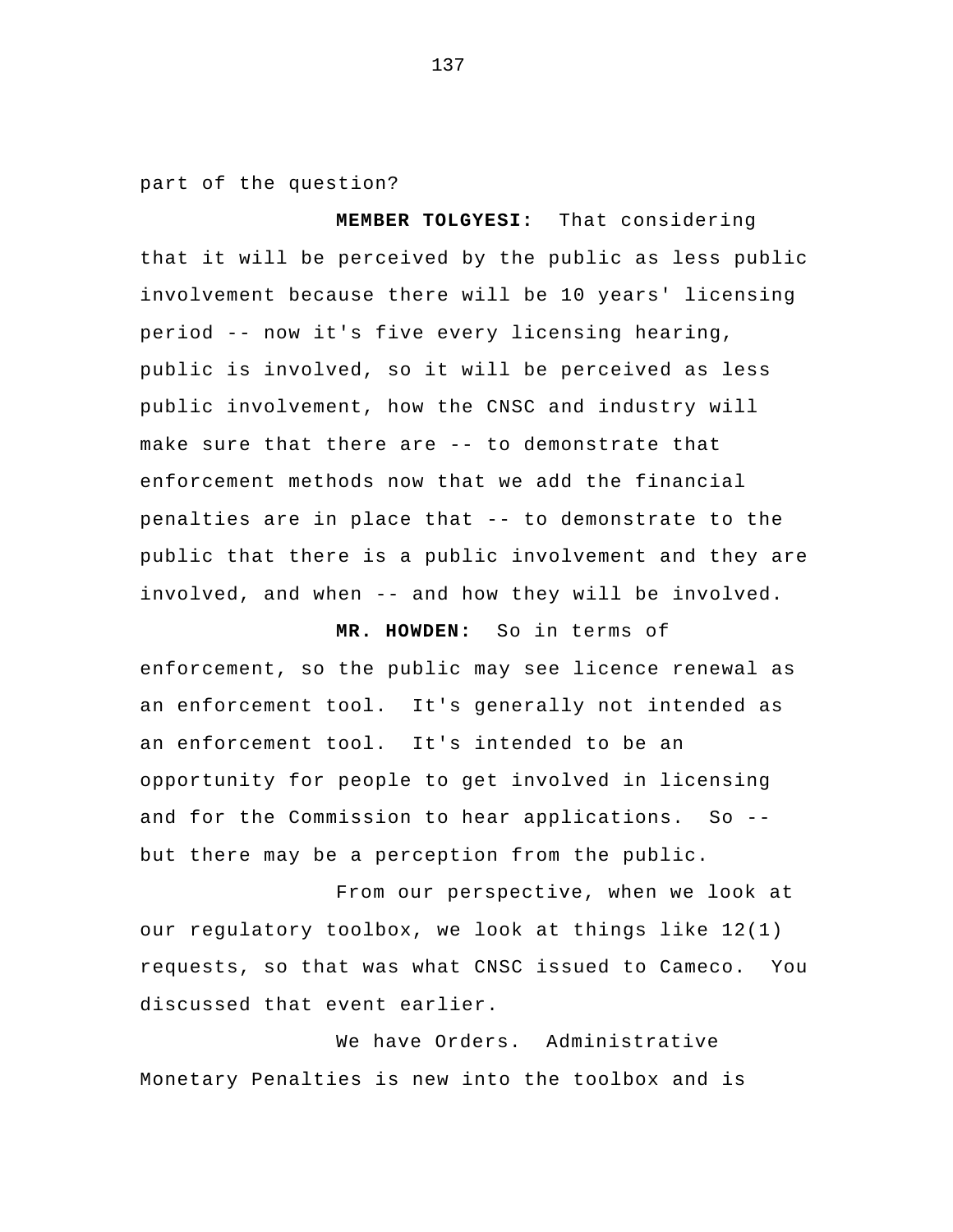getting used a fair amount. Not in the NPP world at this point.

 We also have prosecution, which we don't pursue too often. But we also have change of licence conditions or amendments to licences which is done by the Commission.

The public may see that that might be the tool that they would want to see used if they went to beyond five years, but I think that would only be used if you were in a case where a licensee had a licence and, for some reason, they would need to change the licensing basis because as long as they operate within the licensing basis, there's no need to do licence amendments or changes.

So one thing that we've tried to do is the NPP report has been very performance-based, looking at how did the last year go. We're beefing that up to start looking towards the future in terms of regulatory things that are coming down.

 So we would -- in our view, we would expand it to say licensees that are implementing PSRs through their integrated implementation plans, we would read the reporting on that. Or if they were performing a PSR to get to that point, we would say, okay, the basis document has been reviewed, staff has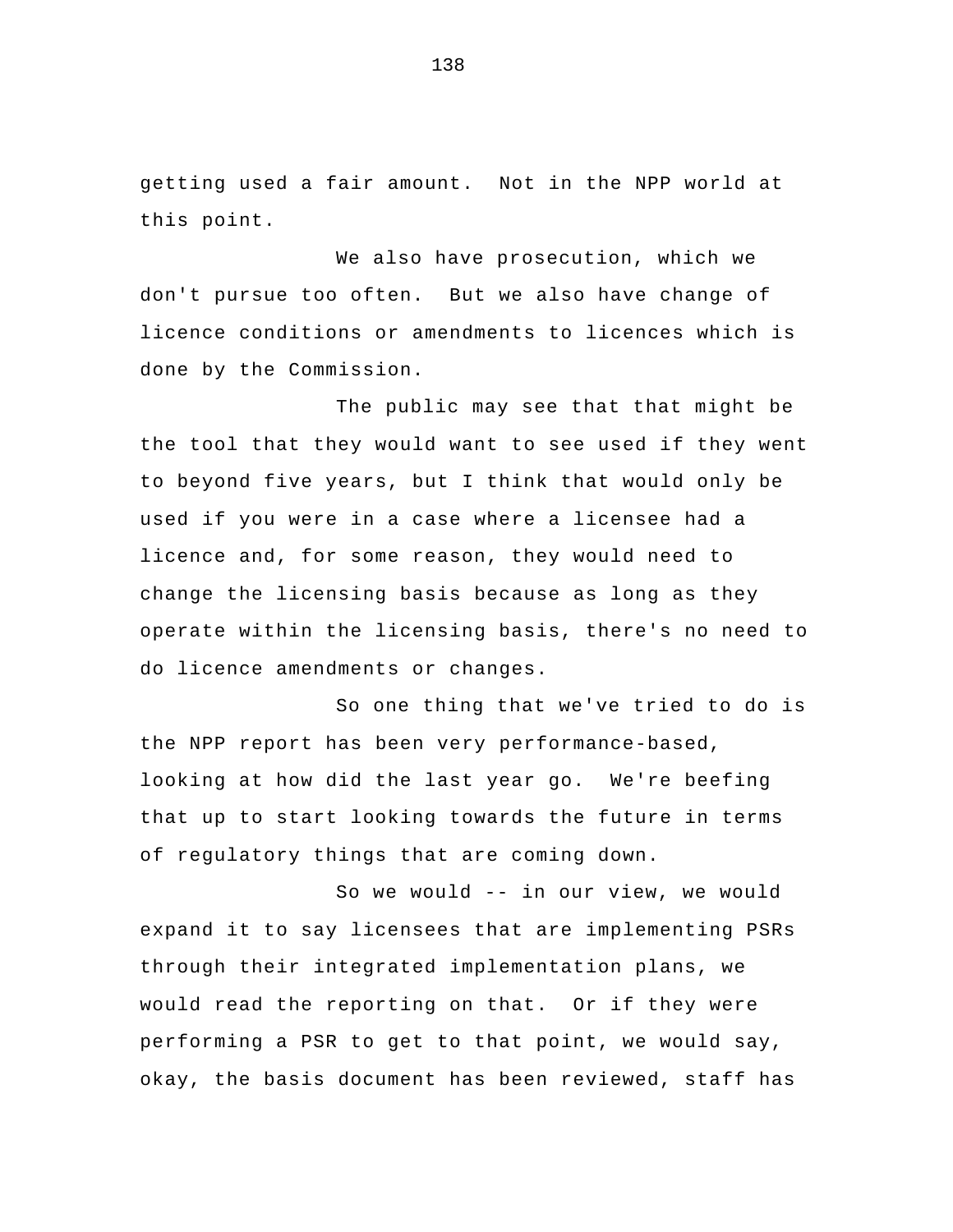accepted it. The licensee has now gone on to the safety factors, and we would bring -- you know, we'd be very transparent in the way that would be.

As I said, if a licensee started running into problems, we don't have to wait for the annual report to come and report to you. We would bring it back to you. And your expectation is you want to hear about things sooner rather than later, and we would use the tools of other ad hoc reporting to you.

So it may be a perception from the public and it's important to them. I think we have a lot of other tools in place that we could hopefully satisfy their need for transparency and participation.

**MEMBER TOLGYESI:** And industry, what you will do or how you will persuade the public that, in spite of 10-year licence -- or we were talking about life, here, licence -- how you will manage to make sure that you are operating according to and in spite of -- there are financial penalties that, you know, general public has seen that, okay, it's a financial penalty, so they will pay it and that's it. They should -- they don't have to do anything more.

What you will do?

**MR. MANLEY:** Robin Manley, for the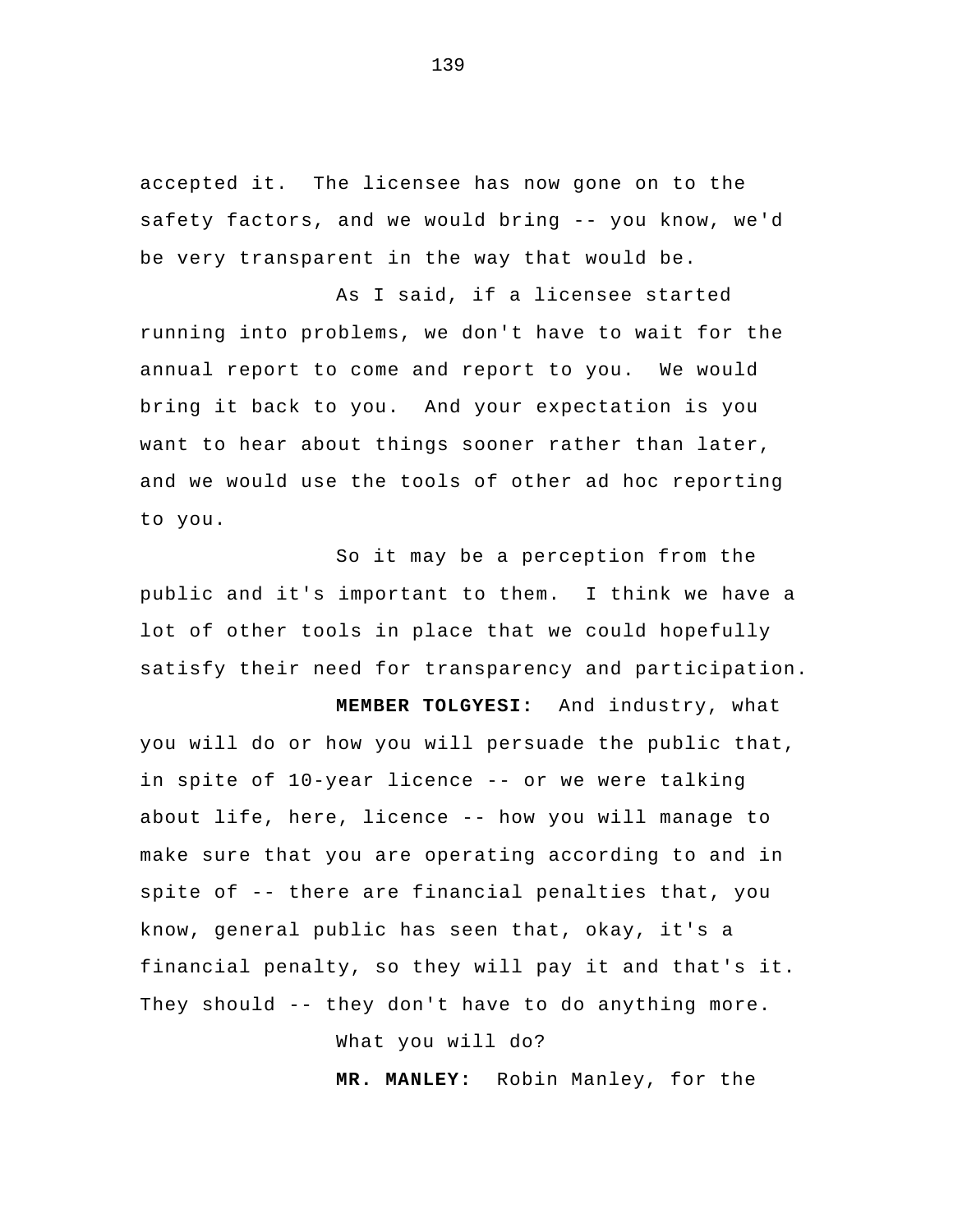record.

So first off, I'd say that industry has been more and more open in terms of public engagement in the last while and we're continuing to expand upon that.

You can see that in the licensing process that we're undergoing right now, and there's no intrinsic reason why that can't be an ongoing process.

So for example, we have our community advisory councils which are open to the public, and they have an opportunity to come and ask us questions at all of those meetings.

 Likewise, it's -- Mr. Howden has already commented on the fact how, at the annual reports, there will be more material forward looking, that the PSR process will result in aspects of the IIPs being built into that.

Not to say that -- you know, necessarily saying the Commission should do this, but there -- I don't think there's anything stopping you from inviting intervenors to participate via oral presentations as well as written presentations at the annual report. That's well within your powers to do that should you choose to.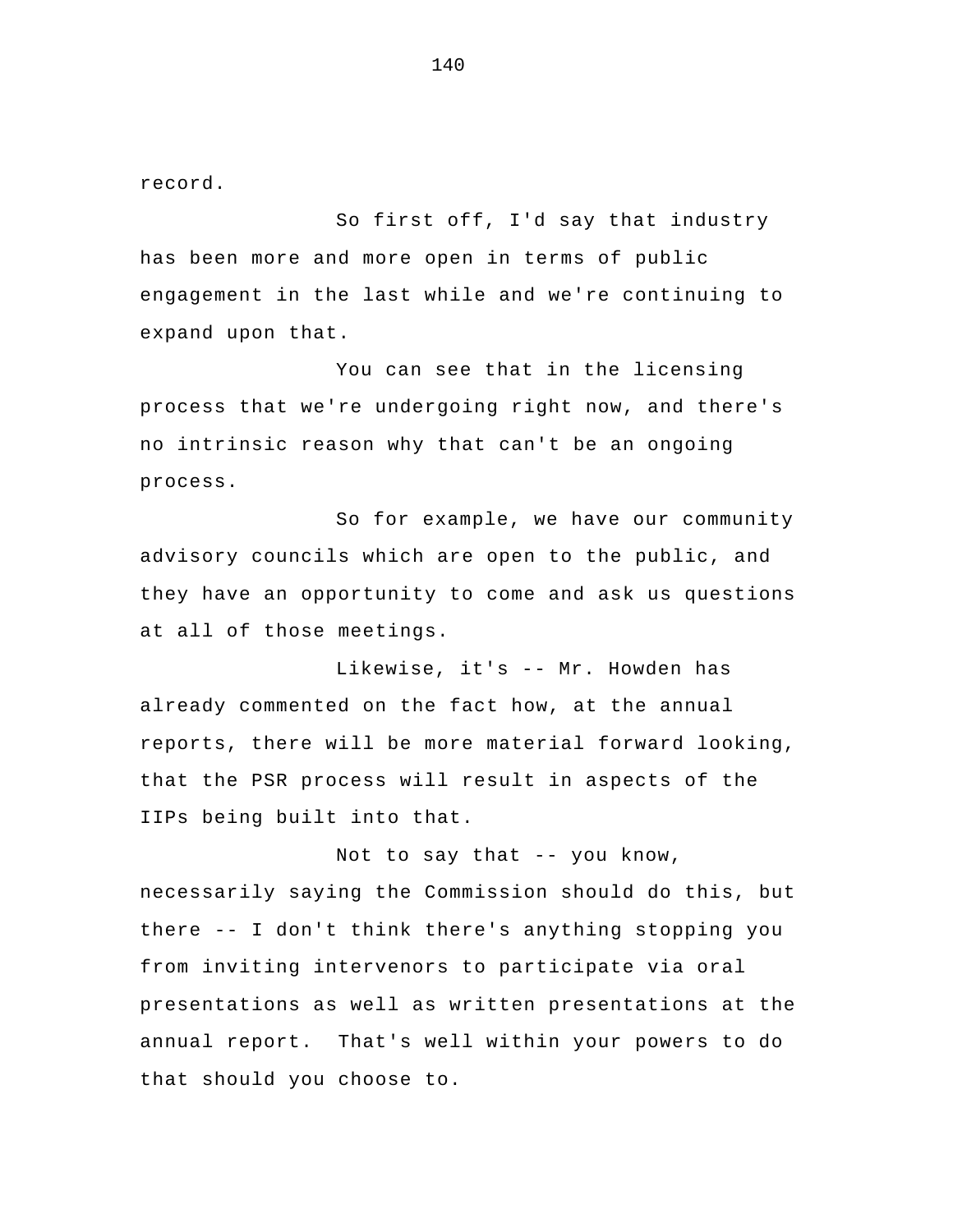And those annual report meetings could be longer and more detailed if that's what you needed to do in order to satisfy your mandate for public engagement.

But from our end, we're meeting with our local stakeholders more frequently and we're hoping to continue to expand upon that.

**THE PRESIDENT:** You know, I've been sitting and listening, you know, patiently to some of this stuff. If I were you -- something doesn't compute here, okay.

If I were you, after spending nine years doing a PSR and coming to the Commission and looking at some of the PSR factors, many of them overlap with our safety and control area -- which, by the way, you may have to do something about the safety and control area review, how they relate to the factors. I would want to get my licence renewal right there and then because if there is a lifetime licence, we can advise you every time there's an issue comes up rather than once a year you come with this enormous PSR which deal with all the safety issues. You may have to piggyback the -- yes, the security and the transportation and the waste which we will ask for information on an annual basis.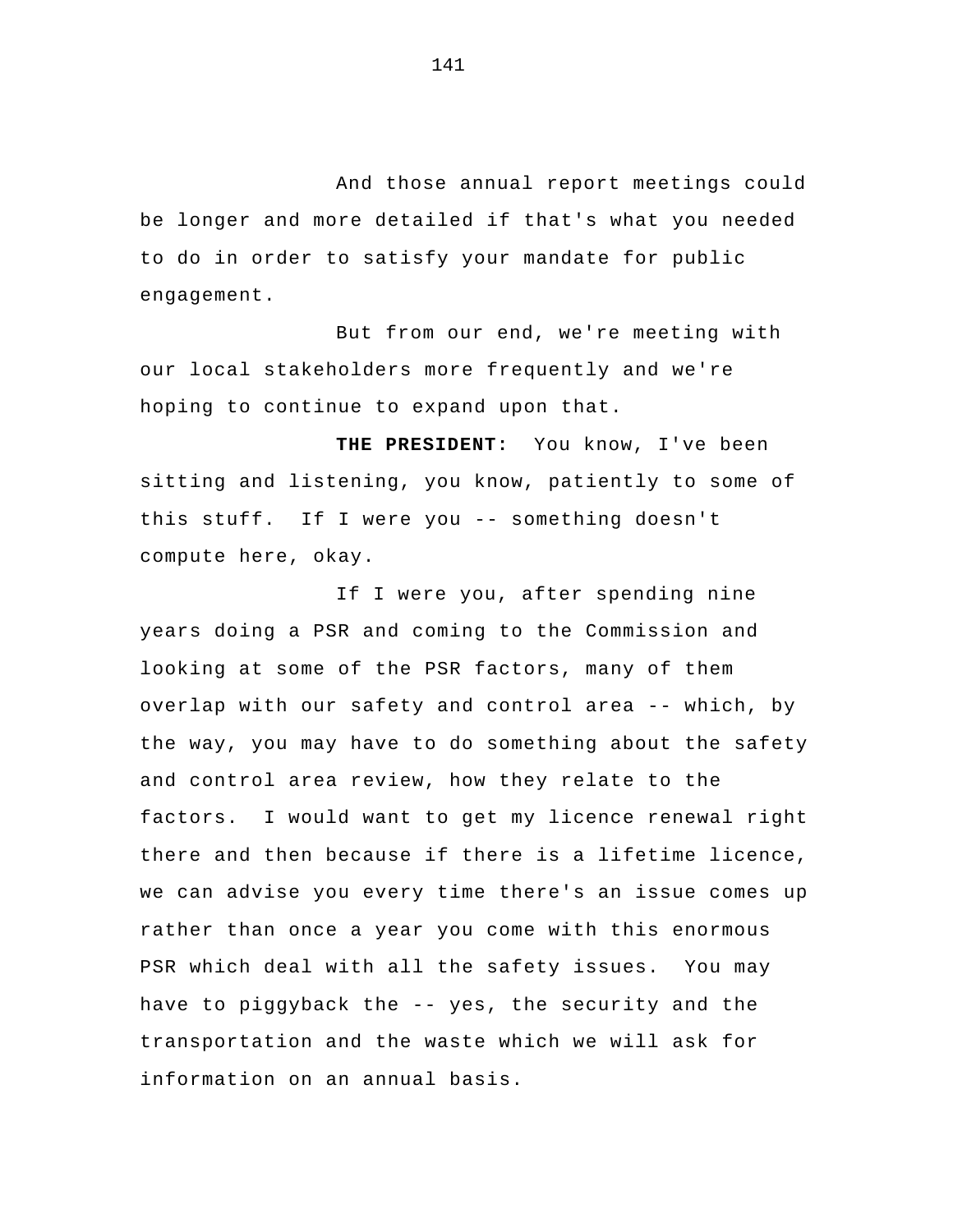Why wouldn't you want to put them all in once in front of us is beyond my comprehension, and you haven't given me a good answer about this, what is this incremental over and above PSR that you will require this amount of work to do to get a licence renewal at the same time.

So the way I see it, PSR gives you 95 percent of the work. You need to do another five percent to get the licence extended and you're good for 10 years. What am I missing?

Somebody, please.

So the European, if they do a lifetime, I just don't believe any of this. If you listen to Werner and some of those guys, they're talking about continuous improvement between PSRs. And to me, that means more reports and more information on this continuous improvement plan that they're now asking for.

 So something doesn't compute in my mind.

So who wants to -- I see somebody coming up with the answer to that.

**MS SWAMI:** Laurie Swami, for the record. I'm the Senior Vice-President of Decommissioning and Nuclear Waste Management for OPG.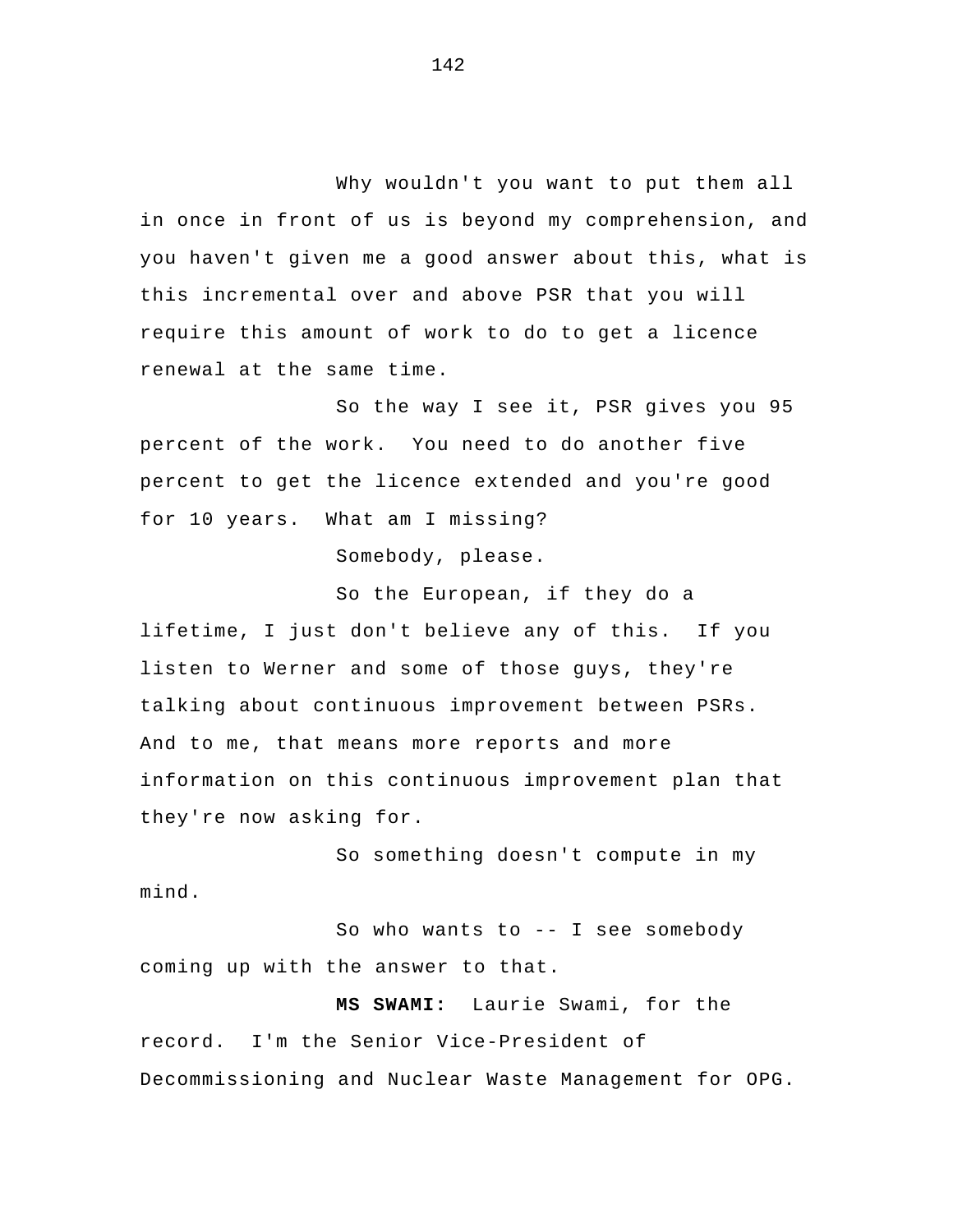I listened to the conversation with respect to resources, and I would just say that, for instance, in our Darlington renewal, I think we've spent in the order of 20 to 30 million on a PSR.

We also have a team of five people right now who have been working on licence renewal for in the order of two to three years, so I just want to give you the perspective of what the resource loading would be.

**THE PRESIDENT:** Well, if you -- so you're telling me now that you're doing PSR and you don't see the efficiency of doing it together? Is that what you're trying to say?

**MS SWAMI:** Laurie Swami, for the record.

I think what I'm trying to say is that we have done a lot of work. We've put a large investment into the PSR-ISR process, and we would like to see that we get some efficiency out of that as an implementation strategy for improving the regulatory process.

**THE PRESIDENT:** I think so is staff. I mean, they also care about efficiency, and I thought that by putting this improvement plan and for the next cycle, we'll give you an improvement plan well defined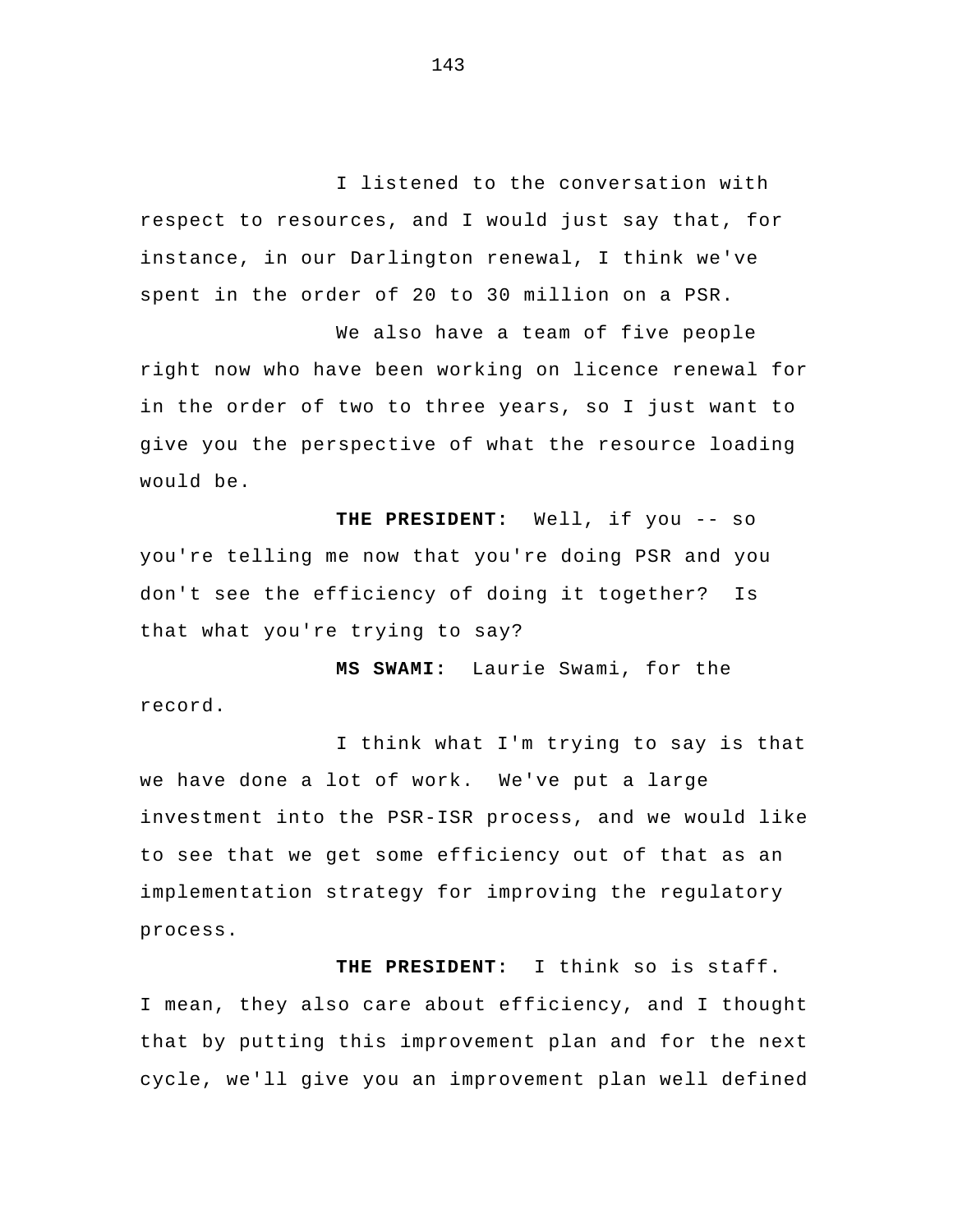according to PSR and then, from then on, you're just doing the monitoring of performance.

So anybody? Staff, you want to say something about that?

**MS SWAMI:** Laurie Swami, for the record.

I guess I was listening to your comments, Dr. Binder, and you were talking about coming back every year and providing a significant amount of information. And I understand that's the process that we will have in place going forward.

 It's not something new or different with the implementation of a longer licence period.

I also have in my scope of work 10-year licences today on our waste facilities and, as part of that process, I come forward with a mid-term review in about five years into each licence. So there is a process that you have in place that you've already adopted for looking at things more closely and giving an opportunity to do a more detailed review at the same time.

So there are many ways that you could implement oversight beyond what is already existing in the licensing framework.

**THE PRESIDENT:** Okay. Maybe I'm not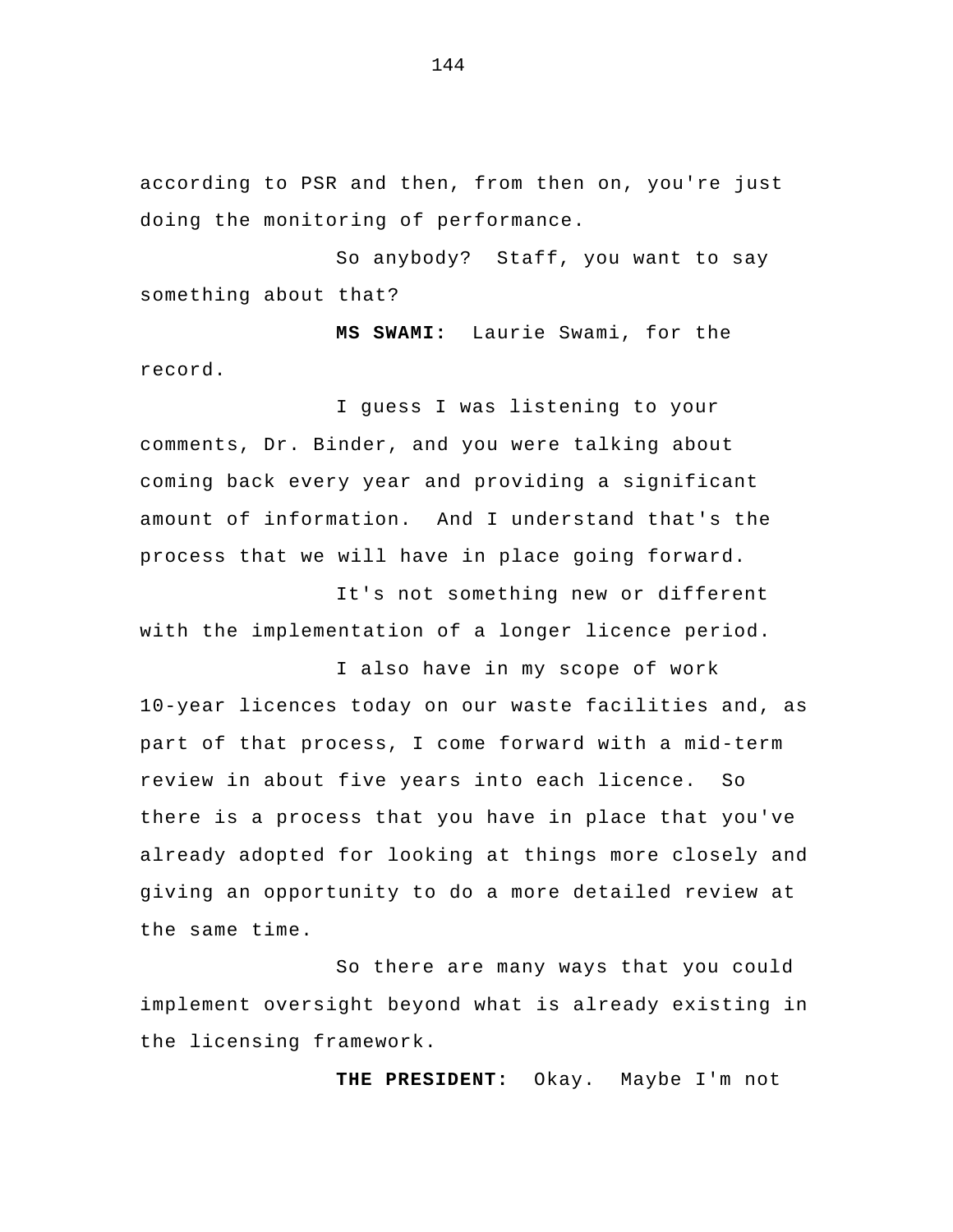articulating my concern here.

 We're talking about a new process in which there will be a PSR every 10 years, so -- and if it ties in with the 10-year licence renewal, then staff annual reports then become performance -- it's staff annual report talking about how you're doing against the PSR implementation plan and, you know - and maybe some incremental things that PSR doesn't deal with like security.

So I thought that would be an easier -- easy -- easier process to manage from your side and from staff.

**MS SWAMI:** Laurie Swami, for the record.

Maybe we're violently agreeing?

**MR. SAUNDERS:** Frank Saunders, for the

record.

I think the issue is what will that process look like. What's in the licence renewal, what's in the annual reports? I think it's just a question of we're going to change a bit. We should ask a few of those questions and say what are we going to do each year, what are we going to do at the 10-year period and how's the public involved and what's the load on doing it.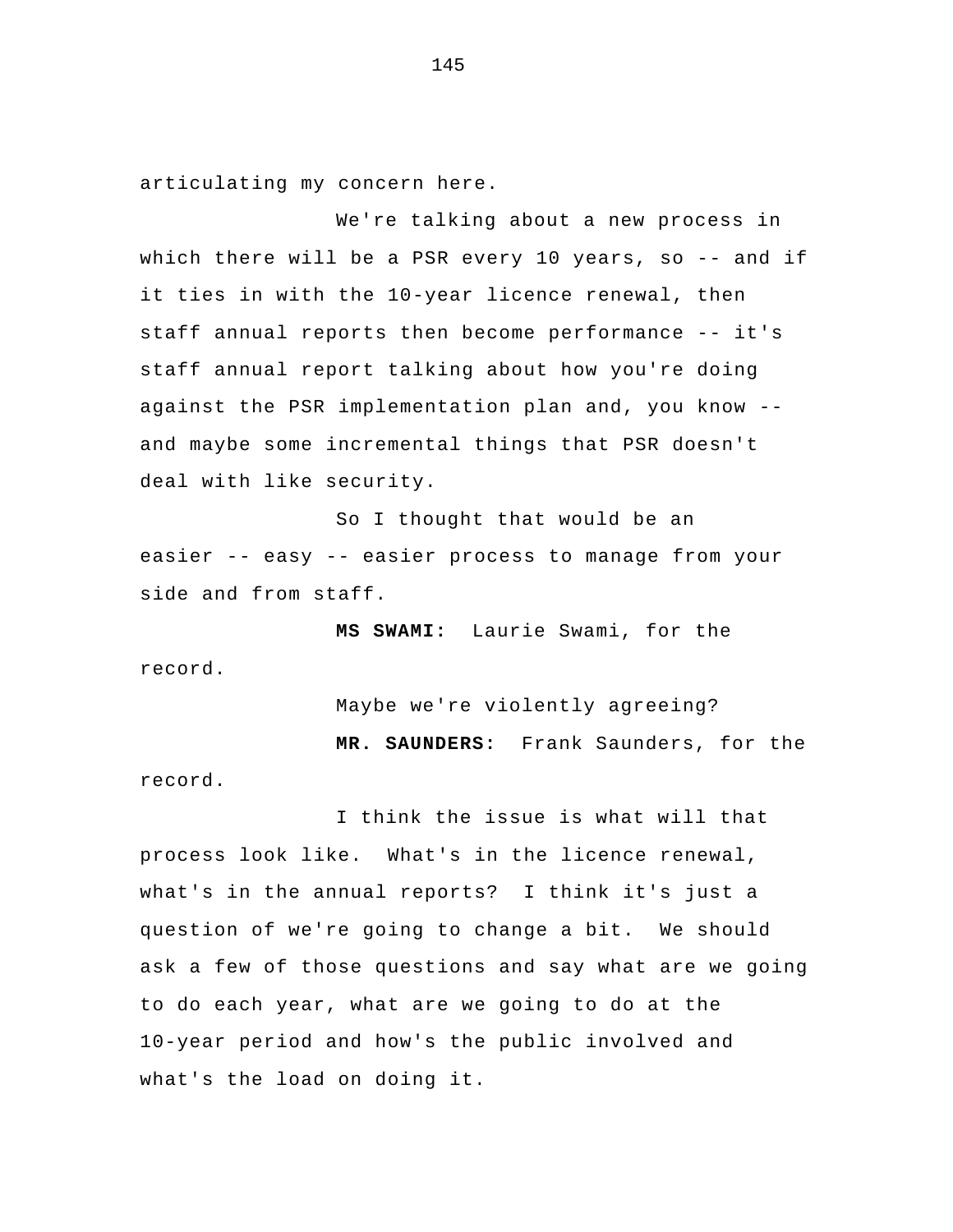So I -- you know, I like what you're saying about the ISR and the follow-up. I'd be happy to accept that proposal. But I'd like to see us kind of work it out and make sure we cover the bases rather than get surprised that we've missed something and then add it all back in again kind of accidentally, right.

**THE PRESIDENT:** I think staff wanted to say something.

**MR. HOWDEN:** Yes, Dr. Binder. Thank you.

I just want to reiterate what we had said before in terms of -- and as you said, this meeting is to talk about PSR.

Of course, once -- if the Commission adopts it, then everyone says, "So how are going to implement it?"

And again, evolutionary -- if we're going to do something evolutionary, aligning the licence period makes sense to us.

NPP annual report -- so from a staff perspective, the licensees have to submit all their information regularly because it's part of what they do under the licence. What we've done is we've put in a lot of automation for ourselves in terms of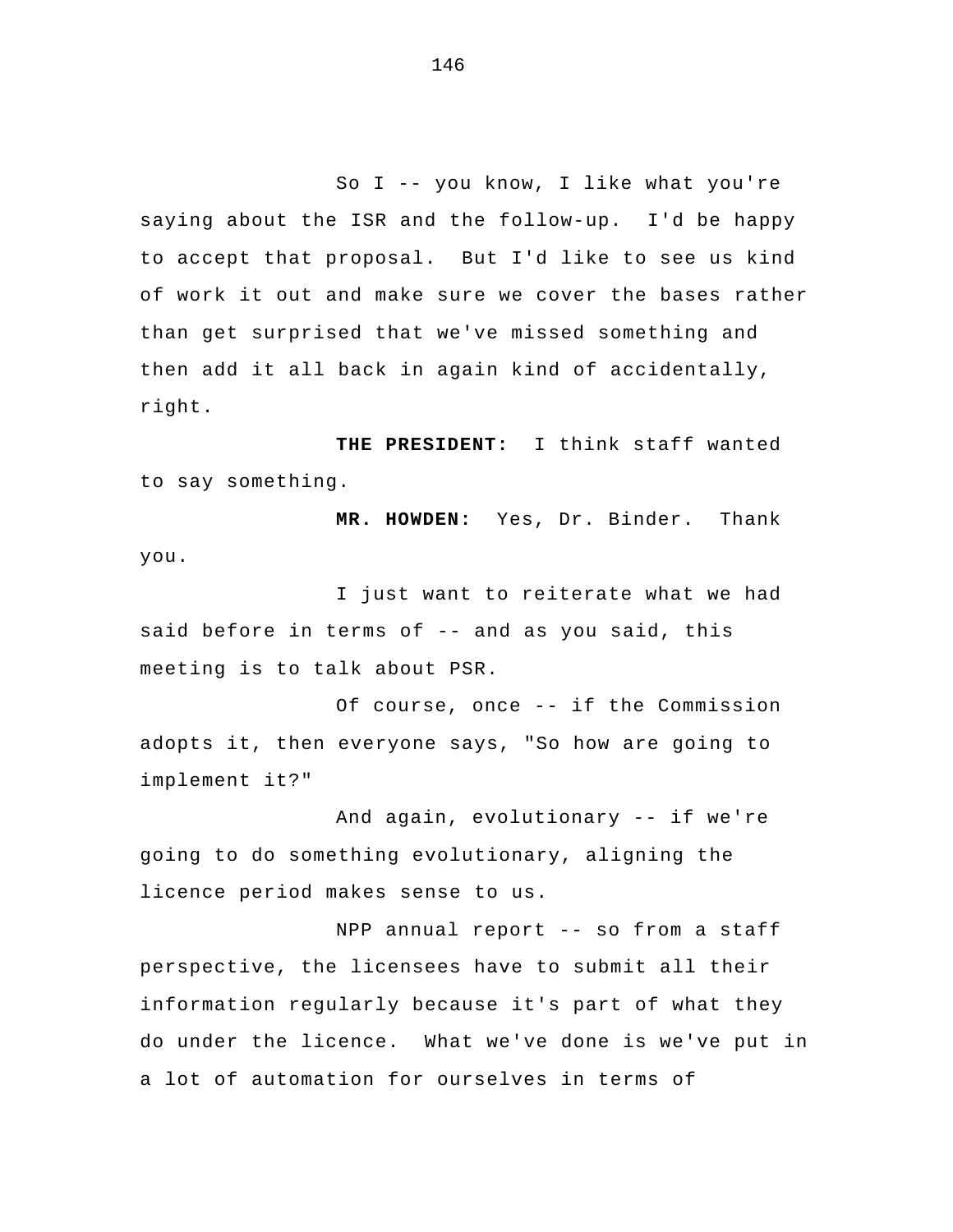compiling information and giving you the performance story.

Adding things like PSR, we do see it as an incremental thing and we're adding it to the existing report. We're not breaking the report down and starting from scratch. We're looking at adding to the report in terms of additional information.

So we're not seeing it, for us, doubling the effort for our NPP annual report. We see it as an incremental measure so, for us, that's an efficiency for us, for sure.

**THE PRESIDENT:** Okay. I interrupted you, Mr. Tolgyesi.

**MEMBER TOLGYESI:** Merci, monsieur le président.

You know, on page 15 of the staff, you could see the difference between the scope of ISR and PSR, okay. ISR is more extended.

 According to Mr. Snell, the PSR takes maybe three years the first time and, after, takes two years when it's a renewal.

 What's the time to complete an ISR study?

**MS SIMIC:** Sanja Simic, for the record.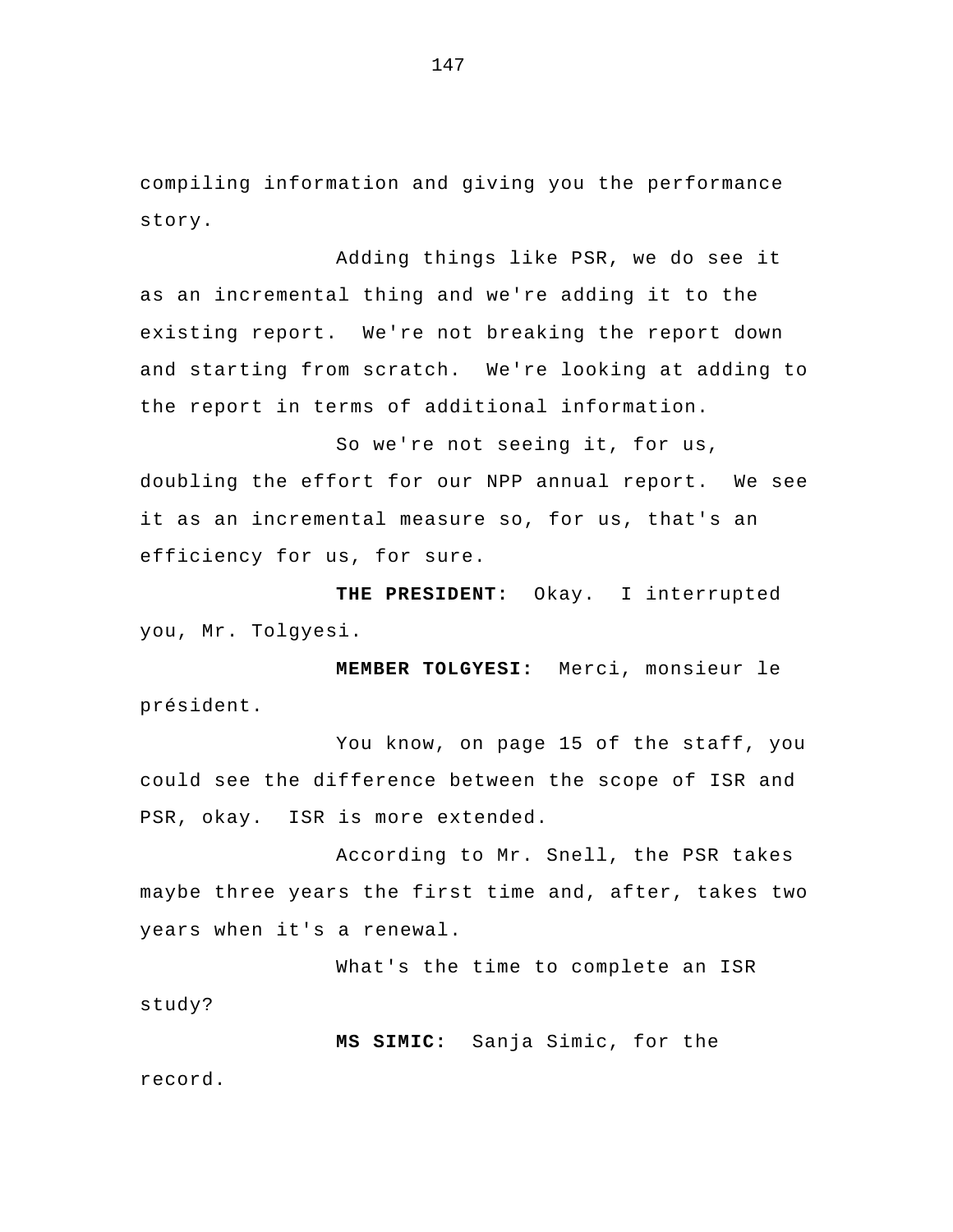It's the same as the time for the first PSR, which is roughly three years.

**MEMBER TOLGYESI:** Now, once the Reg Doc 233 approved, will any future refurbishment require an ISR or when pressure tube operating life limit is renewed like we were reviewing for 2010 to 2000 some-odd thousand? So when these ISRs will be required, or will they be required?

**MR. HOWDEN:** Barclay Howden speaking. I think the industry will want to comment on this for sure.

Again, ISR has a 30-year view, so it really is used at renewing a station that's coming to -- close to the end of its commercial life to be able to double it, essentially. So I think from that perspective, it has a very long view of the world.

The PSR really only has a 10-year view, so I think a little bit of it comes down to the strategy of what the licensee wants to do.

 Most of the stations have gone through an ISR. Not all of them, but most of them. And so the licensees may look at it with a slightly different strategy, but if they're only looking 10 years out, they need to make sure that, in some cases, if they're going to invest, they're actually -- in some cases,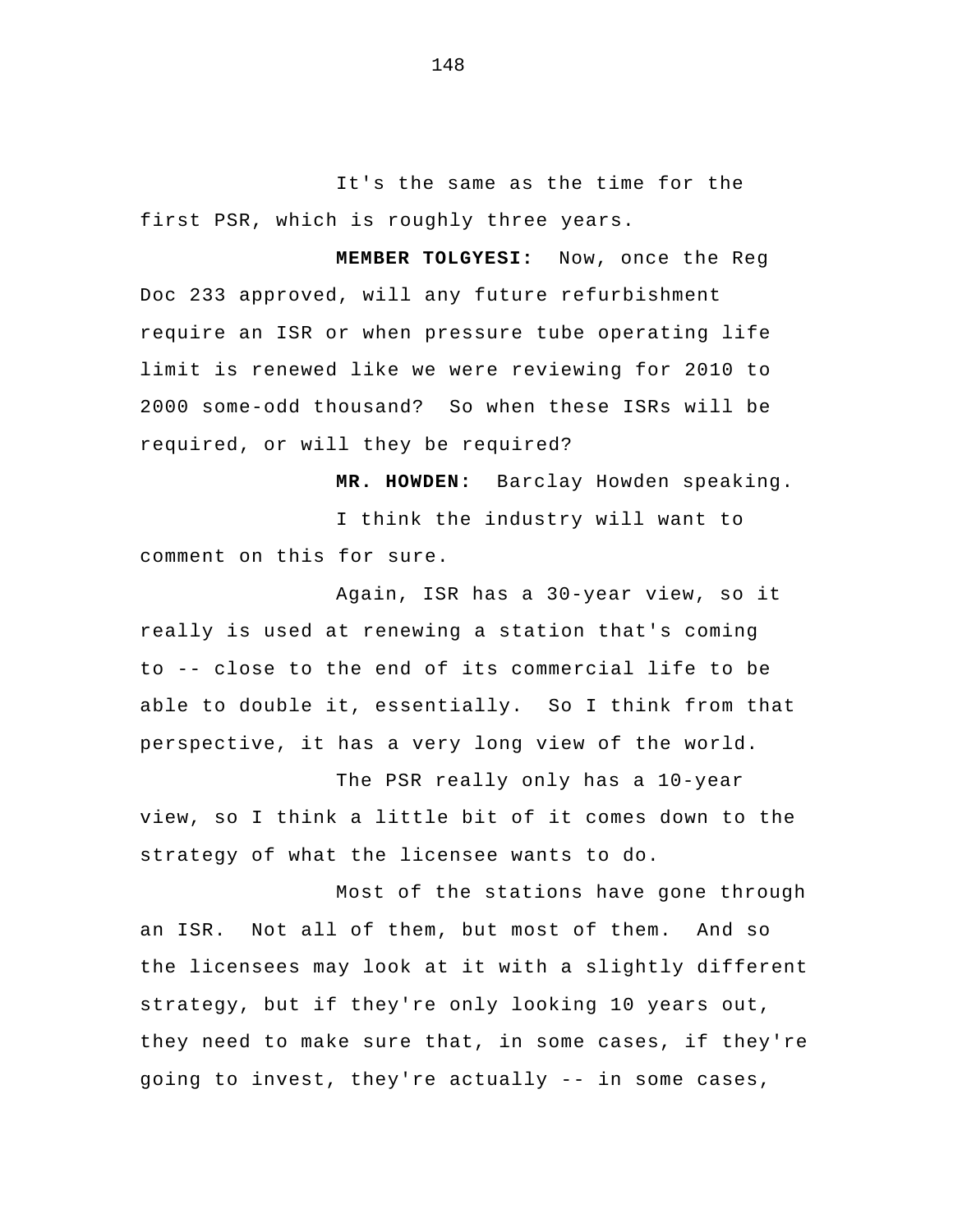they're actually having a 30-year view of the world. Like let's say you're going to change

all your pressure tubes. You're not changing them for 10 years. You're changing them for 30 years. But you need to be able to say that if we do this, we know that for the next 10 years that those -- the fitness for service of those particular components are going to still be good.

**MEMBER TOLGYESI:** But when we are talking about revision of operating hours, it's about 7,000 hours a year, so from 2010 to 2014 is about five years that if you do the PSR every 10 years, how you will fit that together?

**MR. HOWDEN:** So I think it depends on what the age of the tubes are. At this point in time, these are older tubes and so they would have to be able to project out 10 years to be able to do that.

In terms of stations that have undergone refurbishment like Point Lepreau, that's not a concern for them because they still feel they have the 30-year life to go forward.

But again, in order to demonstrate that the next 10 years of operation will be safe and that they can introduce safety improvements because they are looking at modern codes and standards, those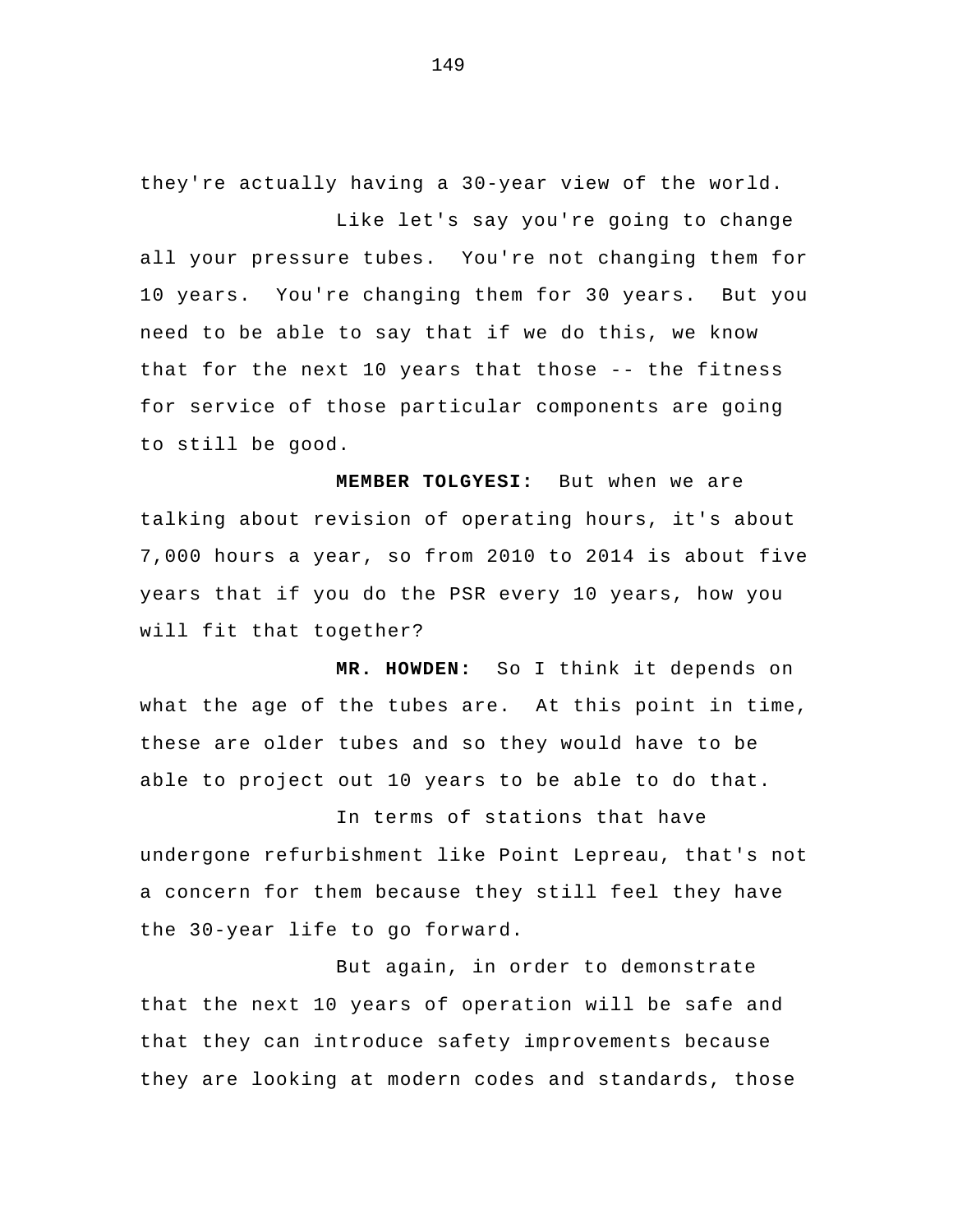arguments are going to have to be made. But they may have some more specific comments, the folks at the back of the room there.

**MR. SAUNDERS:** Yeah, Frank Saunders, for the record.

The real difference is in the integrated improvement plan, so an ISR and a PSR would essentially look at the same period. From our point of view, we always look well into the future because we need it for business planning purposes anyway.

The main difference with a PSR is your integrated improvement plan will focus on the next 10 years rather than the next 30, but if you looked on the wall of our place, you'd see we got it all mapped out for the next 30. You're just doing it with more accuracy in the 10 years immediately preceding.

So for example, if -- you know, we're doing a PSR right now on Bruce A. If you looked at that, it will tell you that we'll be replacing the pressure tubes at certain dates, so when we come to you with an IIP, it will say our pressure tube life will be reached at this point and, at that point, we will shut down to replace pressure tubes.

So the integrated improvement plan will tell you that, and that will be in our licence,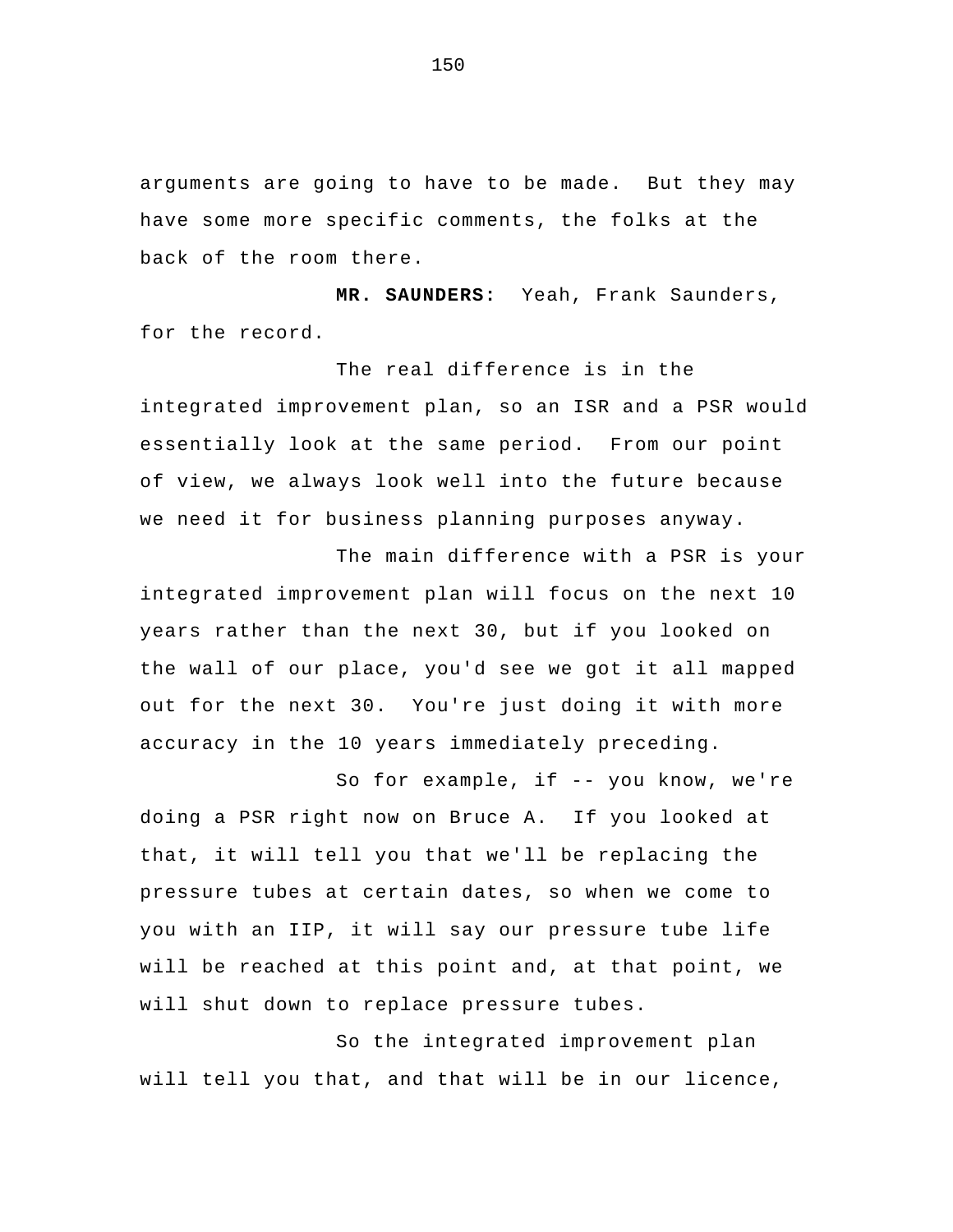and so we will need to do that when we said we were going to do it.

So the IIP lays it out for the next 10 years, so it's not that everything is perfect the minute you do a PSR. It really just says here are the major milestones from a safety point of view that need to be done over the next 10 years.

> **THE PRESIDENT:** Okay. We're late. Anybody has any burning questions? **MEMBER McEWAN:** I have. **THE PRESIDENT:** Go ahead, Dr. McEwan.

In the Reg Doc itself on page 1,

paragraph -- Section 1.2, there's a statement that is not entirely clear to me, and I'm in the French section.

## **THE PRESIDENT:** Scope.

**MEMBER McEWAN:** Scope. So thank you.

If I read it, the document is

primarily intended for nuclear power plants. However, PSRs may also -- there's a typo there -- may be also performed by other nuclear facilities using a graded approach.

What does that mean?

**MR. HOWDEN:** So that means that it could be applied to facilities beyond nuclear power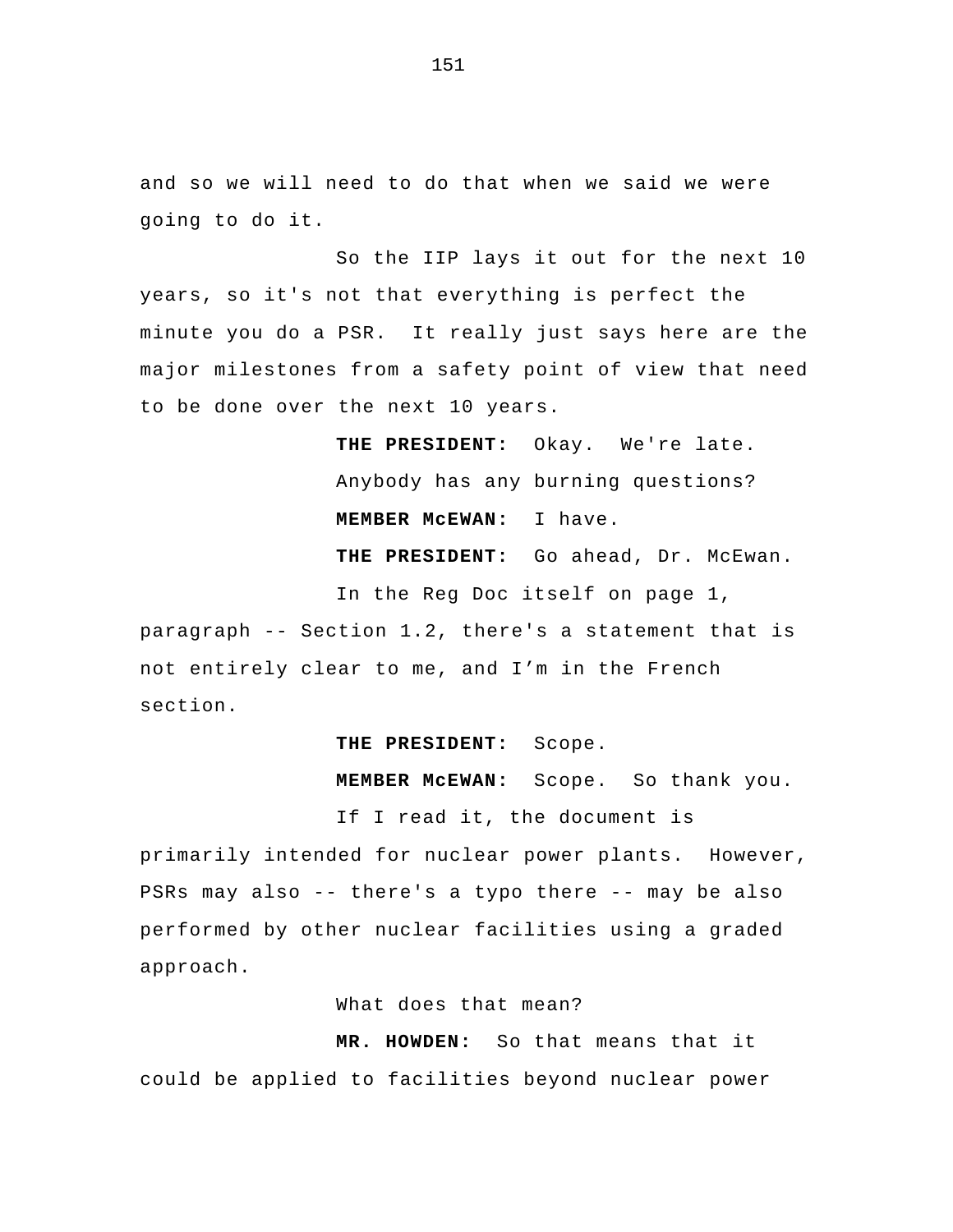plants. And in doing so, some of these facilities may pose, let's say, a lower risk profile. What graded approach is, is that you do the work that's commensurate with the risks posed, but you do not not meet the regulatory requirements.

So for example -- my colleagues behind here may have some comments.

If you look at another facility and maybe, yes, they want to do a PSR, they look at - it's maybe a lesser complex facility, so as they go through the safety factor review, they may say, well, some of these areas aren't applicable to us because it's not for the facility or, in this case, because we're a very small operating organization, we only have to do certain things.

So the intent is that it's not just limited to nuclear power plants, but could be phased in with other types of facilities.

**MEMBER McEWAN:** So it could be applied to SLOWPOKES?

**MR. HOWDEN:** It could be. It -- if it was, it should be incredibly simple to do because of their simple design. It could be something that you look at and say, "What are the life-limiting components within this facility? What components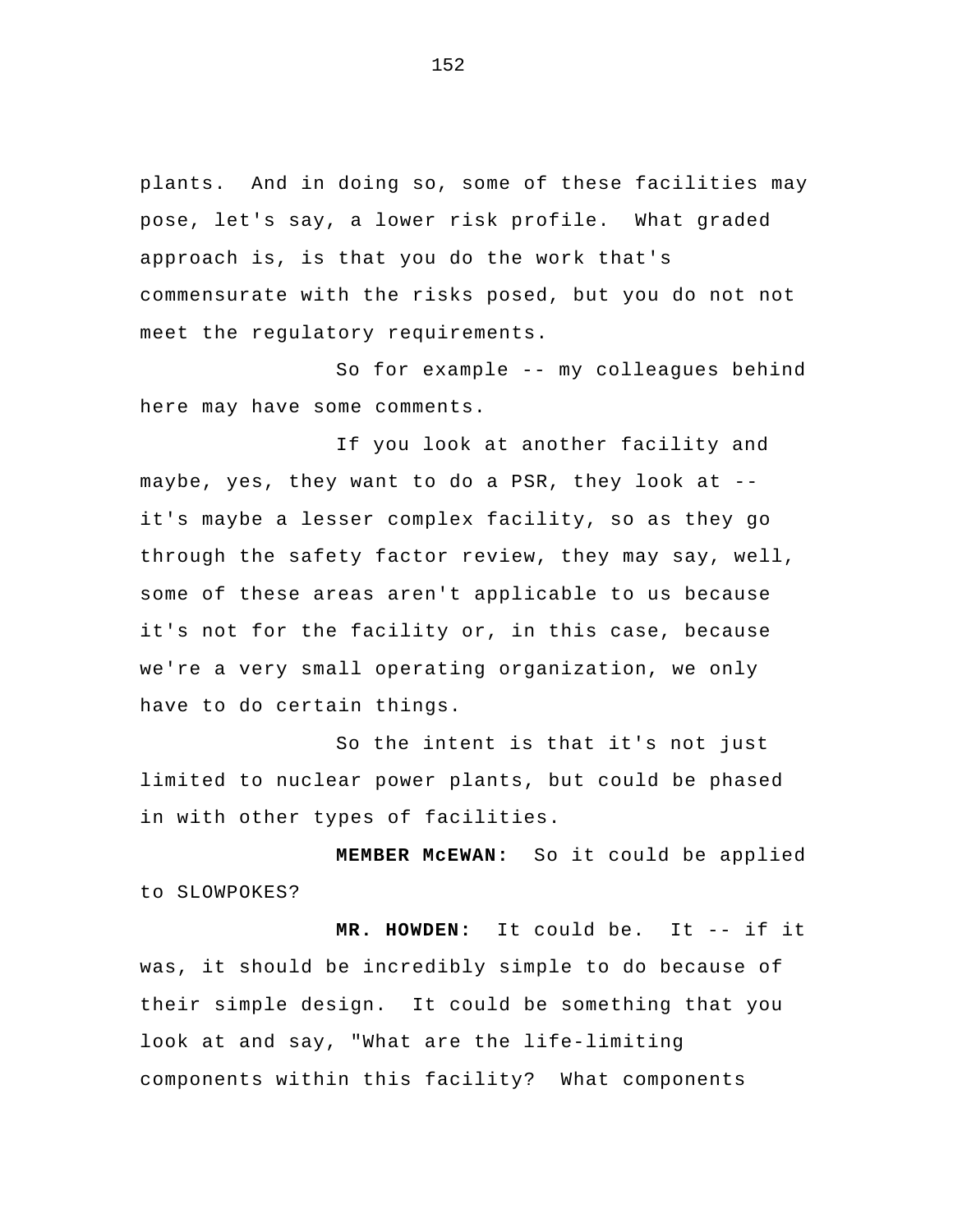important to safety may have issues? Is there a way to find ways to improve safety within the facility to meet modern codes and standards?"

**MEMBER McEWAN:** So have you discussed this with the SLOWPOKE operators as part of your outreach?

**MR. HOWDEN:** I do not believe we have. I'll ask -- I think Dave Newland is sitting back behind me who may be able to comment on who we've spoken to outside. We've mainly focused on the NPP community at this point.

 But knowing that one of the things we've done in the past is for these lesser lower-risk facilities, we have applied nuclear power plant requirements, but with a graded approach to them. So management system is a perfect example where you've looked at the thing, you don't need the complexity of the management system that you do in a nuclear power plant, but you need to achieve the same goals.

**MR. NEWLAND:** Dave Newland, for the record.

We have started internal discussions on the role or the possible role of PSRs for other Class 1 facilities. We have had experience with using a PSR-type process for the NRU and, in that context,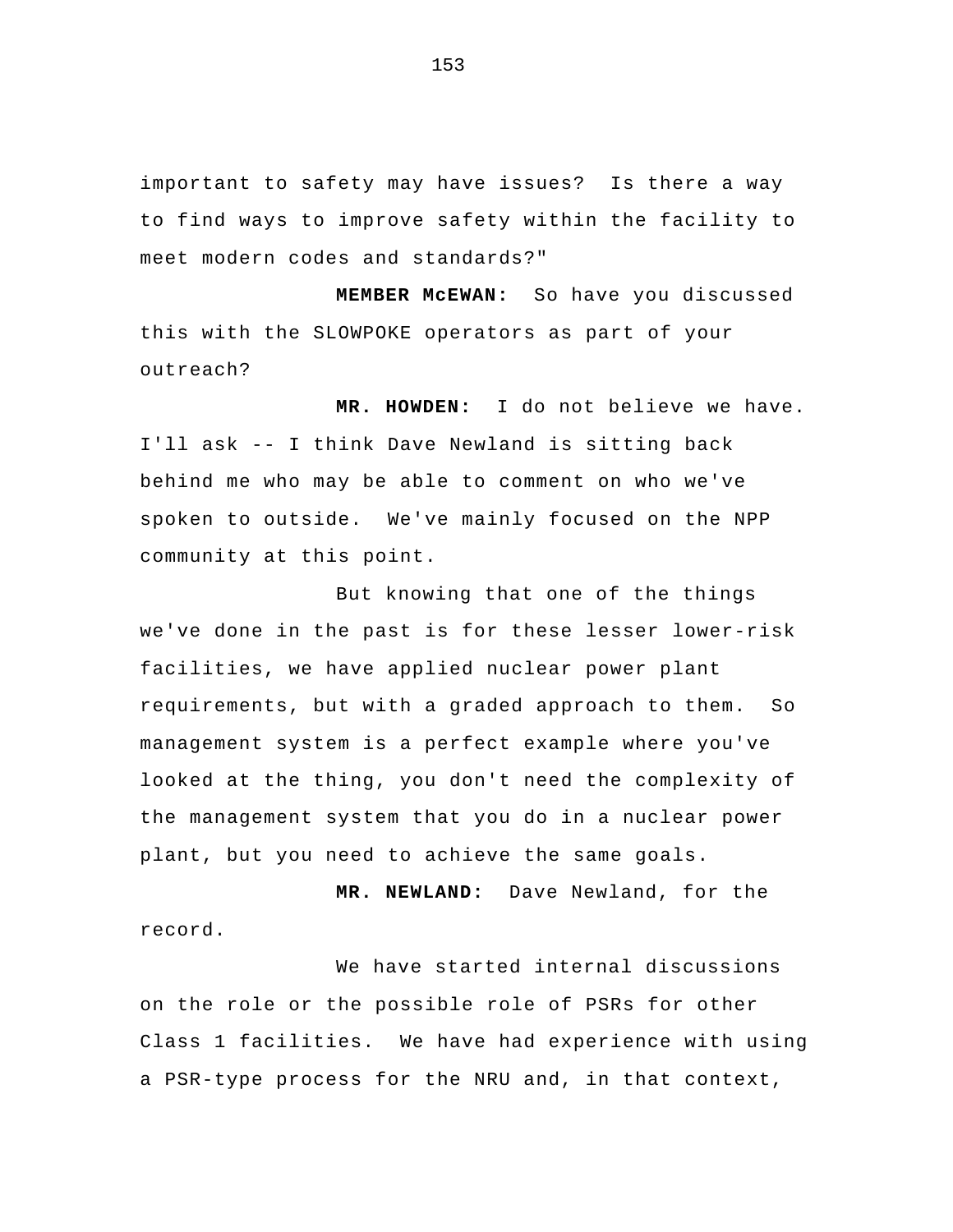it was a very useful exercise to identify needed improvements for such an aging facility.

 There are certain benefits to doing a PSR around it being a truly systematic and integrated process that would be of benefit to other Class 1 facilities.

 We have looked at practices in the UK where they apply PSRs to a wide range of facilities, including NPPs, some of their reprocessing facilities and other facilities, and so in applying a PSR-type approach to other facilities in a graded way, what we would probably do is look at those safety and control areas that are really specific to that facility and that would be most risk significant.

With respect to outreach in terms of those, we have not done it as yet. These are internal discussions, and what we'll do is learn from the experience with the Commission today and then figure out a path forward.

**MEMBER McEWAN:** So Mr. President, I think I have a difficulty with the way this is written because if I'm a SLOWPOKE operator -- would this apply to Class 2 facilities as well?

**MR. NEWLAND:** Dave Newland, for the record.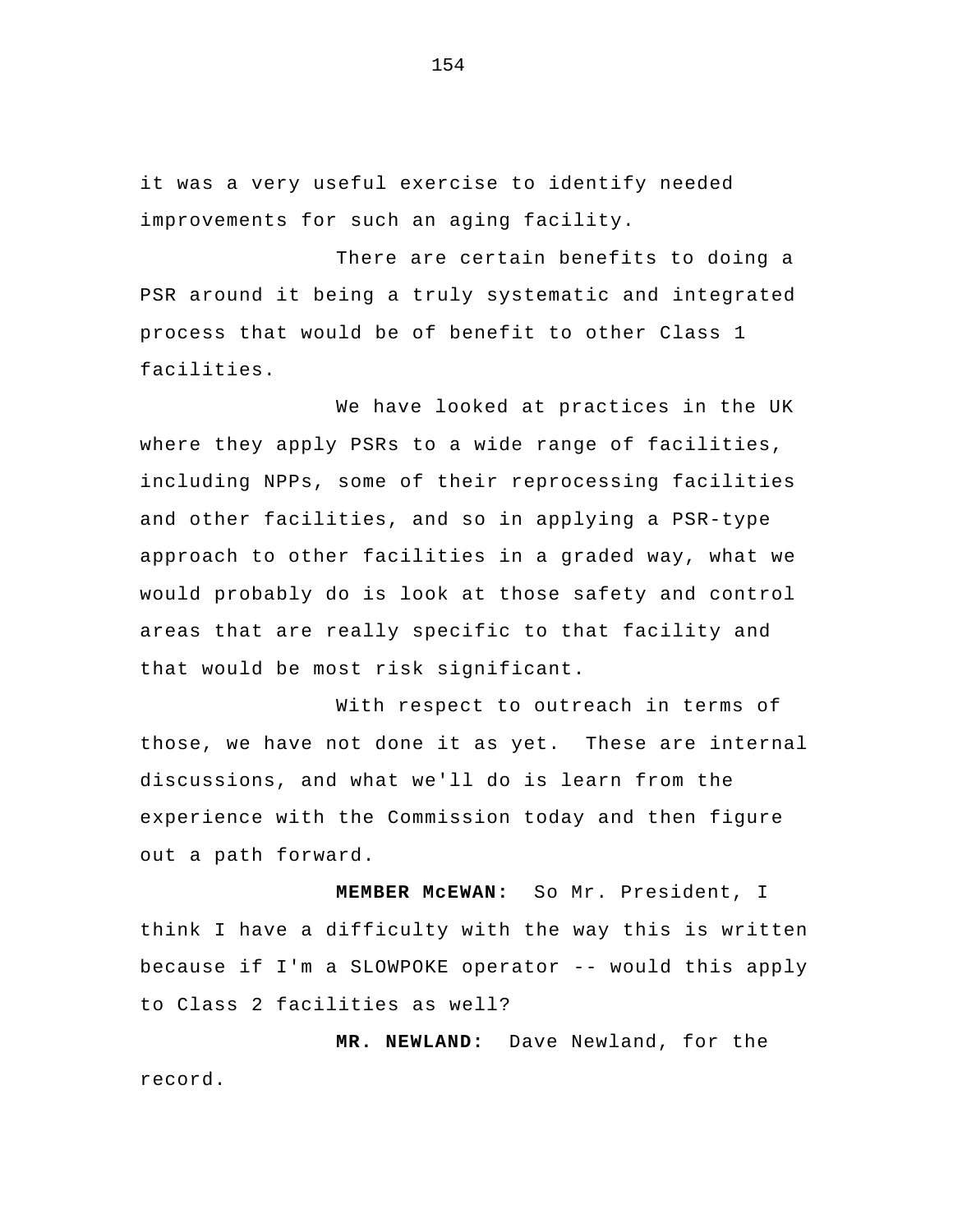No, I don't believe that it would.

I'm not sure that it would apply to SLOWPOKEs. I think that there is a cut-off of the complexity of a facility, and I suspect that a SLOWPOKE is below that where there would be no real derived benefit in doing such an integrated assessment.

**THE PRESIDENT:** But let me understand this. The word "may" is an important issue by design. This is not being imposed on anybody now, but the decision, if the Commission adopts this, it's being imposed on NPPs.

Did I get this right?

**MR. HOWDEN:** Yeah. So the answer is yes, as long as the Commission would place the requirement in a licence. That would be your tool that you would use, for sure. And the focus right now is the first phase, if adopted by the Commission, would be for the NPPs.

And you can see that was all our examples that we provided to you.

**MEMBER McEWAN:** I'm still a little uncomfortable with the wording, that it is very flexible to apply to the other areas without further conversation or consultation.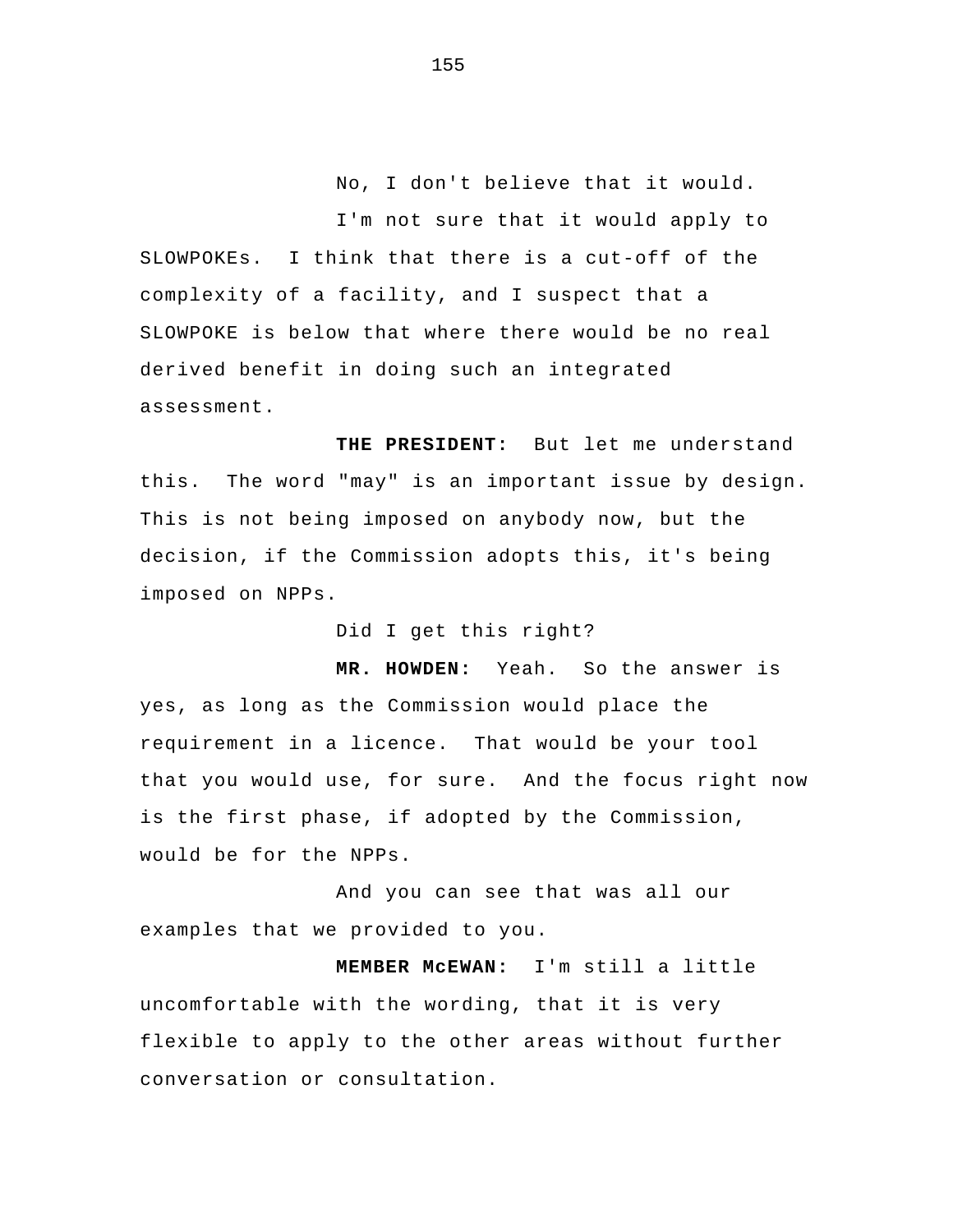I just think it gives too much flexibility to apply it without going back to consult with them. You've had extensive consultations with the NPPs, and yet, within this, you're saying, by the way, it may also be used, but I think the implication is it may also be required for the other facilities, and you haven't had those consultations.

**MR. HOWDEN:** So I think -- I think that's a very good point. And so I think, for today's purposes, if the Commission can consider NPPs at this point, and staff will huddle to sort of say, okay, if we were to do it beyond these folks, how would we do it, how would we engage them so that --

**THE PRESIDENT:** Look, this is not the way it's going to operate. If we decide to require it we have to include it in their operating license and to do that requires consultation and requires them to have the opportunity to be heard. So this cannot be imposed without consultation. That's my comfort level, unless I'm misunderstanding.

Somebody...?

**MR. MOSES:** Well, it's Colin Moses for the record.

Just to clarify, the regulatory documents do lay out expectations for a specific process, but the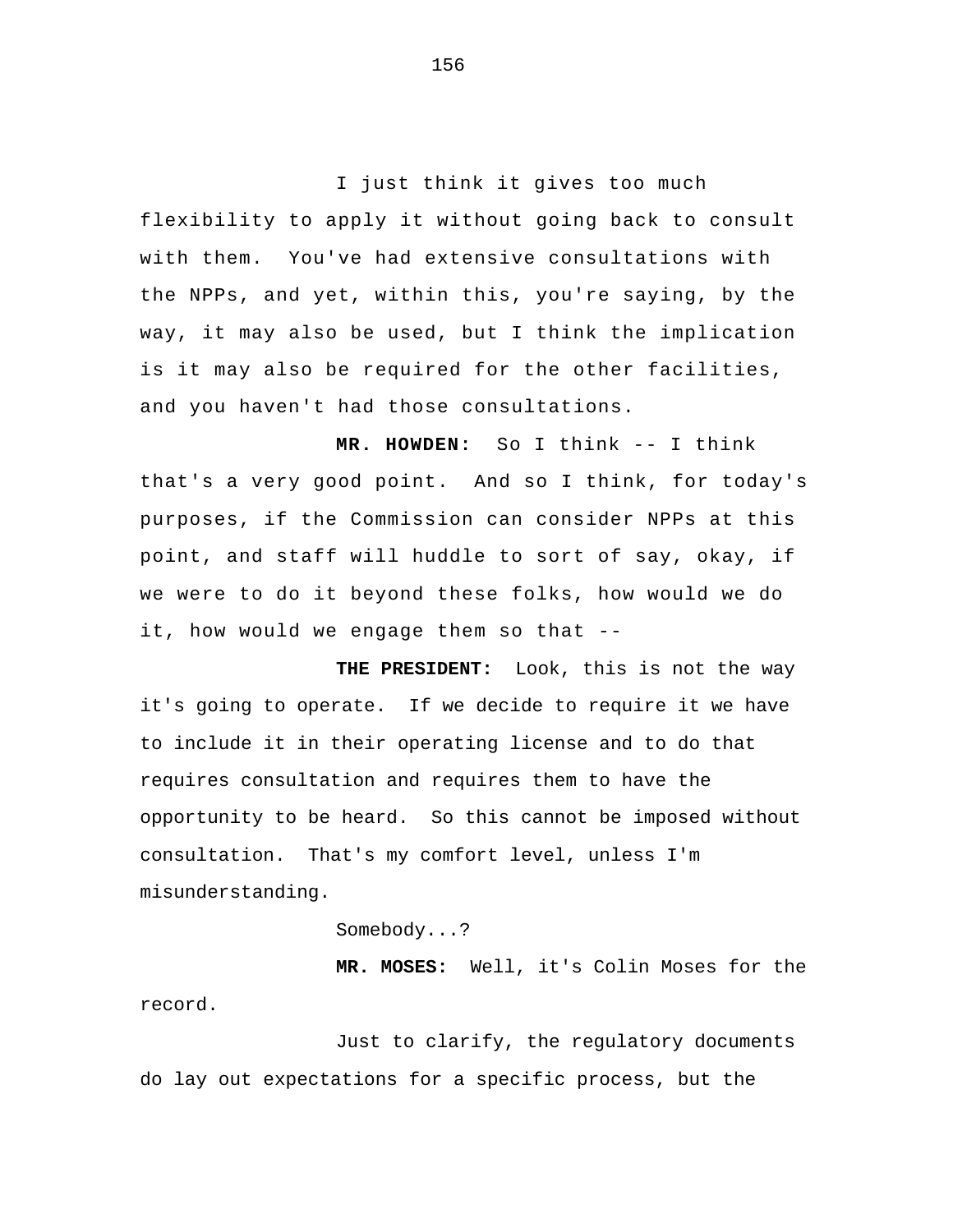application of those regulatory documents are achieved through a licensing process. So it would be through that that the Commission would decide whether or not to apply that to different facilities other than nuclear power plants.

**THE PRESIDENT:** And if it so chose to apply it there would be a different process of consultation and hearing and what have you?

**MR. MOSES:** Absolutely. And you know our regulatory documents are drafted to be flexible and they can be opened and amended from time to time, if you want to adopt a different application or if you have lessons learned in applying that regulatory document. So we do have processes for that.

And maybe the final point, too, is that we did get engagement in the consultation practice from what is now the Canadian Nuclear Laboratories, who specified or recommended inclusion of graded language in the regulatory document just so that if we were to choose to apply it to other facilities we have that flexibility built in.

**THE PRESIDENT:** Okay. Anything else? Okay. Thank you. Thank you very much.

We are now going to continue here. All right. I'm just checking to see if there's anybody who needs a pit stop or not. Okay, that's good, we are ready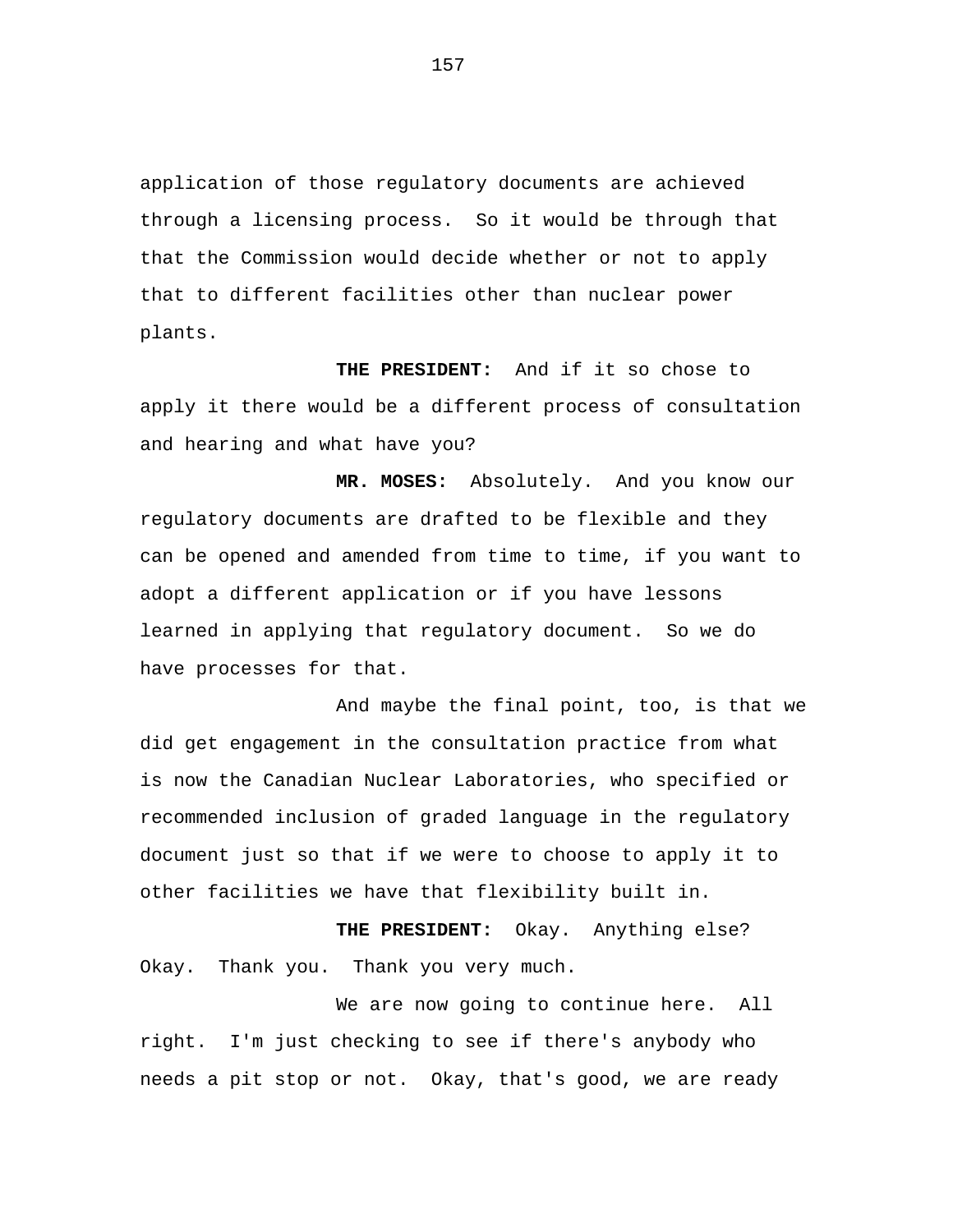to go. We are a bit late.

## **CMD 15-M15**

## **Oral Presentation by CNSC Staff**

**THE PRESIDENT:** We will allow the people for the next item to set up. And the next item is a presentation by CNSC staff on the Independent Environmental Monitoring Program, as outlined in CMD 15-M15.

Dr. Thompson, the floor is yours.

--- Pause

**Dr THOMPSON :** Donc, je devrais peut-être dire bonsoir, Monsieur Binder et membres de la Commission. Mon nom est Patsy Thompson. Je suis la directrice-générale de la Direction de l'évaluation et de la protection environnementale et radiologique.

With me today are Ms Kiza Francis, the Acting Director of the Environmental Compliance and Laboratory Services Division; Dr. Slobodan Jovanovic, the Chief Analyst of the CNSC Laboratory; Ms Marie-Pierre Grondin; and Mr. Elias Dagher who will be making today's presentation.

We also have staff involved in field sampling, laboratory analysis, data interpretation, communications and IMTD with us this afternoon. As you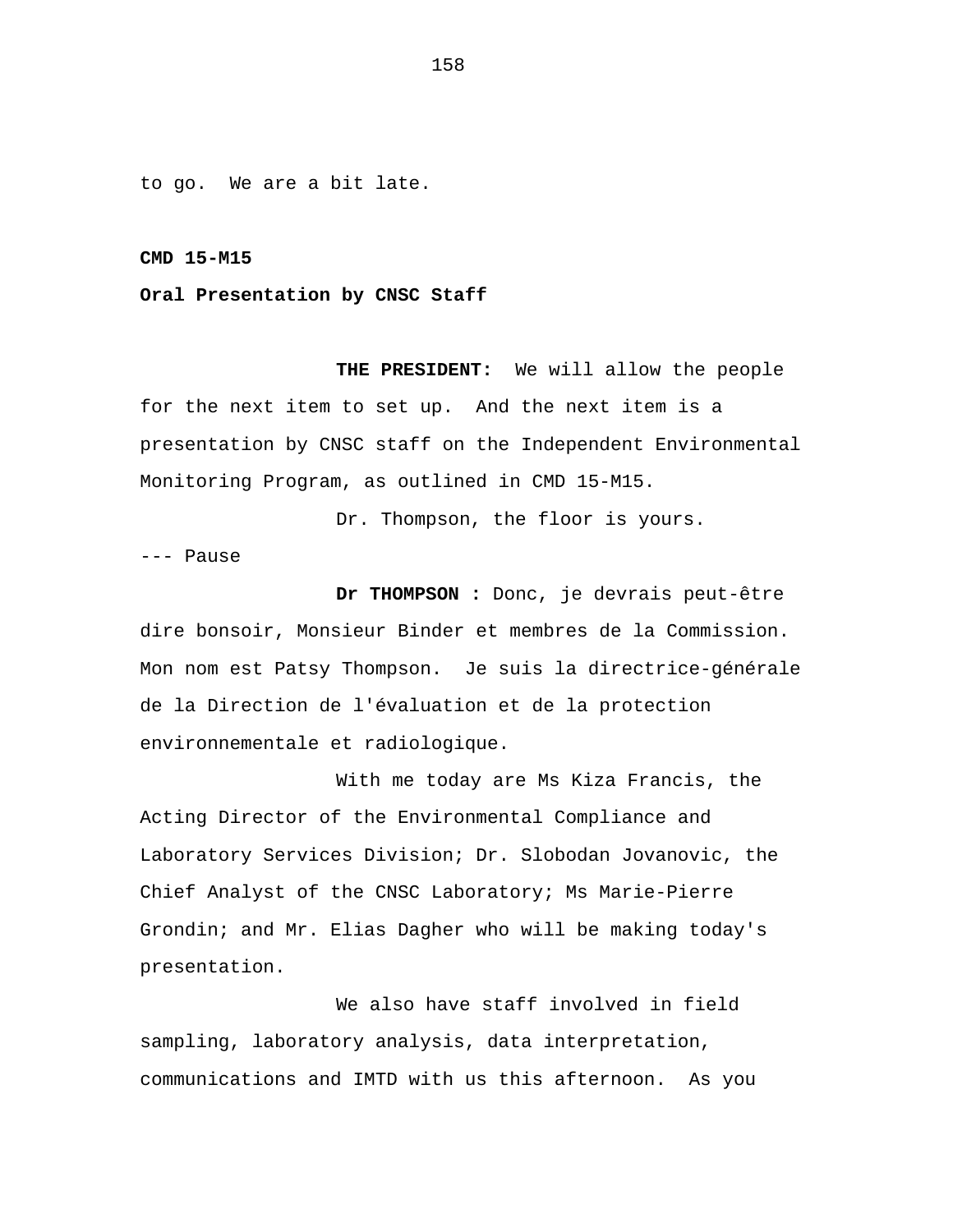will note, the success of the IEMP, or the Independent Environmental Monitoring Program, is in large part due to the collective effort of this large multidisciplinary group.

Staff have discussed the Independent Environmental Monitoring Program and responded to Commission questions in a previous hearing in February, but today we are taking the opportunity to essentially provide a more integrated overview of the program. So the presentation will focus on the objectives and some background to the program. We will have a brief demonstration on the Dashboard that is currently on our website and discuss some of the communications that have taken place and will be taking place in the future.

So I will ask Marie-Pierre Grondin to continue with the presentation.

**MS GRONDIN:** Thank you, Dr. Thompson.

My name is Marie-Pierre Grondin and I am the Coordinator for the IEMP. I would like to provide you with some information on CNSC regulatory oversight of environmental monitoring.

The CNSC regulations require licensees to develop, implement and maintain an environmental monitoring program. Under their licence, licensees must control releases and monitor levels of contaminants and the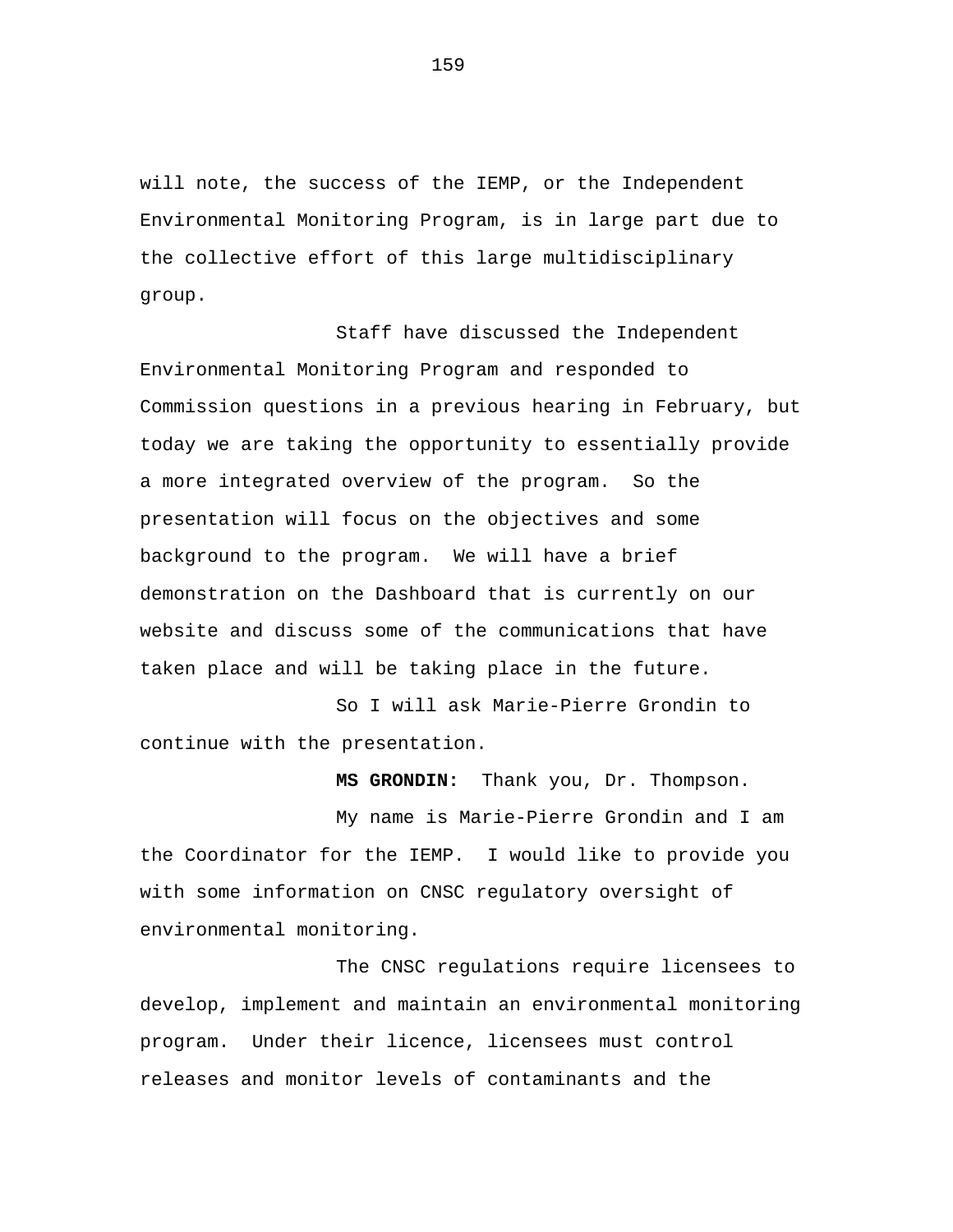environment. As part of CNSC regulatory oversight, staff review and approve licensees' environmental monitoring programs during licensing.

Throughout the operation of nuclear facilities, CNSC staff conduct various compliance activities to ensure that licensees meet regulatory requirements, licence conditions and improve environmental monitoring programs and that the public and the environment are safe. The CNSC obtained funding from the Treasury Board to upgrade its laboratory in order to support the CNSC licensing and compliance functions. The CNSC moved into the new state-of-the-art laboratory in December 2009.

I would now like to provide you with some background information and describe the purpose of this program. The IEMP was created to allow the CNSC to independently confirm that the public and the environment are safe and that no health impacts are expected due to the operation of CNSC-regulated facilities.

It is important to note that the IEMP does not relieve licensees of their responsibilities. Licensees continue to be responsible for their own environmental protection programs and the CNSC continues to perform our regular compliance activities such as reviews of compliance reports and regular inspections.

The Commission and members of the public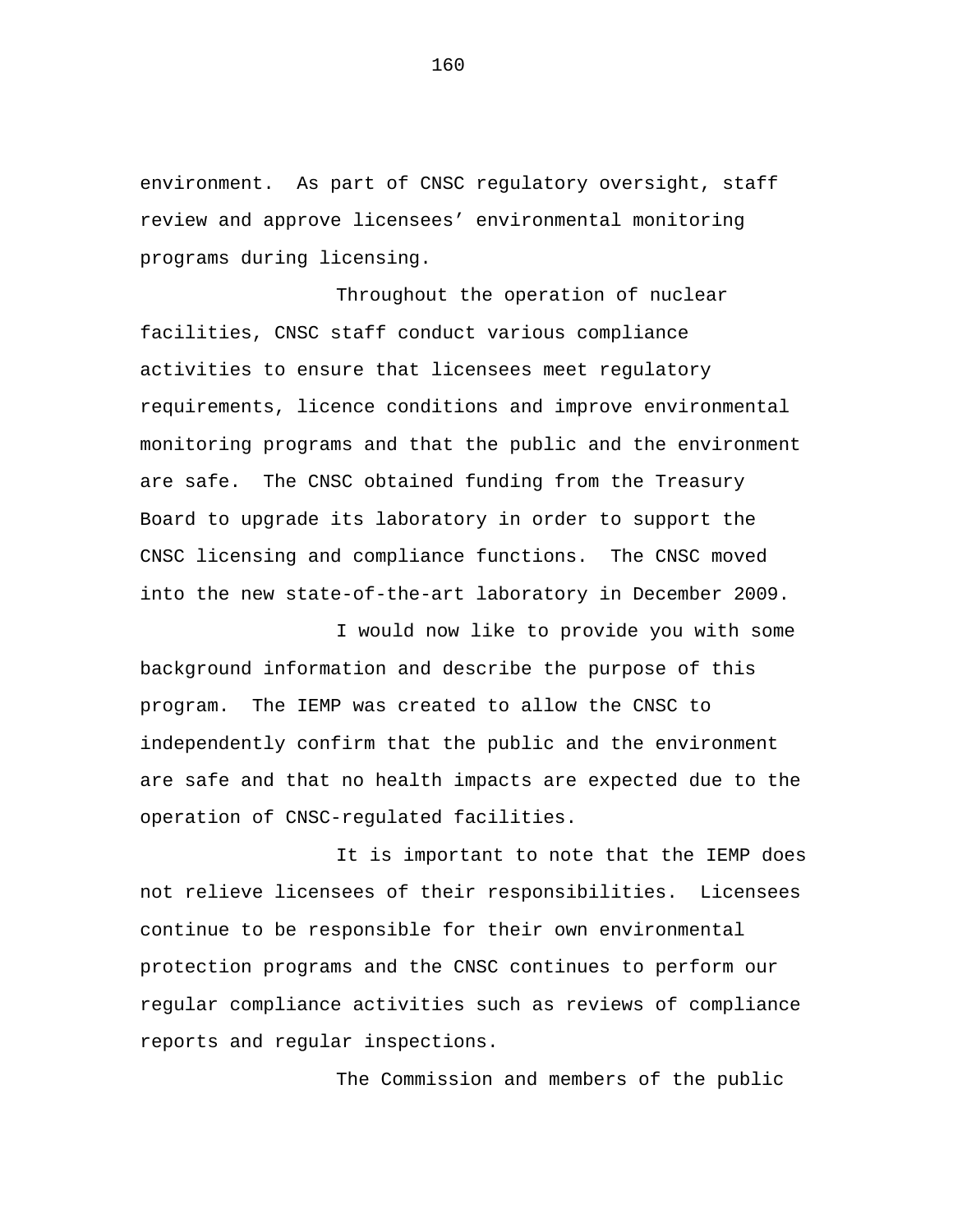have on many occasions asked: How does the CNSC independently verify the licensees' results? In addition, the International Atomic Energy Agency, or IAEA, has environmental monitoring requirements for regulators. Requirement 32 of the IAEA basic safety standard states that the regulatory body shall ensure that environmental monitoring is in place and results are recorded and shall be responsible for making provision for an independent environmental monitoring program. Before creating the IEMP, CNSC staff performed a benchmarking review of environmental monitoring programs and web-based dashboard from other Canadian and international regulatory bodies such as France, Spain, South Africa and United States. These factors were part of what led to the creation of the IEMP.

Now, I would like to provide more information on how the program works. The program is planned on an annual cycle. The process starts with the program and sample planning. Therefore, before the sampling season begins, CNSC staff determine which facility and which sample will be included in that year's program. Then, from the approved sampling plans, field sampling is conducted, followed by the analysis of the sample at the CNSC lab, the interpretation of the results by CNSC technical specialists and the publication of the results on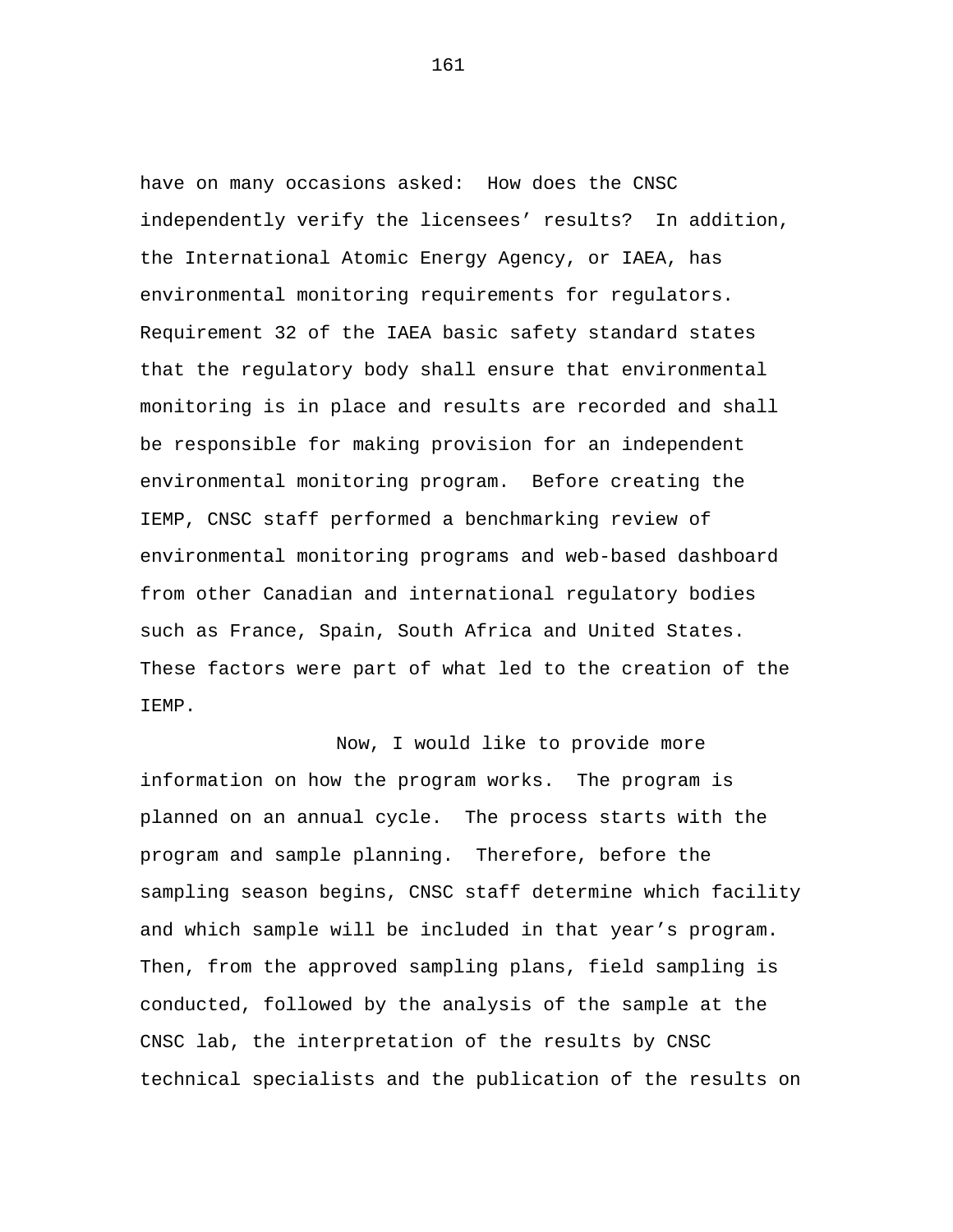CNSC's interactive IEMP webpage.

In the next slides I will provide more detailed information on each step of the process. The selection of sites for sampling campaign takes into consideration any upcoming licensing renewals, direction from the Commission, public concerns and previous years' monitoring results. The site-specific field sampling plans are then developed and reviewed. They take into consideration guidance from CSA Group standards, any completed environmental risk assessment, the licensees' approved environmental monitoring program and the CNSC regulatory experience with the site.

In 2012 the CNSC staff carried out an IEMP pilot where we collected and analysed samples around the Chalk River Laboratory site. Additional sampling was conducted in multiple sites in 2013 and 2014. For 2015 we are planning to collect IEMP samples at 11 different sites. These sites include power plants, a processing facility, a research facility and uranium mines and mills.

CNSC staff take samples of air, water, soil, sediment, vegetation and some local food, like meat and produce from publicly-accessible areas around the facilities. These could include parks, residential communities, beaches and local farms. All the collected samples are packaged and shipped in accordance to CNSC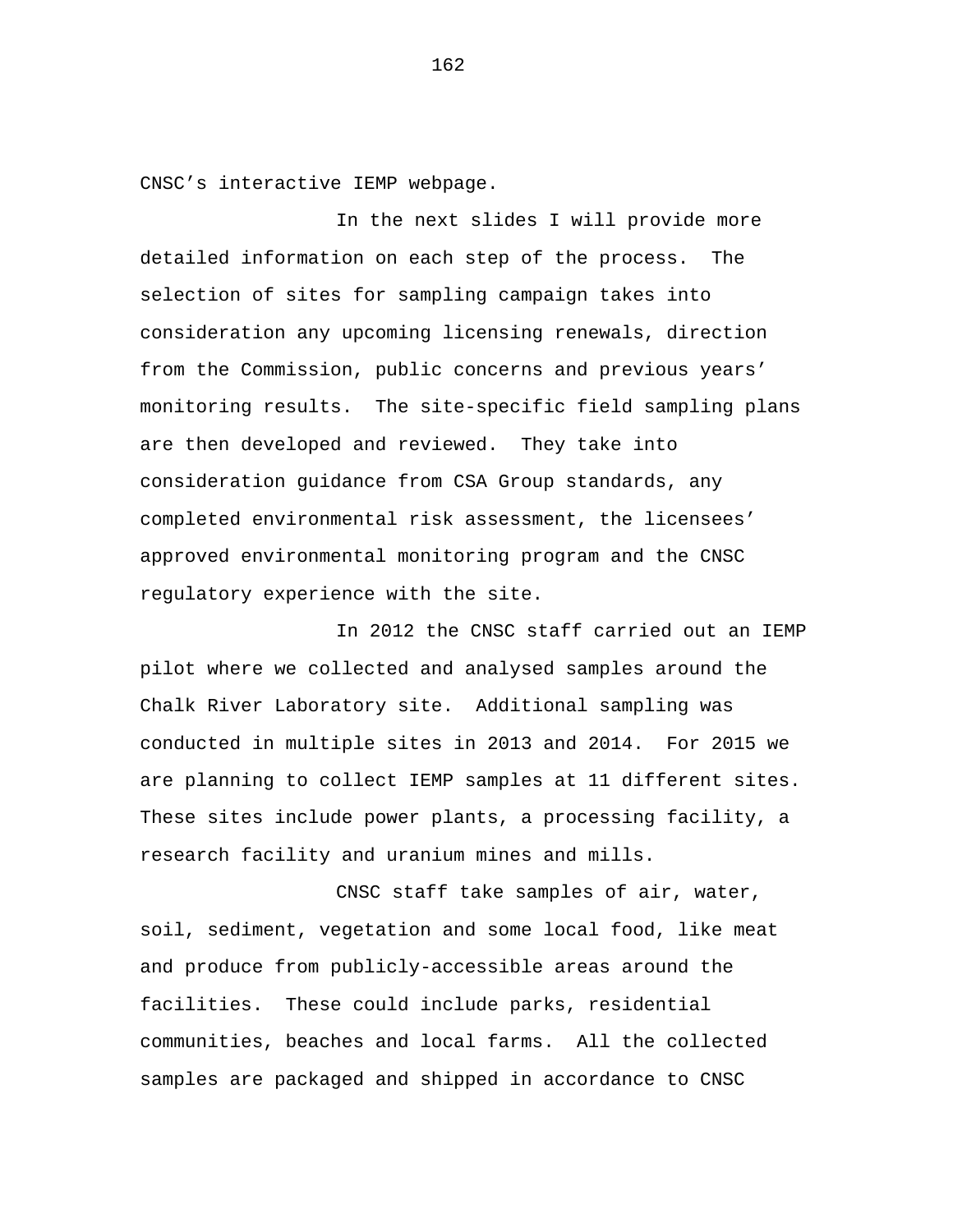protocol, respecting the chain of custody to CNSC's laboratory. In this picture, CNSC staff Ed Leader and Kate Peters are collecting a water sample near the Pickering facility.

At the CNSC lab, located in Ottawa, the samples are prepared and analyzed by CNSC staff, using best industry practices. The state-of-the-art lab is equipped to analyse samples for both radiological elements and non-radiological contaminants, also called hazardous substances.

Featured in this slide is laboratory senior analyst, Pujing Pan, placing a calibration sample into a high resolution gamma spectroscopy detector.

For your information, here are some of the equipment used to analyze radioactivity in various samples. A gas-flow proportional counter, a liquid scintillation counter, and a sodium iodine gamma counter are used to measure gross alpha, beta or gamma radiation emitting from the samples.

The high resolution gamma spectroscopy and the alpha spectroscopy are used to identify and quantify radionuclides present in the samples.

I will now discuss methods and equipment used to analyze non-radiological substances such as uranium and arsenic, just to name a few. CNSC uses x-ray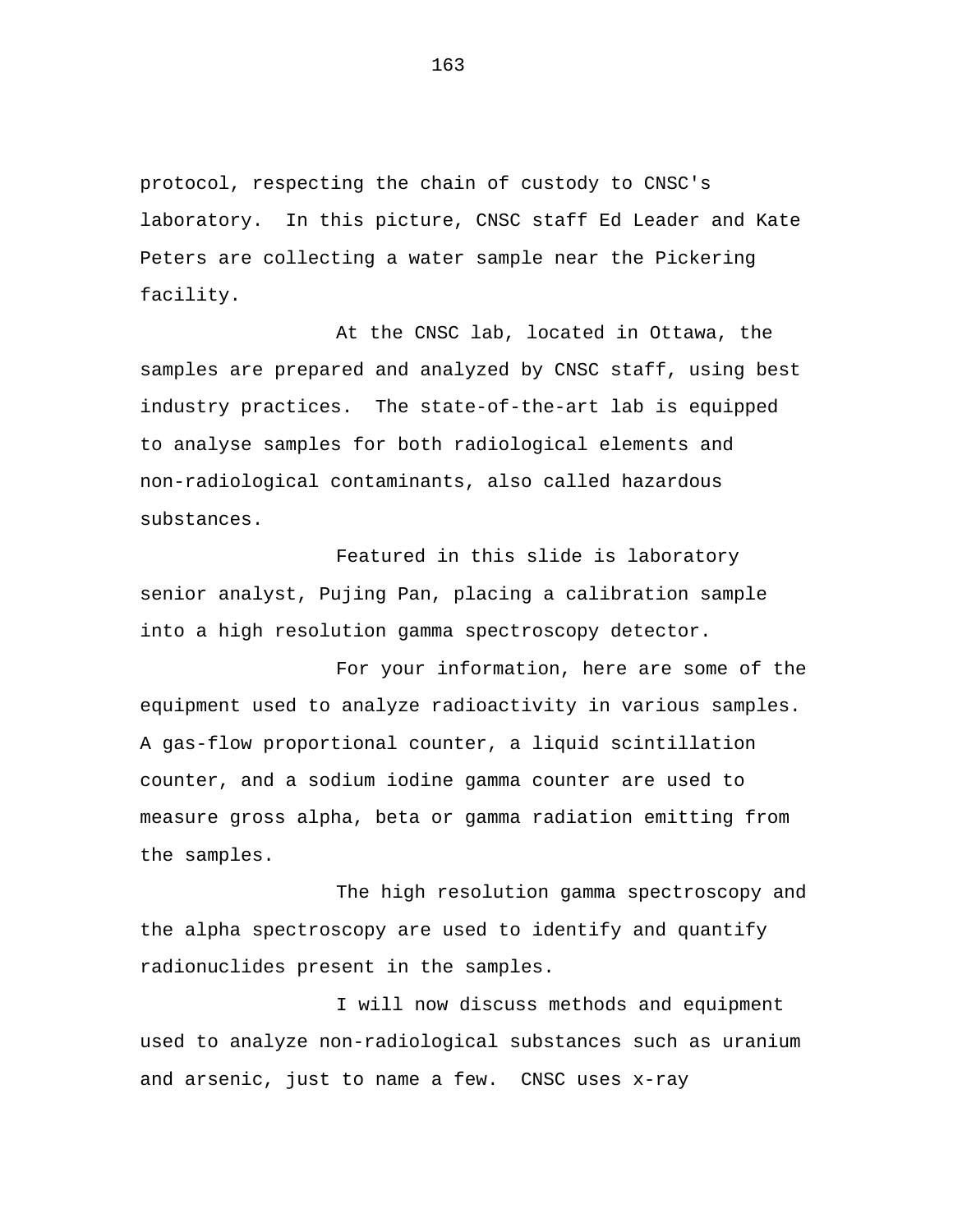fluorescence spectroscopy, x-ray diffraction, inductive coupled plasma mass spectroscopy, ion chromatography and a total carbon analyzer to identify and quantify elements present in the samples.

The CNSC lab has many quality assurance and systematic quality control measures in place. For example, the CNSC lab participates in proficiency testing exercises provided by IAEA as part of the Network of Analytical Laboratories for the Measurement of Environmental Radioactivity, National Research Council Canada, and other Canadian and international providers. The lab achieved passing results in both radiological and non-radiological analyses, and continuously scores as one of the top performers. This provides confidence in the laboratory results. The lab also performs systematic quality control by using traceable instrument calibration standards and follows a strict chain of custody for all the samples.

CNSC is currently in the process of preparing for Laboratory Accreditation to ISO 17025. Once a lab report has been generated, a technical report is prepared. The technical report provides an overview of the years' sampling that was conducted around the site. It provides the results of the lab analysis, and details the laboratory methods that were used.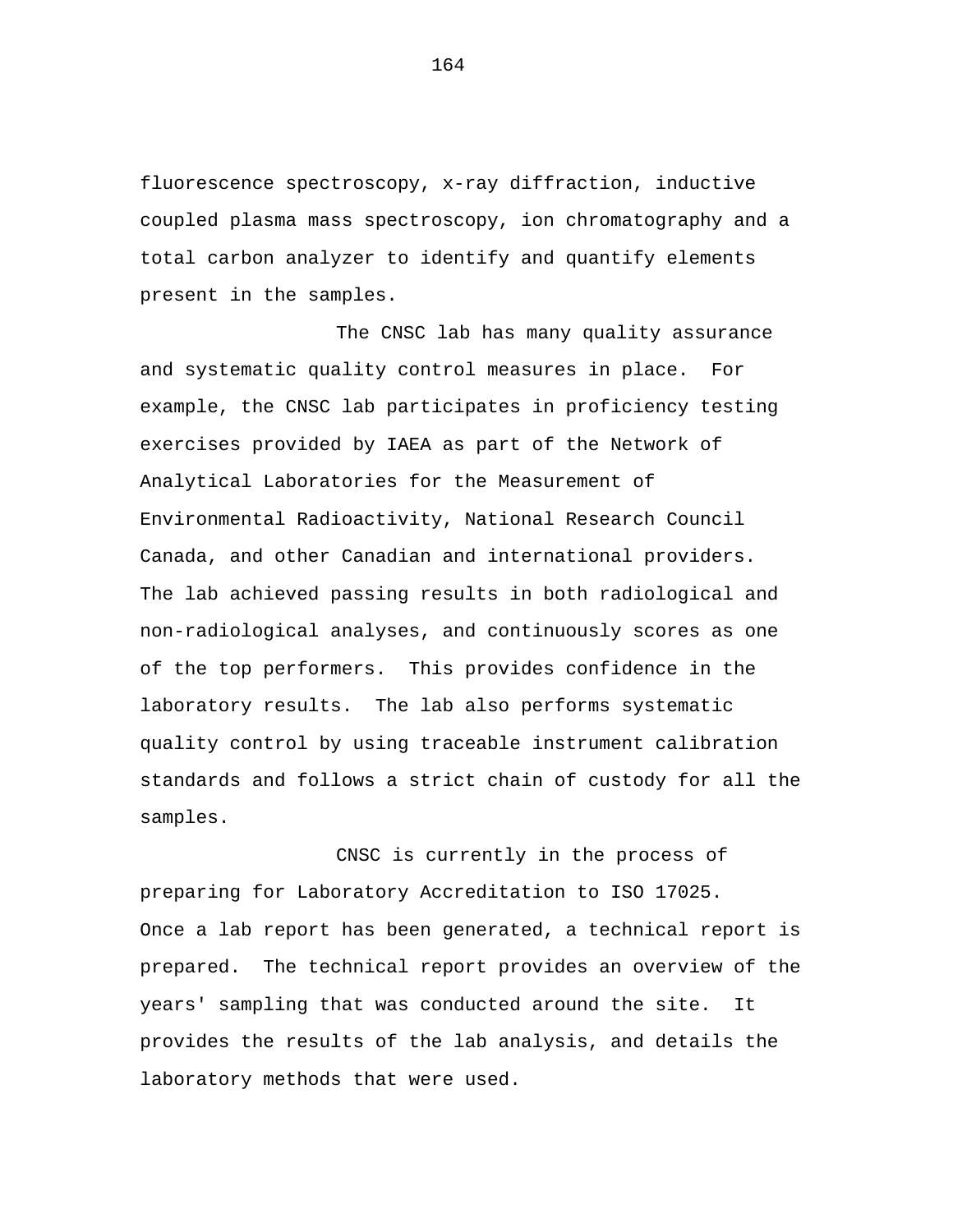The technical report also provides an interpretation of the results by comparing the contaminant levels to available guidelines and reference levels, as well as natural background levels to confirm that there is no impact on the public or the environment.

I will now let my colleague, Elias Dagher, introduce the IEMP Dashboard published on the CNSC's website.

**MR. DAGHER:** Thank you, Ms Grondin.

For the record my name is Elias Dagher and I am an Environmental Program Officer with the Environmental Compliance and Laboratory Services Division. I would like to present the IEMP dashboard used to publish results in a user-friendly interactive manner. First I would like to give the Commission a live demonstration of the IEMP Dashboard.

--- Pause

**MR. DAGHER:** The Dashboard can be accessed from the CNSC's website. From the Main CNSC Webpage, a user can navigate through the IEMP Dashboard by highlighting the Resources Tab and selecting the Independent Environmental Monitoring Program. This will load the IEMP Landing Page, which provides an overview of the program and the process. Below the page a map of Canada provides icons for CNSC-regulated facilities for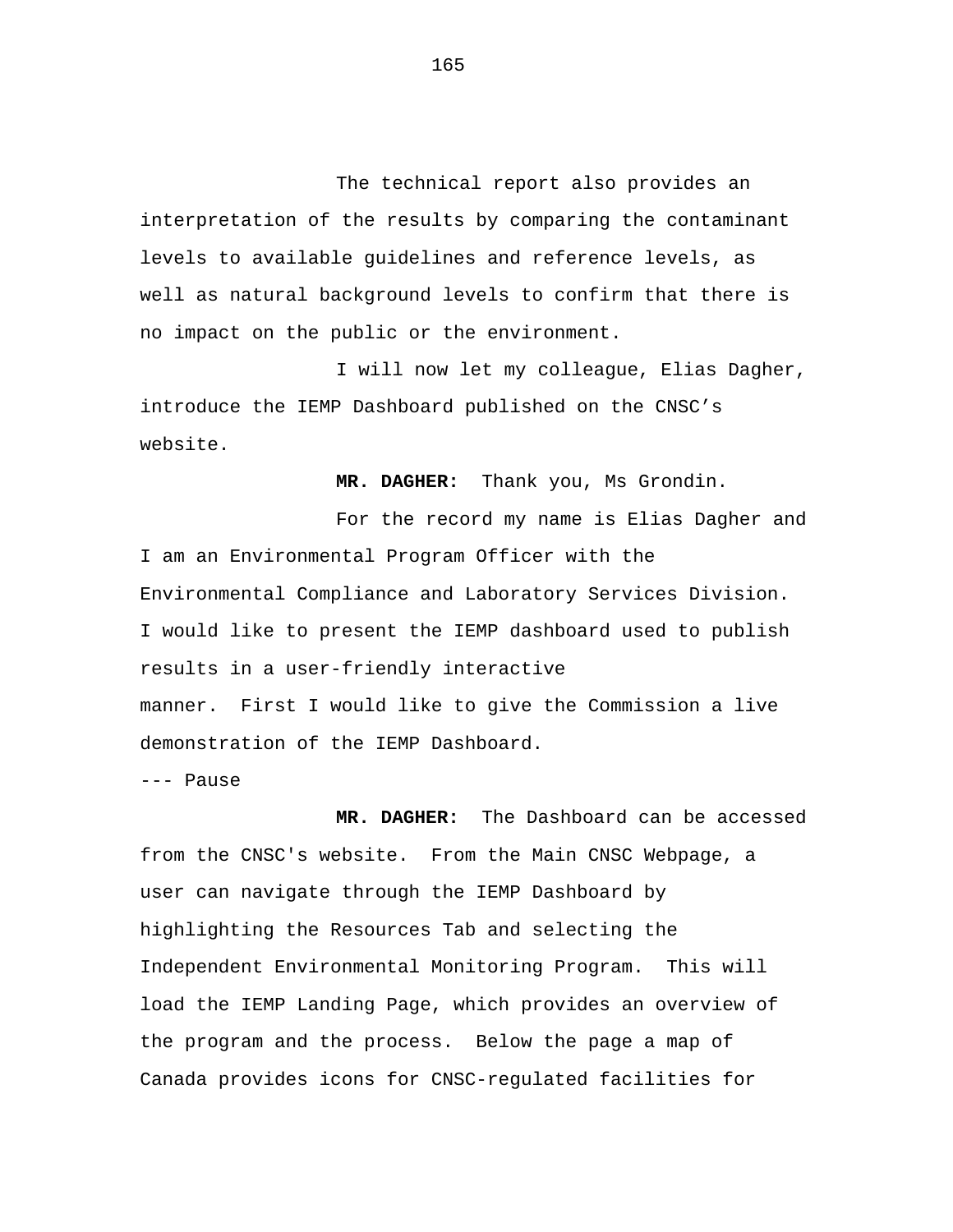which IEMP results have been published.

For today's example, I will select the Bruce A and B Nuclear Generating Station, which will take us to the site-specific IEMP landing page. This page has three sections. The top section provides a summary of the sampling that was conducted at the Bruce A and B Nuclear Generating Stations, including an overview of the results and the key conclusions from CNSC staff's assessment.

The middle section shows a map of the sampled area. The icons show you where and what type of sample was taken. For instance, a droplet represents water and a cloud represents air. Below the map a legend is provided which shows you the types of samples of the other icons. These can also be identified in the legend below. When you click on an icon, a balloon will pop up which contains the unique sample code that identifies the sample as well as the results for that sample.

For more detailed information, you can scroll down to the third section which provides the full dataset presented in a table. You will notice that the unique sample code is provided in the first column and corresponds to the sample on the map.

In the table we have compared the results to available guidelines and reference levels to make it easy to see if there are any health concerns. We have also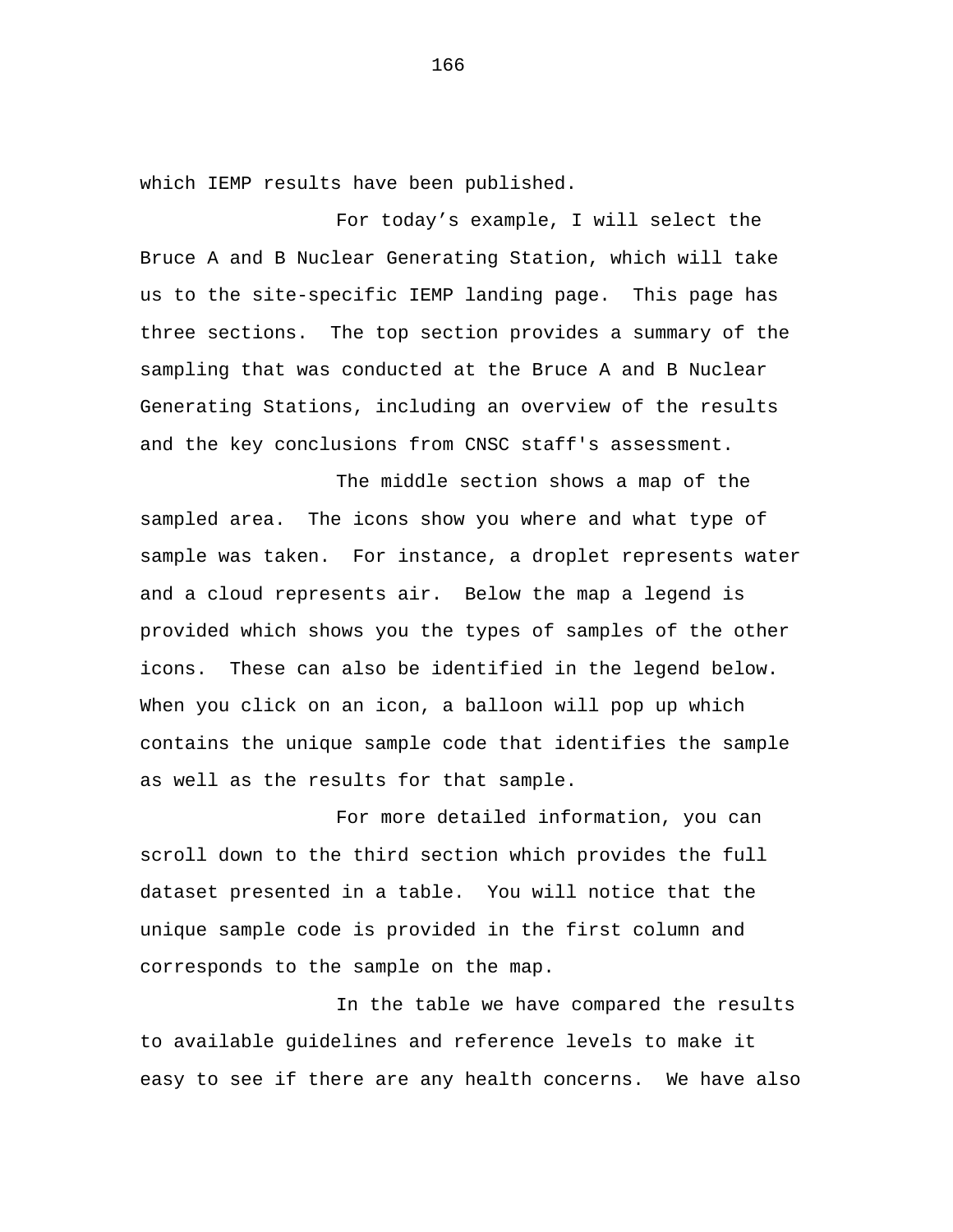provided background levels where available. Footnotes at the bottom of the table also provide additional information.

Above the table, the user can use the "filter items" box to search for specific entries and entries in the table. They can also use the "zoom to element" button to essentially bring up that specific sample on the map, which can then be selected and the results displayed.

Future improvements to the Dashboard will allow for trending of multiple years of data on a graph and will include the guideline or reference level as well.

The CNSC Dashboard was launched in February of 2015, with the 2013 IEMP results for the Bruce A and B Nuclear Generating Stations. Following its launch, the Dashboard had received very positive feedback from the public and from licensees. One comment submitted from a member of the public even stated that:

> "The CNSC is to be commended for taking a step in the right direction by doing its own sampling and not just relying on the licence holder's own monitoring and proprietary third party monitoring."

The CNSC dashboard currently includes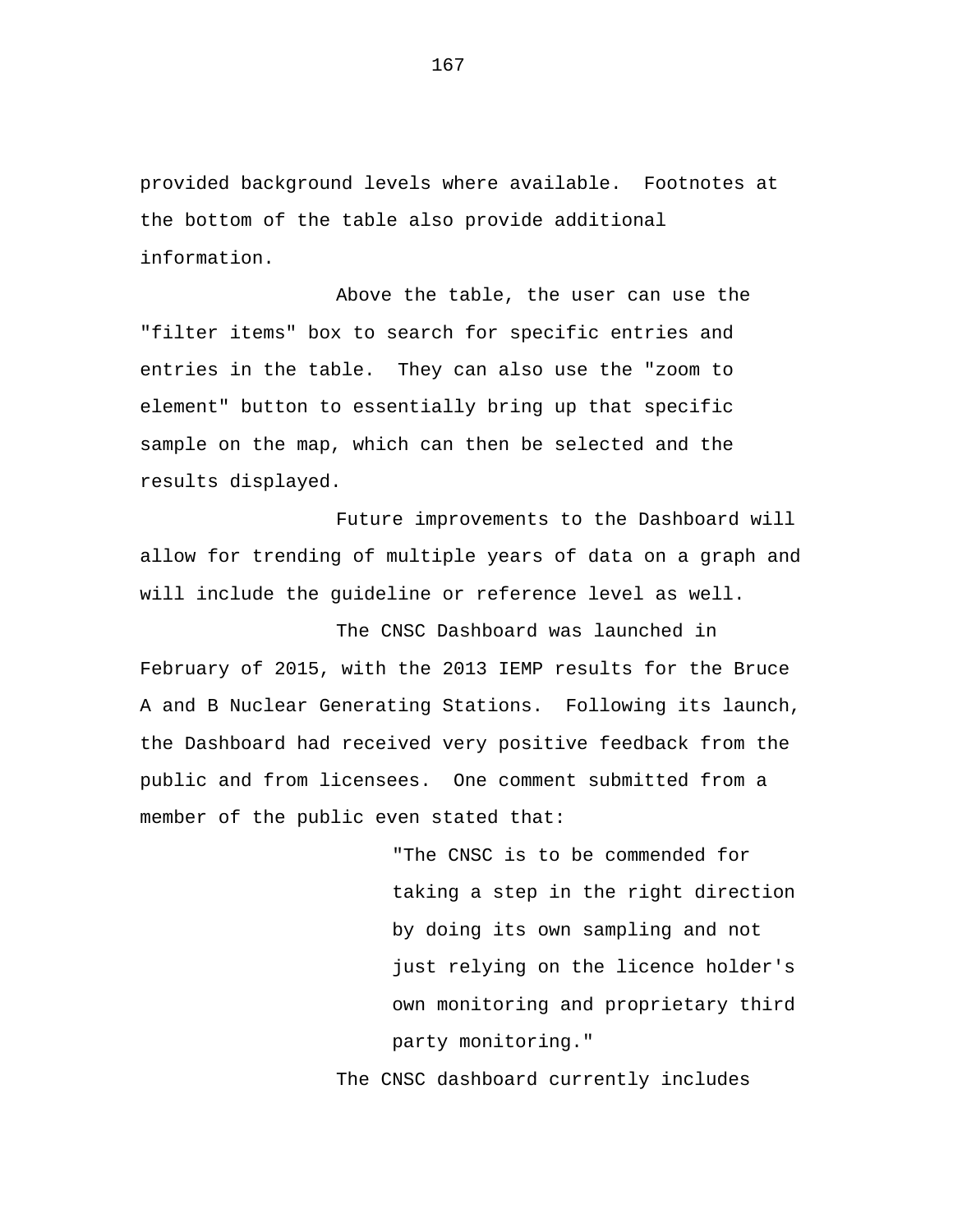site-specific information on results for the following locations: the Bruce A and B Nuclear Generating Stations; Chalk River Laboratories and SRB Technologies Nuclear Processing Facility.

In the next fiscal year, we will publish IEMP results for 10 additional sites. These sites include the Blind River Refinery; GE Hitachi Nuclear Fuel Fabrication Facility; The former Shield Source Inc. Nuclear Processing Facility; Port Granby and Welcome Waste Management Facilities; Darlington, Pickering and Point Lepreau Nuclear Generating Stations; the Port Hope Conversion Facility; and McArthur Uranium Mine and Key Lake Mill.

The next two slides will highlight some of our communication initiatives. As part of the IEMP process, CNSC staff ensure that the licensee is provided with the site-specific executive summary and results before their publication on the Dashboard for their information.

For all new interactive IEMP pages, we inform our interested parties with an email to subscribers, a notice on the latest news headline on the CNSC website and with a Facebook post. In the last few months, CNSC staff have had the opportunity to present the IEMP in many conferences and workshops. For example, in the last month CNSC staff presented to the Canadian Nuclear Utility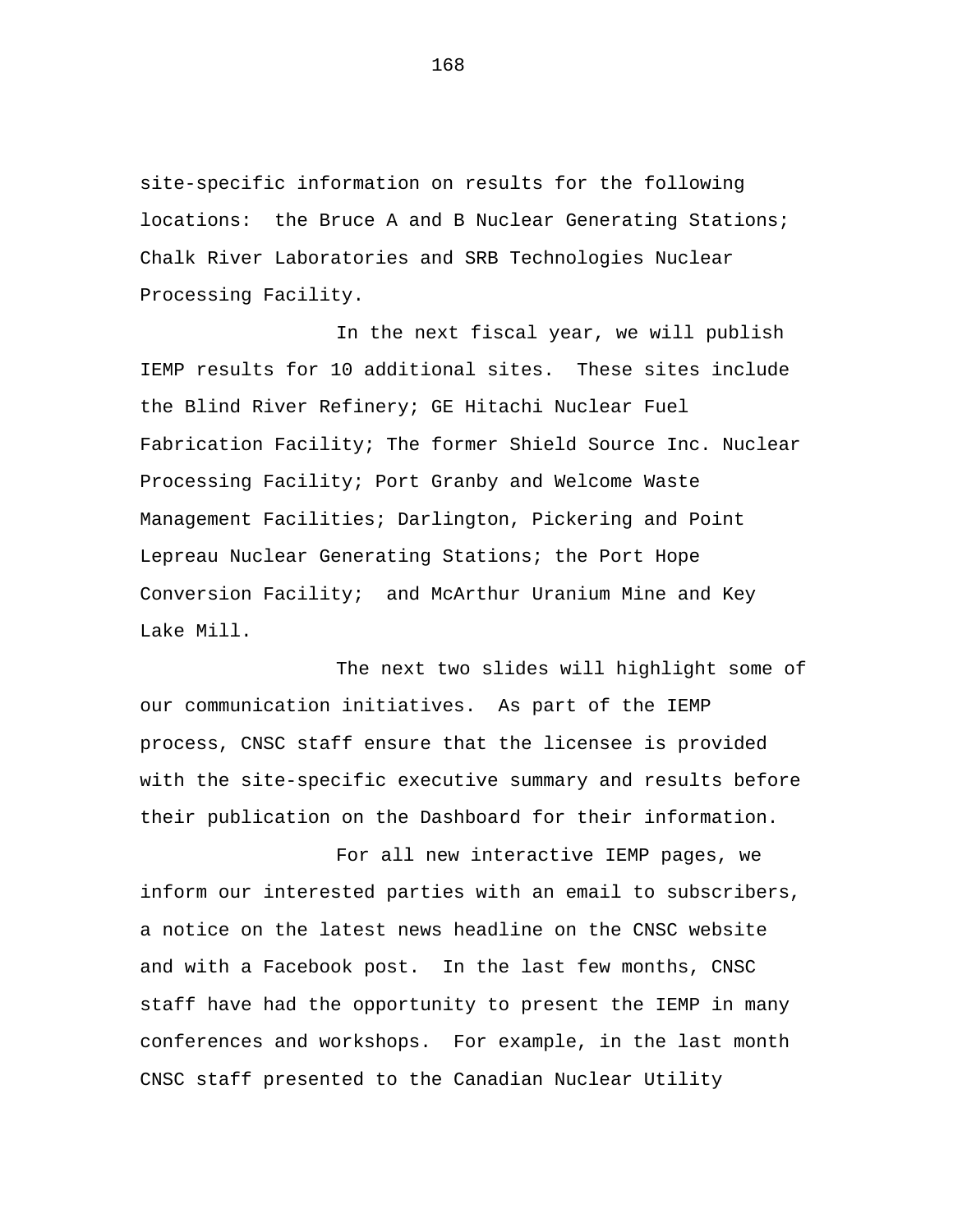Executive Forum and the Canadian Nuclear Association Regulatory Affairs Workshop. We also participated in early March at the CNSC 101 session in Kincardine, Ontario where we had the opportunity to meet and discuss with members of the community living near the Bruce Nuclear Generating Stations.

Finally, in order to inform the Commission and the members of the public, staff have included IEMP results, when available, into reports of Environmental Assessments conducted under the Nuclear Safety and Control Act.

Moving forward, we want to continue to communicate with all the interested parties. As a courtesy, CNSC staff will inform the licensees prior to each sampling campaign. We will also let the public know that we will be in the area by posting a notice on Facebook prior to the sampling.

Our field technician will have a public-friendly pamphlet to provide to the public if there are any questions on our activities and objectives.

In spring 2015, a new CNSC Youtube video featuring Marie-Pierre and myself will be posted online to help explain the program in plain language. We will also continue to email subscribers and post latest news notices when new IEMP results become available.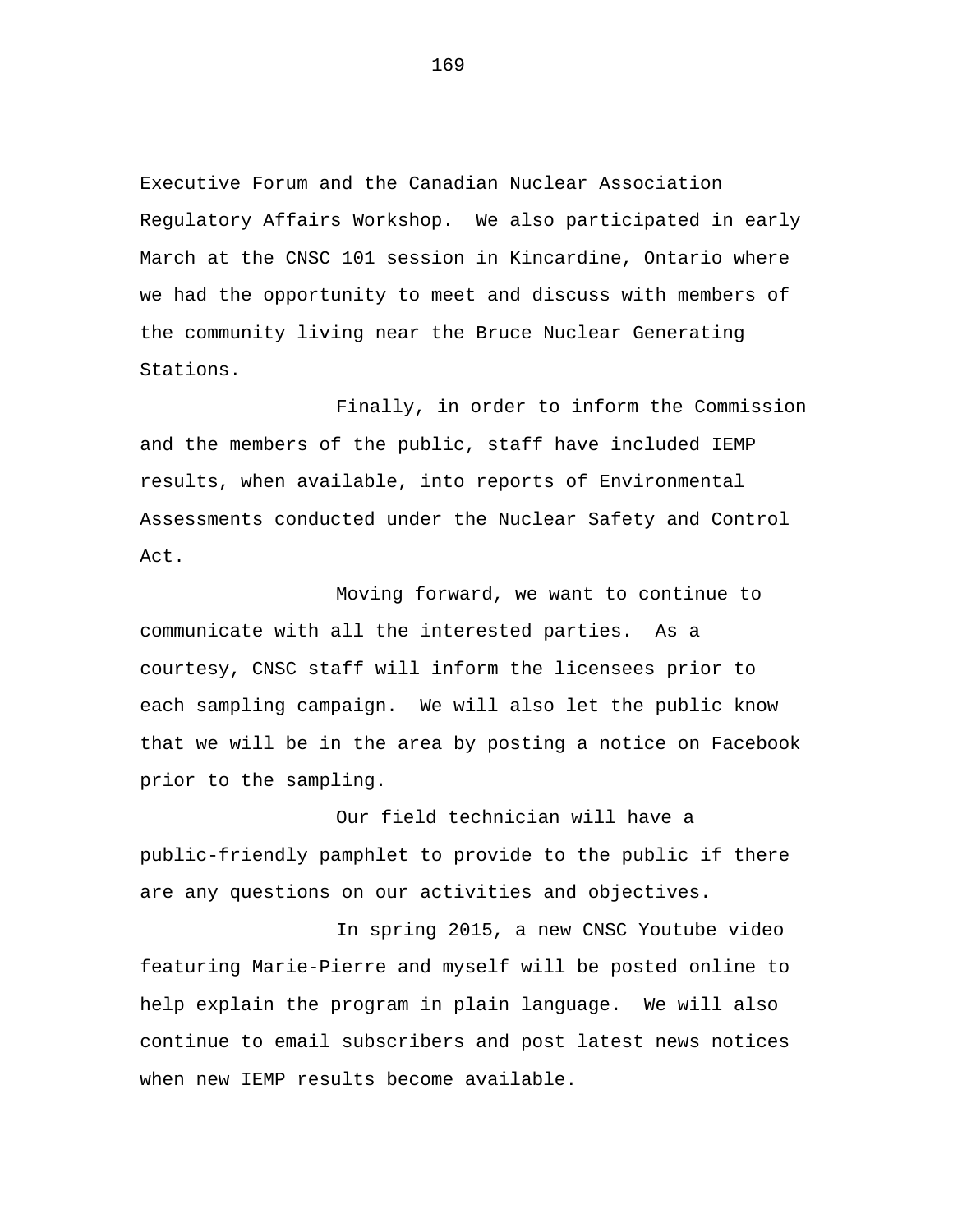Finally, the IEMP results will be included in CNSC's annual reports.

In terms of next steps, the laboratory staff are currently completing the analysis of the 2014 samples. Then, staff will finalize the technical reports and create Dashboard pages from the previous sampling campaigns. As previously mentioned, we are currently in the process of planning the 2015 IEMP sampling campaign.

Finally, we are considering further community outreach and consultation opportunities for the public and Aboriginal groups. For example, we could conduct community outreach that would include both internal and external workshops to look at lessons learned and how we can continuously improve the program.

I will now let Dr. Thompson conclude this presentation.

**DR. THOMPSON:** I would like to thank you for providing us with the opportunity to present the Independent Environmental Monitoring Program. As you saw, the IEMP aligns with the IAEA safety requirements, specifically number 32 in the Basic Safety Standards, and it is one more way that we can confirm that the regulation of the nuclear industry is effective in protecting the health of the public and the environment.

We believe this program adds transparency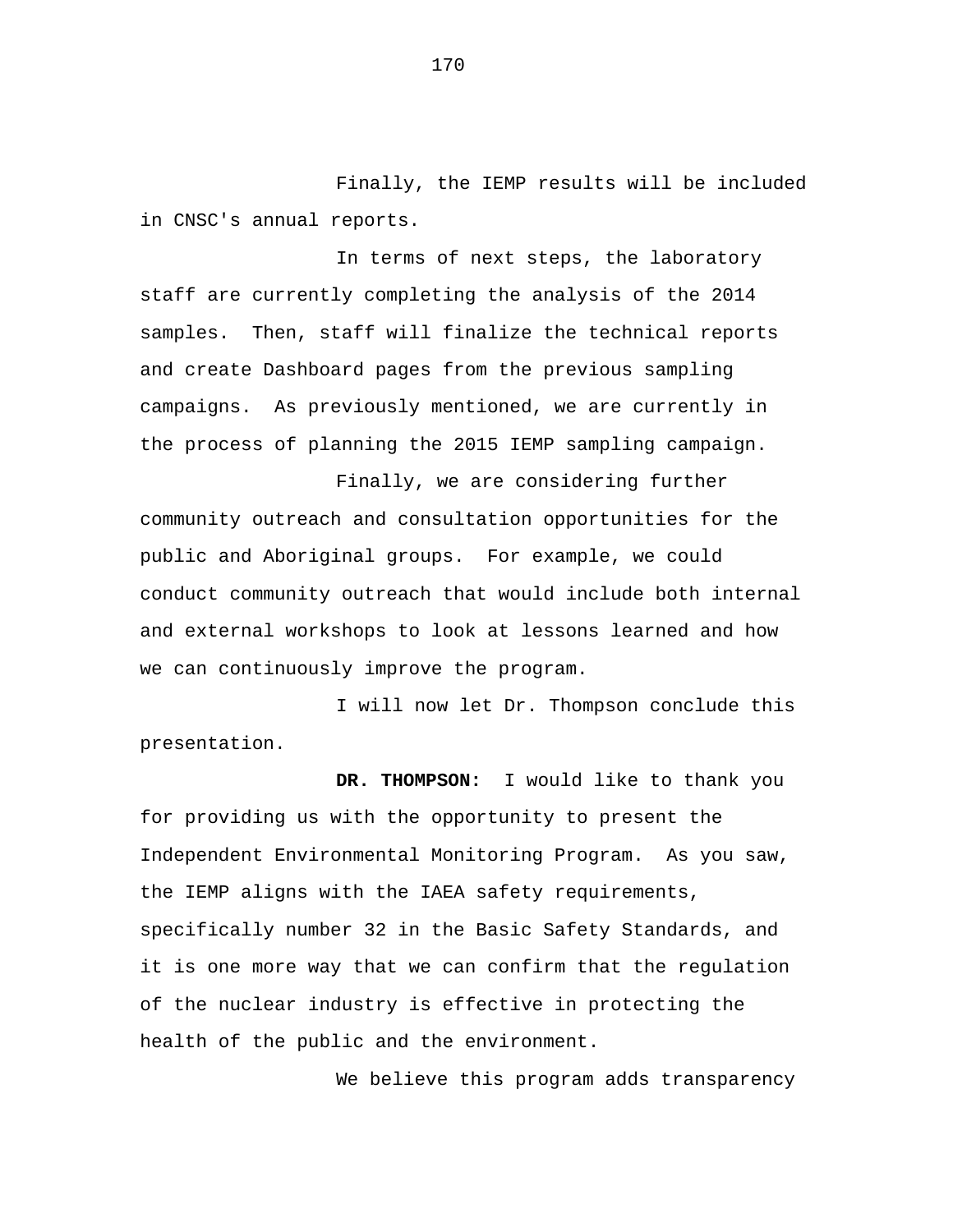to the compliance verification processes and helps CNSC achieve our mandate of disseminating objective scientific and regulatory information to the public.

> We are available to answer your questions **THE PRESIDENT:** Thank you.

Let's start the question session with Monsieur Tolgyesi.

**MEMBRE TOLGYESI :** Merci, Monsieur le Président.

So what my understanding is that the whole Independent Environmental Monitoring Program will be executed by CNSC, that means sample taking in the field, field sampling, laboratory analysis, interpretation and whatsoever. It will be done by CNSC staff.

**DR. THOMPSON:** Patsy Thompson, for the record.

That's correct. One of the objectives is to address concerns that had been expressed for many years by the public and also from time to time from the Commission where the activities of the CNSC were to review licensees' programs and review the outputs of the programs and do some compliance inspections. This essentially allows CNSC staff to be involved from start to finish and collecting samples, analysing and making data available to the public.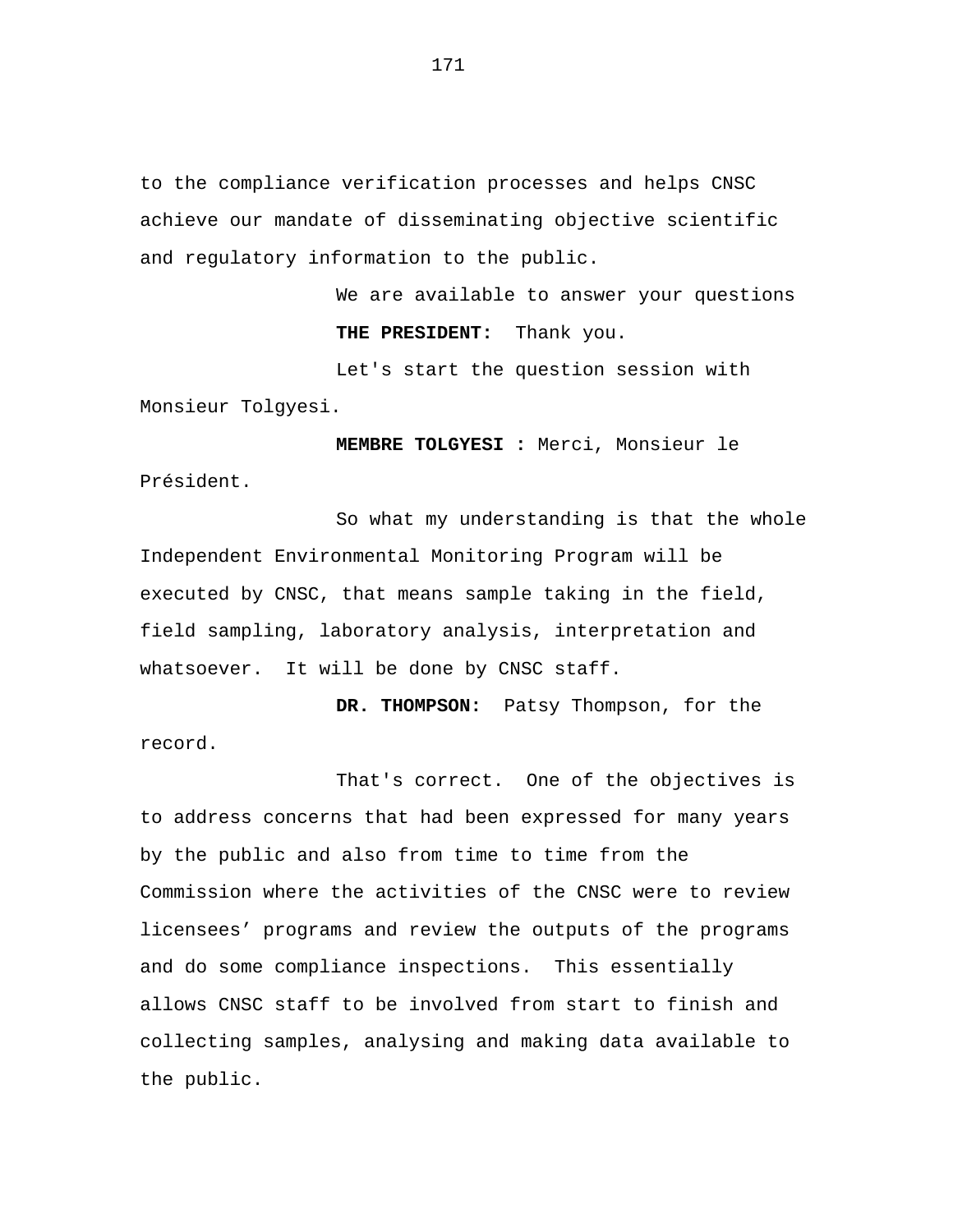**MEMBER TOLGYESI:** Will it be done on a continuous basis annually or some other frequency?

**DR. THOMPSON:** Patsy Thompson, for the record.

As Mr. Dahger and Ms Grondin mentioned, there was a pilot project in 2012 so that we could essentially test our procedures and make adjustments. The plan is to cover all facilities for a two to three year period so that we can get some trending information. After that we would reduce essentially to a certain frequency to be determined. We are probably looking at something between a two to three year frequency, depending on the nature of the facilities, public concerns that may be expressed in other factors.

**THE PRESIDENT:** I just want to clarify. I'm not sure. This is not a substitute for the environmental monitoring by the licensees? They're going to do their own and some of them do also their own independent?

**UNIDENTIFIED SPEAKER:** (Off microphone). Yeah.

**THE PRESIDENT:** Okay. I just wanted to make sure that  $--$  I thought that we heard that this is going to be the whole monitoring of performance. So just to clarify.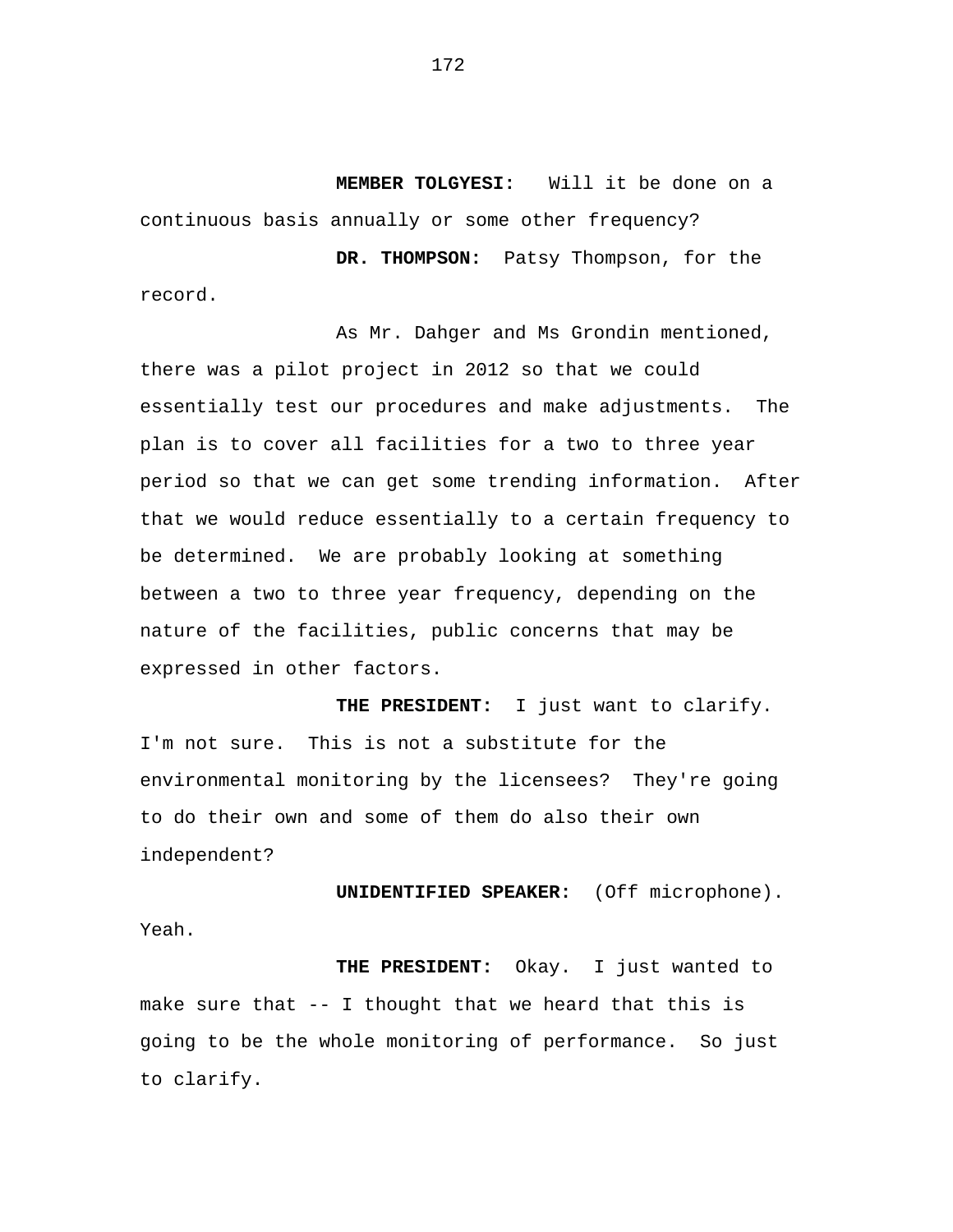**DR. THOMPSON:** So just to be clear. Patsy Thompson for the record.<br>So the licensees' obligations are

specified in the Regulations. They all have programs in place. They will continue to do so. We continue to review their programs, do compliance verification, validate the reports, and some of them, as you mentioned, have third parties doing their own monitoring to verify the licensee's performance.

**MEMBER TOLGYESI:** So in case of samples that overpass regulatory limits, what you do will be a resampling or you will wait for a year and you will do that next year?

**DR. THOMPSON:** Patsy Thompson for the record. I'll start responding and then I'll ask Kiza Francis to explain the process we would use to engage the licensee if something like that -- and our regulatory colleagues in the Regulatory Operations Branch.

And so the program should not, I would say, detect exceedances and bad performance. The CNSC Robust Compliance Program is intended for that purpose. Licensees have action levels and limits and in many cases administrative levels that allow them to report to us and identify if something is out of spec. And so that licensing and compliance process is in place and should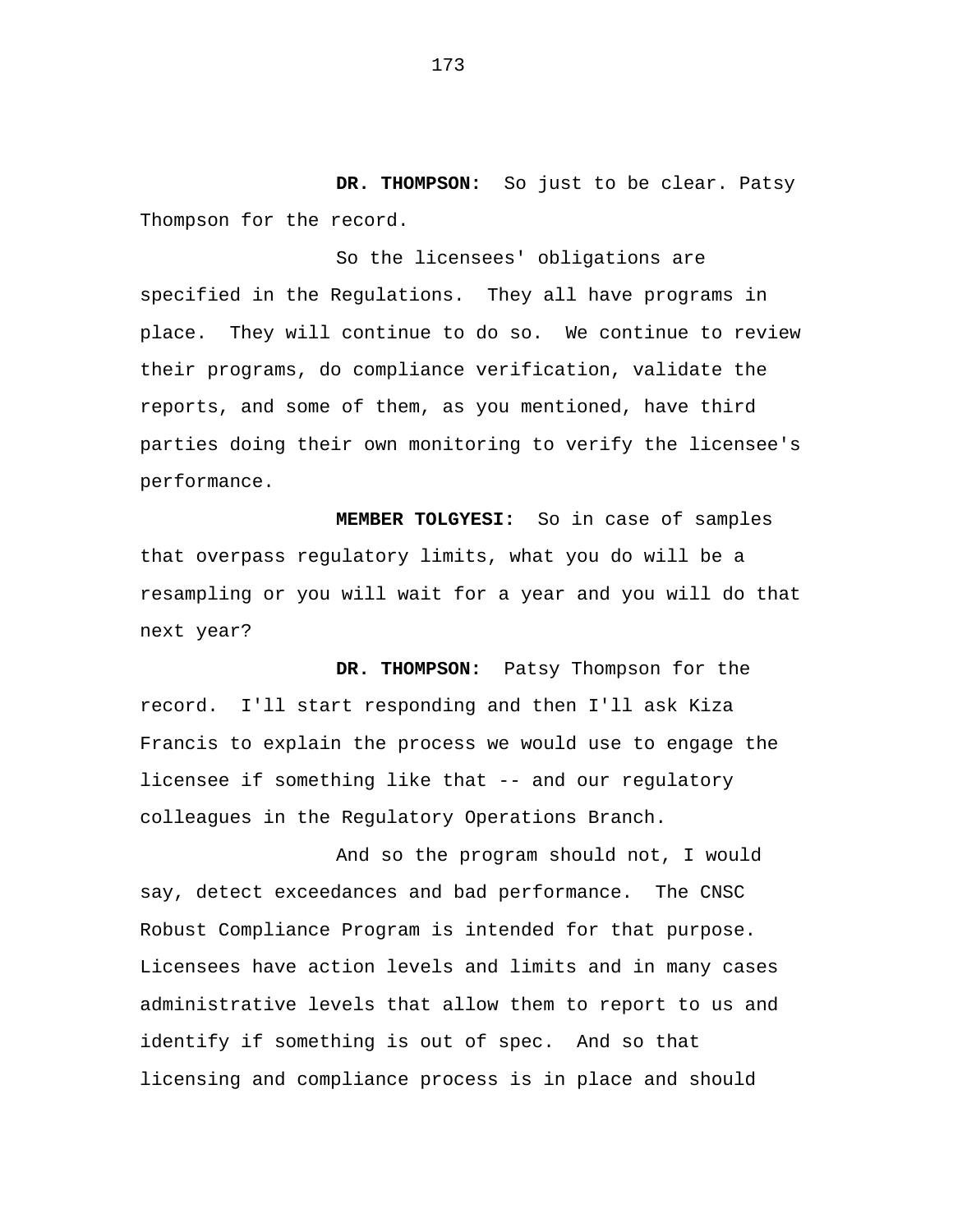catch essentially non-compliances.

If the CNSC Independent Monitoring Program would identify areas where levels are much higher than we would expect, then the first step would be to resample, validate our procedures.

And then I'll ask Kiza Francis to continue with the next steps that would be taken to ensure that we essentially have appropriate information.

**MS FRANCIS:** Kiza Francis for the record. What I can add to what Dr. Thompson has mentioned is that if we resample and we still see a higher number than expected -- and we would be communicating with the licensee during this time as well -- we could take split samples with the licensee. We would also be looking at comparing the CNSC analytical protocols and the licensee's protocols because our protocols aren't necessarily the same.

And then hopefully that will give us an explanation for any differences between our results and the licensee's results or why our results were over regulatory limit and then we would have a path forward from there.

But that is part of our process, is we have a stop and to determine what to do to move forward but we wouldn't expect to see something over regulatory limit. What might happen is our results are different than the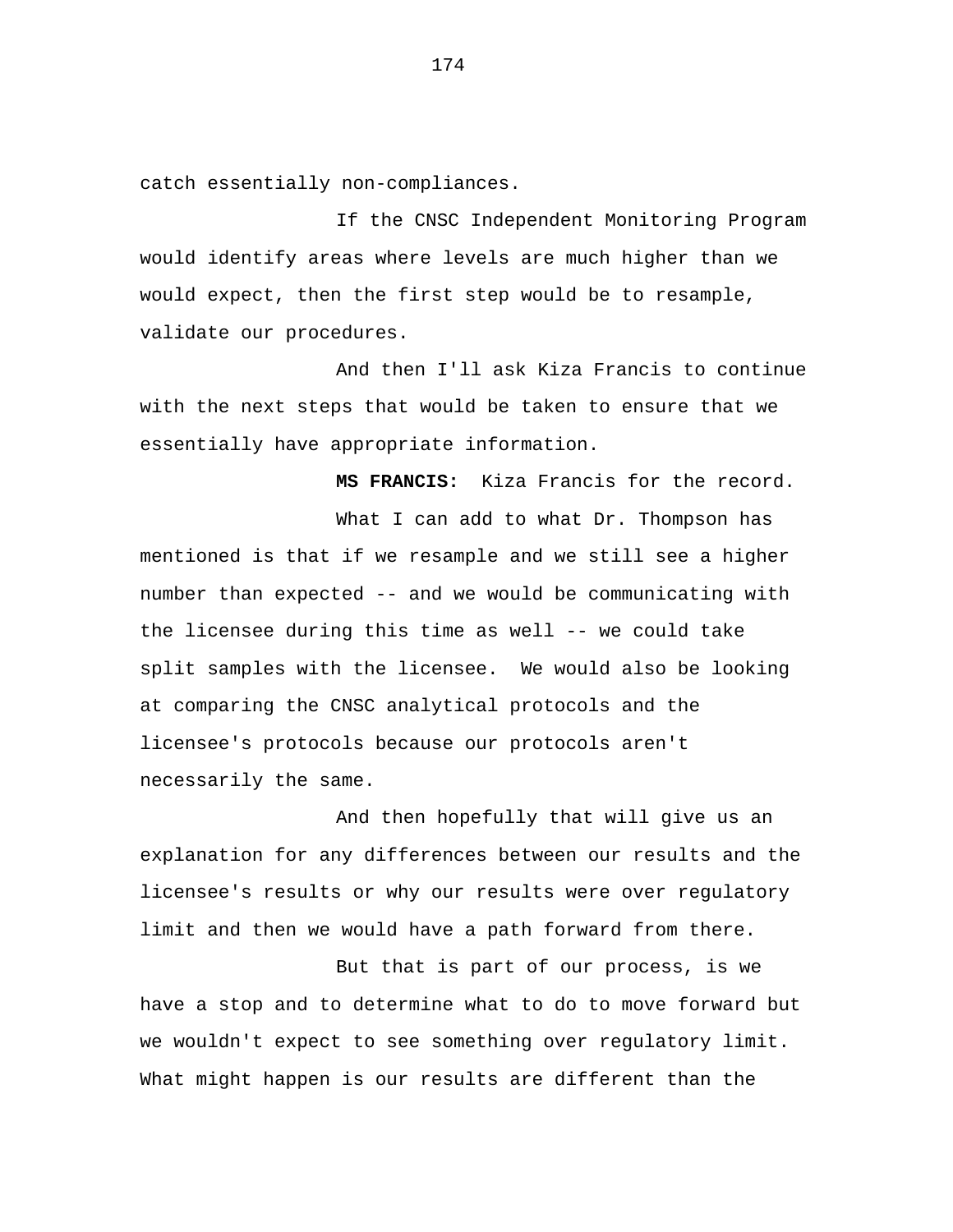licensee's and that's where this process would really come into play.

**MEMBER TOLGYESI:** When all these 14 or so many sites will be included and monitored, what will be the manpower required to do all this process and what will be the cost and how will you recover it?

**DR. THOMPSON:** Patsy Thompson for the record.

The program currently is operated within the existing CNSC resources. As Mr. Dagher mentioned or Ms Grondin, we received funding from Treasury Board at the time, where funding was available for making improvements to federal facilities and so the laboratory equipment benefited from that program. We also benefited from fairly significant funding from the CNSC.

Essentially, we have staff in the Environmental Compliance and Laboratory Services Division, both in the Environmental Group, who are trained in designing monitoring programs and taking samples. We have a field technician. We have a laboratory analysis senior analytical specialist and technicians. And so the program is designed to run within the existing resources.

We have presented and prepared a business case where we see certain other activities being launched as we move forward but it would be rationalized within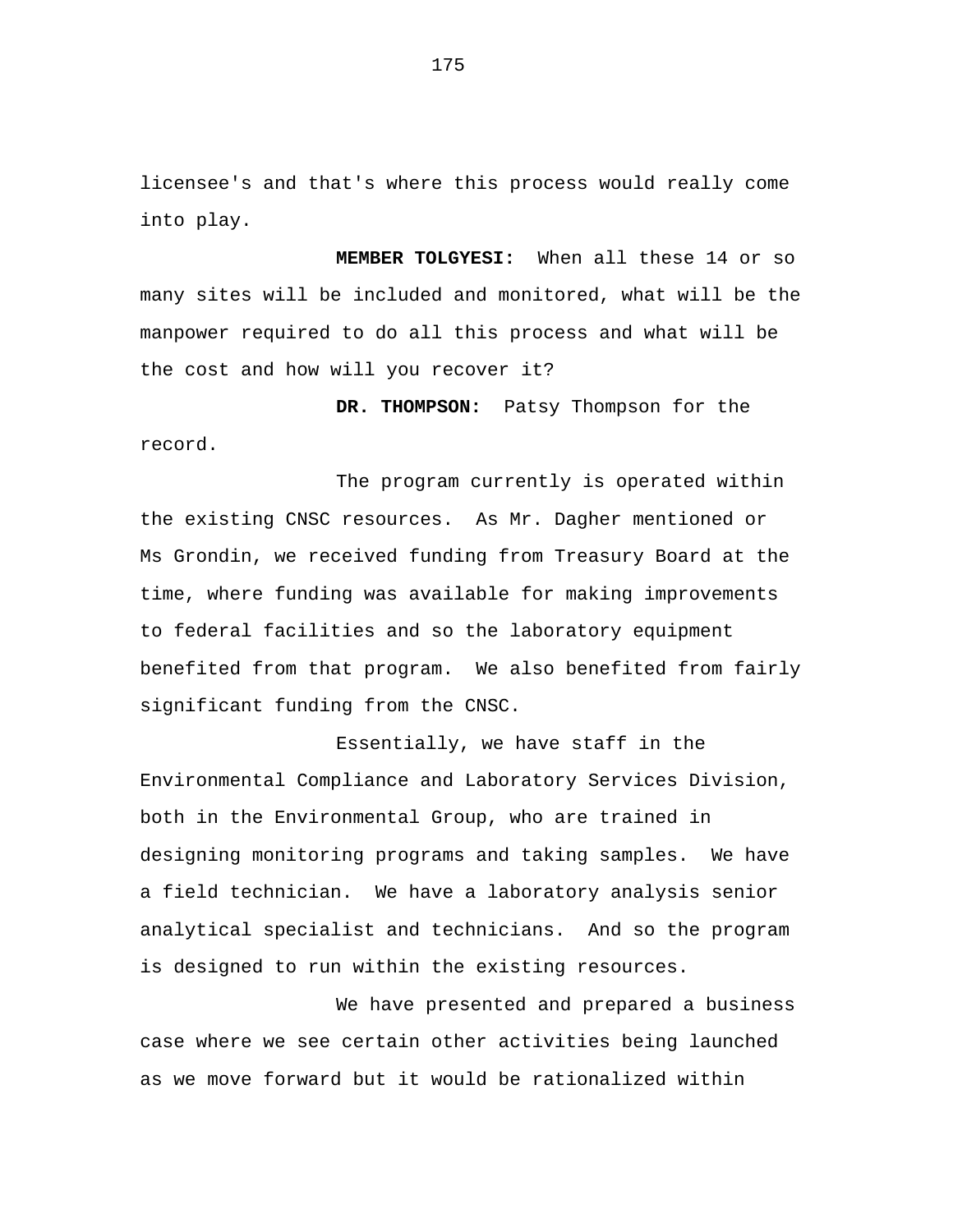essentially something that can be sustained with the CNSC funding envelope.

The program is cost-recoverable. It is part of the CNSC's compliance activities and as such is part of the licensing fees.

> **THE PRESIDENT:** Monsieur Harvey. **MEMBRE HARVEY :** Merci, Monsieur le

Président.

Well, thank you for the presentation. I think this is a huge task to do that and it's very interesting. My point, though, is when reading that, it's like you're starting from zero and not taking into account what is currently done by licensees, Health Canada, MOE and all those collecting data in the field.

So my question is: Will there be a lot of duplication in that? And coming back to the point put on the table by the President, what is the need to maintain the requirements for the licensees if we have all the data?

**DR. THOMPSON:** Patsy Thompson for the record.

So in terms of your first line of question in terms of are we duplicating what Health Canada or the provinces are doing?

Before, when we were planning for the pilot project and when we were preparing the business case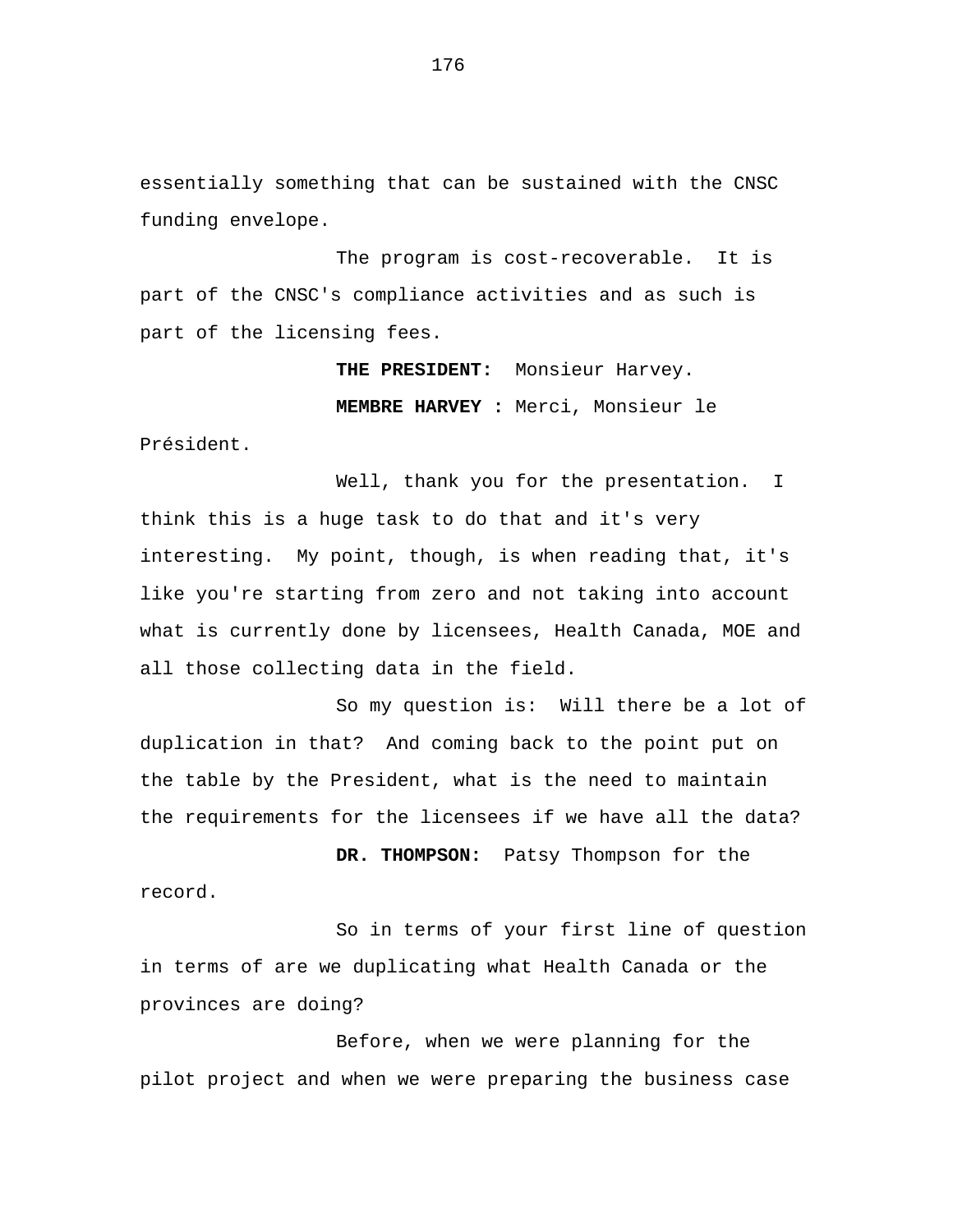in terms of how to meet the IEA section 32 requirements, we did have discussions with Health Canada. We had discussions with the Ontario Ministry of Labour, for example, who does monitoring around some of the Ontario NPPs.

And so from that work we identified, for example, the Ministry of Labour has very specific monitoring locations and fairly high detection limits because their objective is to detect if there's an incident or an event at a station and taking appropriate action.

Health Canada has a network also that is closer to the facilities and so when we're designing our program we're taking into consideration what others are doing.

We are doing sort of annual plans for limited periods of time. After that, the intent is to go to a two- or three-year period, and so we will not be duplicating what the licensees are doing. The licensees have much more comprehensive monitoring programs than what we're doing here.

When staff were designing the program and the plans for each site, we are taking into consideration what the licensee is doing. We're taking into consideration the risk assessment, the dispersion modelling and other things, and we're essentially focusing on key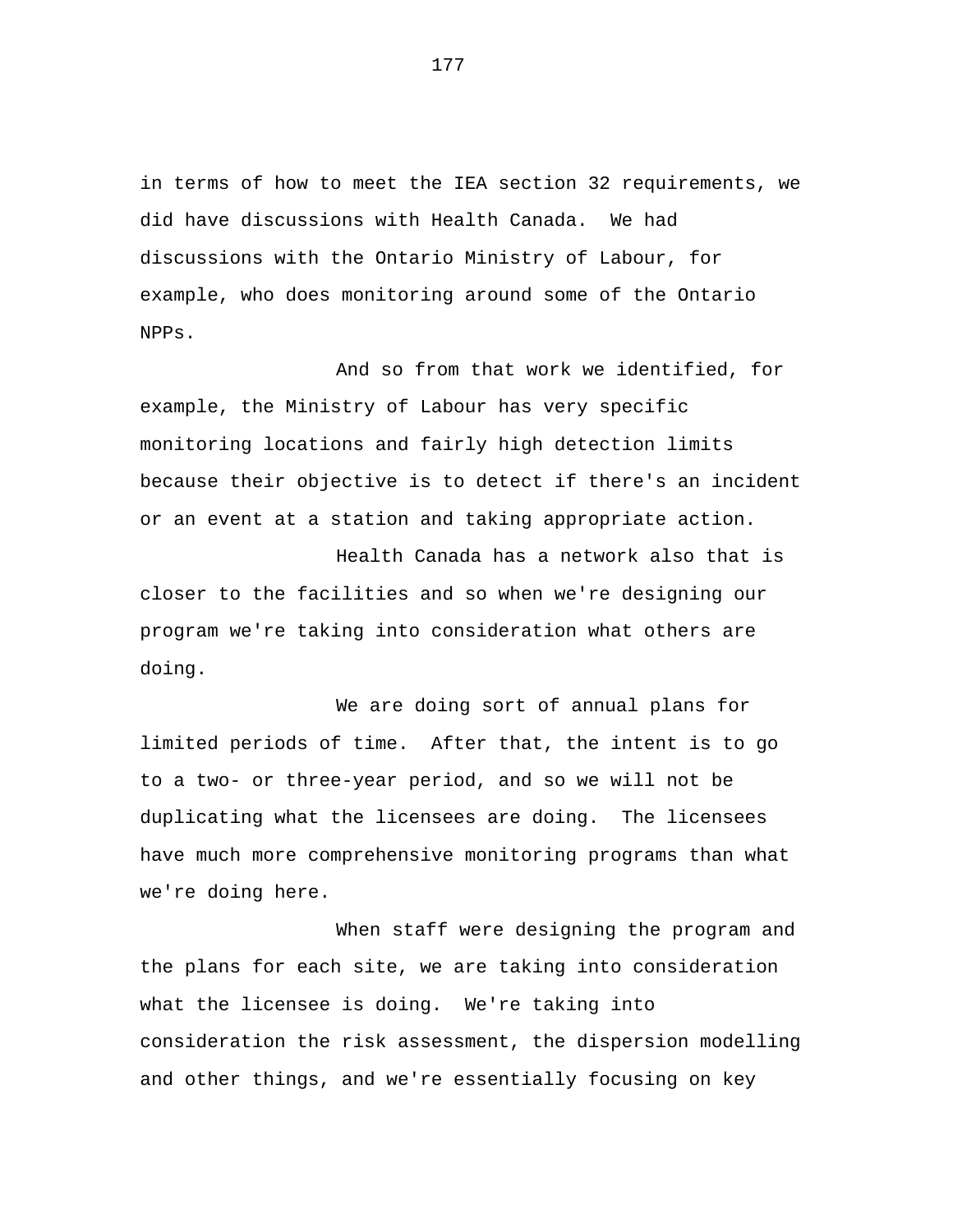areas where we get the most bang essentially for the sampling effort.

**MEMBRE HARVEY :** Mais est-ce dire que les données de ces autres organismes-là vont être sur notre site, sur le site de la Commission?

**Dr THOMPSON :** Patsy Thompson.

Effectivement, on a eu des discussions avec, par exemple, le ministère du Travail de l'Ontario. Étant donné que leurs données sont... les valeurs sont tellement plus élevées, c'est généralement sous les limites de détection, c'est très difficile de comparer nos données, parce que nous, on a une capacité de surveillance vraiment au niveau environnement, pour détecter des niveaux environnementaux. Donc, la comparaison avec la province essentiellement ne donnerait pas grand-chose.

Avec Santé Canada, on a eu des discussions pour pouvoir relier les sites Web pour pouvoir partager les informations. Ça s'avère plutôt difficile, mais on a, à chaque année, un programme... des rencontres avec Santé Canada. On a une entente administrative et on discute des ces choses-là.

**MEMBRE HARVEY :** Pour ce qui est de maintenir l'obligation pour les opérateurs d'avoir leur propre programme, quelle est la plus-value d'avoir deux programmes?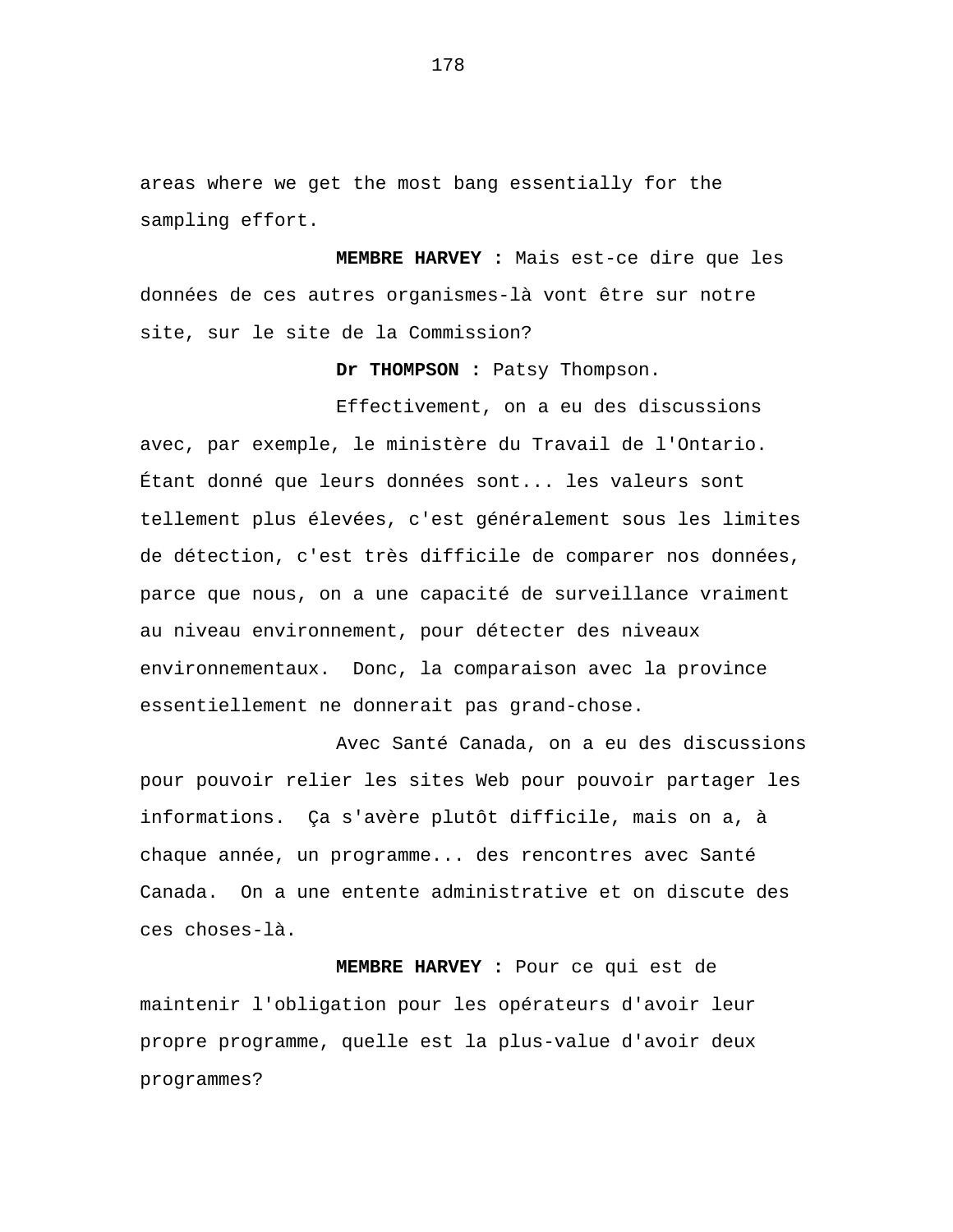**Dr THOMPSON :** La plus-value, c'est essentiellement de répondre aux interrogations du public, d'une part, puis les attentes de la plupart des organisations internationales, où il y a une exigence pour que l'organisme règlementaire puisse valider de façon indépendante les niveaux dans l'environnement et que le public est protégé. Donc, c'est de rencontrer ces obligations-là. Ça donne aussi probablement un niveau de confort plus grand avec certains membres du public, en tout cas, que ce n'est pas des données récoltées et analysées par l'industrie, dont qui peuvent être d'une certaine façon biaisées.

On a fait beaucoup de travail pour le BAPE dans leur processus qui est en train d'être finalisé pour le dossier sur l'uranium et on a fait un effort assez important de consolider toutes les données de l'industrie pour présenter un rapport sur la performance environnementale et aussi au niveau des doses aux travailleurs de l'industrie minière canadienne, et une des critiques qu'on a eues, c'est que ces données-là provenaient de l'industrie. Donc, il y a vraiment un besoin d'avoir des données indépendantes.

**MEMBRE HARVEY :** Est-ce que la couverture de votre programme va être aussi grande, plus grande ou moins grande que ce qui est fait actuellement par les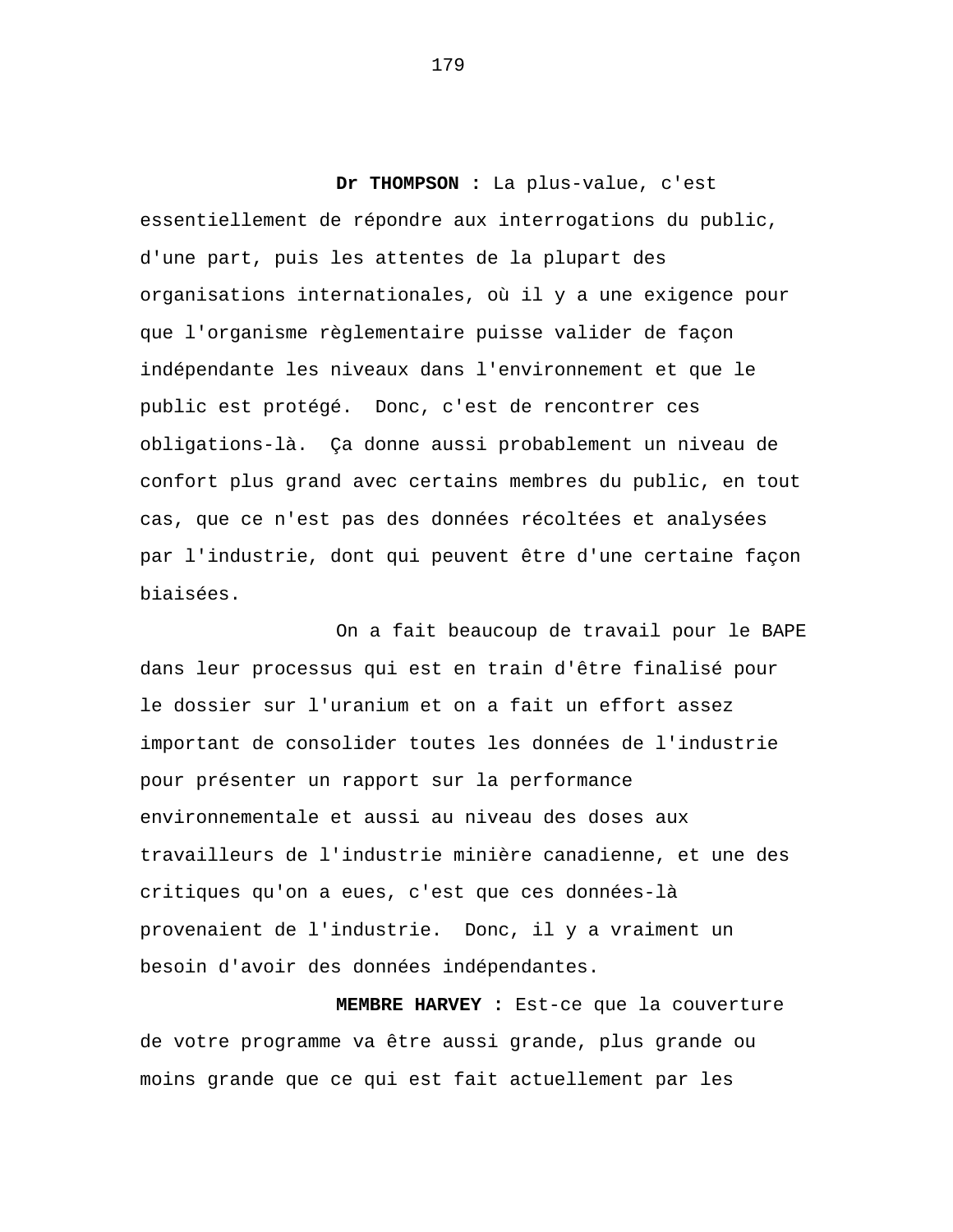opérateurs?

**Dr THOMPSON :** La couverture est moins grande. Au niveau fréquence d'échantillonnage, c'est moins grand. Au niveau du... Par exemple, tantôt on regardait la carte pour la station Bruce. Si vous voyez le nombre d'échantillons que nous, on récolte par rapport au programme qui est très étendu de Bruce Power, il y a vraiment une différence importante.

Donc, nous, on s'est limité aux endroits où on pensait que c'était plus pertinent, en connaissant les modèles de dispersion puis en connaissant aussi les habitudes du public.

**THE PRESIDENT:** I don't know why you are shying away from saying that you're basically auditing the work that's done by the licensees to make sure that the data that they represent is true. This is another way of putting confidence in the material in there and it only can be provided -- I don't know why you're afraid to use the word "audit." I know we don't like to -- we like to use inspection. We like to do verification. In many ways - and by the way, I think this is terrific. I went on your little interactive map and I looked at Bruce and I looked around it. It gives me another comfort level that the kind of data we are getting from Bruce is confirmed by our staff. It's an audit function. It's not a replacement.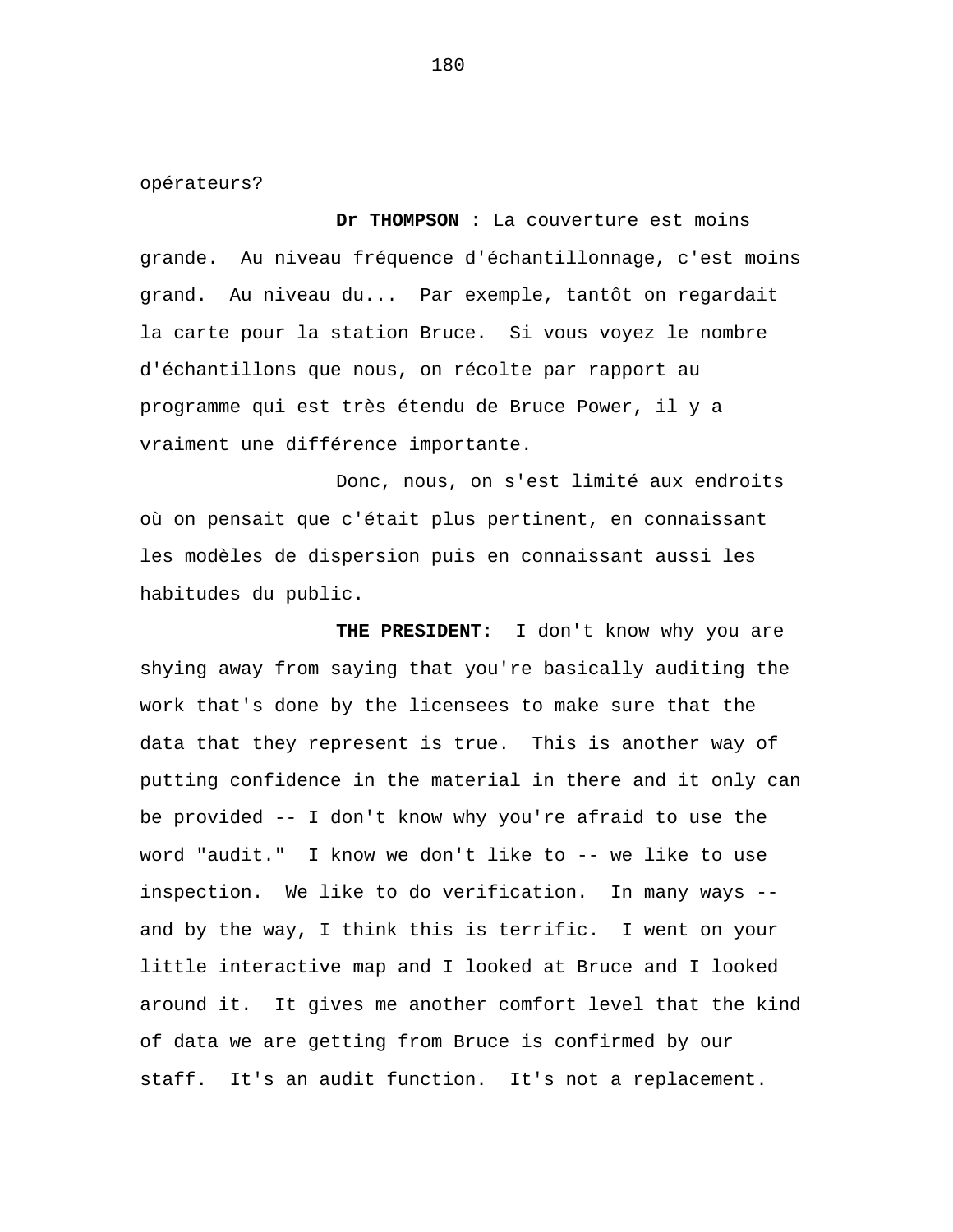**MEMBRE HARVEY :** Bien, j'imagine, oui, qu'il va en avoir, mais est-ce que les standards qu'on va utiliser sont les mêmes que ceux utilisés par Bruce ou par OPG et les autres? Est-ce qu'on va se doter de standards plus sérieux ou c'est les mêmes, lorsqu'on va comparer les données, on va avoir utilisé les mêmes méthodes?

Parce que j'ai entendu tantôt justement que... C'est venu sur le sujet, puis on disait, bien, on changera les méthodes. Mais est-ce que, à l'heure actuelle, ce qui est collecté par quel que soit, par Bruce ou par les autres, est-ce que c'est fait selon des standards que vous avez approuvés, qui sont approuvés et qui vont être les mêmes, dans le fond?

**Dr THOMPSON :** Patsy Thompson pour la Commission.

Essentiellement, c'est comme deux programmes différents.

Quand on fait l'évaluation des programmes des détenteurs de permis, on regarde l'ensemble de leurs programmes, la façon dont le programme est conçu, est-ce qu'il mesure les bonnes choses aux bons endroits, est-ce que les échantillons sont pris avec des méthodes acceptables. On regarde aussi les méthodes de laboratoire.

Et à un certain moment donné, pour utiliser le mot « audit », il y avait des audits très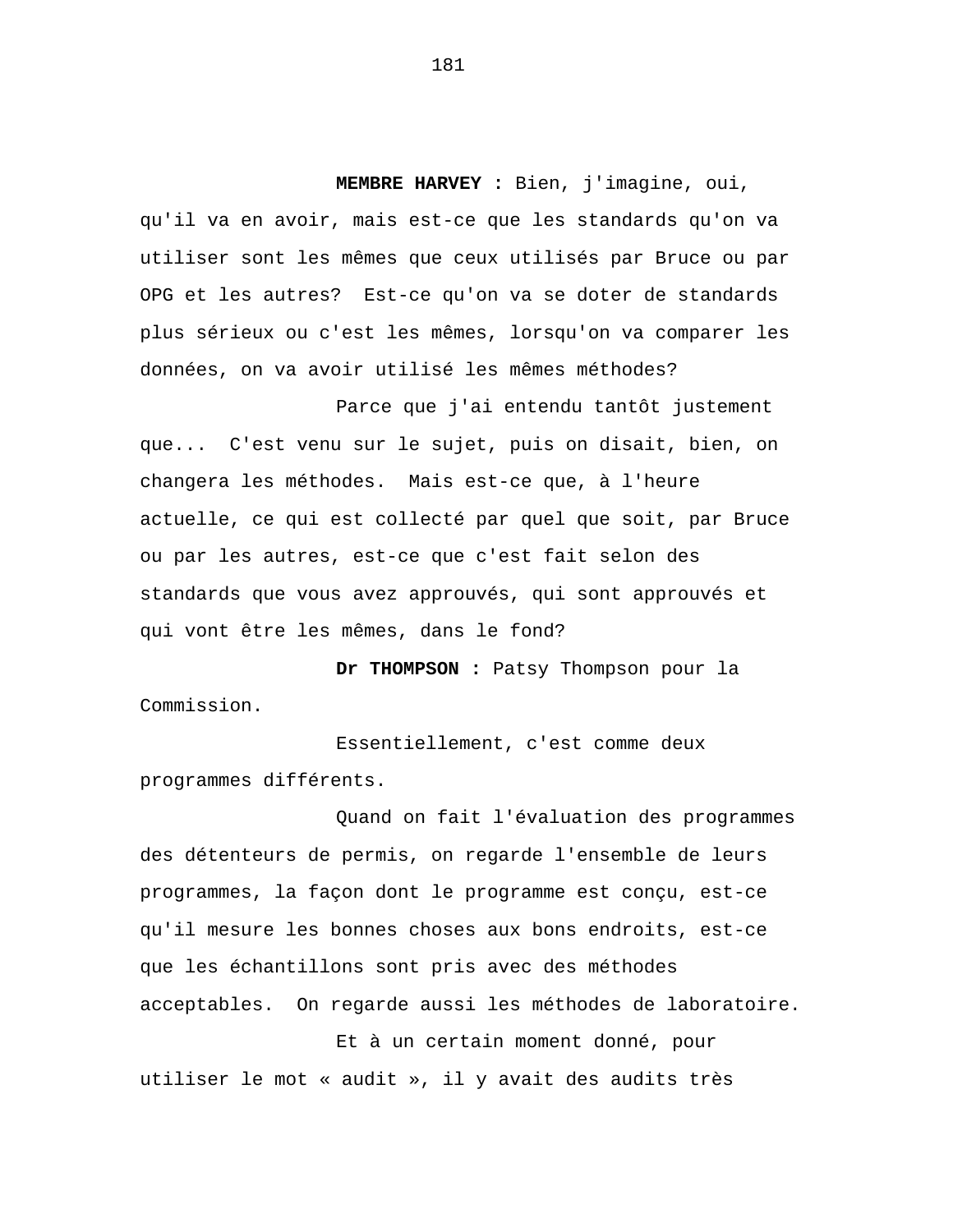détaillés de l'ensemble des programmes, où on regardait les programmes, on faisait des entrevues détaillées avec le personnel des détenteurs de permis, on vérifiait leur compétence, leur formation.

Une fois que les programmes ont été bien établis et plus stables, la tendance, c'est de faire plus des inspections qu'on appelle de type 2. Donc, par ces programmes-là, par la revue de l'approbation et les inspections, on s'assure que les méthodes sont appropriées.

Est-ce que c'est les mêmes méthodes? Généralement, c'est des méthodes standards quand elles existent. L'avantage probablement du laboratoire de la Commission, c'est que c'est un laboratoire qui est plus récent. On appartient au réseau ALMERA, qui nous permet aussi d'avoir accès à des méthodes de pointe. L'équipement au laboratoire, c'est vraiment un équipement de pointe que peu de laboratoires ont parce que, essentiellement, c'est un laboratoire qui a été conçu là dans les dernières années.

Aussi, une des choses que l'on a fait parce que c'était un besoin, par exemple, il y avait beaucoup de questions sur l'hydrazine dans l'environnement. Quand il y a eu des rejets de certaines installations, il n'y avait pas de méthode de détection d'hydrazine dans l'environnement à des faibles niveaux.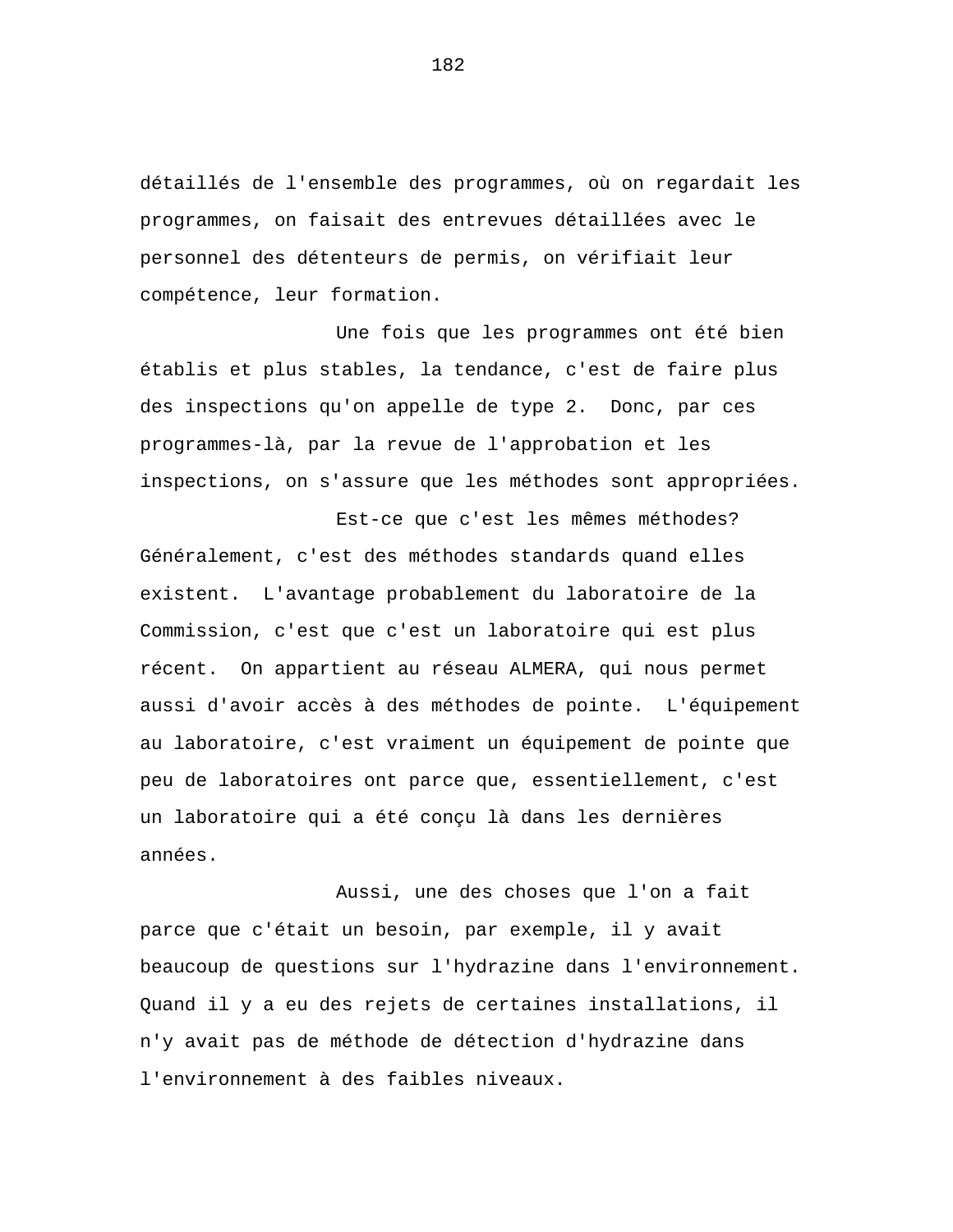Donc, Slobodan Jovanovic avec l'aide d'un étudiant ont développé une méthode d'analyse pour l'hydrazine à de faibles niveaux, ont aussi développé la méthode d'échantillonnage et de conservation de l'échantillon, et cette méthode-là a été publiée dans une revue scientifique sérieuse, donc validée.

On a aussi fait des exercices de validation avec Environnement Canada, qui sont aussi intéressés à cette méthode-là.

Donc, il y a ce travail-là qui est fait, que les détenteurs de permis -- c'est plus un programme de routine qu'ils ont en place -- n'ont pas nécessairement à faire cet effort scientifique là supplémentaire.

**THE PRESIDENT:** Ms Velshi...?

**MEMBER VELSHI:** Thank you. Does your program allow you to respond to an incident at a facility so you can go quickly and take some samples?

**DR. THOMPSON:** Patsy Thompson, for the record.

Yes, it does, and we have on a number of occasions responded to that kind of event. For example, not that long ago but a number of years ago, there was an issue of radionuclides that were detected in Ottawa, municipal sewer sludge. And so we did do a lot of work at that time to respond to this event and identified a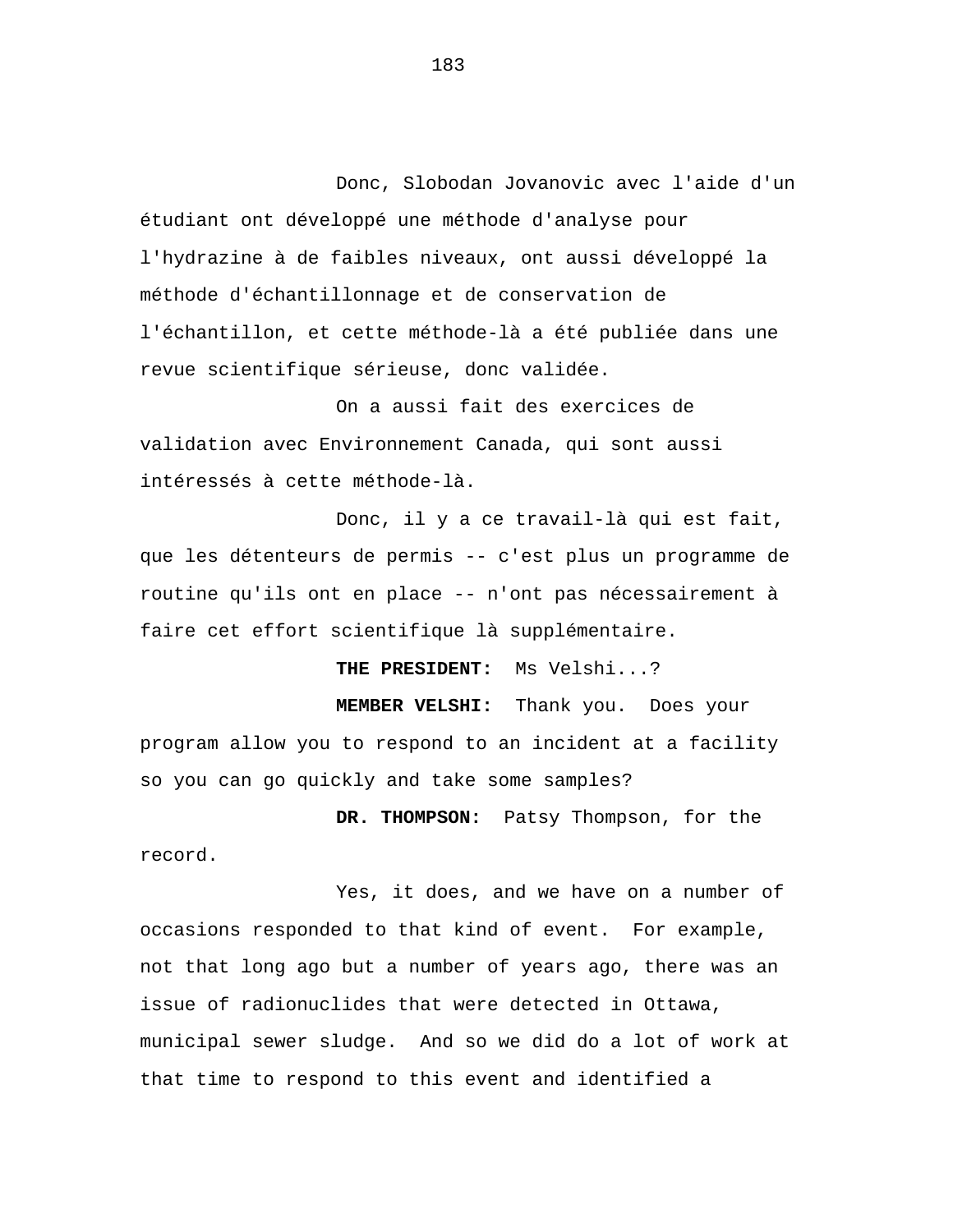radionuclide so that we could essentially know what was going on, but also provide public reassurance that this was a short-lived radionuclide and there was no health impact.

We have also taken some soil samples around some facilities and, as you know, we have made the commitment that when the Port Hope Area Initiative gets going, as sites get cleaned up the CNSC would go and take samples and essentially confirm that the clean-up criteria have been achieved.

## **MEMBER VELSHI:** Thank you.

My last question, to make it easy for members of the public, so whether it's the licensee, whether it's the CNSC, Health Canada, Ontario Ministry of Labour, is there one stop shopping for them where they can see what the results are in one place or do they need to go to different websites?

**MS FRANCIS:** Kiza Francis, for the record.

I don't believe there is. One of the pieces of feedback that I got when I did the presentation at the CNA Regulatory Affairs workshop, from one of the licensees, they just came up to me afterward and they said: Why don't we have this on our website? Like the Dashboard that you have is so easy for the public to see that we have been looking at it and thinking that we shouldn't be presenting our results in an annual report with all these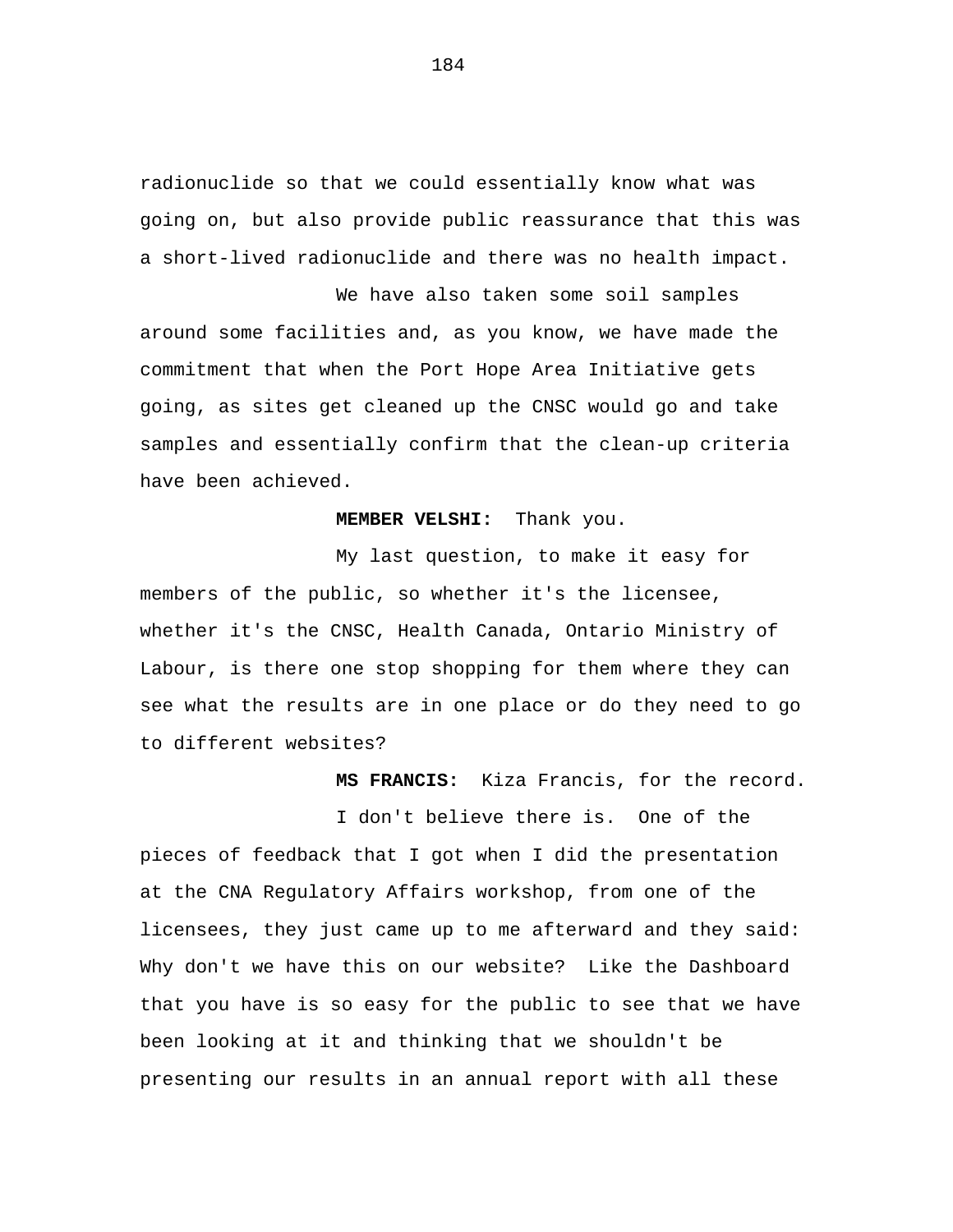numbers. We should be having something more public friendly.

So based on that interaction I'm going to say no, there is no site that the public can go to and get everything in one stop shopping and it's not something that we have done on our website yet.

**THE PRESIDENT:** But you know that we are very -- how shall I say it -- insistent on hot- linking to each other and now this technology allows you to do this, so why can't they hotlink to us and we can hotlink to them?

**DR. THOMPSON:** Patsy Thompson, for the record.

You know what I'm going to say is essentially, is we have had discussions with Health Canada in terms of having a process in place to have access to each other's data and it would be essentially important if there was ever an emergency where there is essentially a lot of baseline information, so current operational data available that could be used to compare levels, for example if there was an event or an accident, and so we have entered into those discussions.

It seems that it's not as simple as it should be from a technical point of view. As I mentioned earlier, I think, in French, was that when we were preparing for this project we did meet with the Ontario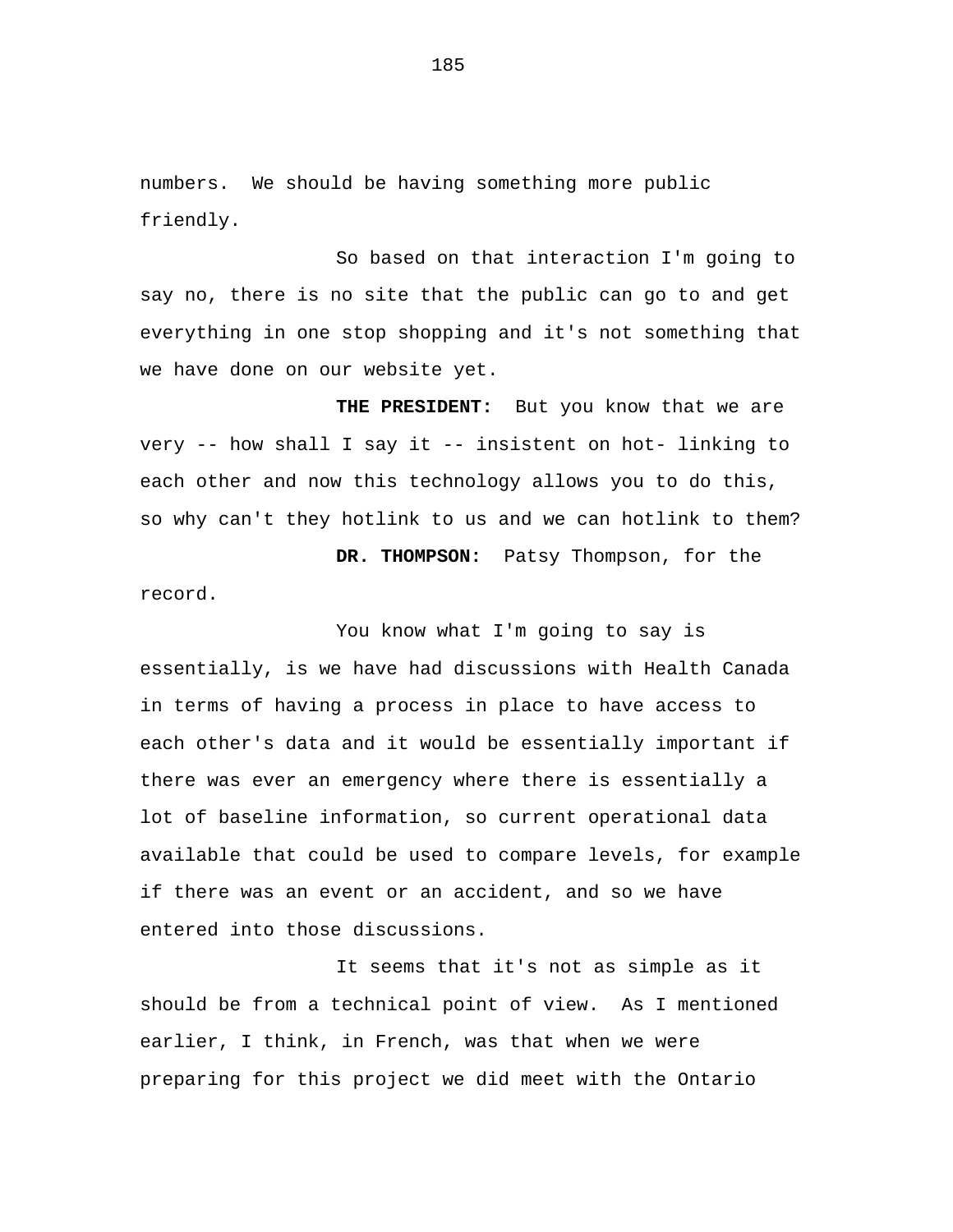Ministry of Labour and Health Canada. One of the issues with the programs that the Ministry of Labour administers, it is to be able to respond to events and so the detection limits on their program are quite high and are not geared towards environmental levels from routine operations.

**THE PRESIDENT:** Dr. McEwan...?

**MEMBER McEWAN:** Thank you. Thank you for the presentation. I enjoyed it.

This is just a very simple question. If I look at your dashboard, is there any scientific value or educational value in taking geographically- distant samples? I mean if you look at this map, taking it out of Chepstow or Bradley and comparing those with the samples around the site, you would effectively then have a negative control by which to judge your site samples.

**DR. THOMPSON:** Patsy Thompson, for the record.

I'm not sure I followed your train of

thought.

**MEMBER McEWAN:** So you know, the negative control is in my mind always an important value. You are sampling around the NPP. So if you go -- I don't know. It looks as if it would be about 50 miles to Chepstow, and you took samples there and you would expect those to be entirely negative, you would then have a local negative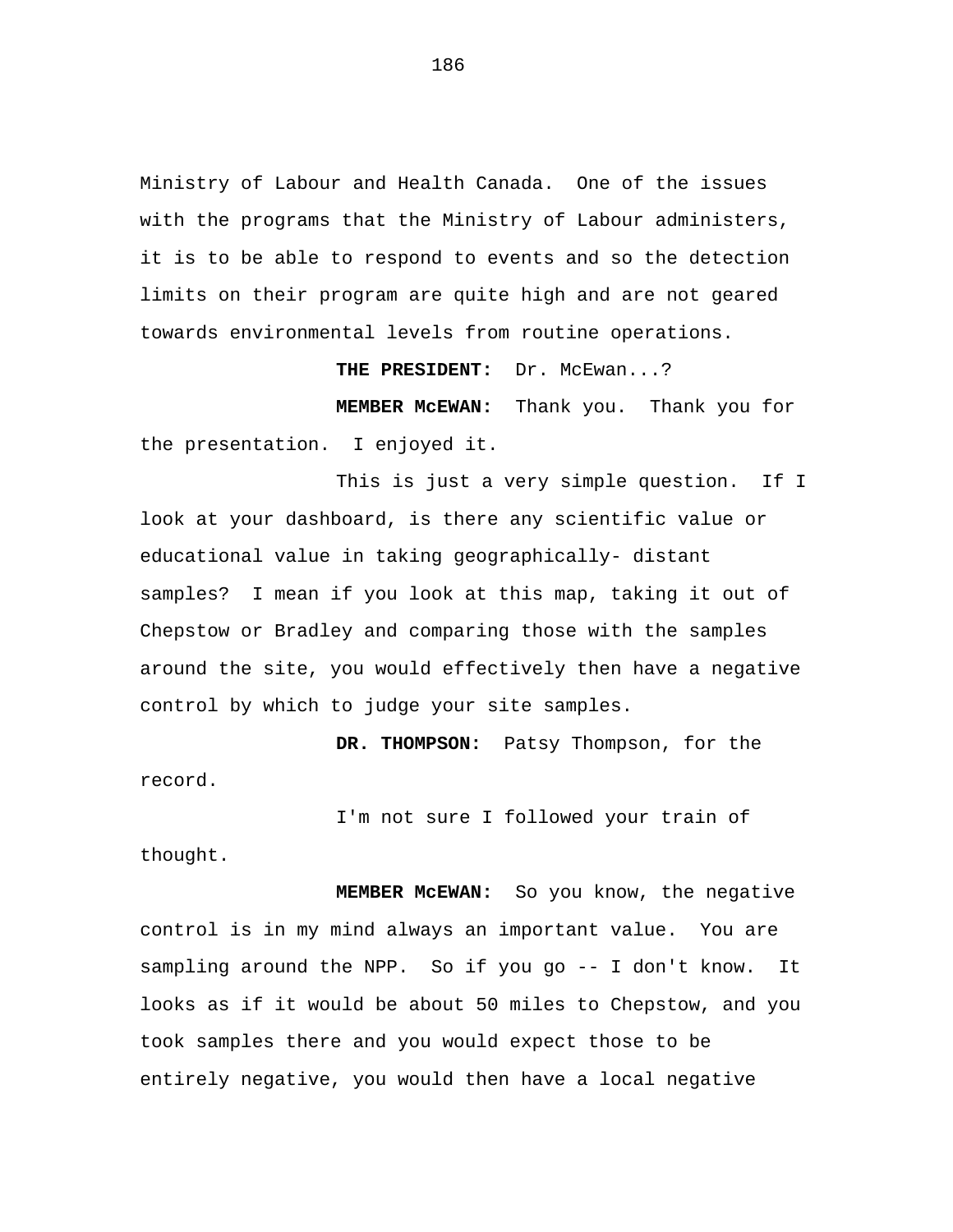control against which to judge your samples. So it just seems to me that that type of sampling could give you confidence in your results, a normal background if you like.

**DR. THOMPSON:** Patsy Thompson. Yes.

So essentially what you are saying is that by monitoring --

**MEMBER McEWAN:** Somewhere else, yes.

**DR. THOMPSON:** -- further away and more remotely it would give us essentially access to baseline information.

**MEMBER McEWAN:** And I think as an educational tool for the public that would be a really useful thing to do.

--- Pause

**MR. DAGHER:** Elias Dagher, for the record. In our current sample plans that we have been developing we have been looking at near field samples, so we take near field samples, midfield samples and far field samples, as well as reference samples. So the reference locations have not been covered at this sampling plan. This was one of the early ones back in 2013, but in all future sampling plans we are looking at those.

**THE PRESIDENT:** Let me piggyback on this. So I notice you're talking about water as a kind of -- but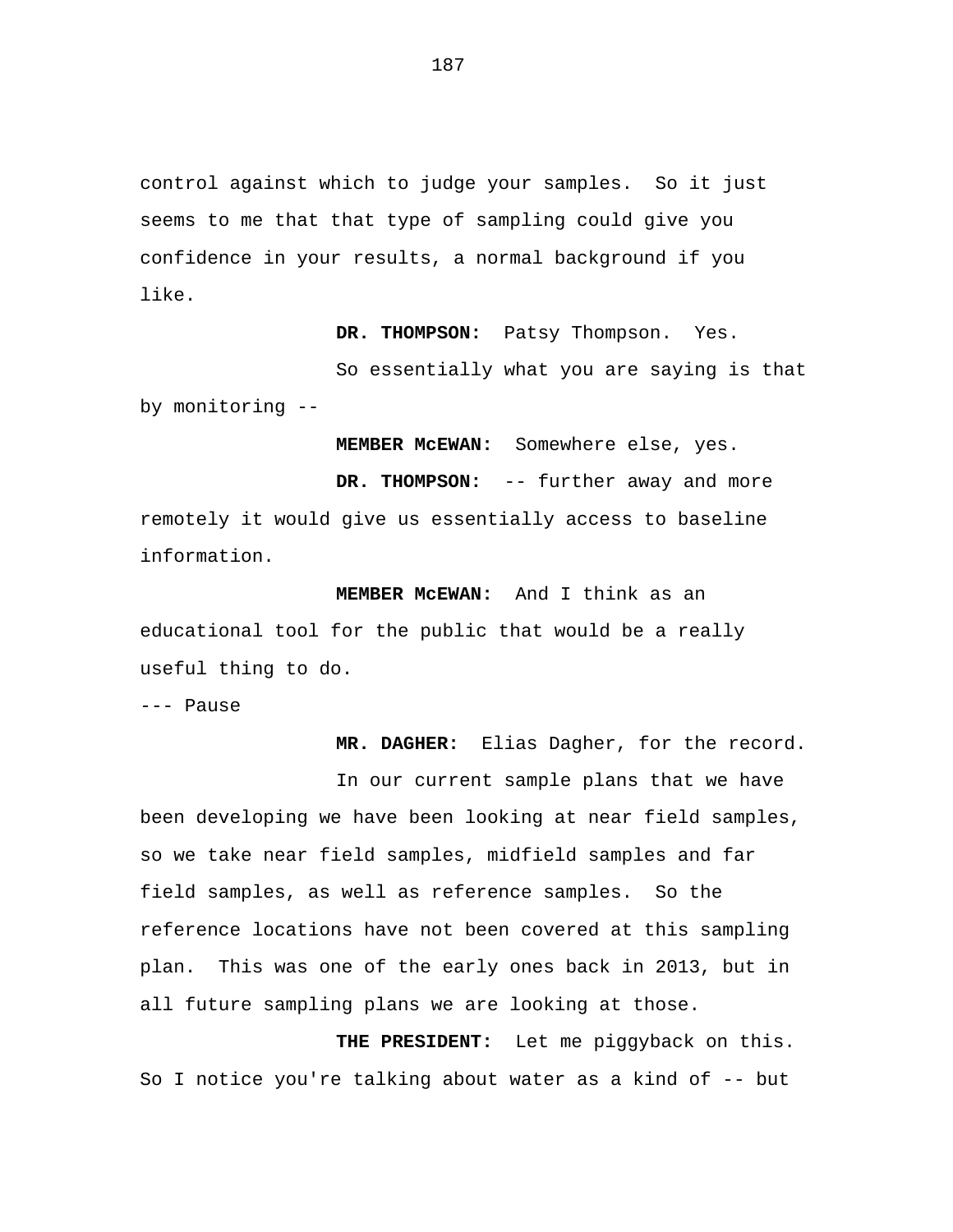is that drinking water or is it well water near the site, because I would like you guys to always have a sample of drinking water in around the municipalities as a reference.

**MR. DAGHER:** So for the Bruce 2013 IEMP sampling plan -- Elias Dagher, for the record -- we did take the intake to the water supply plants, to the drinking water supply plants, so that is the one up here. It is one of these water samples. So we did consider that in the sampling plan.

**THE PRESIDENT:** So is that guaranteed and then what comes out of my tap --

**MR. DAGHER:** This will be more -- this will be -- the concentrations here should be higher because this water will go through the drinking water supply plant. It will be treated to drinking water quality standards. Some of the elements don't get treated, such as tritium, so those elements would be represented here. There would be some radioactive decay based upon the length of time the water is in the distribution system, but essentially it is a conservative number.

**THE PRESIDENT:** No, I understand, but again for the educational purpose I think if you actually said that we have looked at the municipal tap water of the Mayor's Office it has a different kind of acceptability then taking something from the lake.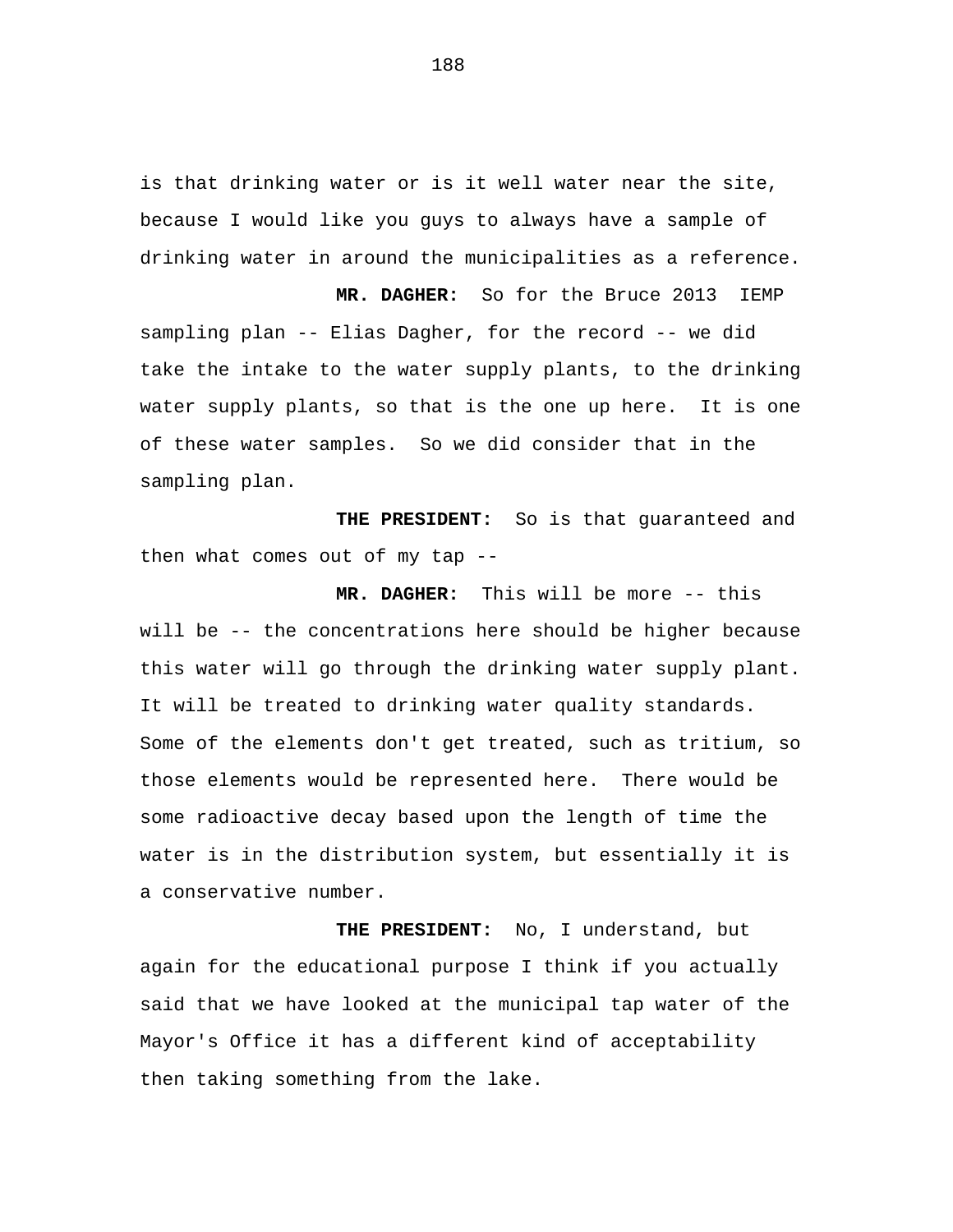**DR. THOMPSON:** So, Patsy Thompson, for the record.

So the intent was to take samples at the intake of the drinking water plant that distributes drinking water to citizens. We could look at taking tap samples as well from people's houses, I guess, or some restaurant or hotel to be representative of what comes out of the tap as well as what goes into the drinking water supply plant.

**THE PRESIDENT:** You will remember the incident from the sewage contamination in Ottawa, they were accusing all the stuff coming from Chalk River and remember there was absolutely no relationship. So again, it's what people believe and what is the hard data is very different.

**DR. THOMPSON:** Sorry, we were having a jurisdictional debate. So if there was a question in there I missed it. I'm sorry.

**THE PRESIDENT:** Okay, anybody else?

I noticed that you are putting in the limit, the regulatory limit. I wonder if sometimes -- I don't know where, maybe in the little window, I actually found the little window very neat, but if there was some way to explain the health limits rather than always the purely regulatory limit. You know, like I don't know how we are going to deal with the 7000 Bq every time you are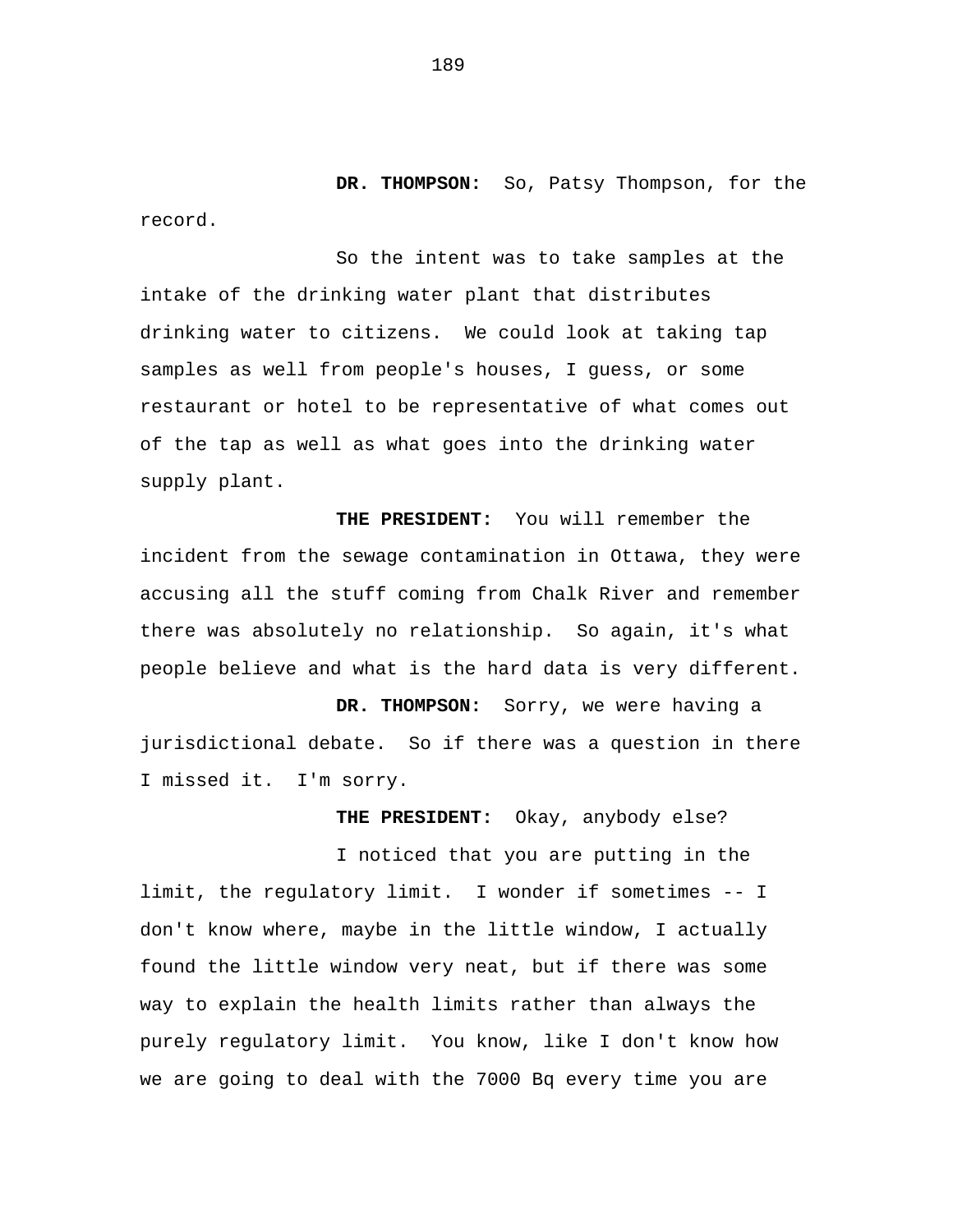going to put it in there as a regulatory limit, people will not believe it. I don't know what to do about that. I don't know if you have some ideas about the difference between the regulatory limit and the health limit. I'm just digressing here I think.

But more importantly I was interested in -- so what plan do you have to get the Aboriginal communities actually involved with you, maybe in the sample taking measurement? Is there a way of actually getting them a lot more involved, because that is the kind of request we always get from our public hearing?

**DR. THOMPSON:** Patsy Thompson, for the record.

When we were in Kincardine for the DGR hearings there was some discussions about engaging for like the Métis Nation of Ontario, for example, in terms of having a discussion on what type of environmental media, what types of animals or plants are of interest to them that could be monitored and measured.

So we haven't put forward a plan yet, but it's something that we have heard that there is an interest and I know that Bruce Power, in preparation for the license renewals have met with at least three Aboriginal groups who have expressed an interest in the IEMP and so we will be pursuing those contacts and engaging them to see what would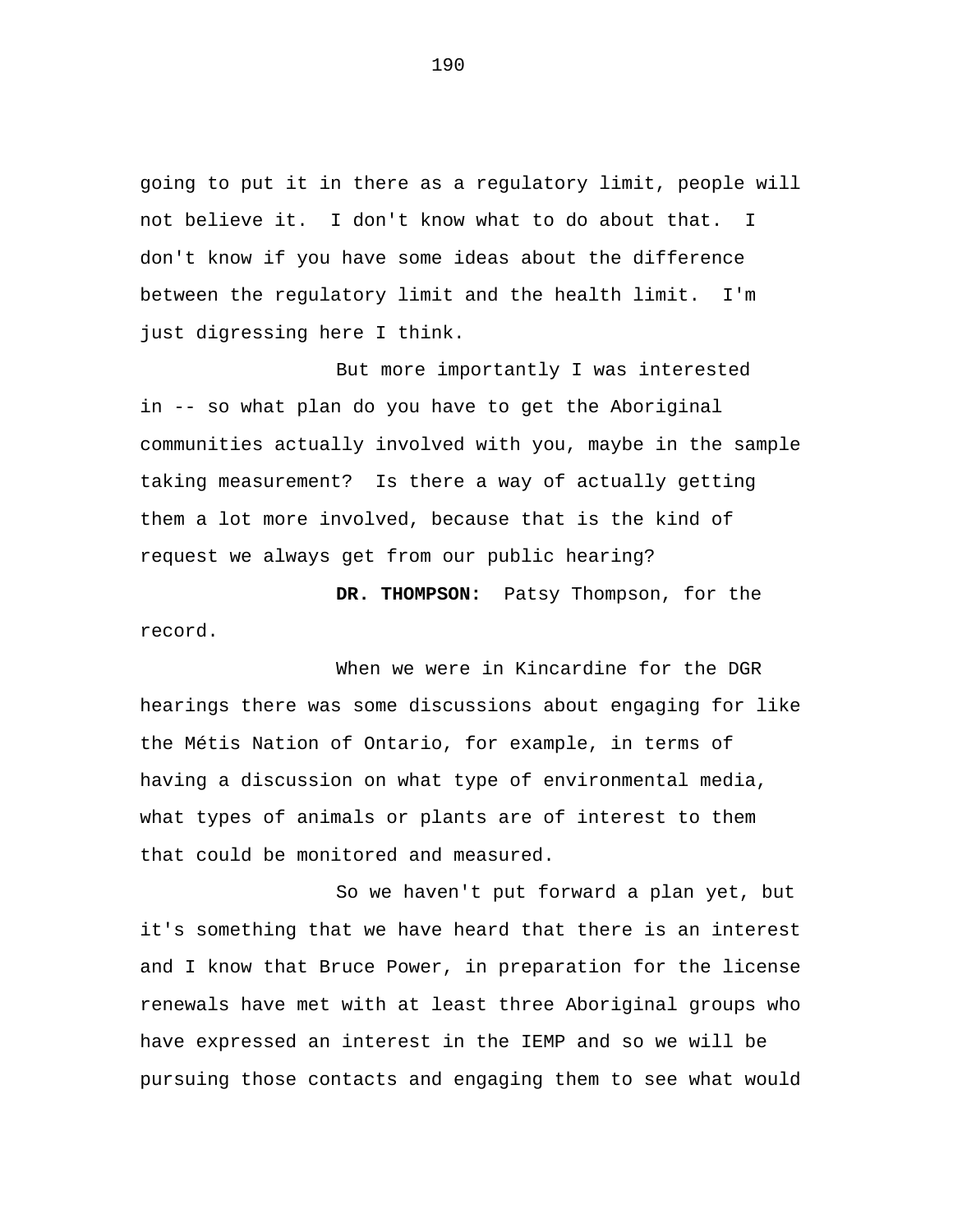make sense for them.

There are community-based programs in northern Saskatchewan, as you know, and so we are considering what is being done by the community, but we also have to sort of weigh the benefit of having something on our website that is really totally independent. Some of the community-based programs right now in Northern Saskatchewan are funded by Cameco and AREVA and so we have to be careful that we can engage them, collaborate. but we also need to have something that can be viewed and seen as independent by people who will be using the data.

**THE PRESIDENT:** Well, that's what I mean. So even in northern Saskatchewan to do maybe some sampling of traditional food and some of those things may be a useful kind of a thing to do.

**DR. THOMPSON:** Patsy Thompson, for the record.

Elias Dagher has been working with UMMD and there is a plan to meet with the Saskatchewan Government representatives to see what could be done in that line.

**THE PRESIDENT:** Okay. Anybody else? Okay, thank you. Thank you very much.

**THE SECRETARY:** We will be taking a 10-minute break to allow those who should not be in the